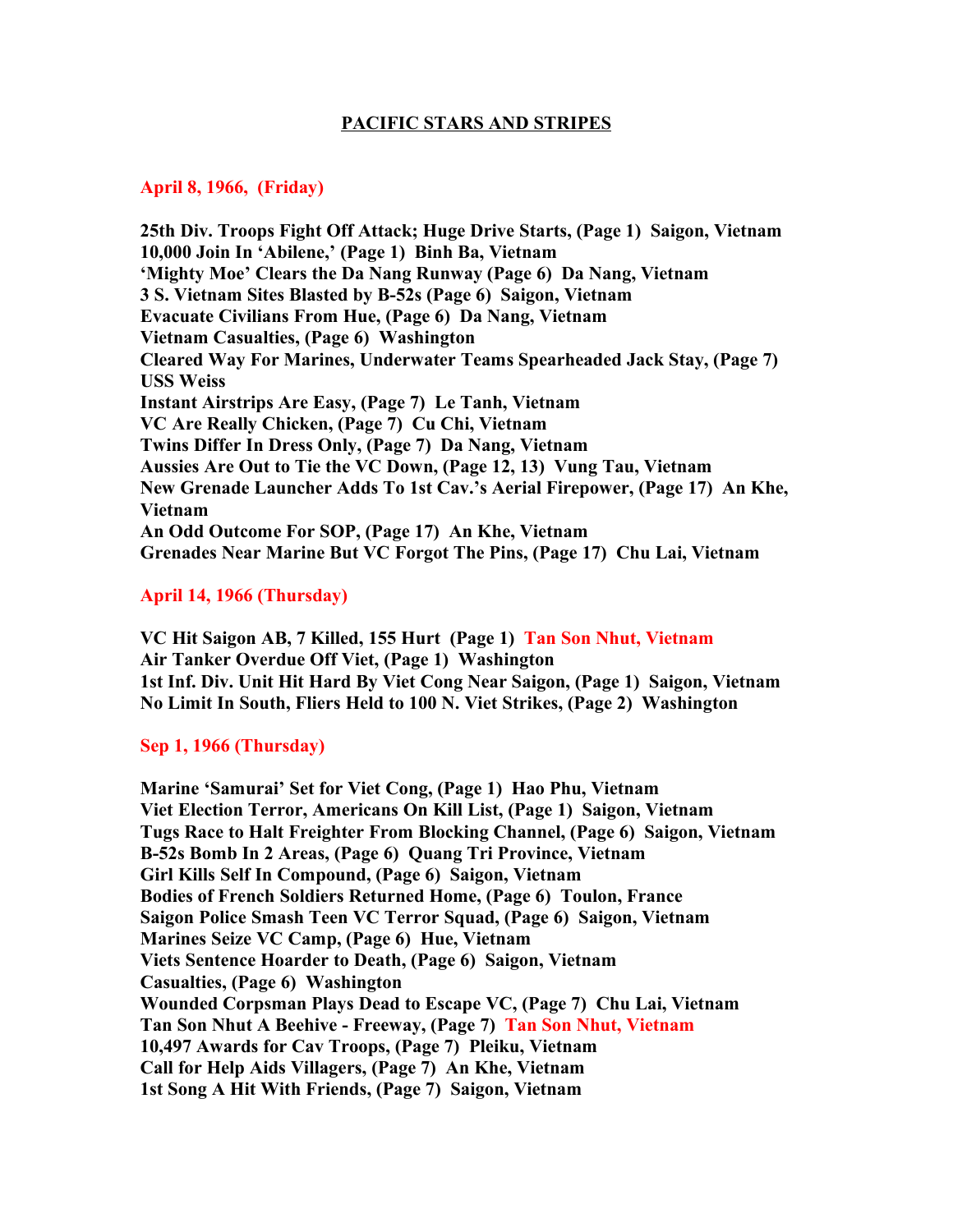**Trappist Monks Are 'Good Neighbors', (Page 7) Cam Ranh Bay, Vietnam Navy Employee Earns Award, (Page 7) Saigon, Vietnam Soldier of the Month, (Page 7) An Khe, Vietnam ROKs Teach Viets Karate, (Page 7) An Khe, Vietnam Test Targets Shoot Back, (Page 7) An Khe, Vietnam AFRTS Getting Vietnam Buidup, (Page 9) Saigon, Vietnam Vietnamese Fight on a 2d Front: Bringing Modern World to Villages, (Page 12 and 13) Saigon, Vietnam**

## **Sept 2, 1966 (Friday)**

**Ballpoint Pen Writes 'Finish' to VC Thrust, (Page 6) An Khe, Vietnam Navy Pilots Destroy PT Boat, (Page 6) Saigon, Vietnam 4 Teen Terrorists Arrested, (Page 6) Saigon, Vietnam Viet AF Changing To F-5 Jets, (Page 6) Saigon, Vietnam Cam Ranh Ups Capacity, (Page 6) Cam Ranh, Vietnam Viets Flatten Red Camp Site, (Page 6) Saigon, Vietnam Business Buzzing, 2 Start Off-Duty Barber Shop, (Page 6) Da Nang, Vietnam AF Officer Writes '1st Battle of Britain', (Page 7) Saigon, Vietnam Marine Gets the Picture With 4 Kills, (Page 7) Chu Lai, Vietnam Survival Vest Sure Packs a Lot, (Page 7) Saigon, Vietnam 1,500 Villagers Moved Out of VC Stronghold, (Page 7) Lai Khe, Vietnam ROK Units Sail for Vietnam, (Page 7) Pusan, Korea**

#### **Sep 3, 1966 (Saturday)**

**U.S. Must Set Pullout Date Before Viet Talks: De Gaulle, (Page 1) Phnom Penh, Cambodia Interview Televised, VC Official Spurns POW Talks, (Page 3) New York 4th Attack In 2 Months, Reds Shell Special Forces Camp, (Page 6) Trai Bi Special Forces Camp, Vietnam GI Held In Slaying, (Page 6) Saigon, Vietnam Seaman Receives His Third Star, (Page 6) Long Binh, Vietnam Tough F-105 Proves It Can Take a Beating, (Page 6) Saigon, Vietnam VC Slay 6 In 3 Attacks, (Page 6) Ninh Kieu, Vietnam Increase Bombing, Gen. Clark Says, (Page 6) Asheville, NC Viet Election Termed Symbol of U.S. Goal, (Page 6) Honolulu, Hawaii Press Flocks To Cover Vote, (Page 6) Saigon, Vietnam B-52s Hit Twice in Republic, (Page 6) Saigon, Vietnam U.S. Lists 87 Killed in Week, (Page 6) Saigon, Vietnam Crash Victims Aided, (Page 7) Da Nang, Vietnam Marks Takes Over Big Red One Unit, (Page 7) Lai Khe, Vietnam Night Photo Units Keep Eye on Enemy, (Page 7) Saigon, Vietnam Chaplain Helps Nab Intruder, (Page 7) Di An, Vietnam Marine's 40-Foot Parachute Jump Ends in a Hurry, (Page 7) Da Nang, Vietnam Short Cut Helps GI's Guide, (Page 17) Cu Chi, Vietnam**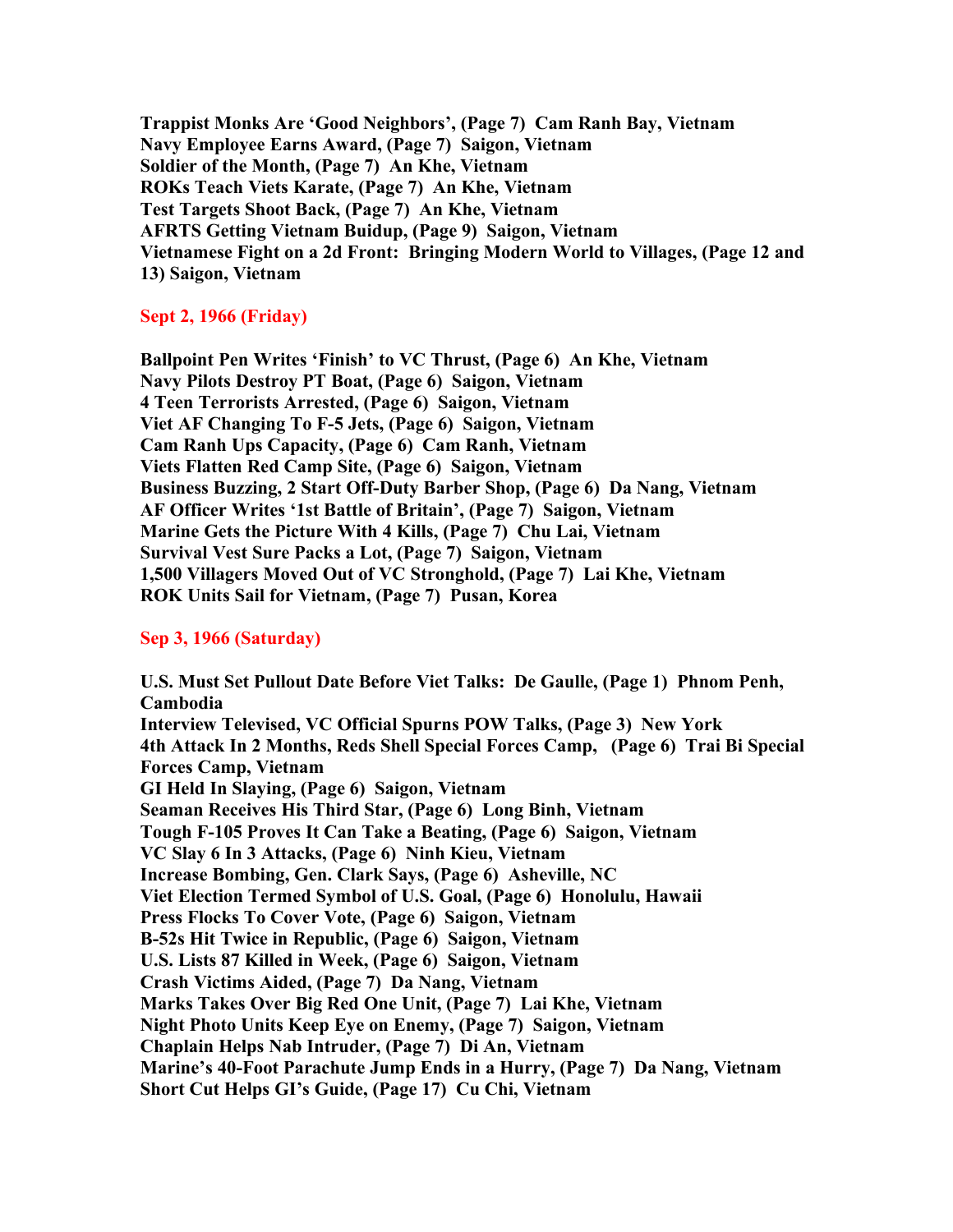**Division's Eyes, Ears Do a Job, (Page 17) Cu Chi, Vietnam Low-Flying FAC Points F-100s At Red Targets, (Page 17) Pleiku, Vietnam BBs, Minis-Likes 'Em All, (Page 17) Tan Son Nhut, Vietnam 4 Brothers Ordered To Vietnam, (Page 17) An Khe, Vietnam 15,000 Hours Of Air Safety, (Page 17) Tan Son Nhut, Vietnam**

## **Sep 4, 1966 (Sunday)**

**Call For Viet Peace, France, Cambodia Ask Troop Pullout, (Page 1) Phnom Penh, Cambodia On Top of Old Marble Mountain, (Page 2) Da Nang, Vietnam Tracks Cut In 10 Places, Hanoi-China Rail Link Pounded, (Page 6) Saigon, Vietnam Vietnam Fires Navy Leader, (Page 6) Saigon, Vietnam Former VC Stronghold Hit, (Page 6) Saigon, Vietnam VC Mine Kills 12 Aboard Bus, (Page 6) Saigon, Vietnam Casualties, (Page 6) Washington Infantrymen Go After a Sniper, Run Into Vietnamese School, (Page 7) Camp Martin Cox, Vietnam Copter Loses Rotor - 2 Feet off Ground, (Page 7) An Khe, Vietnam Captured Pig Lives in Style, (Page 7) Lai Khe, Vietnam 3-Week Course Teaches Cooks, (Page 7) Phan Rang, Vietnam Helicopter Crew Turns the Tide as Marines Rout VC, (Page 7) Da Nang, Vietnam Civilian Jobs Open In Vietnam, (Page 7) Saigon, Vietnam Send-Off for Vietnam Jams Pusan Piers, (Page 12 and 13) Pusan, Korea Airman Trains Viet Judo Team, (Page 23) Saigon, Vietnam**

# **Sept 5, 1966 (Monday)**

**Plucked From N. Viet Harbor, (Page 1) Saigon, Vietnam 1st Cav's Camp at An Khe Hit by VC Mortar Fire, (Page 6) An Khe, Vietnam 2 Planes Downed, Pilots Rescued, (Page 6) Saigon, Vietnam GI Charged In Slaying Of Woman, (Page 6) Saigon, Vietnam 88th Day of Fast, (Page 6) Saigon, Vietnam Thieu Advocates Troop Landing in North, (Page 6) Saigon, Vietnam Casualties, (Page 6) Washington Stepped-Up Terrorism Feared As Viet Elections Draws Near, (Page 6) Saigon, Vietnam Viet Force Routs VC in Delta Fight, (Page 6) Saigon, Vietnam GI Thanks NCO for His Life, (Page 7) Phuoc Vinh, Vietnam Blind Viet Boy Waits Doctors' Word, Hospital Ship Patients Lend a Hand, (Page 7) USS Hospital Ship Repose 1st Star for 2 AF Officers, (Page 7) Saigon, Vietnam Saved Soldier, Wins Medal, (Page 7) Tuy Hoa, Vietnam Bugler Plays For 'Eagles', (Page 7) Tuy Hoa, Vietnam Fallen GI's Parents Set Up Scholarship, (Page 7) Tuy Hoa, Vietnam**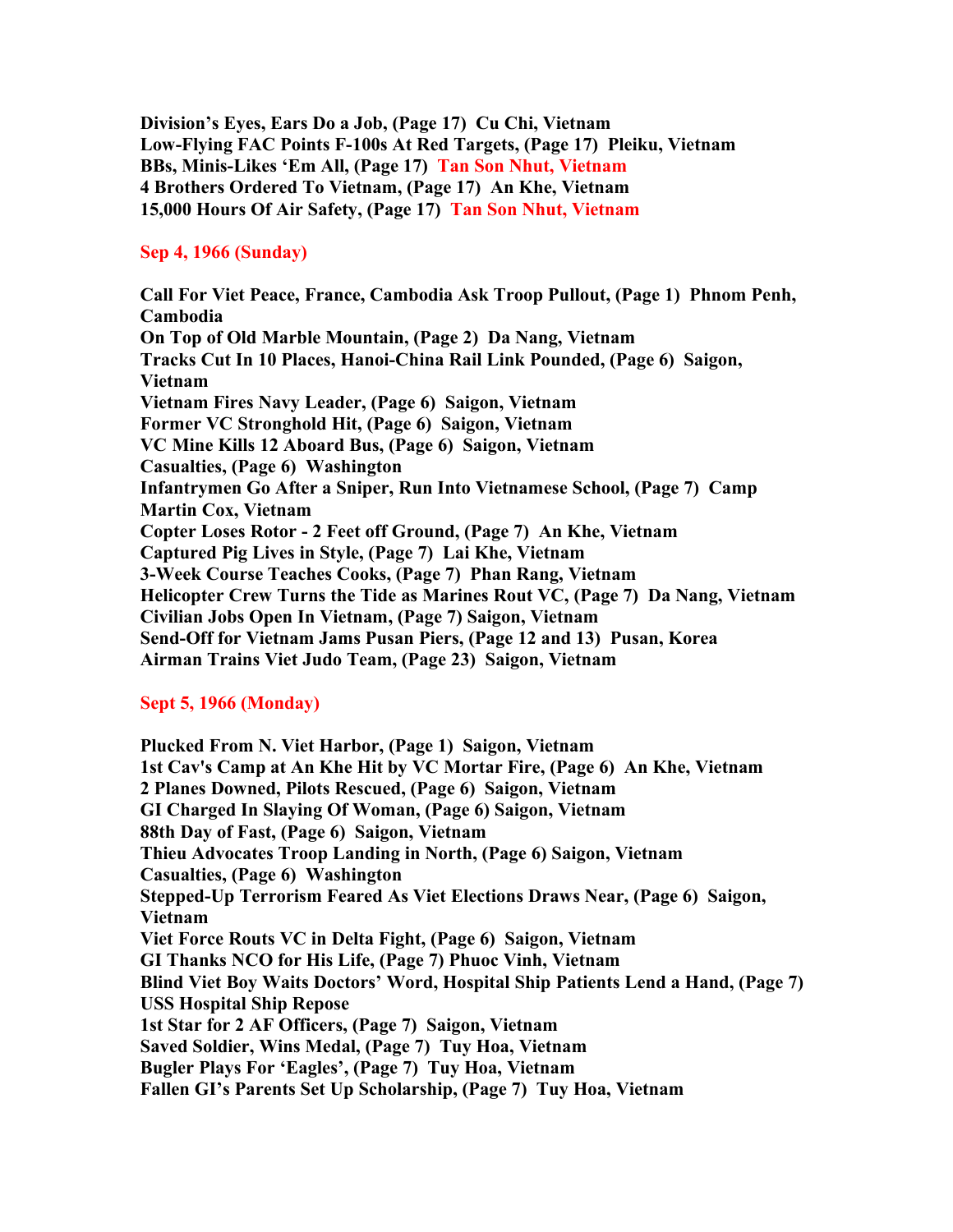**455 Sign Letter to NCO, (Page 7) Bien Hoa, Vietnam Bitten Man Now 'Batman' at Outpost, (Page 7) Nha Trang, Vietnam At Pleiku, the Enemy's Name Is Mud, (Page 12 and 13) Pleiku, Vietnam Red China Ready To Enter War, Hanoi Reports, (Page 24) Tokyo**

#### **Sept 6, 1966 (Tuesday)**

**1st Air Cav. Div. Marks 1st Year in Vietnam, (Page 6) An Khe, Vietnam Stay Off Streets, Americans Are Told, (Page 6) Saigon, Vietnam Pilots Pound N. Vietnam, (Page 6) Saigon, Vietnam ROK Marines Launch Drive, (Page 6) Da Nang, Vietnam Casualties, (Page 6) Washington Artillery, Planes Kill 32 Viet Cong, (Page 6) Saigon, Vietnam No Okinawa Flights, Storms Strand Marines In Viet, (Page 6) Da Nang, Vietnam Marines Battle 'the Rock Pile' - and Win, (Page 11) The Rock Pile, Vietnam VC Attack Cut Off By FAC, (Page 11) Da Nang, Vietnam Red Snipers Using Soviet-Made Rifles, (Page 11) Da Nang, Vietnam Airman Has Own Paper Edited by His AF Fiance, (Page 11) Saigon, Vietnam Search and Rescue Force Saves 70 Pilots in North, (Page 17) Saigon, Vietnam 'Beret' Doctors Travel, (Page 17) Bo Dop, Vietnam Wolfhounds Aid Viets, (Page 17) Cu Chi, Vietnam Mowed Down By U.S. Copters, 276 Reds Killed in Delta Battle, (Page 24) Saigon, Vietnam**

#### **Dec 1, 1966 (Thursday)**

**3 Cease-Fires OK'D By U.S. And Vietnam, (Page 1) Saigon, Vietnam 68 Reds Killed In Light Action; VC Use Mortars, (Page 6) Quang Tri, Vietnam Flareship Helps Out In Rescue, (Page 6) Saigon, Vietnam Helmet Pierced But GI Unhurt, (Page 6) Saigon, Vietnam Radar Device Spots Enemy Mortar Fire, (Page 6) Saigon, Vietnam Report New Hanoi Units, (Page 6) Saigon, Vietnam Attleboro Accomplished Goal, Ripped Old VC Base: Weyand, (Page 6) Long Binh, Vietnam 5 Booby Traps, The Enemy Was a House, (Page 6) Di An, Vietnam Major Will Join Father's Old Unit, (Page 6) Washington Waukegan's Bringing Yule to Viet Villagers, (Page 7) Da Nang, Vietnam Army Computers On Way to Viet, (Page 7) New York U.S. - Thai Open Talks On Status, (Page 7) Bangkok, Thailand Seabees Rush Vital Roadway, (Page 7) Dran, Vietnam 4th Div. Rules On Pets for Units, (Page 7) Pleiku, Vietnam Bleggi's Good With a Pizza, (Page 7) Da Nang, Vietnam Top Air Cop Now at Da Nang, (Page 7) Da Nang, Vietnam Troops Helping Viets Build Fortresses, (Page 7) An Khe, Vietnam New Theater Packs 'Em In', (Page 7) Da Nang, Vietnam Minds, Not Men, Key to Vietnam Victory or Defeat, (Page 9) Vung Tau, Vietnam**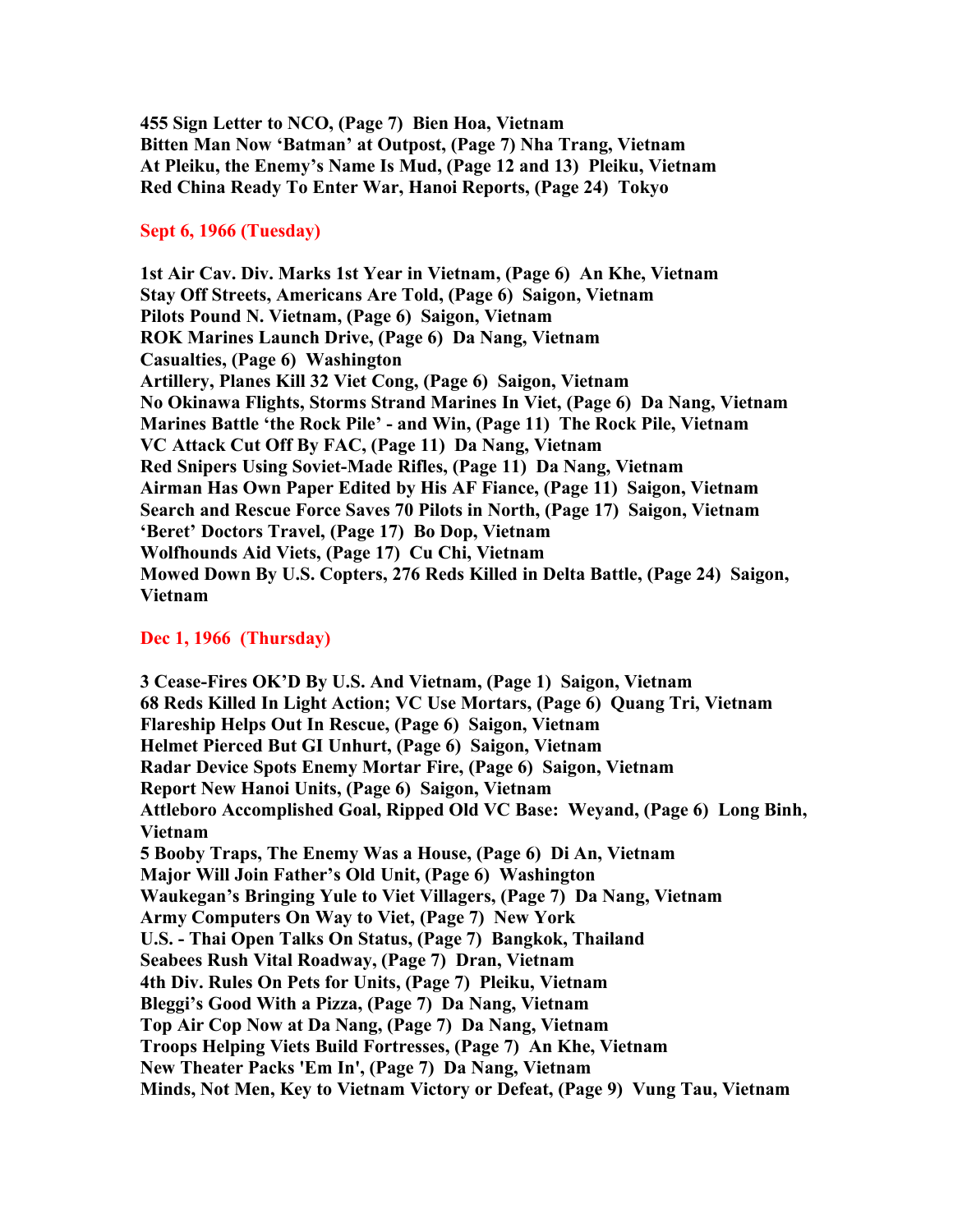**Fort Ord's Enemy' Village Readies Troops for Vietnam, (Page 12 and 13) Ft Ord, California**

## **Dec 2, 1966 (Friday)**

**Vietnam Assembly Hits Military Office Holders, (Page ) Saigon, Vietnam Village Hit By Mistake, 3 Killed, (Page 6) Saigon, Vietnam Doctor Reports Viet Cong Atrocities, (Page 6) Las Vegas, NV N. Viet Invitation, Gregory Going to Hanoi, (Page 6) Olympia, Wa He Shoots For History, (Page 6) Tuy Hoa, Vietnam U.S. Goal Is Peace: Taylor, (Page 6) Atlanta, GA 13 Reds Killed In 'Adams', (Page 6) Saigon, Vietnam Viet Civilians Flee VC Horror Camp, (Page 6) Vinh Long, Vietnam Press Called Too Thorough, (Page 6) Houston, TX Sen. Thurmond Off to Vietnam, (Page 6) Washington Unit Motto Is 'Danger', (Page 7) Saigon, Vietnam Pilot's Best Friend Is Luck, (Page 7) Tan Son Nhut, Vietnam VC Snips His Way Into a POW Camp, (Page 7) An Khe, Vietnam U.S. Must Face Threat of N-War, Legion Head Says, (Page 7) Tokyo, Japan Seabee's Roughest Job, (Page 7) Saigon, Vietnam Catledge In Command, (Page 7) Saigon, Vietnam 25th Div. Troops Keep 'Em Rocking, (Page 10) Cu Chi, Vietnam Ancient Ruins Watch Over Bustling City of Nha Trang, (Page 12 and 13) Nha Trang,, Vietnam**

# **Dec 3, 1966 (Saturday)**

**Refugees From VC Terrorism Top 1.5 Million, (Page 6) Saigon, Vietnam U.S. Dead Totals 143 For Week, (Page 6) Saigon, Vietnam AF Pilots Hit Radar Site, (Page 6) Saigon, Vietnam Troop Total at 361,000, (Page 6) Saigon, Vietnam 1st Inf. Units Kill 61 Reds As Copter Saves Patrol, (Page 6) Di An, Vietnam Grenade Wounds 3 Viet Civilians, (Page 6) Saigon, Vietnam Antiaircraft Guns, Dong Ha Defenses Strengthened, (Page 6) Dong Ha, Vietnam 5 Prisoners Killed by VC, (Page 6) Saigon, Vietnam Medics' 'Guns' Are Welcome, (Page 7) Takhli RTAFB, Thailand Flying High at 51, (Page 7) Saigon, Vietnam Santa Reaches Front Early, (Page 7) Tay Ninh, Vietnam FAC Prods F-100s, Has Special Reason, (Page 7) Saigon, Vietnam Medal of Honor Winner Tried to Be Good Soldier, (Page 7) Cu Chi, Vietnam 2 Thais Tell Of Training In N. Viet, (Page 7) Bangkok, Thailand Hospital Ship Returns, (Page 7) New York Viet Teams Train to Break VC Grip, (Page 9) Vung Tau, Vietnam Platoon Fights Out of '2 Hours in Hell', (Page 17) Tay Ninh, Vietnam Comm Men On Call At Chu Lai, (Page 17) Chu Lai, Vietnam Bolton Assigned, (Page 17) Cu Chi, Vietnam U.S. Orders Hike in Pilot Training, (Page 24) Washington**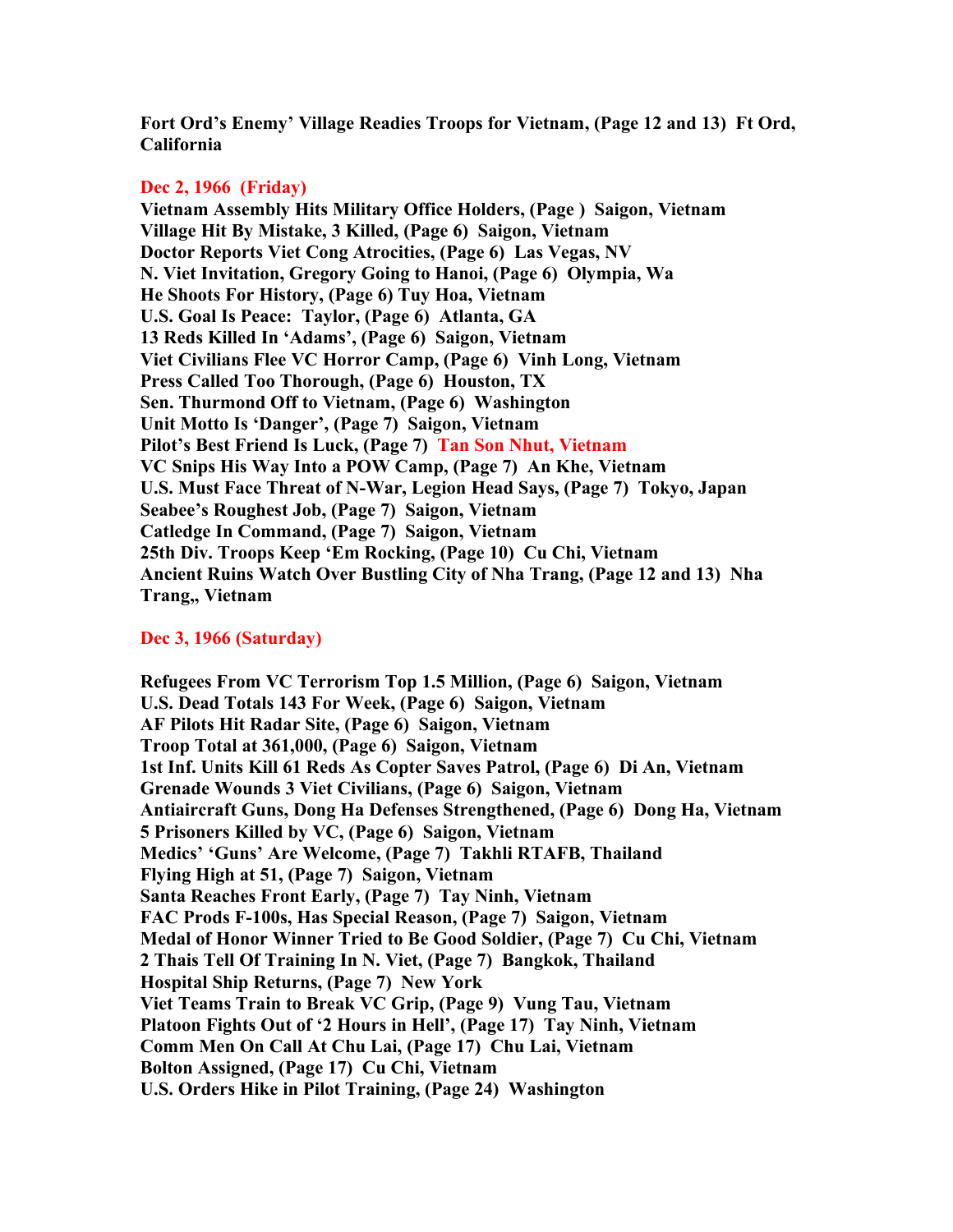### **Dec 4, 1966 (Sunday)**

**Planes Hit Oil Sites By Hanoi, (Page 1) Saigon, Vietnam U.S. Troops Will Be in Delta by End of Year: KY, (Page 6) Quang Tri, Vietnam Pilots Hammer Red Camps, (Page 6) Saigon, Vietnam U.S., Vietnam Units Cited, (Page 6) Quang Tri, Vietnam Sailing for Vietnam, (Page 6) USS Sanctuary VC Morale Seen as Key to Ending War, (Page 6) Washington Fight Into Night, 1st Cav. Troops Kill 69 VC Near Bong Son, (Page 6) Bong Son, Vietnam VC Terrorists Kill 51 in Week, (Page 6) Saigon, Vietnam Attacked Cav. Unit Kills 88, (Page 6) Saigon, Vietnam VC Foiled In Plan to Blast Piers, (Page 6) Saigon, Vietnam Thais Back Cease-Fire, (Page 6) Bangkok, Thailand 44th Medic Brigade Gets New Patch, (Page 7) Saigon, Vietnam 'Huck Finn' Escape Saves Trapped Unit, (Page 7) Tuy Hoa, Vietnam Plane Damaged In Midair Crash Limps to Safety, (Page 7) USS Coral Sea Copters Tackle a Heavy Job, (Page 7) Di An, Vietnam Marine Has War on Tape, (Page 7) Da Nang, Vietnam**

# **Dec 6, 1966 (Tuesday)**

**2 More Planes Reported Down; 8-in-Day Toll Is Highest of War, (Page 1) Saigon, Vietnam 3 Guard Dogs Die Defending Saigon Air Base, (Page 6) Tan Son Nhut, Vietnam 1st, 25th Divs. Tapped, U.S. to Step Up Sweeps in Saigon Area, (Page 6) Saigon, Vietnam 33 Reds Killed by Copter Fire, (Page 6) Saigon, Vietnam None Built Alike, Tents Take a Personal Touch, (Page 6) Tuy Hoa, Vietnam U.S. Shells Fall Near 1st Cav. HQ., (Page 6) Saigon, Vietnam 5 Honored From 196th, (Page 6) Tay Ninh, Vietnam VC Victims Start March to Freedom, (Page 6) An Hoa, Vietnam 'Revenge,' VC Claim, (Page 6) Tokyo, Japan Unit's COs Leave Boots Behind, (Page 7) An Khe, Vietnam Gun Spotter Noses Out VC, (Page 7) Tuy Hoa, Vietnam 'Sea Horses' Keep Reds on the Move, (Page 7) Nha Trang, Vietnam Narrower Ties For Marines, (Page 7) Washington U.S. Unit Aids Pair In Escape, (Page 7) An Khe, Vietnam Pilot Explores Delta Life, (Page 11) USS Constellation Troopers Teach English, Battle for School Rooms Going Well, (Page 11) Phuoc Vinh, Vietnam Thais Sending Medical Unit, (Page 11) Bangkok, Thailand In Vietnam Jungles, Words Fail, Bullets Do the Job, (Page 11) Phuoc Vinh, Vietnam Da Nang Unit Chases Mosquitos, Fleas, (Page 11) Da Nang, Vietnam**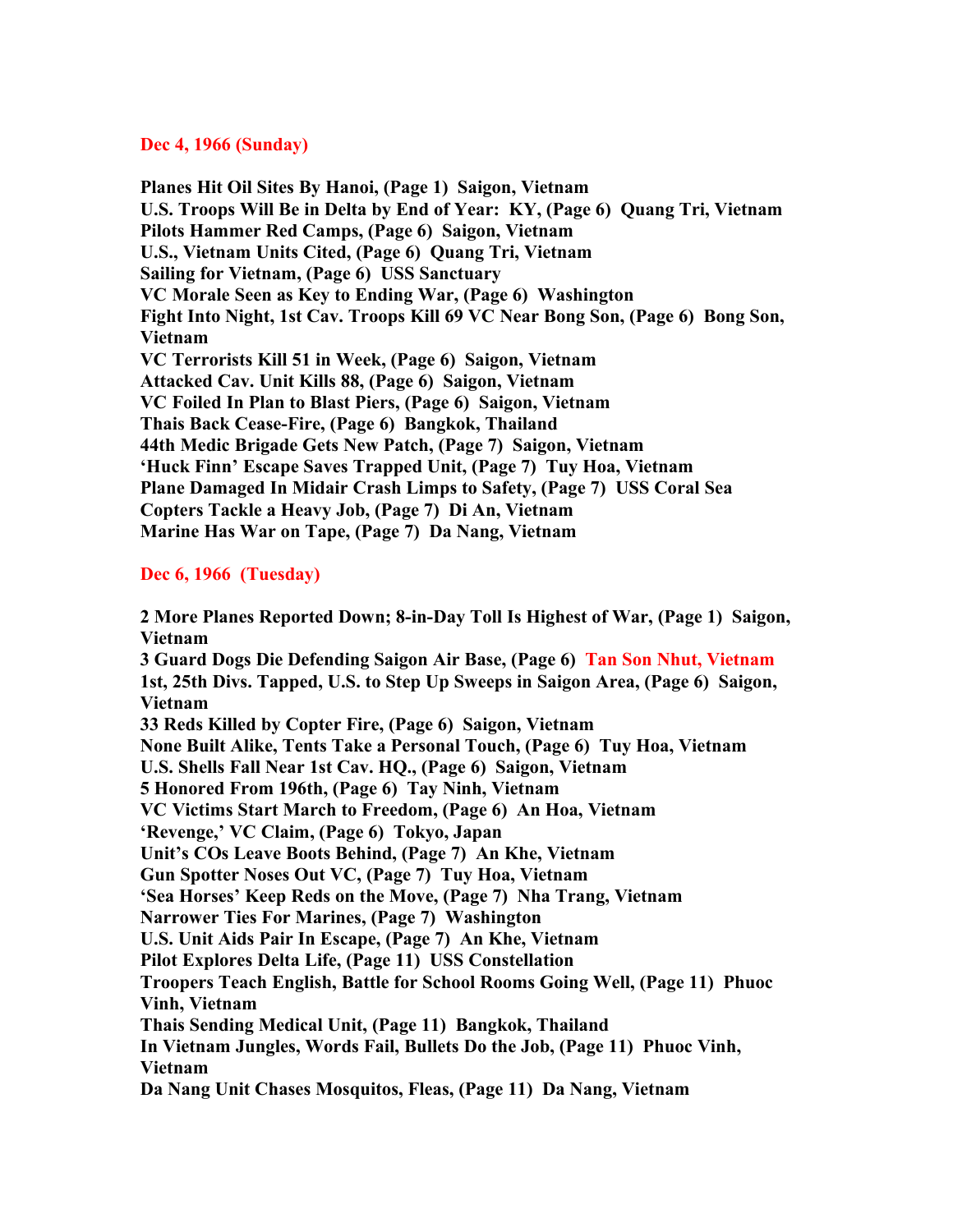**VC Sniper Killed at 90 MPH, (Page 17) Tuy Hoa, Vietnam 11 VC Killed in New Fighting at Saigon Airport, (Page 24) Tan Son Nhut, Vietnam Lodge Tours Bombed Billet; 'Can't Stop This Type of Attack', (Page 24) Saigon, Vietnam**

### **Dec 7, 1966 (Wednesday)**

**Cavalrymen Rout Attack, Flush 41 VC From Tunnels, (Page 6) Saigon, Vietnam Terrorist Grenade Injures 2, (Page 6) Saigon, Vietnam Destroyer Hit by Reds, (Page 6) Saigon, Vietnam 3 N. Viets Explain Defection, (Page 6) Saigon, Vietnam Patrol Boats Kill 5 Viet Cong, (Page 6) Saigon, Vietnam Doesn't Tote a Rifle But Hero to Buddies, (Page 6) Pleiku, Vietnam Baby's Voice Music to Hero, (Page 6) Saigon, Vietnam Time Out To Swap Stories, (Page 7) Dau Tieng, Vietnam New School For Hamlet, (Page 7) Da Nang, Vietnam Like Father, Like Son - Both Rescued, (Page 7) Saigon, Vietnam Leaflets Proving Effective Weapon In Vietnam War, (Page 7) Saigon, Vietnam Personal Souvenir For Captain, (Page 7) Tuy Hoa, Vietnam Fliers' Message Makes It Easier, (Page 7) An Khe, Vietnam Dawn Brings Relief From VC, Leeches, (Page 7) Camp Martin Cox, Vietnam AID Program Brings New Life To Viet Hamlets, (Page 9) Saigon, Vietnam Decorations and Awards, (Page 17) Saigon, Vietnam MIG Downed in Hanoi Dogfights, (Page 24) Saigon, Vietnam**

## **Dec 8, 1966 (Thursday)**

**4 Saved in Daring N. Viet Rescue, (Page 1) Saigon, Vietnam For Vietnam War, LBJ to Ask \$ 9 Bil. More, (Page 1) Austin, TX LBJ Hits Vietniks as He Pins Medal of Honor on 1st Marine, (Page 1) Austin, TX Hard Fighting Hurled Back VC at Airport, (Page 6) Tan Son Nhut, Vietnam Marines Wipe Out 22 VC Near DMZ, (Page 6) Saigon, Vietnam New Saigon Port Picketed, (Page 6) Saigon, Vietnam Peace Talks Dangerous Now: Taylor, (Page 6) Chicago, IL 'Reds Cannot Win' War Might Just Fade Out, Lodge Says, (Page 6) Saigon, Vietnam 2,000 Viets Flee VC Terror Camp, (Page 6) Saigon, Vietnam New Vietnam Envoy Hinted, (Page 6) Washington Marines Provide Mass, (Page 7) Da Nang, Vietnam Killed Leading Patrol, Medal of Honor for 1st Div. Soldier, (Page 7) Di An, Vietnam 4th Div. Rec Center Planned, (Page 7) Pleiku, Vietnam 10,000th USO Call Made at Saigon, (Page 7) Saigon, Vietnam Paratroopers Help The Right Number, (Page 7) Phan Rang, Vietnam Rushes VC When 'Chip' Is Down, (Page 7) An Khe, Vietnam Sexy Candle Routs Rats, (Page 7) An Khe, Vietnam**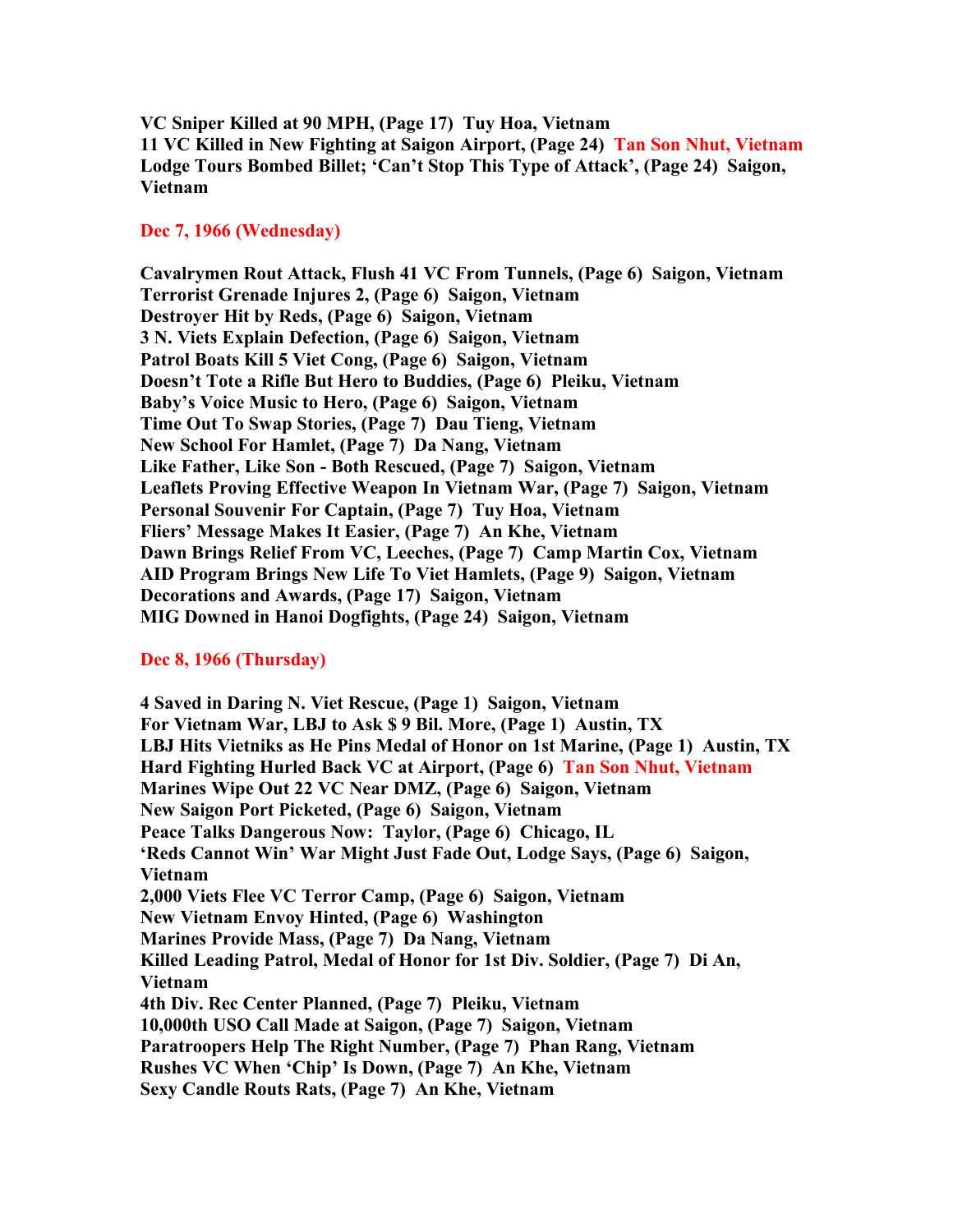**Cav. Chews Up Red's Lunch, (Page 7) Phan Thiet, Vietnam Unit Aims to Service 1,000 Craft a Month, (Page 17) Tan Son Nhut, Vietnam Decorations and Awards, (Page 17) Washington High Viet Politician Killed by Gumen, (Page 24) Saigon, Vietnam**

# **Dec 9, 1966 (Friday)**

**Saigon Assassination, Slaying Suspect Admits Being a VC, (Page 6) Saigon, Vietnam Travel-Pay Preparation Advised, (Page 6) Saigon, Vietnam 70 Strikes Over North, (Page 6) Saigon, Vietnam 9 VC Killed In 2 Clashes, (Page 6) Saigon, Vietnam Shell Explodes On Ship, (Page 6) Da Nang, Vietnam VC Charges Found In Air Base Ammo, (Page 6) Tan Son Nhut, Vietnam 8-Day Jewish Festival Opens, (Page 6) Phu Loi, Vietnam Paramedics Tell of 2-Hour Ordeal in N. Viet, (Page 6) Saigon, Vietnam Divers Save Copter Guns, (Page 7) Da Nang, Vietnam Mammoth Housing Project, A New City Grows at Long Binh, (Page 7) Long Binh, Vietnam Fliers Short on Ordnance VFW Aid Says, (Page 7) Tokyo, Japan Pilots Happy to Be 'Arrested', (Page 7) Tan Son Nhut, Vietnam Tanks Guard Copter Unit, (Page 7) Chu Lai, Vietnam Vietnam Moves To Woo Peasants Away From VC, (Page 9) Ba Canh, Vietnam Decorations and Awards, (Page 17) Washington New Commander for Ticonderoga, (Page 17) USS Ticonderoga 2 Jets Down in South Viet, (Page 24) Saigon, Vietnam MPs Arrest Saigon Mayor, (Page 24) Saigon, Vietnam**

# **Dec 10, 1966 (Saturday)**

**Raids Cutting Supply Flow From North, AF Chief Says, (Page 6) Washington 1st Inf. Troops Kill 11 VC, Capture 14, (Page 6) Saigon, Vietnam U.S. Casualty Toll Takes Sharp Drop, (Page 6) Saigon, Vietnam Settlement Made With Stevedores, (Page 6) Saigon, Vietnam Among Viet Children, Face Surgery Wins Friends, (Page 6) Saigon, Vietnam Patrol Boat Routs Ambush, (Page 6) Saigon, Vietnam 330 Wells to Hike Troop Ration, (Page 7) Tan Son Nhut, Vietnam Road Open Despite VC Attacks, (Page 7) An Khe, Vietnam Keeping the FACs Flying Tricky Job in Mekong Delta, (Page 7) Binh Thuy, Vietnam Marine Survives 2 Bouts With Bouncing Betty, (Page 7) Da Nang, Vietnam ROK Troops Take Toll of VC Tax Collectors, (Page 12 and 13) Tuy Hoa, Vietnam**

# **Dec 11, 1966 (Sunday)**

**Rusk Confers in Saigon, Says Long Truce Unlikely, (Page 1) Saigon, Vietnam**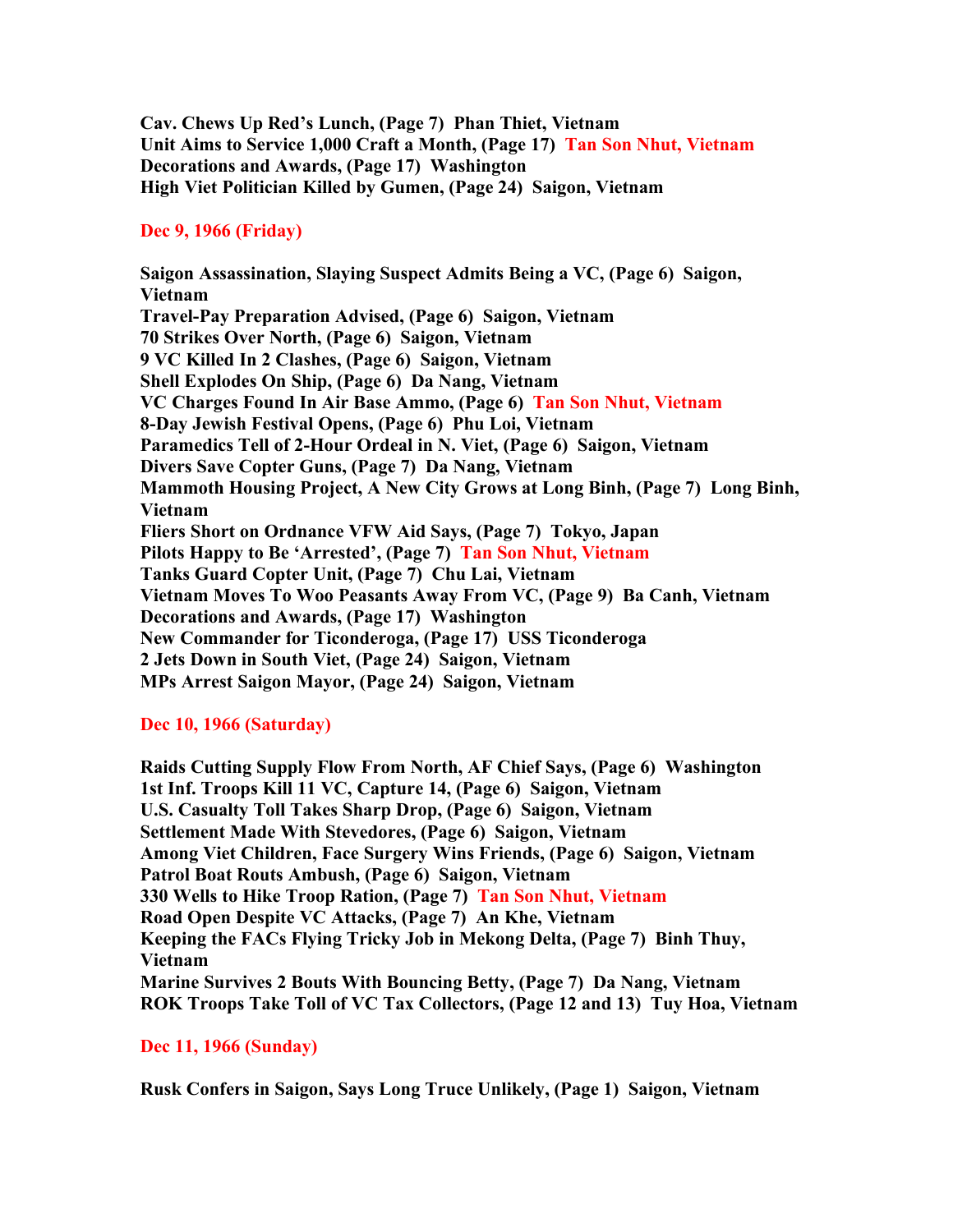**Viet Sentry Saves Span, Convoy, (Page 1) Saigon, Vietnam N.C. Man Offers to Swap Self for POW, (Page 1) Greensboro, N.C. F-105s Attacked By MIGs Near Hanoi Radar Site, (Page 6) Saigon, Vietnam B-57 Hit; 2 Rescued By Boat, (Page 6) Saigon, Vietnam Cav. Units, Copters Batter VC Platoon, (Page 6) Saigon, Vietnam Beer Ship Staggers In, (Page 6) Saigon, Vietnam Westmoreland, Thurmond Confer, (Page 6) Saigon, Vietnam Recess for Rites, (Page 6) Saigon, Vietnam Village Moves to Freedom, (Page 6) Dong Ha, Vietnam 1st Vietnam Enlistment, (Page 6) Saigon, Vietnam C-124 Ferry To Vietnam, AF Reserves Close Airlift Gap, (Page 7) Saigon, Vietnam N-Cruiser Arrives For Vietnam Action, (Page 7) Saigon, Vietnam 8 Safe, Thanks to Radarman, (Page 7) Da Nang, Vietnam Charlie Gets The News 1st, (Page 7) Saigon, Vietnam Children's Yule Cards Bring Cheer to Troopers, (Page 7) Tuy Hoa, Vietnam Volunteer Doctors Start Duty, (Page 7) Saigon, Vietnam Bottler Helps Marines, (Page 7) Da Nang, Vietnam VC Won Their War, Adviser Says, (Page 9) Vung Tau, Vietnam VC Attack Ammo Dump, (Page 24) Saigon, Vietnam**

## **Dec 13, 1966 (Tuesday)**

**28 VC Boats Sunk In Delta River Fight, (Page 1) Saigon, Vietnam N.C. Man's Friends Like His POW Swap Offer, (Page 2) Greensboro, N.C. 'More Meaningful' Targets, Escalate Air War, Thurmond Urges, (Page 6) Saigon, Vietnam Alert Guards Save Bridge, (Page 6) Saigon, Vietnam U.S. Unit Hard Hit In Clash With Reds, (Page 6) Saigon, Vietnam New Peril To U.S. Copters, (Page 6) Cu Chi, Vietnam Blonde Bomber Takes to Air, (Page 6) Saigon, Vietnam Lodge to Spend Holidays in U.S., (Page 6) Saigon, Vietnam Pilots Hit North With 73 Strikes, (Page 6) Saigon, Vietnam Red Newsman Warns U.S., (Page 6) Tokyo, Japan 'Observer' Scores as Attacker, (Page 7) Da Nang, Vietnam Joins Brigade, (Page 7) Di An, Vietnam USS King Ends Tour, (Page 7) USS King Defectors Help Army, Navy Men Clean Out Village, (Page 7) Tuy Hoa, Vietnam Medical Seminar In Saigon, (Page 7) Saigon, Vietnam Byars Takes Over, (Page 7) Tuy Hoa, Vietnam Election Was Milestone, Viet 'Rice-Roots Struggle' Is Vital, (Page 9) Vung Tau, Vietnam Troopers Learn Latest Tricks of the Trade, (Page 11) Phan Rang, Vietnam Armored Pets For U.S. Unit, (Page 11) Di An, Vietnam No 'Bad Cramp', PFC Caught Stomach Full of VC Lead, (Page 11) Di An, Vietnam 30 Letters in a Day for GI in Vietnam, (Page 11) Camp Martin Cox, Vietnam Koreans Rout VC From Rice-Rich Valley, (Page 12 and 13) Tuy Hoa, Vietnam**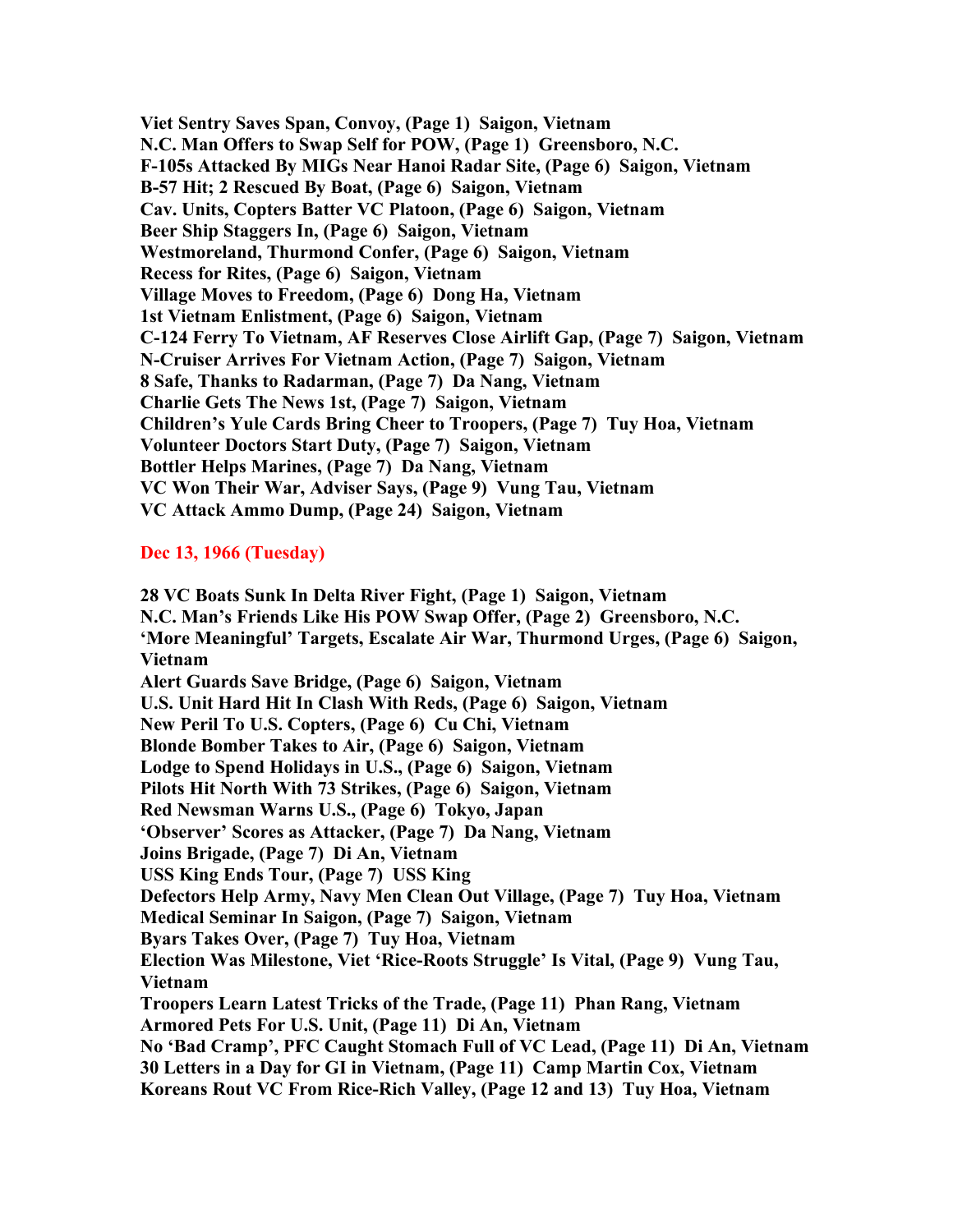**Viet Games Cagers Rip Marines 64-59, (Page 23) Da Nang, Vietnam Westy Orders Sharp Cut in Piaster Spending, (Page 24) Saigon, Vietnam**

#### **Dec 14, 1966 (Wednesday)**

**MIG Pilots Escape Via Red China, (Page 1) Saigon, Vietnam U.S. Envoys Assailed, Hanoi Spurns Peace Talk Offers, (Page 4) Tokyo, Japan Thais Plan To Hunt Invaders, (Page 4) Bangkok, Thailand GOP Leaders OK Handling of War, Hit Home 'Mess', (Page 5) Washington Navy Cutting Red Supplies, Hyland Says, (Page 6) Saigon, Vietnam B-52s Renew Raids On North, Hit Rt. 15, (Page 6) Saigon, Vietnam Steinbeck In Vietnam To Write, (Page 6) Saigon, Vietnam Saigon Paper Suspended, (Page 6) Saigon, Vietnam General Waters Offers Plan, Viet-Laos Blockade Proposed, (Page 6) Washington Viet Weather Just Ain't So, (Page 6) Camp J.J. Carroll, Vietnam More Troops Land, (Page 6) Saigon, Vietnam Viets Repel 3 Attacks, Kill 20, (Page 6) Saigon, Vietnam U.S. Unit Aids Pleiku Lepers, (Page 7) Pleiku, Vietnam May Send 50,000 To Viet, (Page 7) Seoul, South Korea Marine Unit Battles VC Snipers, (Page 7) Chu Lai, Vietnam 4th Div. Unit Opens Camp, (Page 7) Tuy Hoa, Vietnam 'Bull' Is a Hard Man To Knock Off Course, (Page 7) Tan Son Nhut, Vietnam New Tricks Are a Treat for U.S. Fighters, (Page 12 and 13) Decorations and Awards, (Page 17) Washington VC Reject Pope's Truce Bid, (Page 24) Washington**

#### **Dec 15, 1966 (Thursday)**

**U.S. Denies Bombing City, Raids Bracket Hanoi, (Page 1) Saigon, Vietnam Any Kind of Help for Vietnam Welcome: Rusk, (Page 3) Paris, France Denies B-52s In Thailand, (Page 3) Washington Mystery Radio Blasts Ho Chi Minh, (Page 6) My Tho, Vietnam 101st Proud of 'Chickens', (Page 6) Tuy Hoa, Vietnam Viet Fighting Stops Before Yule Truce, (Page 6) Saigon, Vietnam VC School Training Assassins, (Page 6) Saigon, Vietnam VC Terrorists Toss Grenades, (Page 6) Saigon, Vietnam Westy to Manila For 3-Day Talks, (Page 6) Manila, Philippines Missing: One Each 110-Foot TV Tower, (Page 6) Pleiku, Vietnam 2 Viets Killed In Bombing Error, (Page 6) Saigon, Vietnam 3 F-105 Pilots Pass Century Mark Over North, (Page 7) Saigon, Vietnam Soldier Arrested in Gun Case, (Page 7) Tokyo, Japan Villagers Flee VC Terror, (Page 7) An Khe, Vietnam Equal Treatment for Enemy, (Page 7) Tuy Hoa, Vietnam Ivy Unit's Drivers Set Safety Mark, (Page 7) Pleiku, Vietnam New Navy Gunboat Readied for Combat, (Page 7) Washington Close Call Starts 3d Year in AF, (Page 7) Tan Son Nhut, Vietnam**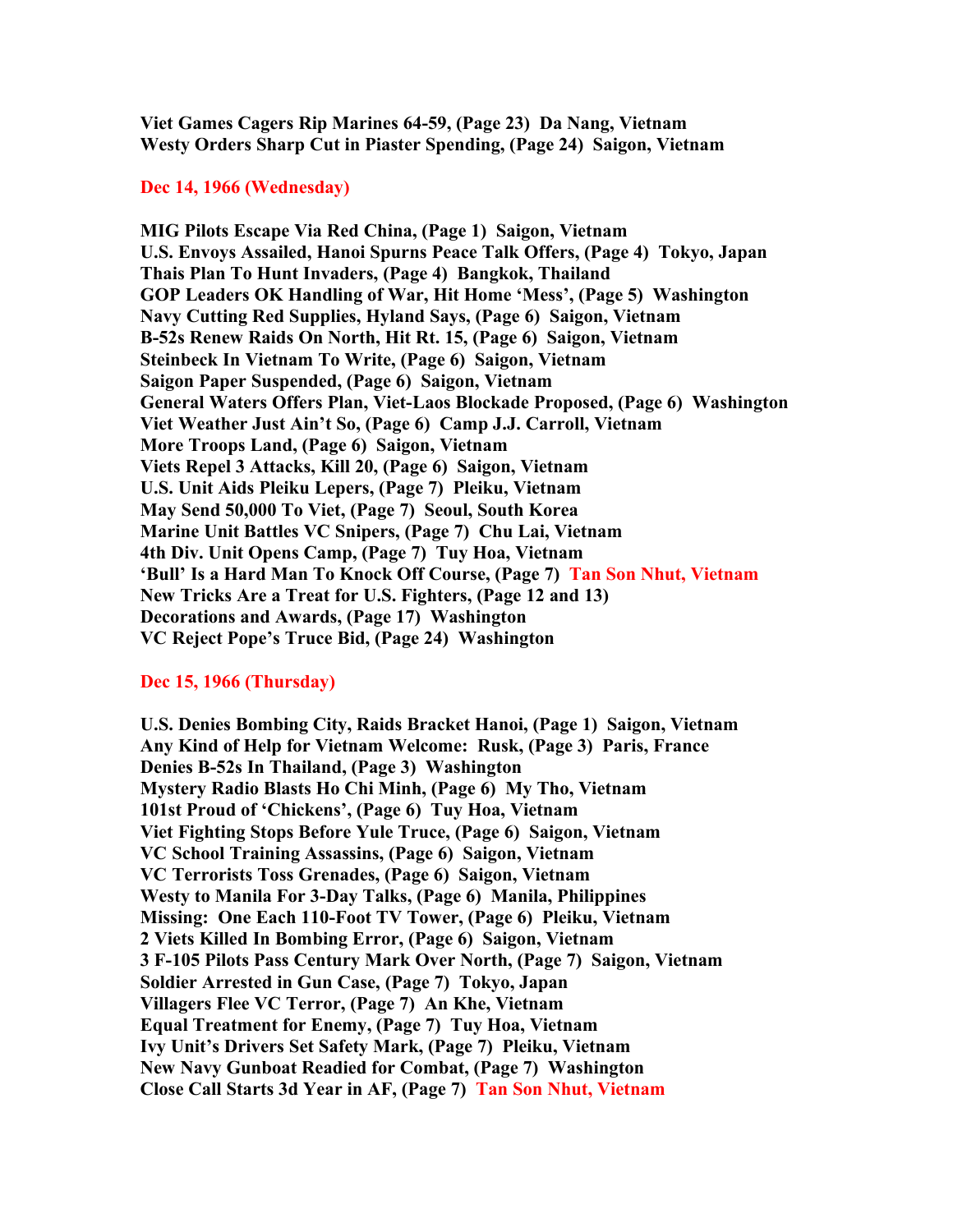**Westy Sees War In Phases, Driving Enemy Out Only First Step, (Page 9) Saigon, Vietnam Stars and Stripes Map of War Area, (Page 12 and 13) Tokyo, Japan Decorations and Awards, (Page 17) Washington Hamlet Has a Future, Thanks to Marines, (Page 17) Da Nang, Vietnam U.S. Holds 19 POWs In Vietnam, (Page 24) Washington**

## **Dec 16, 1966, (Friday)**

**Marine, Viet Outposts Hit Hard in VC Raids, (Page 6) Da Nang, Vietnam U.S. Denies Attacking Fishermen, (Page 6) Washington Papal Envoy Back in Saigon, (Page 6) Rome, Italy U.S. Denies B-52s in R.P., (Page 6) Manila, Philippines Viet Stand Legal, U.S. Aid Says, (Page 6) Pittsburg, PA Embassy OKs Wives' Visits, (Page 6) Saigon, Vietnam 4th Div Captures Officer, VC Hospital Found Near Cambodia, (Page 6) Pleiku, Vietnam U.S. Civilian Found Dead in His Room, (Page 6) Saigon, Vietnam VC Blow Up Viet Oil Dump, (Page 6) Saigon, Vietnam Saigon Serviceman Injured by Grenade, (Page 6) Saigon Vietnam Brothers Reuited, In Same Unit, (Page 7) Phuoc Vinh, Vietnam Qui Nhon Floating Pier Speeds Up Supplies, (Page 7) Qui Nhon, Vietnam Air Cav. NCOs Get Leadership Training, (Page 7) An Khe, Vietnam Carrier Wins Viet Honors, (Page 7) Alameda, CA Ky's Wife Theft Victim, (Page 7) Tokyo, Japan Olds Takes Command, (Page 7) Tan Son Nhut, Vietnam Army Copter Unit Wins Presidential Citation in Viet, (Page 7) Long Binh, Vietnam Rope Trick Taught To Pilots, (Page 7) Tan Son Nhut, Vietnam Dad Allowing Son to Leave, (Page 7) Da Nang, Vietnam Thailand battling Own Red Threat, (Page 9) Bangkok, Thailand Decorations and Awards, (Page 17) Washington American Planes Attack Near Hanoi Again, (Page 7) Saigon, Vietnam**

#### **Dec 18, 1966 (Sunday)**

**Bob Hope Off for Vietnam, (Page 1) Los Angeles, CA U.S. Denies Planes Bombed Inside Hanoi, (Page 1) Washington Needed In Viet, Army to Train More Copter Pilots, (Page 6) Washington U.S. Pilots Pound Red Barracks, (Page 6) Saigon, Vietnam VC Miss, GIs Unscathed, (Page 6) Saigon, Vietnam Food for Vietnam, (Page 6) Saigon, Vietnam Reds Avoiding Battles, U.S. Officers Say, (Page 6) Da Nang, Vietnam No Plan To Extend Truce, (Page 6) Manila, Philippines Casualties, (Page 6) Washington Errant SAM Destroys North Vietnamese Boat, (Page 6) Saigon, Vietnam Grenade Injures 4, (Page 6) Saigon, Vietnam**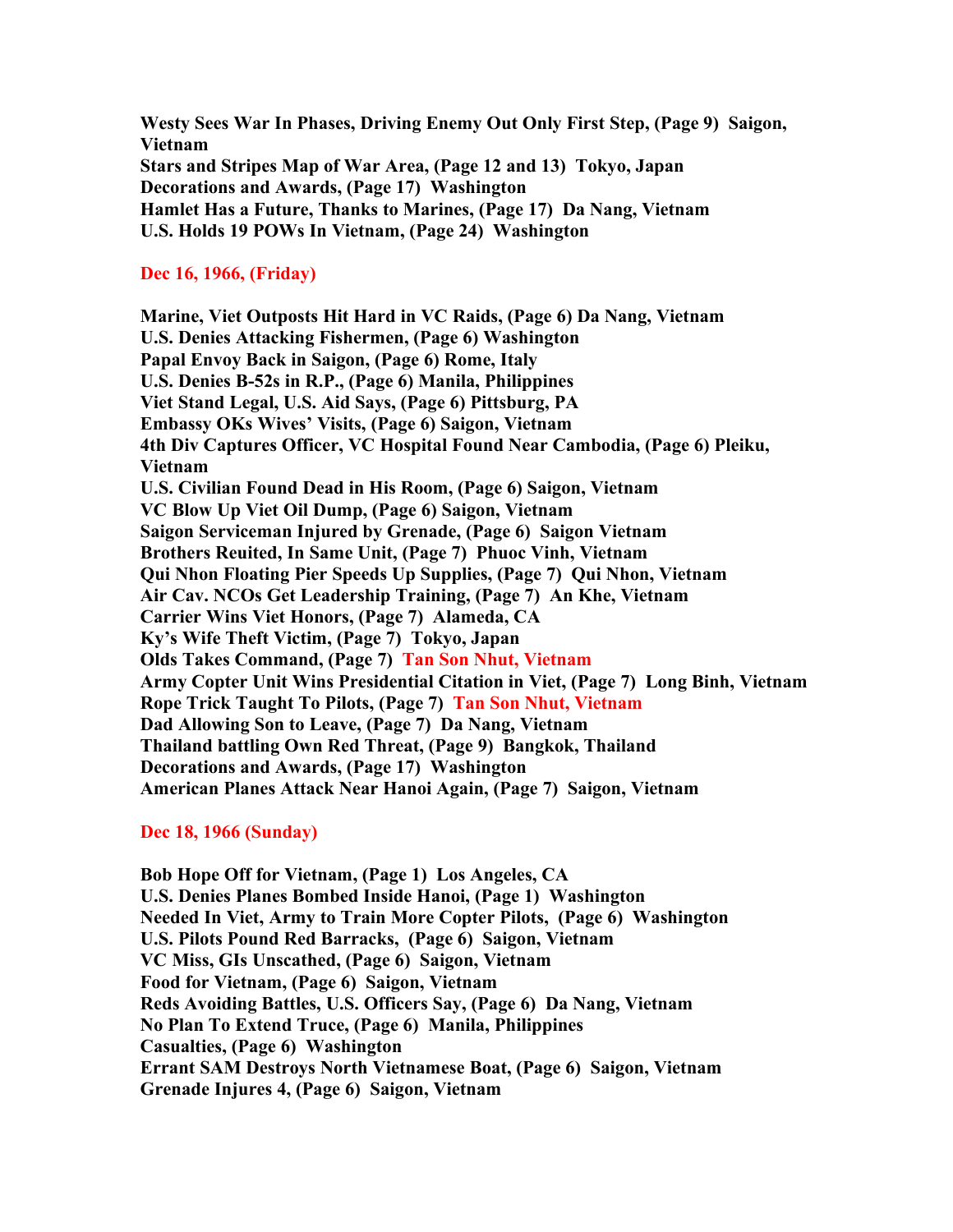**Airman Saved 3 in Florida Fire, (Page 6) Saigon, Vietnam U. of M. Signup in Saigon Starts Jan. 15, (Page 7) Saigon, Vietnam 4th Div Troops Rig Up Guard Light, (Page 7) Pleiku, Vietnam Cu Chi Boasts Big Hospital, (Page 7) Cu Chi, Vietnam U.S. Ambushers Hit the Enemy, Have Near Miss, (Page 7) Cu Chi, Vietnam Chaplain Performs Up Front, (Page 7) Tuy Hoa, Vietnam Cu Chi Boasts Big Hospital, (Page 7) Cu Chi, Vietnam**

### **Dec 19, 1966 (Monday)**

**Heaviest SAM Barrage of Viet War, (Page 1) Washington Rusk Reports, More Allied Aid Set for Vietnam, (Page 1) Washington B-52 Bombers Hit DMZ; Highway Cut in N. Vietnam, (Page 6) Saigon, Vietnam Marines, Paratroopers Kill 29 in 2 Battles, (Page 6) Saigon, Vietnam Famed Korean War Ship Docks in Viet, (Page 6) Saigon, Vietnam Hanoi Not Ready To Talk, Lodge Says, (Page 6) Washington VP Post OKd by Assembly, (Page 6) Saigon, Vietnam U.S. Planes Hit Embassy: Romania, (Page 6) Belgrade, Romania Vietnam Casualties, (Page 6) Washington MAC Gets the Mail Out, (Page 7) Hickam AFB, HA Extra AF Promotions, (Page 7) Washington Commando Expert Called to Capital, (Page 7) San Diego, CA 1st Div. Soldiers Offer VC a Choice - Shake or Shoot, (Page 7) Di An, Vietnam Owend New Aide, (Page 7) Da Nang, Vietnam Tokyo Raid Vet Retires, (Page 7) Hamilton AFB, CA No Sweat, Sarge, It Had to Happen, (Page 7) Pleiku, Vietnam New Helicopter Unit, (Page 7) Cu Chi, Vietnam Steinbeck Tours 4th Inf. Div. Area, (Page 7) Pleiku, Vietnam Guns Make Brush Unsafe for Charlie, (Page 17) Cu Chi, Vietnam VC Battalion Surrounded; 17 Reds Killed, (Page 24) Saigon, Vietnam**

## **Dec 20, 1966 (Tuesday)**

**Ready To Fight If Asked: Peking, (Page 1) Tokyo, Japan 9th Inf. Arrives In Viet, (Page 1) 2D Tour Off N. Vietnam, Enterprise Back on 'Yankee Station', (Page 6) Saigon, Vietnam Mass Time Changed, (Page 6) Saigon, Vietnam Viets Kill 10 VC, Take 16 Captive, (Page 6) Saigon, Vietnam Bright Smile, Short Skirt, Chris Set to Handle 'Hannah', (Page 6) Saigon, Vietnam Mine Wounds 6 Viet Civilians, (Page 6) Saigon, Vietnam Relief Agencies To Brighten Yule, (Page 6) Saigon, Vietnam Ailing Ky Confined to Bed, (Page 6) Saigon, Vietnam Breech Blast Kills 1, Hurts 11, (Page 6) Saigon, Vietnam Vietnam Casualties, (Page 1) Washington Pilots Fly 93 Missions Over North, (Page 6) Saigon, Vietnam**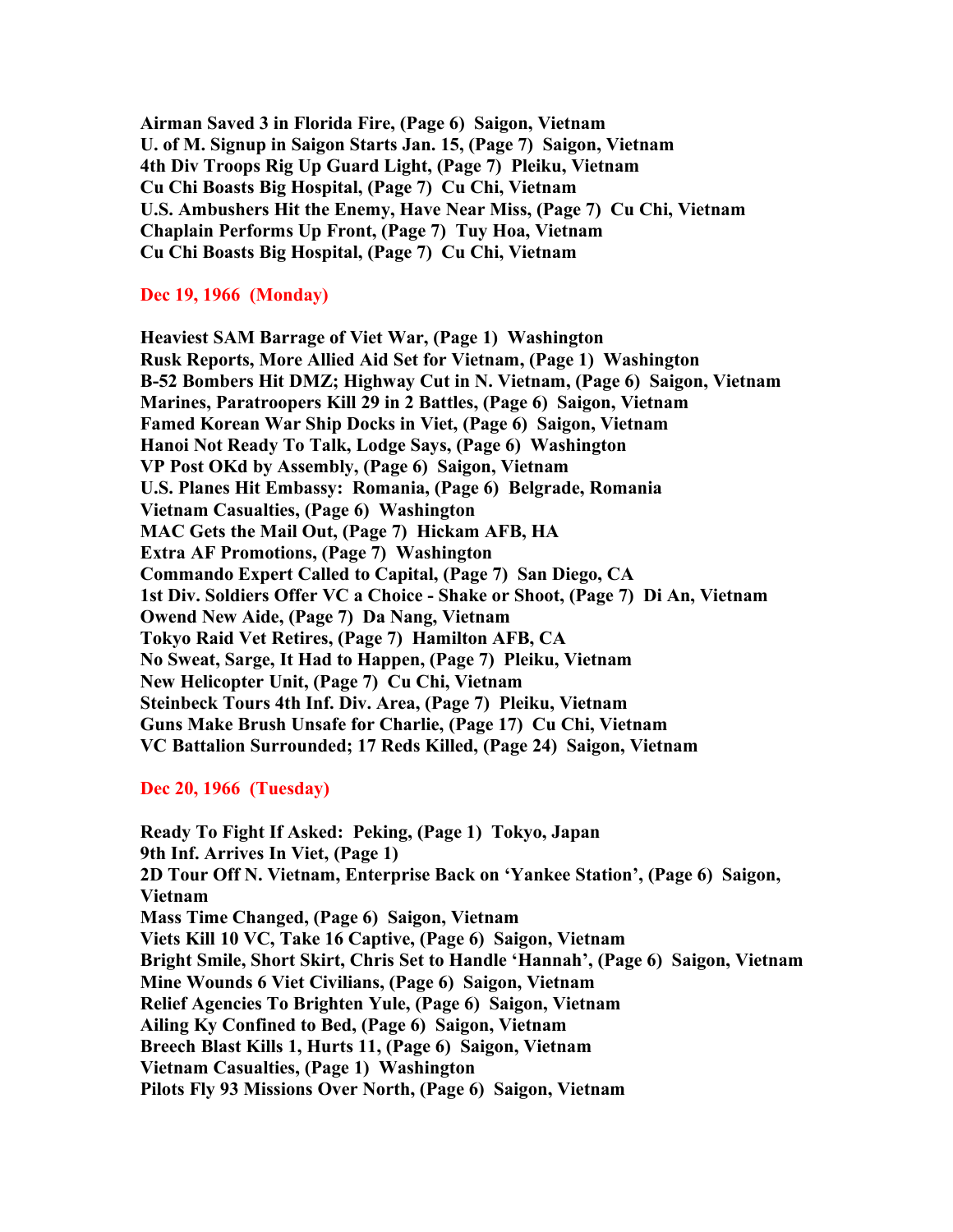**Long Day Chasing Viet Cong, (Page 7) Camp Martin Cox, Vietnam Traveling by Bike, (Page 7) Lai Khe, Vietnam ARC Girls Spend A Year, Duty on Hospital Ship Memorable, (Page 7) Saigon, Vietnam Vietnam Duty Patch OKd, (Page 7) Saigon, Vietnam U.S. Doctor Aids Viet Stork,, (Page 7) An Khe, Vietnam Tigers Still Bring Out the Beast in Man, (Page 11) Saigon, Vietnam Bitter GIs Return to Fight Again, (Page 11) Plei Djereng, Vietnam VC Dig Vast Underground Forts, (Page 11) Plei Djereng, Vietnam Gadsden Village Going Up, Refugees Have Friends in Alabama, (Page 11) Phu Loi, Vietnam Swampboat Saves Time, Wet Feet in Delta (Page 12 and 13) Saigon, Vietnam Red Toll Hits 65 In Battle With Cav, (Page 24) Binh Dinh Province, Vietnam**

# **Dec 21, 1966 (Wednesday)**

**U.S. Urges Thant Seek Viet Talks, (Page 1) United Nations, NY Graham, Hope Start Viet Tours, (Page 1) Saigon, Vietnam Top Medal To Viet Hero, (Page 1) Washington Fight On, Peking Tells VC, (Page 4) Tokyo, Japan Chris Noel Having Great Christmas in Saigon, (Page 6) Saigon, Vietnam U.S. Pilots Bomb Oil Dump by Hanoi, (Page 6) Saigon, Vietnam Westy Praises Tiger Div., (Page 6) Saigon, Vietnam VC Ambush 4 Navy Boats, (Page 6) Saigon, Vietnam Light Action Reported on Viet Fronts, (Page 6) Saigon, Vietnam Casualties, (Page 6) Washington 'Your Cause Is Just', Westy Welcomes New Division, (Page 6) Vung Tau, Vietnam Lousy Shot Escapes, (Page 7) Di An, Vietnam Mines, Snipers, Booby Traps, Convoy Travels a Troubled Road, (Page 7) Phuoc Vinh, Vietnam Civil Affairs Unit Arrives, (Page 7) Long Binh, Vietnam Soldiers Help Viets In the Rice Paddies, (Page 7) Dong Ha, Vietnam U.S. Troops Honored by Ky, (Page 7) Pleiku, Vietnam Elliott in Command, (Page 7) Camp Martin Cox, Vietnam N-Sub Guardfish Ready for Fleet, (Page 7) Washington Terrain, People, The Delta Poses Special Problems, (Page 9) Saigon, Vietnam As Terrain Changes, So Do Ailments, (Page 17) Cu Chi, Vietnam**

# **Dec 22, 1966 (Thursday)**

**SAM Misses Jet, Explodes Amid Red Fishing Fleet, (Page 1) Saigon, Vietnam Yule Cards To A Soldier, Christmas - And You Cry a Little, (Page 2) Saigon, Vietnam Australia, New Zealand Plan Troop Boost, (Page 6) Canberra, Australia Destroyers Hit North, South Coast, (Page 6) Saigon, Vietnam 121 Strikes Over North, (Page 6) Saigon, Vietnam**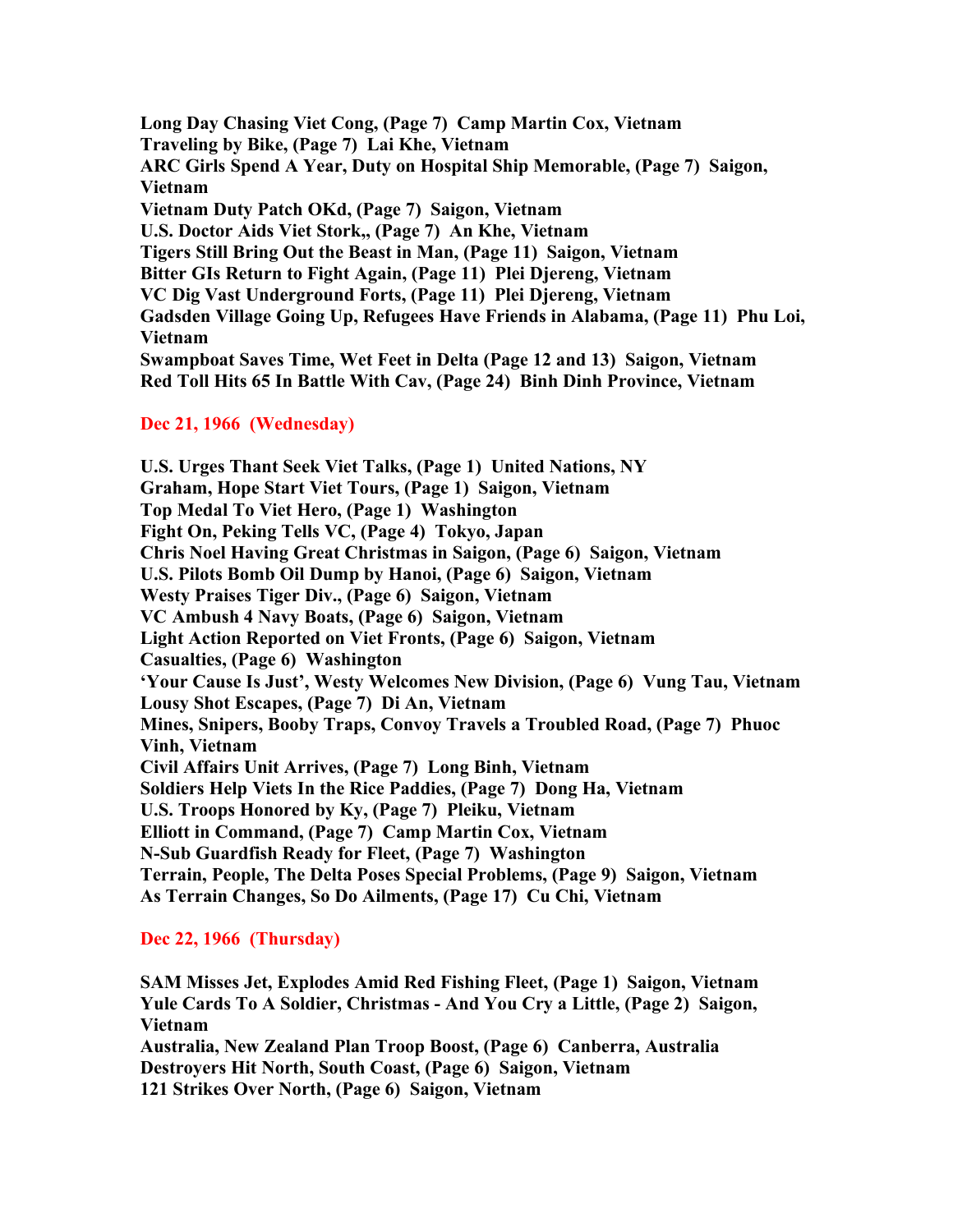**Billy Graham Starts Tour, (Page 6) Saigon, Vietnam Miss World in Tears After Viet Show, (Page 6) Takhli AB, Thailand North Viets Lost 131 in 2-Day Fight, (Page 6) Saigon, Vietnam VC in Red China Spurn U.S. Offer, (Page 6) Tokyo, Japan Skinny Santa Welcomed, (Page 6) Tan Phong, Vietnam Tougher Than VC, Mean Charlie Rules Roost, (Page 6) An Khe, Vietnam Fire Menaces U.S. Depot, (Page 6) Saigon, Vietnam Casualties, (Page 6) Washington Herky Is 10 Years Old and Already a Legend, (Page 7) Saigon, Vietnam Pre-Discharge Advice Slated, (Page 7) Washington U.S. - Viet Teams Click Together, (Page 7) Tuy Hoa, Vietnam R&R - and R For Reunion, (Page 7) Saigon, Vietnam Saigon USO Marks Millionth Visitor, (Page 7) Saigon Home Cooking On Viet Duty, (Page 7) San Miguel, R.P. War Hopeless but Necessary, Steinbeck Says, (Page 10) An Khe, Vietnam U.S. Has Feelers Out for Longer Truce, (Page 24) Washington**

### **Dec 23, 1966 (Friday)**

**Yule in a Foxhole: Thoughts Are of Home, (Page 1) Saigon, Vietnam U.S. Jets Rout 2 Planes Heading for N-Cruiser, (Page 6) Saigon, Vietnam Fighting Scattered As Truce Nears, (Page 6) Saigon, Vietnam Casualties, (Page 6) Washington Hope's Fast On Draw, (Page 6) Cam Ranh Bay, Vietnam In Saigon Field, Graham's 1st Sermon, (Page 6) Saigon, Vietnam Maddox Shells North Viet Junks, (Page 6) Saigon, Vietnam Urges Free Asia Aid Viet, (Page 7) Washington Sarge Has New Plans, (Page 7) Da Nang, Vietnam Greetings, From 1,700, (Page 7) Pleiku, Vietnam Shot Charlie in the Pants But He Wasn't in Them, (Page 7) Tay Ninh, Vietnam Marine Awarded Bronze Star, (Page 7) Phu Bai, Vietnam 2-Star Promotion For 5 in Marines, (Page 7) Washington Maj Vincent J. Kilpatrick, Chaplain Awarded Silver Star, (Page 6) Phu Loi, Vietnam Unit Doing A Bang-Up Job in Viet, (Page 6) Pleiku, Vietnam VC Arms Cache Discovered, (Page 17) Saigon, Vietnam Soldier Leads Men Out of Mine Field, (Page 17) An Khe, Vietnam Grenade Removed From Marine's Throat, (Page 24) Da Nang, Vietnam**

### **Dec 24, 1966 (Saturday)**

**VC Lost 51,000, 1966 War Deaths Near 5,000, (Page 2) Washington Strike At DMZ, Red Division Target of B-52 Raid, (Page 6) Saigon, Vietnam Ground Fighting Light, Scattered, (Page 6) Saigon, Vietnam Adm Burke Raps Truce, (Page 6) Washington Graham Bears a New Tactic in Viet, (Page 6) Long Binh, Vietnam**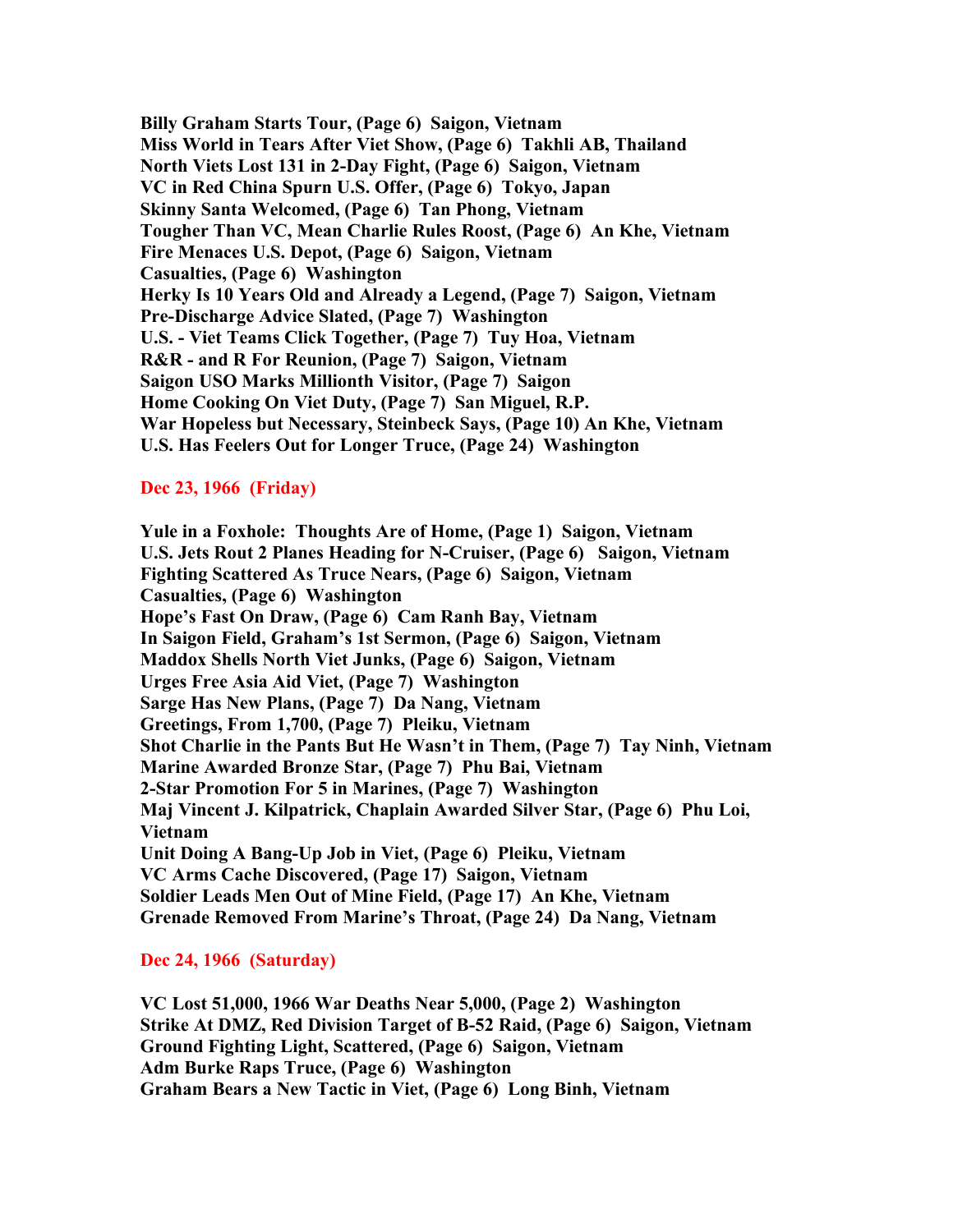**Tomahawks Have 'Em, Copter Unit's On The Warpath, (Page 6) Phu Loi, Vietnam VC Mine Kills 6 In Truck, (Page 6) Saigon, Vietnam U.S. Dead 88 in Week, (Page 6) Saigon, Vietnam Casualties, (Page 6) Washington Yule Memories - Helping Santa in the States, (Page 7) Saigon, Vietnam Johnson, McNamara Greetings, (Page 7) Washington VC Provide A Laugh: Yule Cards, (Page 7) Saigon, Vietnam Montagnards Like Sama Cluz, (Page 7) Pleiku, Vietnam Peace Can Come to Vietnam, Westy Says in Yule Message, (Page 7) Saigon, Vietnam 22 Reds Take Up Offer, (Page 17) Pleiku, Vietnam 'Grenade" Marine Recovering Fast, (Page 24) Washington**

### **Dec 25, 1966 (Sunday)**

**U.S. Outpost Hit, Reds Violate Truce On Christmas Eve, (Page 1) Saigon, Vietnam North Viet Guns Shell Destroyer In Gulf of Tonkin, (Page 6) Saigon, Vietnam Takeover Threat Has Passed: Ky, (Page 6) Saigon, Vietnam Heads Aussie Units, (Page 6) Canberra, Australia Army Funeral If Kin Aren't Found, (Page 6) San Francisco, CA USO Booming In Vietnam, (Page 6) Saigon, Vietnam Rice - Hungry Reds Lose 200 in Clash, (Page 6) Saigon, Vietnam Casualties, (Page 6) Washington Hanoi Leader, Ho Ho Ho, In Yule Greetings to U.S., (Page 6) Tokyo, Japan Cardinal Spellman Arrives in Saigon, (Page 6) Saigon, Vietnam 'Old Reliables' Arrive, (Page 7) Saigon, Vietnam Arrival of A6's Hailed by Marines, (Page 7) Da Nang, Vietnam Yule Message By Embassy, (Page 7) Saigon, Vietnam For Sale Mark On Aid Goods, (Page 7) Saigon, Vietnam Victoria Cross for Australian, (Page 7) Saigon, Vietnam Ky Extends Thanks To Allies, (Page 7) Saigon, Vietnam ROK Forces Report 5,559 VC Killed, (Page 7) Saigon, Vietnam Truce Work To Aid Hamlets, (Page 7) Saigon, Vietnam 2 Copter Pilots Decorated, (Page 17) Phu Loi, Vietnam New Honor Unveiled, (Page 17) Lai Khe, Vietnam**

#### J**une 5, 1967 (Monday)**

**372 Enemy Killed, Marines Rout Reds, (Page 1) Saigon, Vietnam 3-Year Sentence For Levy, (Page 3) Fort Jackson, S.C. Marines Start Operation Bear Bite, (Page 6) Saigon, Vietnam Jets Pound N. Viet Rails, Truck Convoys, (Page 6) Saigon, Vietnam B52s Pound Reds 3 Times, (Page 6) Saigon, Vietnam VC Mine Kills 4 Civilians, (Page 6) Saigon, Vietnam Instant Fox Holes, (Page 7) An Khe, Vietnam Allied Effort Builds Phu Cat AB, (Page 7) Phu Cat, Vietnam**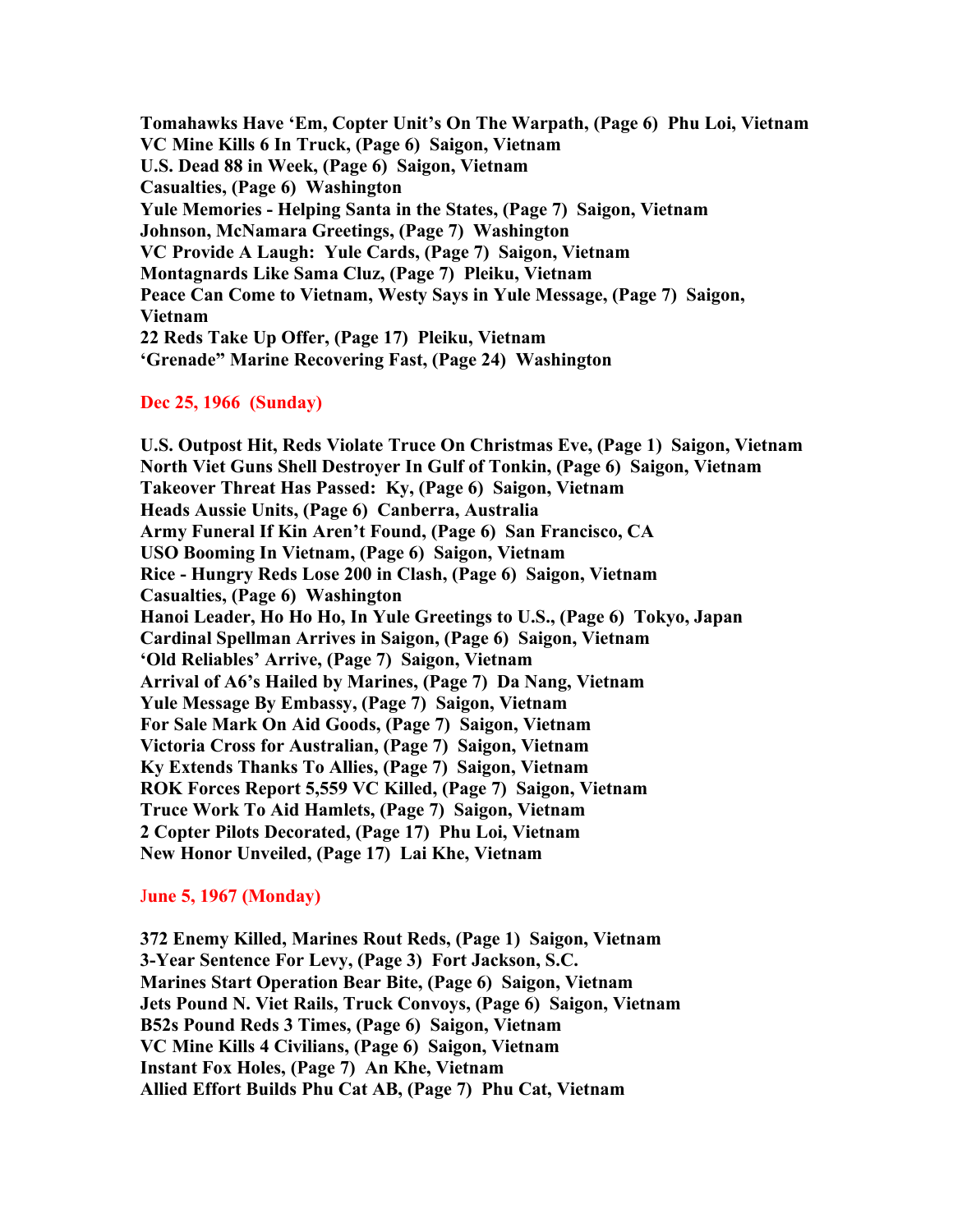**Here We Are-In The DMZ, (Page 7) Chu Lai, Vietnam Have Music Will Travel ... And Marine Bandsmen Do, (Page 7) Da Nang, Vietnam 2 Mil. Mile Haul For Army Truckers, (Page 7) Long Binh, Vietnam Col. Timmerman To Medic Unit, (Page 7) Tan Son Nhut, Vietnam Green Berets Use Floating Forts in Delta, (Page 10) Nha Trang, Vietnam N. Viet Electricity Two-Thirds KO'd, (Page 10) Washington No Laughing Matter, (Page 10) Bong Son, Vietnam Casualties in Vietnam, (Page 10) Washington Go-Kart Fun, Thrills in Da Nang '500', (Page 12, 13) Da Nang, Vietnam**

### **Feb 24, 1968 (Saturday)**

**Senate Probers Bare Secret Message on Tonkin Incident, (Page 1) Washington Marines Capture Part of Hue in Citadel Attack, (Page 6) Hue, Vietnam Death Toll At High For Week, (Page 6) Saigon, Vietnam Promise Trial For Suspects, (Page 6) Da Nang, Vietnam Saigon Food Prices Drop Back in Week, (Page 6) Saigon, Vietnam Enterprise in Viet, (Page 6) Saigon, Vietnam Tunnel For Reds Ruined, (Page 7) Chu Lai, Vietnam Buffaloes, VC Cause 'Bad Night', (Page 7) Cu Chi, Vietnam Leathernecks Prove Their Mettle, Cam Lo Battle Won Despite Odds, (Page 7) Saigon, Vietnam New Brigade Chief, (Page 7) Song Be, Vietnam VC, Allied Battle Leaves Convent Girls School in Ruins, (Page 12, 13) Vin Long, Vietnam PACAF Cites Top Airman, (Page 23) Saigon, Vietnam Medics Win Town's Gratitude, (Page 23) Phuoc Vinh, Vietnam Jets Attack Hanoi Radio Propaganda Station, (Page 24) Saigon, Vietnam**

## **Oct 19, 1968 (Saturday)**

**Viet Picks High Court, (Page 6) Saigon, Vietnam N. Jersey's Big Guns Blast DMZ Targets, (Page 6) Saigon, Vietnam Navy Guns Destroy V.C. Posts, (Page 6) Saigon, Vietnam S. Viets Kill 75 In Rainy Battle Just Below DMZ, (Page 6) Saigon, Vietnam RS71 Costs as Much as 100 B-17s, DOD Weapons Price List Tells It Like It Is, (Page 7) Washingon Fearless Officers Aid Morale, (Page 7) Long Binh, Vietnam 25th Staff Changes, (Page 7) Cu Chi, Vietnam LBJ, Clifford Laud Viet Cost-Cutting, (Page 7) Washington Slam, Bang And Hi, Sir!, (Page 7) Nha Trang, Vietnam 2 'Irrelephant' Targets Are Casualties of War, (Page 7) Nha Trang, Vietnam**

## **Nov 11, 1968 (Monday)**

**Cav Div. Moved as Buffer Between Saigon, Cambodia, (Page 1) Saigon, Vietnam**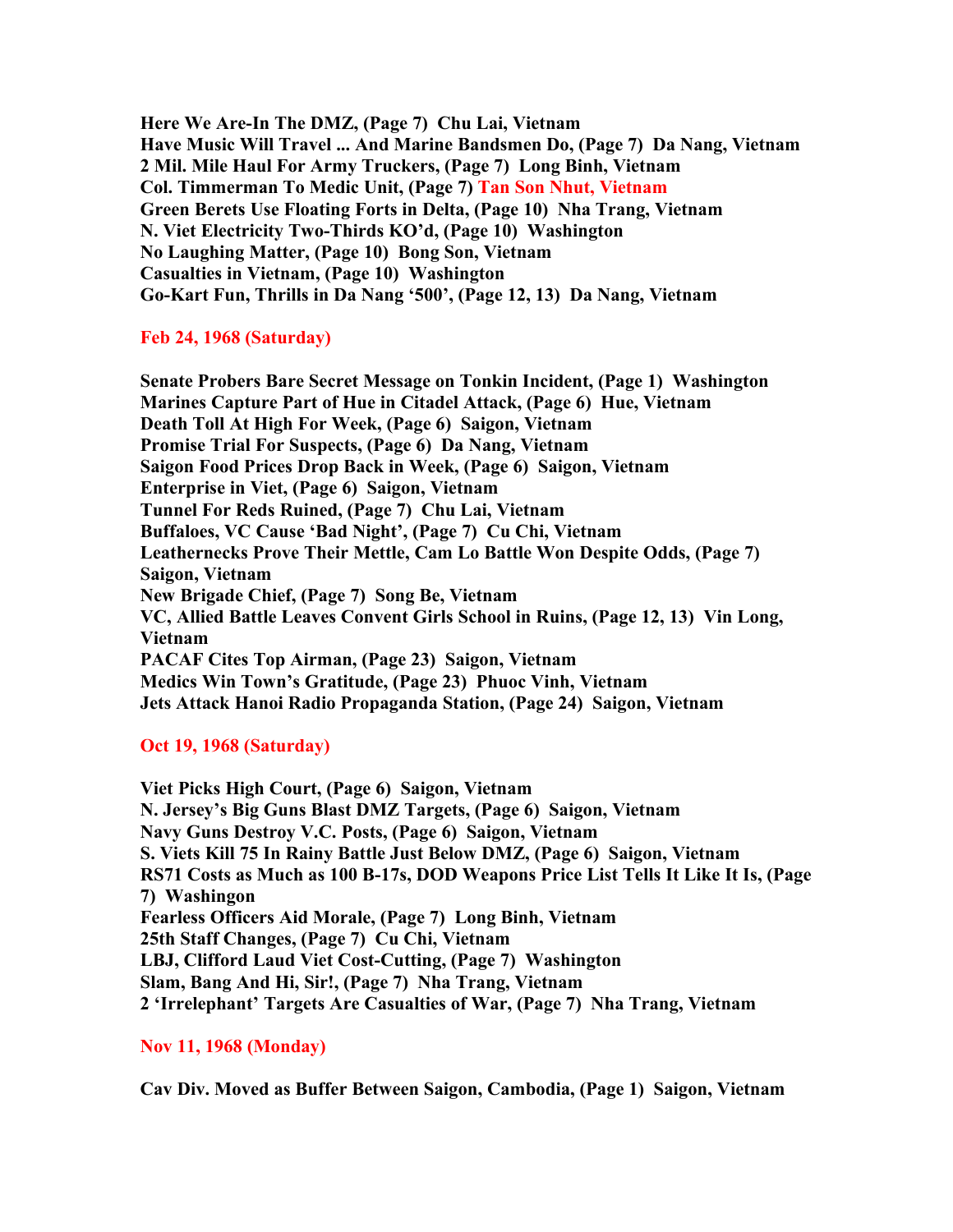**Takes Wounded From Boat, Copter Braves Red Fire in Rescue, (Page 6) Saigon, Vietnam GIs Flush Covey Of Reds, Kill 51, (Page 6) Saigon, Vietnam Reds Seem To Honor Bomb Halt, (Page 6) Washington Destroyer Rakes Delta, (Page 6) Saigon, Vietnam Can Tho Shelled By Reds, (Page 6) Saigon, Vietnam Save Red POWs, MPs Crowd Their Luck at Eagle, (Page 6) Camp Eagle, Vietnam Army Chiefs Stress Airmobility, Copter-Borne Units Seen Defense 'Must' (Page 7) Washington Airmobile Concept Praised by Westy, (Page 7) Washington Quick to Pounce on VC, Swift Boats Search, Seize, (Page 7) Da Nang, Vietnam Ask a Golden Dragon, War Again for Clamity Jane, (Page 23) Camp Eagle, Vietnam ROKs Kill 16 Reds, (Page 23) Saigon, Vietnam**

## **Nov 14, 1968 (Thursday)**

**Bargain Without Saigon: Clifford, (Page 1) Washington ROKs Gun for VC on Land and Sea, (Page 6) Da Nang, Vietnam Battle Rages, 50 Reds Die, (Page 6) Saigon, Vietnam Calling Hanoi's Hand, DMZ Fire Fought With Fire by U.S., (Page 6) Dong Ha, Vietnam Americal Ends Drives With a Kill Ratio of 15-1, (Page 6) Saigon, Vietnam Destroyer Scores, (Page 6) Saigon, Vietnam Better Read Than Dead, (Page 6) Saigon, Vietnam 2 Patrol Boats Hit Near DMZ, (Page 6) Saigon, Vietnam Vietnam Casualties, (Page 6) Washington What's in Store After the Lull On Viet Front? (Page 7) Saigon, Vietnam Hi, Mom, This Call Is Free, (Page 7) Washington 3 Tons of Goodies, Okinawa Group Plays Santa, (Page 7) Saigon, Vietnam GIs Nam "Charlene' On Trail, (Page 7) Quang Tri, Vietnam Red Cache Found In Thai Home, (Page 7) Bangkok, Thailand Drawback or Forward, Movies Are serious (Page 7) Task Force 77 in the Tonkin Gulf, Vietnam They Rush Into Battles Armed Only With Beliefs, (Page 23) Lai Khe, Vietnam Steel Helmets Save Lives of 2 Soldiers, (Page 23) Quang Tri, Vietnam His Charity At School Rates 'A', (Page 23) Phan Thiet, Vietnam Decorations and Awards, (Page 23) Washington Clifford Indicates He Will Resign, (Page 24) Washington**

#### **Nov 23, 1968 (Saturday)**

**Trap for Reds: A 15-Mile Ring of Troops, (Page 1) Dien Ban, Vietnam 2 Jets, Copter Downed, Hoi An Shelling Heaviest Since Bomb Halt, (Page 6) Saigon, Vietnam VC Blasts Leave 500 Homeless, (Page 6) Saigon, Vietnam**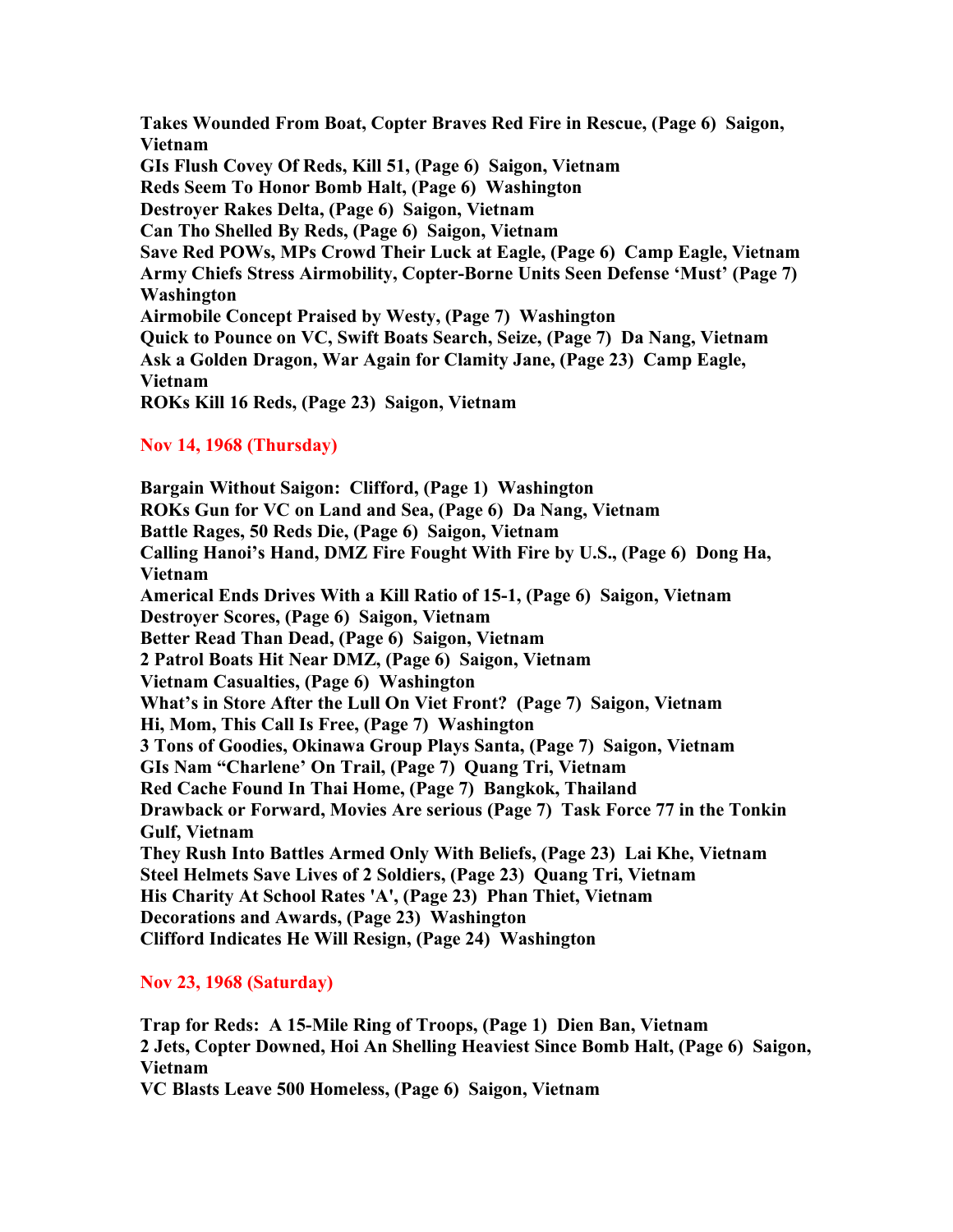**Swifts Foil VC Attack, Visit Besieged Village, (Page 6) Saigon, Vietnam Yule Mail to Vietnam Tops 7 Million Pounds, (Page 6) Washington Reds Poised, Tri Warns, (Page 6) Bien Hoa, Vietnam U.S. Ship Blasts 208 Red Buildings, (Page 6) Saigon, Vietnam Daring NCO Risks His Life, Pulls Pilot From Flaming Chopper, (Page 7) Phu Bai, Vietnam Navy '11' Downs Army and the Beer, (Page 7) Tan Chou, Vietnam NVA Get the Point From Man Up Front, (Page 7) LZ Sally, Vietnam GIs Rise To Marine Occasion, (Page 7) Con Thien, Vietnam ROK Marines Are River Borne As They Search for Viet Reds, (Page 12 and 13) Hoi An, Vietnam Decorations and Awards, (Page 23) Washington Spark Takes CO Post, (Page 23) Camp Carroll, Vietnam**

### **Dec 16, 1968 (Monday)**

**Westy Home From Hospital, (Page 1) Washington Marine General Brown, 67, Dies, (Page 4) Washington New Fight Near Saigon - Capital Put On Alert, (Page 6) Saigon, Vietnam Strategic Posts Attacked, NVA Seizes Village in Laos (Page 6) Vientiane, Laos Ex-Guerrilla Girl Captured by Reds, (Page 6) Saigon, Vietnam Red Gun 'Backfires', (Page 6) Bien Hoa, Vietnam Anti-Reds Plan Saigon Meeting, (Page 6) Saigon, Vietnam Highland Clashes, (Page 6) Saigon, Vietnam 2 Sailors Killed, 14 Wounded on Patrols, (Page 6) Saigon, Vietnam 2,500 Tours Extended, (Page 6) Da Nang, Vietnam Sky King's Team Gets the Drop on Charlie, (Page 7) Saigon, Vietnam Where 1,025 Reds Met Death, (Page 12 and 13) Da Nang, Vietnam Computer Keeps Tabs on Million Viet Troops, (Page 23) Saigon, Vietnam**

## **Dec 18, 1968 (Wednesday)**

**U.S. Frees 7 N. Viet Civilians, (Page 1) Saigon, Vietnam Saigon, Viet Cong Clash Again in Paris, (Page 1) Paris, France ARVN Kill 87 As Fights Rage In Mekong Delta, (Page 6) Saigon, Vietnam Pilots Pour It on Targets In Delta; Touch Off Fireball, (Page 6) Saigon, Vietnam Casualties, (Page 6) Washington Enemy Stepping Up Activities in DMZ, (Page 6) Saigon, Vietnam Rosenberg Takes Helm, (Page 6) Saigon, Vietnam Back to War Zone - Lynda and Robb Part, (Page 6) Bangkok, Thailand The Sarge Forgot His Gun - But Never His Fellow GIs, (Page 7) Lai Khe, Vietnam Army OCS Grads To Serve 3 Years, (Page 7) Washington Star Sets Viet Tour, (Page 7) Hollywood, CA Fallen Ware Wins DSC, (Page 7) Washington GI Is 1 for All - All for 1 Orphanage, (Page 23) Da Nang, Vietnam**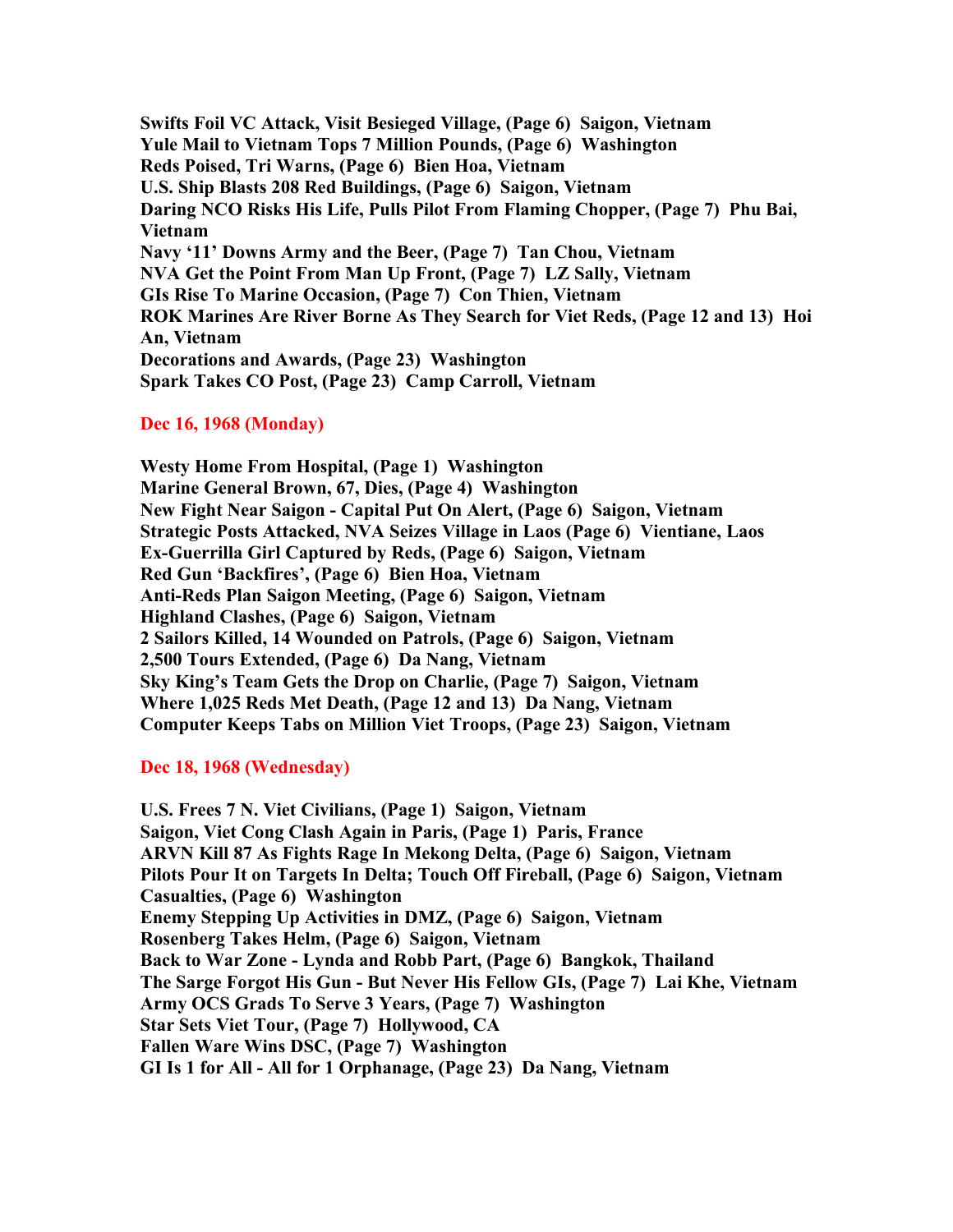#### **Dec 20, 1968 (Friday)**

**12 Towns, Bases Pounded, Red Shelling Spree, (Page 1) Saigon, Vietnam B52s Belt Reds With 2 Million Pounds of Bombs (Page 6) Saigon, Vietnam Invade North, Vien Asks, (Page 6) Saigon, Vietnam Reds Must Leave Before Cease-Fire, Saigon Aide Says, (Page 6) Saigon , Vietnam Marines Help Build Viet Dam, (Page6 ) Saigon, Vietnam 4 Ft. 9 Hero Walks Tall, (Page 6) Stamford, Conn. Gis Warm to Jokes, Damsels, Hope's Hot Show Thaws Hearts at Osan, (Page 7) Osan AB, Korea Seoul Raps Japan Visas to N. Korea, (Page 7) Seoul, Korea N. Korea Boosting Infiltration By Land, Sea: ROK General, (Page 7) Seoul, Korea Peace Corps to 'Share', (Page 7 Seoul, Korea Gis Donate Bath House, (Page 7) Camp Howze, Korea North Korean Guerrilla Killed, (Page7 ) Seoul, Korea Viet's Only Coal Mine to Reopen, (Page 23) Mpmg San, Vietnam 14 Die, 30 Hurt In Crash of C-123 At Viet Airstrip, (Page 24) Saigon, Vietnam 1, (Page ) , Vietnam**

# **Dec 24, 1968 (Tuesday)**

**Pueblo Crew Of 82 Freed By N. Korea, (Page 1) Panmunjom, Korea Troops, Planes Repel Reds, Kill 81 in Border Fight, (Page 6) Saigon, Vietnam ROKs Kill 40 Reds In 2 Days, (Page 6) Saigon, Vietnam Jets Score 5 Bull's-eyes, (Page 6) Saigon, Vietnam Pope's Blessings Bestowed on POWs, (Page 6) Bien Hoa, Vietnam McCain Goes to Vietnam, (Page 6) Honolulu, Hawaii Vital Span Saved by Riflemen, (Page 6) Saigon, Vietnam Bob Hopes 'Loses' Engine and It Was No Joke, (Page 6) Long Binh, Vietnam A Letter Hits Yule Jackpot, (Page 7) Camp Ames, Korea NCO Given Same Term, (Page 7 Seoul, Korea Peace 'Our Deepest Wish' - Bonesteel, (Page 7) Seoul, Korea 'Illegal' ROKs To be Deported, (Page 7) Tokyo, Japan**

## **Dec 26, 1968 (Thursday)**

**Hello, Mom: I Got the Cutest Card Today, Greetings, Calls Make It a Bright Christmas, (Page 6) Saigon, Vietnam 2 Navy Jets Dodge SAMs Above DMZ, (Page 6) Saigon, Vietnam Red Shells Bomb Kill 16 Civilians, (Page 6) Saigon, Vietnam Ky Returns, Raps NLF, (Page 6) Saigon, Vietnam Reds Attack River Craft, (Page 6) Saigon, Vietnam Pfc. Gets on Ball (Pen) And Major Gets Point, (Page 6) Saigon, Vietnam Col. Pattn Receives DSC, (Page 6) Saigon, Vietnam Reds Hammered, (Page 6) Saigon, Vietnam Red Fire Shatters Yule Truce 9 Times Within First Hour, (Page 24) Saigon,**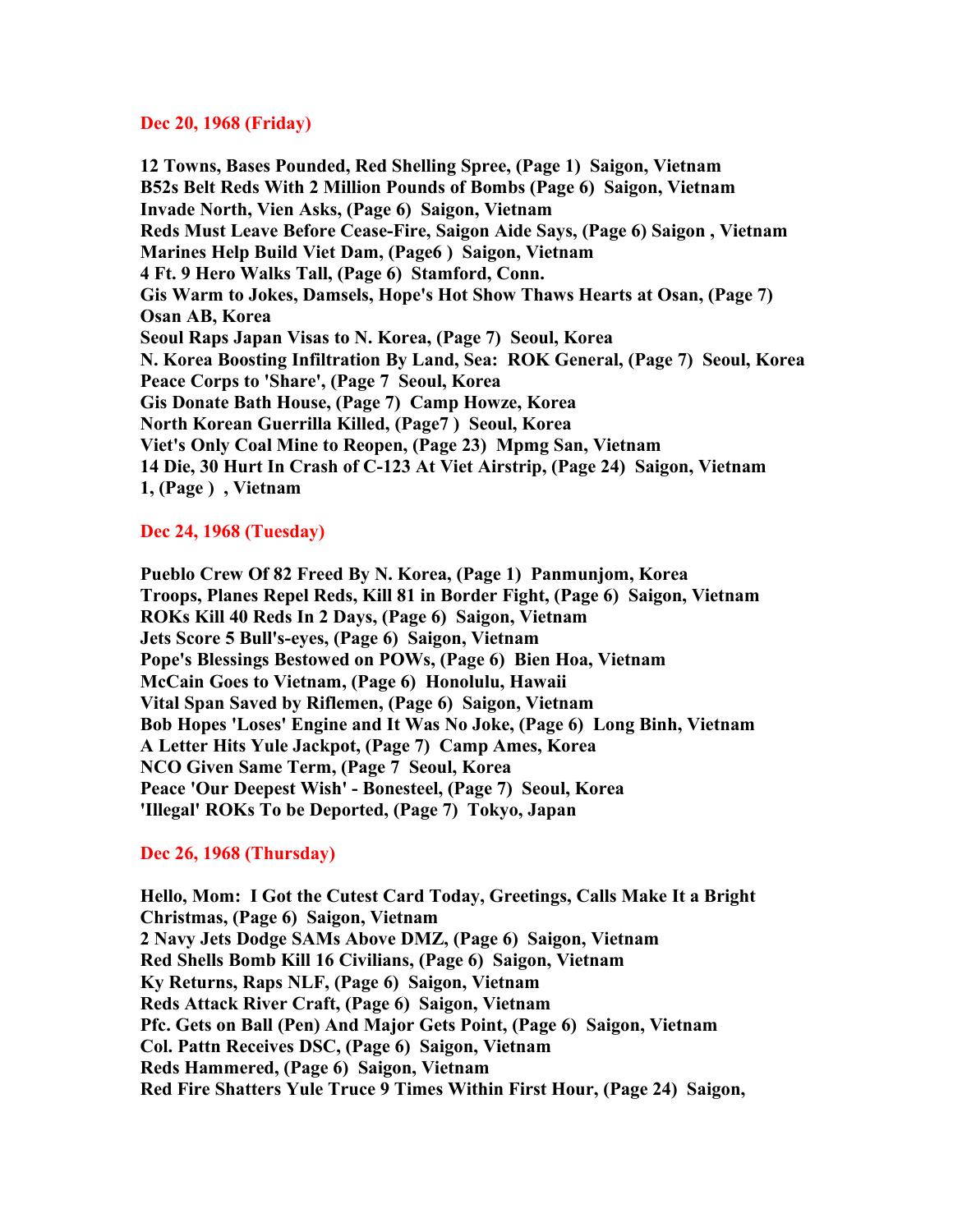### **Vietnam**

### **Dec 28, 1968 (Saturday)**

**10,000-lb. Bombs Used For 1st Time in Vietnam, (Page 1) Da Nang, Vietnam Reds to U.S.: Dump Saigon, Begin Talks, (Page 4) Paris, France B52s End Truce With Bang, 53 Reds Killed in New Ground Action, (Page 6) Saigon, Vietnam 3 POWs Call on GIs To Quit, NLF Claims, (Page 6) Phnom Penh, Cambodia Graham Ends Tour, (Page 6) Saigon, Vietnam Prowess In Saigon, (Page 6) Saigon, Vietnam Marine May Get Tiger Souvenir, (Page 6) Da Nang, Vietnam Marines Denude Charlies, (Page 7) Da Nang, Vietnam Decline In Deaths, (Page 7) Saigon, Vietnam Fear Sea Flow Into Thai Rivers, (Page 7) Bangkok, Thailand Grenade Attack on MPs, Patrol's Dawn Is Up Like Thunder, (Page 7) Saigon, Vietnam Memorial to Fallen Buddy, Marines Live It Up in Castle, (Page 7) Da Nang, Vietnam Lucky Helmet Saves NCO, (Page 7) Nha Trang, Vietnam The VC Credibility Giap, (Page 7) Hong Kong Death Comes Sliding, (Page 12 and 13) Tay Ninh, Vietnam Protected from the Viet Cong, A Fishing Village 'Grows' in South Vietnam, (Page 23) Cua Viet, Vietnam Medals Catch Up With 2, (Page 23) Saigon, Vietnam A Lot of Support, (Page 23) Da Nang, Vietnam**

## **Dec 31, 1968 (Tuesday)**

**Belt Storage Area, Marines, Destroyer Shell DMZ, (Page 6) Saigon, Vietnam Viets Rip Reds at My Hoa, (Page 6) Saigon, Vietnam AF Airlifts 700 To Hope's Show, (Page 6) Saigon, Vietnam Death Threats, (Page 6) Saigon, Vietnam Market Place Hit, Red Mortar Kills 5, Wounds 41, (Page 6) Saigon, Vietnam Darby's Rangers Grab Talent Show's Top Prize, (Page 6) Saigon, Vietnam Boats, Choppers Smash VC Camp, (Page 6) Saigon, Vietnam Chopter Tangles With Tiny 'UFO', (Page 7) Chu Lai, Vietnam U.S. Mission Sees Long Stay In Viet Despite Paris Talks, (Page 7) Saigon, Vietnam Marines Denude Charlies, (Page 23) Da Nang, Vietnam Delta Gis Are on a Girl Hunt, (Page 23) Aboard the USS Benewah Decline In Deaths, (Page 23) Saigon, Vietnam**

**Jan 9, 1969 (Thursday)**

**54 Reds Killed As Recon Unit Is Reinforced, (Page 6) Saigon, Vietnam Reds Grab 150 From Village, (Page 6) Saigon, Vietnam**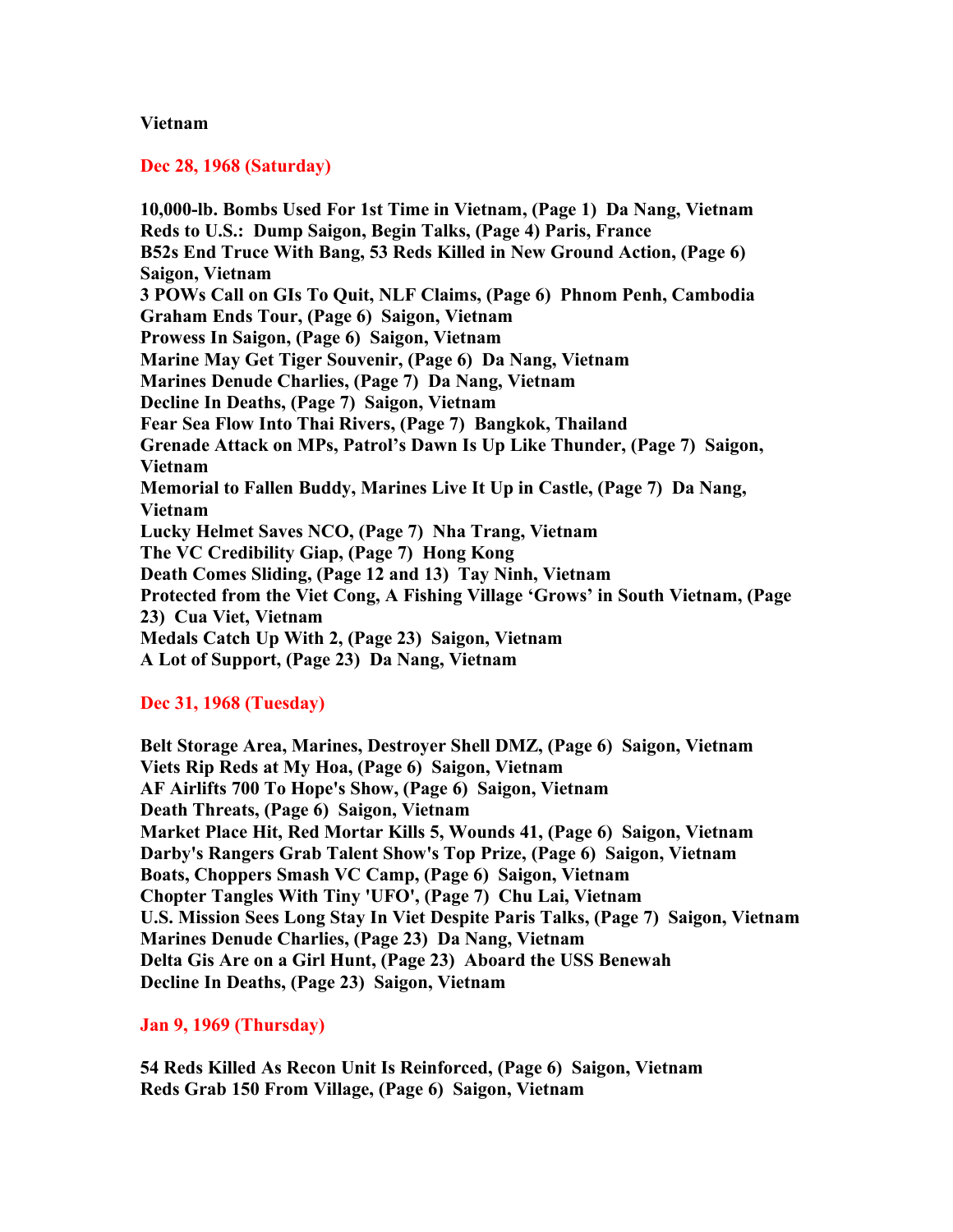**Thieu Stakes All on Table, (Page 6) Saigon, Vietnam Bombers Kill 456, (Page 6) Saigon, Vietnam ROKs Slay 11 Reds, (Page 6) Saigon, Vietnam S. Viets Free 10 VC, Plan More Releases, (Page 6) Saigon, Vietnam Women Raid House, (Page 6) Saigon, Vietnam Viets Protest Again to ICC, (Page 6) Saigon, Vietnam Suspect In Tri Slaying, (Page 6) Saigon, Vietnam He's Greatest - Ask Cathy, (Page 7) Long Binh, Vietnam Marines Flush Out 'VC Lepers' Launching Attacks From Colony, (Page 7) Da Nang, Vietnam No 'Butterfingers' Here, No One Takes Chances With Safe Bombs, (Page 7) TF 77, Vietnam Decorations and Awards, (Page 23) Washington Viet Kids Fish Arms From Lake, (Page 23) Quang Tri, Vietnam**

# **Jan 10, 1969 (Friday)**

**Find 11 ½ Tons of Rice, Gis Ransack NVA Base Camp, (Page 6) Saigon, Vietnam Shot-Up Jet Hits Barracks, 3 Killed, (Page 6) Saigon, Vietnam Swift Boats Rip VC Base, (Page 6) Saigon, Vietnam 3 Terrorists Kill Hamlet Officer, (Page 6) Saigon, Vietnam Launcher Lands Home, (Page 6) Tay Ninh, Vietnam Thanat Hits War Critics, (Page 6) Bangkok, Thailand 4 Americans, Viet Get Labor Medals, (Page 6) Saigon, Vietnam , (Page ) , Vietnam , (Page ) , Vietnam , (Page ) , Vietnam**

- **, (Page ) , Vietnam**
- **, (Page ) , Vietnam**
- **, (Page ) , Vietnam**

**Jan 11, 1969 (Saturday)**

**Reds Gun Down 3 U.S. Copters; 10 GIs Killed, (Page 6) Saigon, Vietnam That Table Still Snags Paris Talks, (Page 6) Saigon, Vietnam B52s Raid Reds Close to Saigon, (Page 6) Saigon, Vietnam 3rd Lowest Toll of 'Big War', U.S. Casualties Drop to 101, (Page 6) Saigon, Vietnam Reds' Food Seized, (Page 6) Saigon, Vietnam Casualties in Vietnam, (Page 6) Washington Mobility Hinges on Copters, Pilots, If U.S. Leaves, Is S. Viet Army Roadbound? (Page 7) Saigon, Vietnam Seized After Fierce Battle, Red Camp on Thai Border Well Planned, (Page 7) Bangkok, Thailand Jungle Chef Is Toast of the Troops, (Page 7) Pleiku, Vietnam Honest John' Roars Away on Test Mission, (Page 12 and 13) Korea**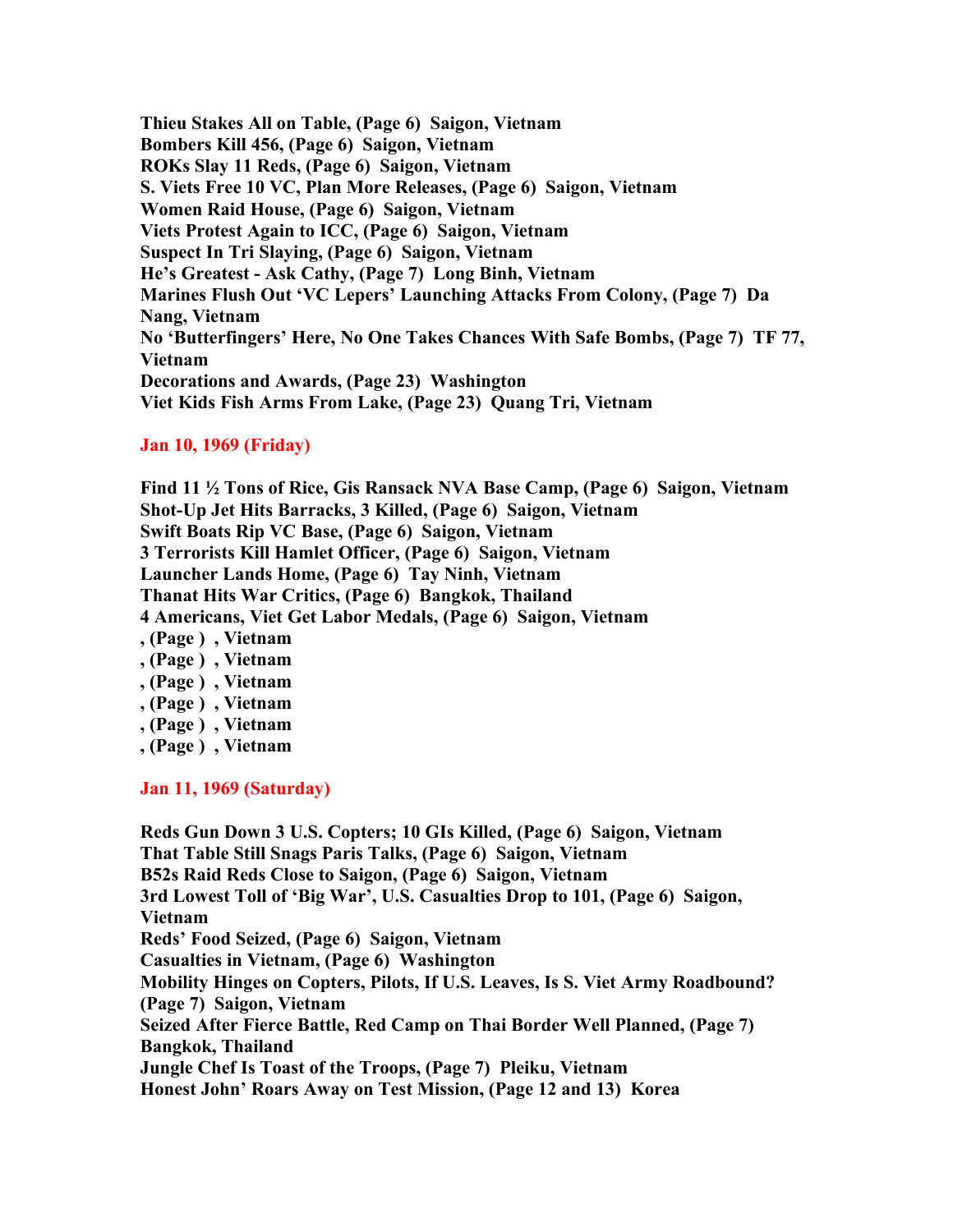**Marines at War With Viet Illiteracy, (Page 23) Da Nang, Vietnam GI Master Is Dog's Best Friend, (Page 23) Long Binh, Vietnam**

**Jan 13, 1969 (Monday)**

**Heaviest Shelling in Month, (Page 6) Saigon, Vietnam Sailors Uncover 2 Caches, (Page 6) Saigon, Vietnam Infiltration Routes Blastd by B52s, (Page 6) Saigon, Vietnam VC Kill Chief, Aide, (Page 6) Saigon, Vietnam Hanoi Accepts Swedish Ties, (Page 6) Tokyo, Japan 'Red Suicide Units Threaten Students', (Page 6) Saigon, Vietnam 10 U.S. Doctors To Aid Viets, (Page 6) Saigon, Vietnam Vietnam Village 'Thaws Out', (Page 23) Dong Ha, Vietnam**

## **Jan 23, 1969 (Thursday)**

**Paris Talk To Start Saturday, (Page 1) Paris, France VC Shell Bases, Attack BOQs in Night of Terror, (Page 6) Saigon, Vietnam 13 Civilians Slain by Terrorists, (Page 6) Saigon, Vietnam VC Hit Delta Boats, (Page 6) Saigon, Vietnam General Looks Past Way, (Page 6) Saigon, Vietnam Say 4 NVA Divisions Massing Near DMZ, Not Major Threat, (Page 6) Washington, DC GIs Find 80 Red Rifles, (Page 6) Saigon, Vietnam Experiment in the Delta, Peace Corpsmen by Day, Fighters by Night, (Page 7) An Phuc Village, Vietnam S. Viets Due More U.S. Rice, (Page 23) Saigon, Vietnam**

## **March 25, 1969 (Tuesday)**

**Fighting Americal Pulling For Fighting American, 9, (Page 1) Dowagiac, MI Led by U.S. Airborne, 3,000 S. Viets Invade Red Lair at A Shau, (Page 6) A Shau, Vietnam GIs Free 10 Captives, (Page 6) Saigon, Vietnam 10 Hospital Units From Canada, (Page 6) Saigon, Vietnam Action Near Da Nang, Allied Sailors Kill 7 Enemy, (Page 6) Da Nang, Vietnam Laos Hints at Border Accord, (Page 6) Vientiane, Laos Court to Hear Slander Charge, (Page 6) Saigon, Vietnam Viet 1st Lady Visits Needy, (Page 6) Saigon, Vietnam Provider Hauls the Goodies Everywhere, (Page 7) Phan Rang, Vietnam Medal For Valor, (Page 7) Tay Ninh, Vietnam 3 Reds Bite The Dust, Scout Dog Is Well Named, (Page 7) Vandegrift Combat Base, Vietnam He'll Tackle Any Task, (Page 7) Da Nang, Vietnam Paratroopers Make Big Haul, (Page 7) Bao Loc, Vietnam**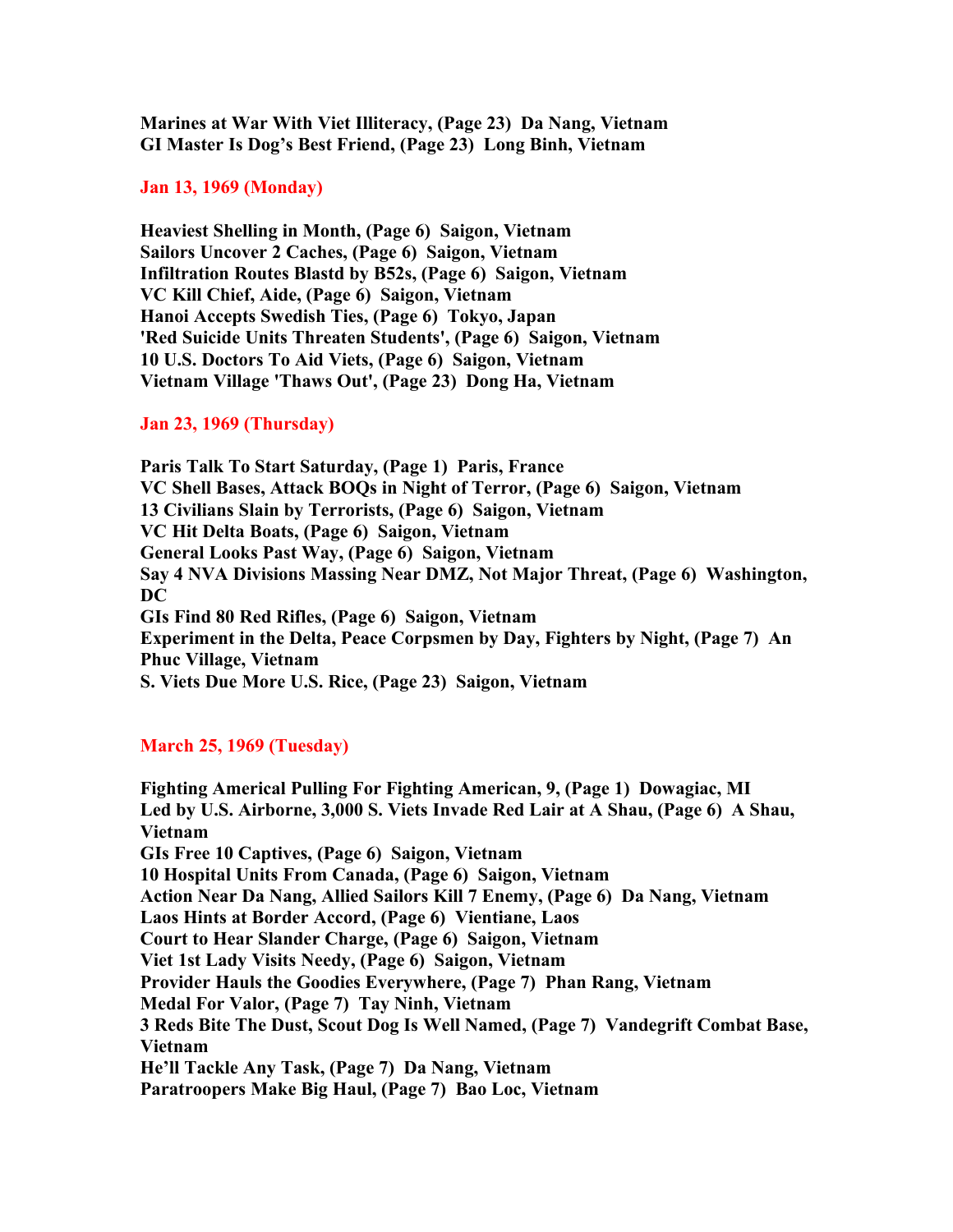**Decorations and Awards, (Page 23) Washington**

# **April 8, 1969 (Tuesday)**

**'68 TET Steeled Saigon Allies, Westy Reports, (Page 2) Washington He Is Risen ... Viet Soldier Accepts Christ, (Page 6) Da Nang, Vietnam Easter Bonnet Rings Bell, (Page 6) Saigon, Vietnam Ground, Air Forces Kill 81, Enemy Battalion Nailed at Border, (Page 6) Saigon, Vietnam Aussies Storm VC Supply Base, (Page 6) Saigon, Vietnam ROKs Kill 154, Net Arms, Ammo, (Page 6) Saigon, Vietnam 377 Air Strikes Rip 600 Red Targets, (Page 6) Saigon, Vietnam Ky to Head For Paris, (Page 6) Paris, France Liberty Bridge: Reds Couldn't Get Over It, (Page 7) An Hoa, Vietnam Navy, Marines Eye New Re-Up Benefits, (Page 7) Washington Jill Enters Tiger's Lair, Coconuts Rain for Cimmaron Star, (Page 7) Tiger Lair, Vietnam U.S. Citizens Finance Viet Hospital, (Page 7) Saigon, Vietnam Life-Saving Teamwork in a Floating Hospital, (Page 23) Mekong Delta, Vietnam**

# **April 24, 1969 (Thursday)**

**For GI Who Escaped VC, It's Dear Family and 'Dear John', (Page 3) Glenview, ILL Red Offensive Seen Continuing, Saigon Attack Discounted but III Corps Ready, (Page 6) Saigon, Vietnam Reds Hit Troop Boat, Lose Fight, (Page 6) Saigon, Vietnam 'Bohn Homme' On 5th Tour, (Page 6) Saigon, Vietnam Thieu: I Won't Lead a Party But I Will Lead the Nation, (Page 6) Saigon, Vietnam 310 Raids Rip Red Outposts, (Page 6) Saigon, Vietnam Rights for Thai Women Brushed Off by Politico, (Page 6) Bangkok, Thailand ROKs Kill 12 Reds, (Page 6) Saigon, Vietnam Saigon's Position On Talks, (Page 6) Saigon, Vietnam When 2 Reds Take a Powder Marines Have a Keg of Fun, (Page 7) Vandegrift Combat Base, Vietnam A Lady Doctor The Montagnards Call 'Grandma', (Page 7) Kontum, Vietnam Record For AF 'Assists', (Page 7) Wheeler AFB, Hawaii Medics Check on Islanders, (Page 23) Nha Trang, Vietnam Huey Crew Chief Lifesaver for Hurt Marine, (Page 23) Phu Bai, Vietnam FACs Given Viet Medal, (Page 23) Da Nang, Vietnam Marine Abmush Sinks 50 Reds In River Rout, (Page 24) Saigon, Vietnam**

## **April 25, 1969 (Friday)**

**69 Reds Are Cut Down In 2-Day Highlands Battle, (Page 6) Saigon, Vietnam Viet Air Force To Get AC-47s, (Page 6) Saigon, Vietnam**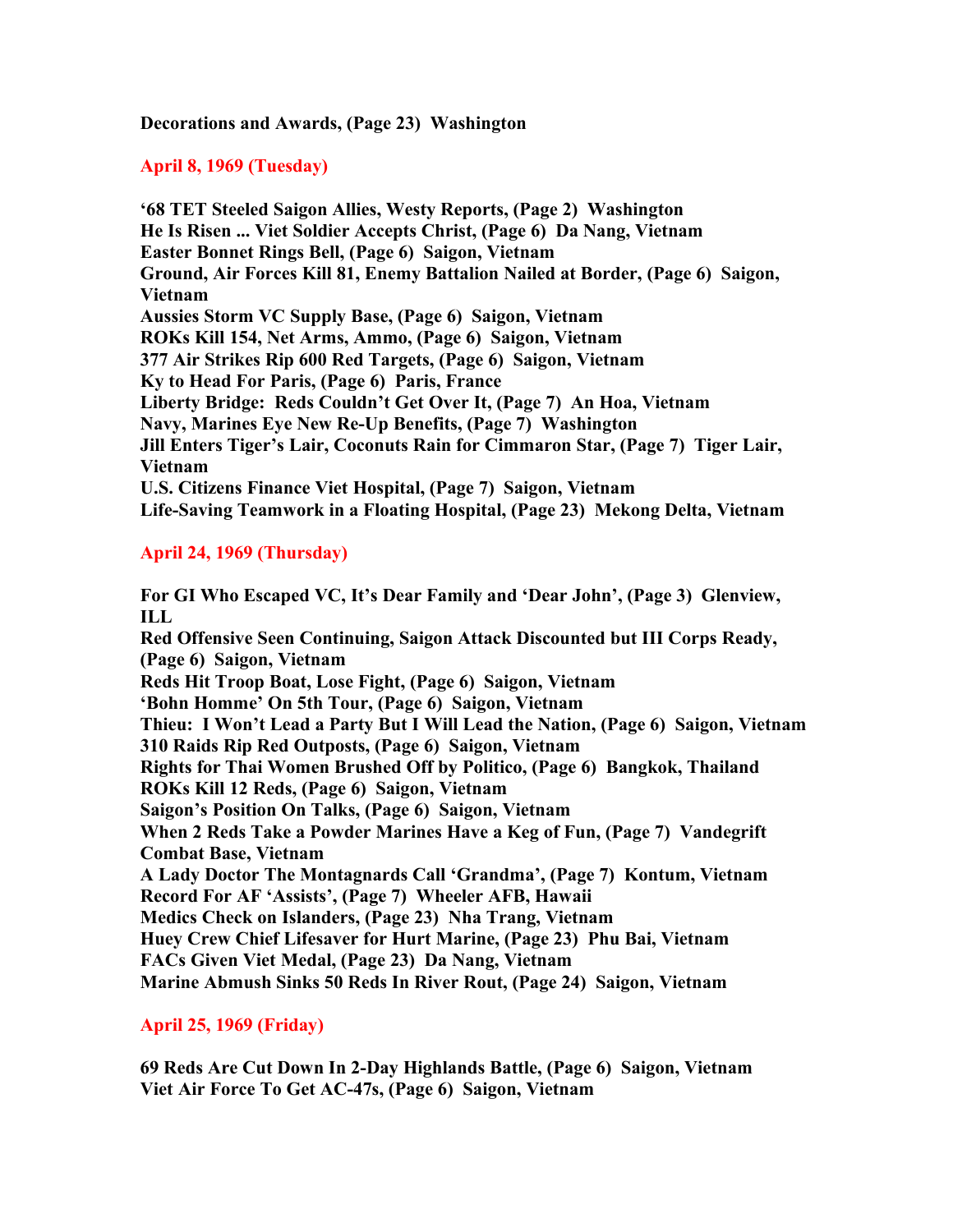**Spy Is My Brother, Viet Lawmaker Says, (Page 6) Saigon, Vietnam 100,000th in Australia, GI's R&R: Royal Reception, (Page 6) Canberra, Australia 6 More Copters Downed, (Page 6) Saigon, Vietnam Medics Disguise Vehicles, (Page 6) Da Nang, Vietnam Print or Not To Print ...?? (Page 6) Saigon, Vietnam 19 Pathet Lao Die in Fighting, (Page 6) Vientiane, Laos ROKs Kill 43 Reds, (Page 6) Saigon, Vietnam New Weighted System, More Pay, Promotions Planned for Airmen, (Page 7) Washington Gee Tanks A Lot for The Junk! (Page 7) Korat, Thailand Khe Sanh - Deserted but Not Forgotten, (Page 7) Khe Sanh, Vietnam 1st Log Assn. Starts Drive, (Page 7) Long Binh, Vietnam AWOL to AWOL Affair, (Page 7) Grand Rapids, MI Viets Study Computers, (Page 23) Saigon, Vietnam Saigon Closes 3 Chinese Papers, (Page 23) Saigon, Vietnam**

### **Apr 27, 1969 (Sunday)**

**EC-121 Crash Kills 18, (Page 1) Bangkok, Thailand GI Plant Amid Flower Protesters? (Page 5) Ft Jackson, SC Allied Victory Near Khe Sanh, 30 NVA Attack - 30 NVA Slain, (Page 6) Saigon, Vietnam B-52s Hit Enemy Harder, (Page 6) Saigon, Vietnam Viets Get U.S. Unit's Artillery, (Page 6) Saigon, Vietnam Thais Order Border Alert, (Page 6) Bangkok, Thailand VC Bomb in Tree Wounds 3 on Jeep, (Page 6) Saigon, Vietnam Thieu Aide Pushes Political Alliance, (Page 6) Saigon, Vietnam 55 Reds Slain By ROK Troops, (Page 6) Saigon, Vietnam 1 Corps Unit Honored, (Page 6) Washington Reds Aim at Population Centers, Highlands Site of Major Battles Now Quiet, (Page 7) Nha Trang,, Vietnam Officer Dropouts Hurting AF: McConnell, (Page 7) New Hau Duc, Vietnam**

#### **Sept 13, 1969 (Saturday)**

**Allies Kill 80 in Renewed Fighting, (Page 6) Saigon, Vietnam Week's U.S. Toll Is Down, (Page 6) Saigon, Vietnam VC Kidnap And Kill 2 Defectors, (Page 6) Saigon, Vietnam Hanoi Isn't Expected to Veer to China or Russia, (Page 6) Saigon, Vietnam Reds Use Clever 3-Phase Pattern for 'Lulls,' (Page 7) Saigon, Vietnam Viets Pass Weakened Land Bill, (Page 7) Saigon, Vietnam Race With Death, Corpsman Saves Viet Child, (Page 7) An Hoa, Vietnam Party Line Backfires, (Page 7) Tay Ninh, Vietnam The Steadfast Hands of War, (Page 12, 13) HQ PACAF, Hawaii Unclaimed Property Awaiting Owners, (Page 23) Tan Son Nhut, Vietnam Viet Guard Kills 2 U.S. Officers, (Page 24) Saigon, Vietnam**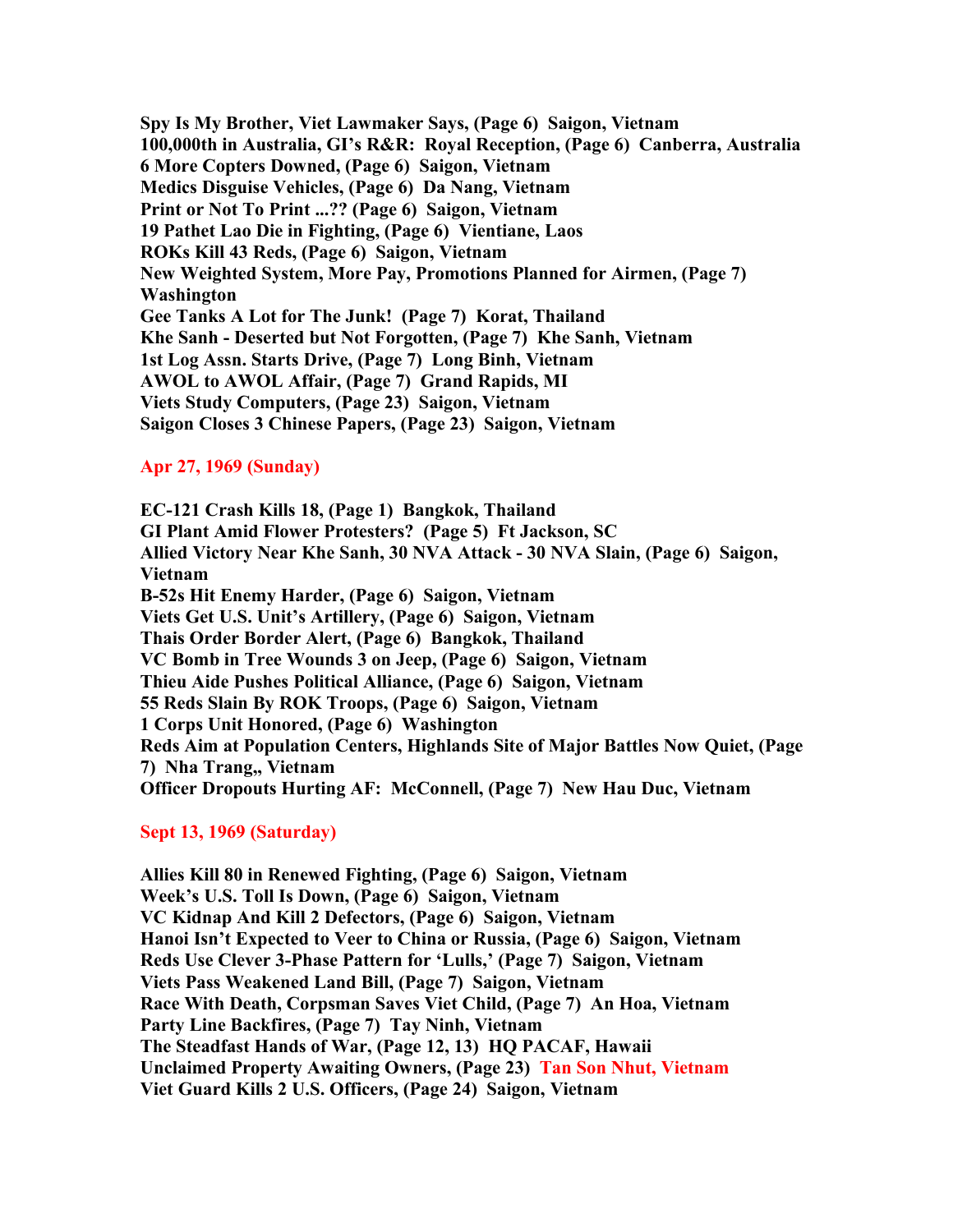### **Sept 16, 1969 (Tuesday)**

**Abrams, Thieu Confer, (Page 1) Saigon, Vietnam Enemy Toll Heavy After Hamlet Attacks, (Page 6) Saigon, Vietnam ROK Forces Kill 21 VC, (Page 6) Saigon, Vietnam Allies Slay 35, Clear Hiep Duc, (Page 6) Saigon, Vietnam 2 Hueys And C46 Down, (Page 6) Saigon, Vietnam NVA Medic Switches Sides - Not Trade, (Page 6) Cu Chi, Vietnam Stereo Craze Electrifies GIs in Vietnam, (Page 7) Saigon, Vietnam U.S. Arty Training ARVN, (Page 7) Tan An, Vietnam Despite Tighter Controls, 'Impossible to Prove Club Kickbacks', (Page 7) Saigon, Vietnam WAC Comcenter Specialist Has Important Viet Role, (Page 7) Long Binh, Vietnam Hercules vs. Viper, Mascot Buries His Fear, and Enemy, (Page 7) Highlander Heights, Vietnam Ice Cream and Roast Beef Have Gone to War, (Page 9) Saigon, Vietnam R&R Begins at 'Home' For 25th Inf. Div. GIs, (Page 23) Cu Chi, Vietnam**

## **Sept 20, 1969 (Saturday)**

**82nd Div. Brigade In Pullout, (Page 1) Saigon, Vietnam ARVN to Hold the Fort In 2 Key Areas (Page 6) Saigon, Vietnam 30 Reds Also Slain, 25 Marine 'Short-Timers' Are Killed, (Page 6) Saigon, Vietnam B52s Rake 7-Mile Strip, (Page 6) Saigon, Vietnam GI Deaths Remain at Low Level (Page 6) Saigon, Vietnam Blue Dragons Slay 28 Reds, (Page 6) Saigon, Vietnam Army Reassigns 'News Censor' Critic, (Page 6) Saigon, Vietnam Jaded by Speculation, Cutback Fails to Stir the Troops, (Page 7) Saigon, Vietnam 'Old Toastmaster' Goes on With Show, (Page 7) Dau Tieng, Vietnam 'Lions' Get Top Citation, (Page 7) Dau Tieng, Vietnam A 5-Time Winner In Vietnam, (Page 9) Tay Nihn West, Vietnam**

## **Sept 24, 1969 (Wednesday)**

**77,500-Man Cut Ordered By DOD, (Page 1) Washington 11 GIs Killed As Reds Attack Night Position, (Page 6) Saigon, Vietnam Marine tour Cut 1 Month, (Page 6) Da Nang, Vietnam Seabees Top Navy Pullout List, (Page 6) Saigon, Vietnam Terror Raids Kill 19 In Refugee Camps, (Page 6) Saigon, Vietnam Viet Shakeup In Offing? (Page 6) Saigon, Vietnam Mystery Shooting Fray, S. Viet's Killing of U.S. Sailor Probed, (Page 6) Saigon, Vietnam Viet Sailors Singing LCU in My Dreams, (Page 7) Da Nang, Vietnam Basic Job Found For Bandage, (Page 7) Camp Eagle, Vietnam New CO for 366th, (Page 7) Da Nang, Vietnam**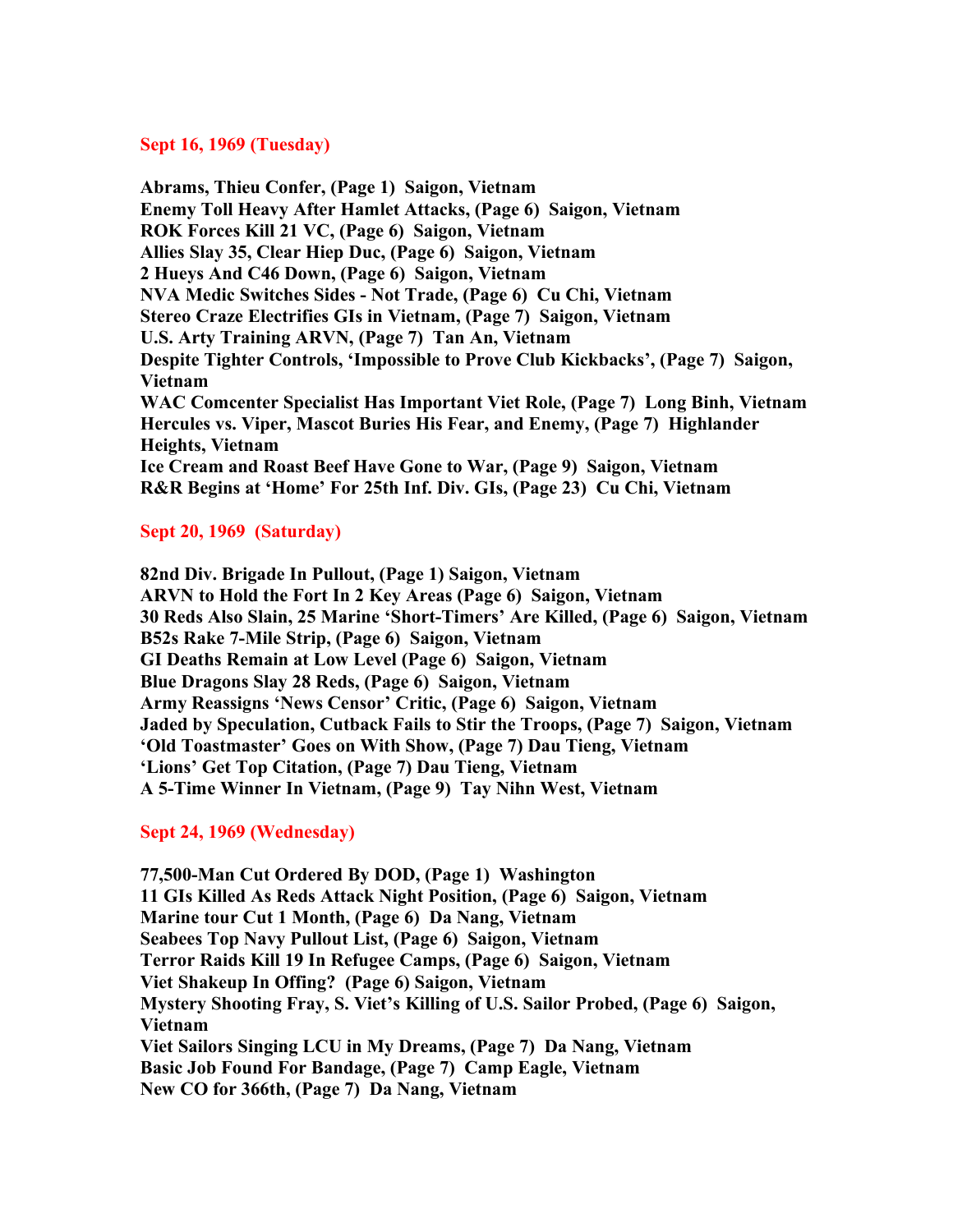**B.O. Can Be Fatal to a Viet Cong, (Page 7) Cu Chi, Vietnam Red Ants And It's No Picnic, (Page 7) LZ Buttons, Vietnam River Patrol Boats Slow Red Supplies, (Page 12, 13) Vinh Te Canal, Vietnam DMZ-Saigon the Hard Way, A Trip Down Route One - At Night, You Sleep, (Page 24) DMZ, Vietnam**

# **Sept 25, 1969 (Thursday)**

**VC Swimmers Mowed Down, Navy Pick Off Enemy in River, (Page 6) Saigon, Vietnam VC Kill 9 More Civilians, (Page 6) Saigon, Vietnam B52s Sting Reds Again, (Page 6) Saigon , Vietnam Aided 'Lady' in Distress, (Page 6) Binh Thuy, Vietnam F. Lee Bailey to Join Defense, Beret Phones Tapped, Lawyer Claims, (Page 6) Long Binh, Vietnam Reds Set To Pounce - Analysts, (Page 6) Saigon, Vietnam The Waiting Is Tough on Accused Berets, (Page 7) Long Binh, Vietnam Reducing U.S. Manpower, DOD Charts 'Vietnamization' Project, (Page 7) Washington Ex-Associate of Ho, Nationalist Party's Truyen Dead, (Page 7) Saigon, Vietnam New CO for 921st, (Page 7) Da Nang, Vietnam**

# **Sept 28, 1969 (Sunday)**

**Beret Capt. Charged as Slayer, (Page 1) Saigon, Vietnam Hits Troop Deadline, Nixon Program: End War in '70, (Page 1) Washington List Wooldridge as Stockholder, NCO Company Selling to Clubs? (Page 2) NY 5 Seek Fate of Husbands, (Page 4) Paris, France 38 Reds Killed, Enemy Springs Ambush On ARVN Troop Convoy, (Page 6) Saigon, Vietnam Reserves Left Sunday, Texas Unit Begins 2nd Round of Cuts, (Page 6), Saigon, Vietnam Error Brings Death to 14, (Page 6) Saigon, Vietnam Viet Honor For 199th, (Page 6) Xuan Loc, Vietnam Berets' Attorneys Ask Nixon For Dismissal of All Charges, (Page 6) Long Binh, Vietnam Change Predicted by Yule, ARVN Expected to Relieve 199th, (Page 6) Xuan Loc, Vietnam Viet Briefs, RAAF Chief in Saigon, (Page 7) Saigon, Vietnam 7 Prisoners Shot in Cold Blood, VC Document Tells Tale of Horror, (Page 7) Saigon, Vietnam Viets Win U.S. Medals, (Page 7) Saigon, Vietnam New Boss for 309th, (Page 7) Phan Rang, Vietnam S.Sgt. Sergent Cited, (Page 7) Long Binh, Vietnam Loadmaster flies 500, (Page 7) Da Nang, Vietnam Wright Takes Over, (Page 7) Nha Trang, Vietnam**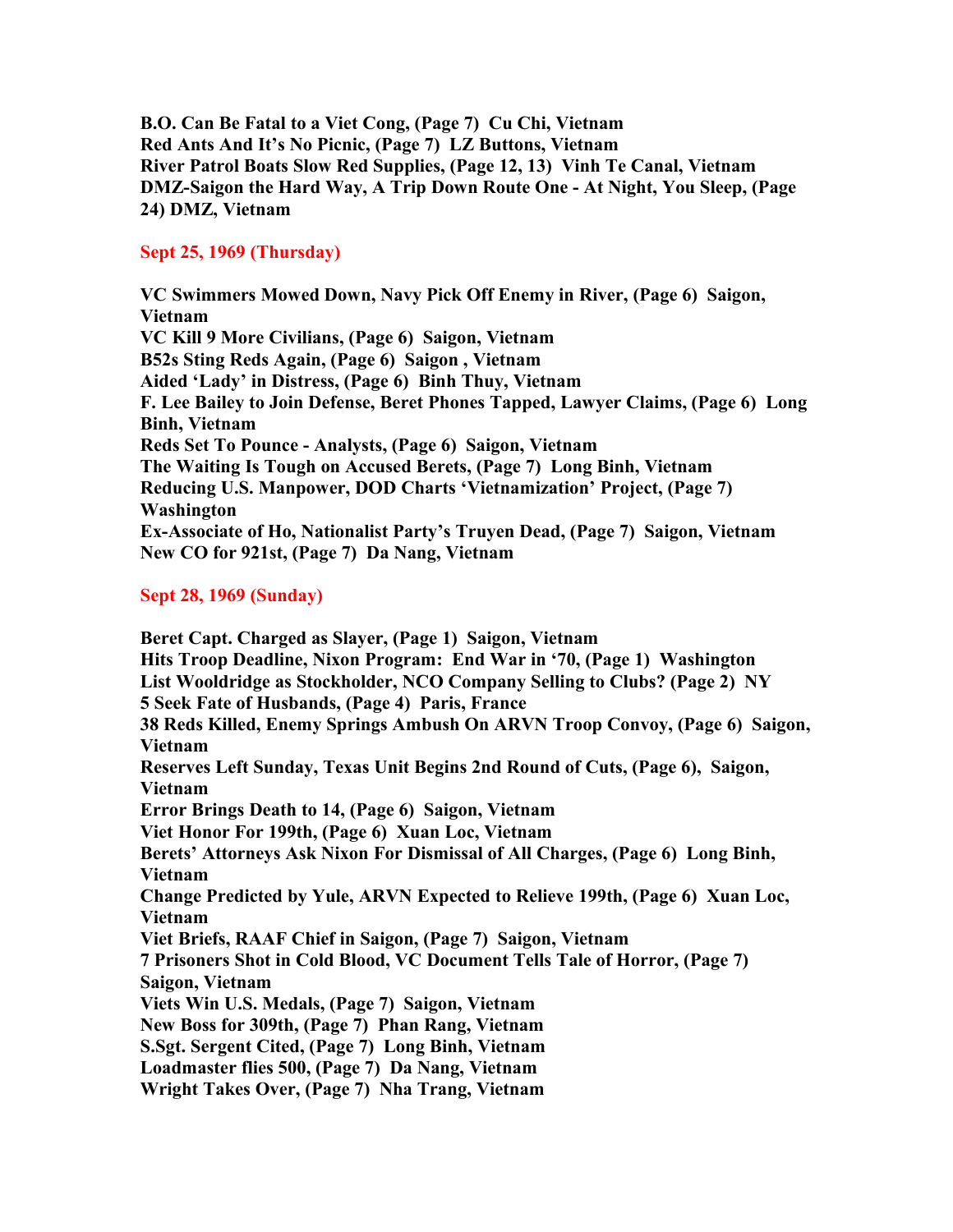**308th Marks 20,000, (Page 7) Tuy Hoa, Vietnam Defects From Reds in Laos, Barber-Agent Switches to Saigon, (Page 7) Vientiane, Laos**

# **Oct 5, 1969 (Sunday)**

**101st Airborne Hits Red Platoon Mile From DMZ, (Page 6) Sagion, Vietnam Seize 100 Weapons, ROKs Kill 187 Reds In 2-Week Operation, (Page 6) Saigon, Vietnam Viet Briefs, Phantom Crash Kills 1, (Page 6) Saigon, Vietnam War News Probe, (Page 6) Saigon, Vietnam 4 Hurt on Cruiser, (Page 6) Saigon, Vietnam Terrorists 'Hit' and Run, (Page 6) Saigon, Vietnam Off-Duty Sergeant Is Steel Tycoon, (Page 6) Tay Ninh, Vietnam Paratroops Bridge Gap, (Page 6) Saigon, Vietnam Viets Fight Monsoon Mud and Mines, (Page 6) Fire Support Base Elizabeth, Vietnam 250 More Bodies Uncovered, Aura of Death Hangs Over Hue, (Page 7) Hue, Vietnam Cowboys Needed For Viet Range, (Page 7) Saigon, Vietnam Navy Chaplain-Fisher of Men, Puller of Teeth, (Page 7) Da Nang, Vietnam A Friendly Face in the Night, (Page 9) Tan Son Nhut, Vietnam First Air Assault - Fear Is the Enemy, (Page 23) Tay Ninh, Vietnam Red Cross Aide Killed, (Page 24) Bien Hoa, Vietnam**

# **Oct 6, 1969 (Monday)**

**'Lull Temporary', Wheeler Sees Winter Attack, (Page 1) Saigon, Vietnam Route 1: A Long 500 Mi., (Page 1) Saigon, Vietnam Identify 21 Lost on Transport, (Page 4) Tonkin Gulf, Vietnam Copter Downed in Battle, U.S. Troops Capture 12 Enemy, (Page 6) Saigon, Vietnam Marine Air Sq. Leaving, (Page 6) Chu Lai, Vietnam Another Reserve Unit to Go, (Page 6) Saigon, Vietnam S. Viet Toll Doubles GIs, (Page 6) Saigon, Vietnam 2 Clashes Injure 14 Whites at Cam Ranh Bay Complex, (Page 6) Cam Ranh Bay, Vietnam War Has Many Guises in Phu Hoa Dong, Decoy Village No Sitting Duck, (Page 7) Phu Hoa Dong, Vietnam Can't Bear Idleness, NCO Always Hunting Someone to Help, (Page 7) Nha Trang, Vietnam Reds Cut Bait and Run, (Page 7) Chu Lai, Vietnam From Tricia, Mail Call Brings White House Letter, (Page 7) Saigon, Vietnam Villagers Ignore Threat, VC 'Psyops' Is a Blaring Flop, (Page 23) Ouan Loi, Vietnam**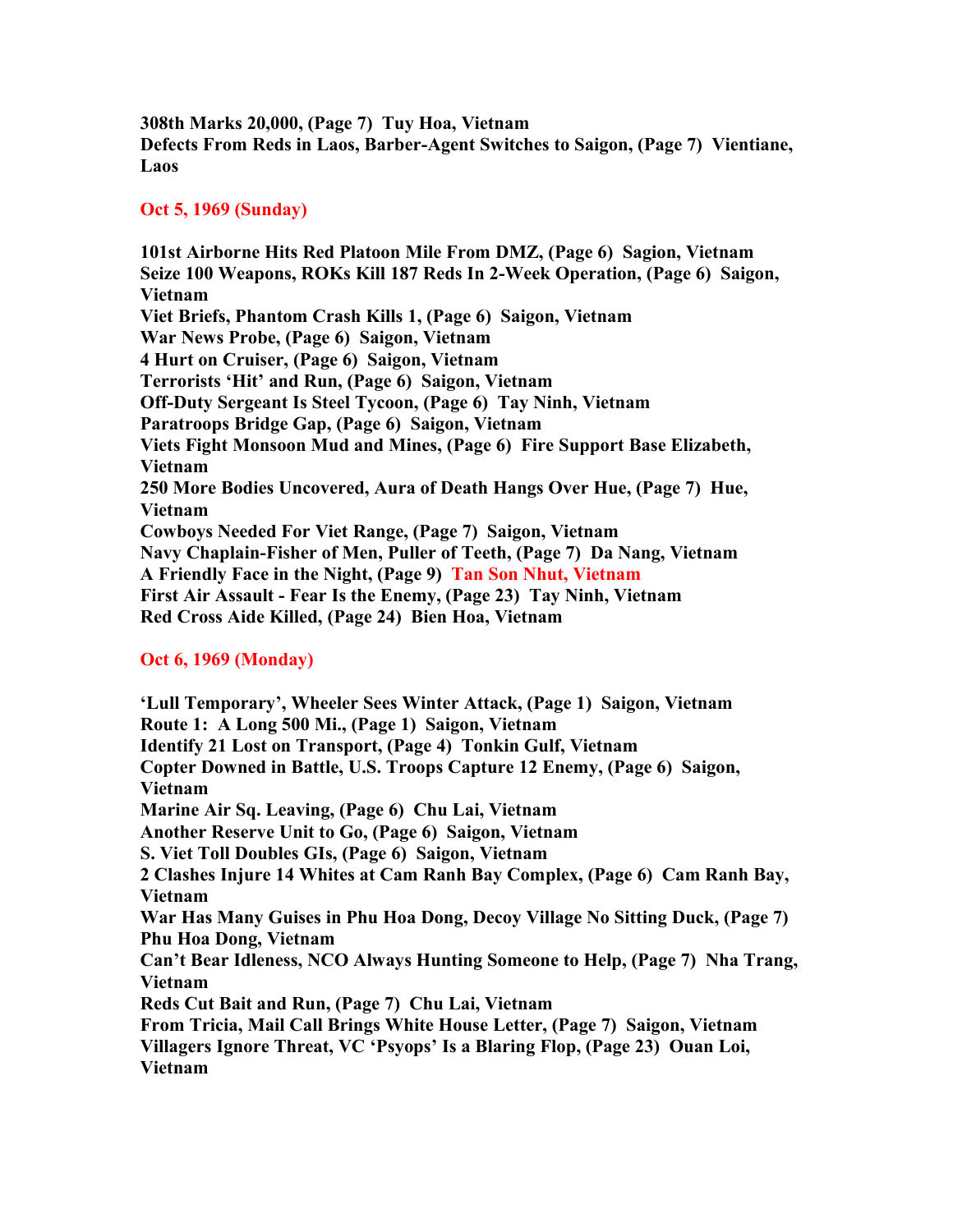### **Oct 8, 1969 (Wednesday)**

**Gen. Turner Accused of Selling Weapons For Personal Profit, (Page 1) Washington Army Reassigns 7 Berets, (Page 5) Washington White House Denies Pressure in Beret Case, (Page 5) Washington Major Viet Policy Speech, Thieu: Reds Must Go Before GIs, (Page 6) Saigon, Vietnam 32 Enemy Slain; No GI Casualties, (Page 6) Saigon, Vietnam 2 Moms To Visit Vietnam, (Page 6) Worchester, MA Prisoners Flee VC, (Page 6) Saigon, Vietnam Defector Finds Caches, (Page 6) Saigon, Vietnam British Envoy Arrives, (Page 6) Saigon, Vietnam Col. Takes Arty. Reins, (Page 6) Phu Loi, Vietnam USMC Withdrawal Now 7,000, 1,800 Marines Leave Viet, (Page 6) Saigon, Vietnam ROKs Kill 19 Near Qui Nhon, (Page 6) Saigon, Vietnam CORDS in Close Ties With People, Why the Situation Is Safer in the Delta, (Page 7) My Tho, Vietnam 28 Viets Get Medic Diplomas, (Page 7) Lai Khe, Vietnam Temporary Duty Little Too Much, (Page 7) Dong Ba Thin, Vietnam Reserve Unit Goes Home, (Page 7) Saigon, Vietnam Dog Shows the Way To Foe at Ben Cat, (Page 7) Saigon, Vietnam Church Bell Tolls Again ...,(Page 7) Lai Khe, Vietnam Koreans Built It, Viet Culture Center Opens, (Page 7) Qui Nhon, Vietnam Leaving Vietnam? Meet the Customs Man, (Page 9) Tan Son Nhut, Vietnam Fire Is Their Department, (Page 12,13) Long Binh, Vietnam Convicted Beret 'On Bail', (Page 24) Washington**

## **Oct 9, 1969 (Thursday)**

**General Defends Gun Sale, (Page 1) Washington Wooldridge Denies Guilt, Will Invoke 5th at Probe, (Page 1) Washington Gave Hoods Bad Time, (Page 1) Can Tho, Vietnam Phu Bai Sky Has a Big Hole in It, The Weather Man Really Soaks It to Troops, (Page 6) Phu Bai, Vietnam More GI Pullbacks Hinge On Red Reactions: Wheeler, (Page 6) Saigon, Vietnam 550 More Troops Leave Viet, (Page 6) Saigon, Vietnam Aussie Defense Chief in Viet, (Page 6) Saigon, Vietnam GIs Uncover Huge Red Rocket Cache, (Page 6) Saigon, Vietnam Tiger Div. Claims 10, (Page 6) Saigon, Vietnam Westy Views Race Relations, Army Must Be Tuned to Personal Worth, (Page 7) Washington The Ranger Squad: Unlucky 7 for Reds, (Page 7) LZ LIZ, Vietnam A Story of 2 Leathernecks, Old Boots Die - but Their Soles Linger On, (Page 7) Da Nang, Vietnam Clip Joints Not All Bad, (Page 7) LZ Grant, Vietnam Base Honored Again, (Page 7) Bien Hoa, Vietnam**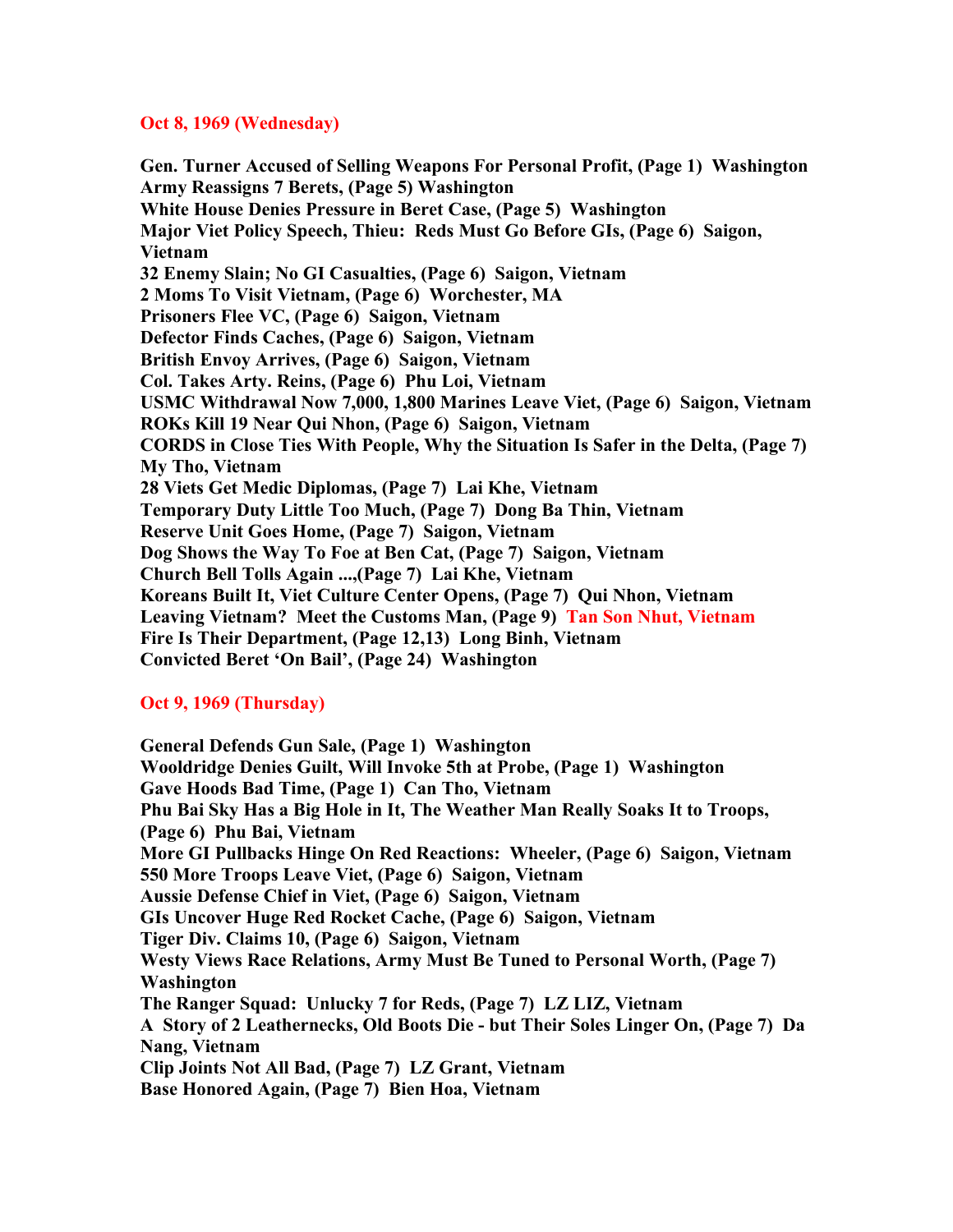**Tan An Exchange, Rice Paddy Supermart Keeps Supplies Flowing, (Page 23) Saigon, Vietnam**

### **Oct 14, 1969 (Tuesday)**

**'Response to 4-Week Lull', Report 10 Pct. Cut in B52 Sorties, (Page 6) Saigon, Vietnam S&S Critic To U.S. Post, (Page 6) Saigon, Vietnam Viet Action Light Over Weekend, (Page 6) Saigon, Vietnam AF Crash Kills 7, (Page 6) Saigon, Vietnam 3rd Marines Off To Camp Pendleton, (Page 6) Washington AFVN-FM Goes Stereo, (Page 6) Saigon, Vietnam Eaton Assumes Post, (Page 6) Nha Trang, Vietnam Paratroopers 'Block' for Departing Marines, (Page 6) Firebase Victory, Vietnam Operation Mail Call, People Who Like People Write to Viet GIs, (Page 7) Villanova, Vietnam GI Medics Give Aid To Villages, (Page 7) Saigon, Vietnam ARVN Has Own Methods, A Study of Contrasts in War, (Page 7) FSB Elizabeth, Vietnam Big Guns Are a Grunt's Best Friend, (Page 7) Da Nang, Vietnam**

# **Oct 15, 1969 (Wednesday)**

**Reaction to Beret Case Hit, (Page ) Chicago Huge Red Arms Cache Found Near Saigon, (Page 6) Iron Triangle, Vietnam Tactics Deceptive, Enemy Inactivity Hard to Explain, (Page 6) Saigon, Vietnam Hyland Hails Navy Turnovers, (Page 6) Saigon, Vietnam Moslem Bandit Gangs Checked in Thailand, (Page 6) Bangkok, Thailand Koreans Find Arms, Rice, (Page 6) Saigon, Vietnam GI Flies Helo to Safety After Pilot Hit, (Page 6) Tay Ninh, Vietnam New CO for Cav. Unit, (Page 6) Ban Me Thuot, Vietnam U.S. Advisers Become 'Assistants' to Viets, (Page 7) My Tho, Vietnam Viet Air Force Halfway There in Mekong Delta, (Page 7) Binh Thuy, Vietnam Rookies Step Into a Night That Lasts a Lifetime, (Page 7) Can Giouc, Vietnam GI Was Uptight - Finds It Tough to Unwind, (Page 23) Camp Evans, Vietnam 'Destroy Gun Records,' Cop Quotes Turner, (Page 24) Washington**

## **Oct 18, 1969 (Saturday)**

**Laird: Some GIs to Stay After War, (Page 1) Washington 'Appear to Be Hiding', NVA Military Shift to Delta Puzzles Allies, (Page 6) Can Tho, Vietnam Red Troop Strength In Decline, (Page 6) Saigon, Vietnam Gen. Sidle to Fill Top Army IO Slot, (Page 6) Washington Enemy Bunkers Bombarded In Day of Light Activity, (Page 6) Saigon, Vietnam GI Toll Held Down, (Page 6) Saigon, Vietnam**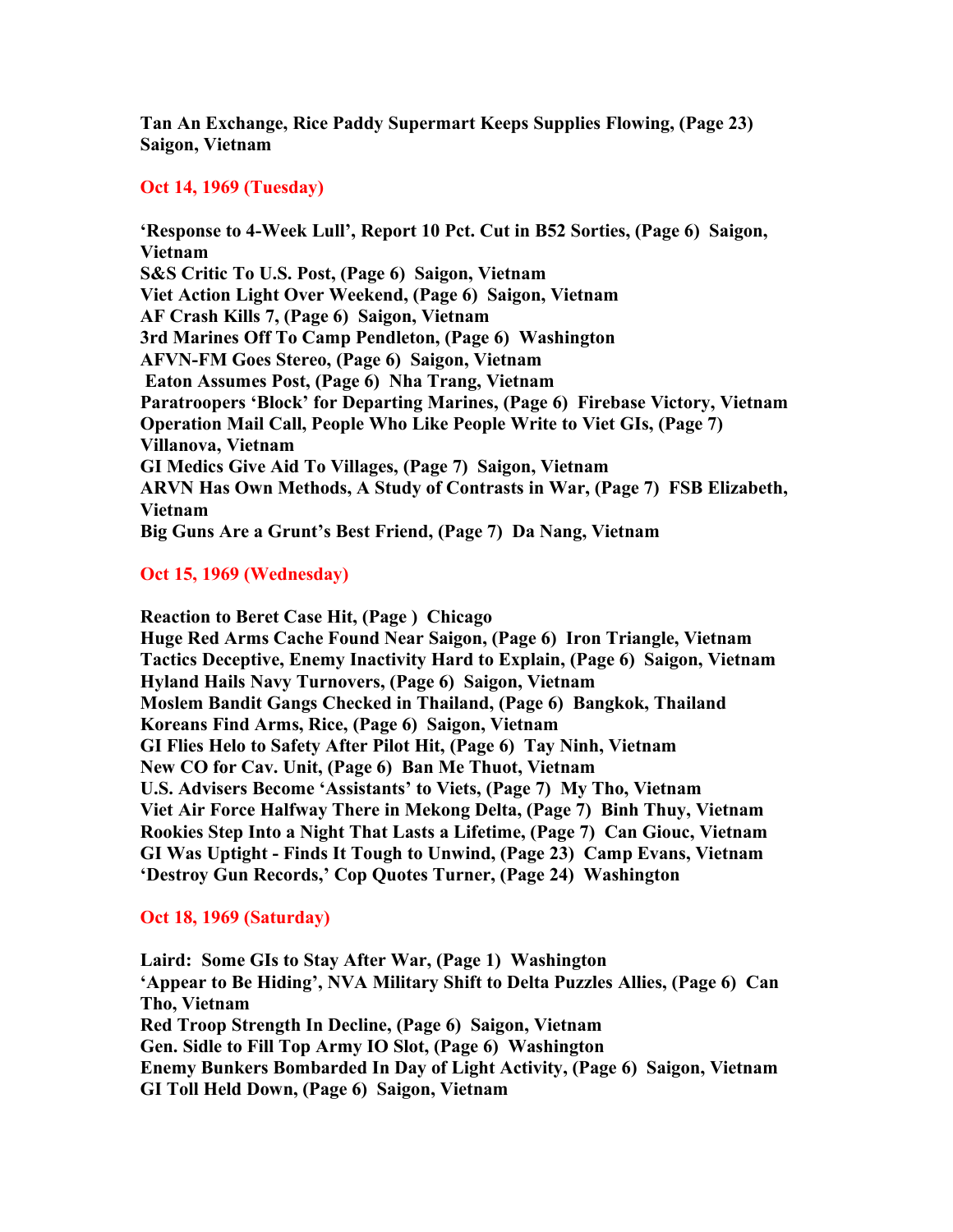**ROKs Kill 75 Reds in Highland Battles, (Page 6) Saigon, Vietnam 'Trends Favor S. Viet', (Page 7) Washington, Vietnam Special Forces Unit Honored, (Page 7) Saigon, Vietnam Thais Step Up Measures To Fight Malaysian Reds, (Page 7) Bangkok, Thailand Gen. Hansen to Nellis, (Page 7) Washington GI's final Act Kept 2 Wounded Alive, (Page 24) Washington**

## **Oct 20, 1969 (Monday)**

**Colt to Resume M16 Output; Strike Ends, (Page 3) Hartford, Conn Sees No Diplomatic Incident, Thieu Backs Attack on Russ Ship, (Page 6) Saigon, Vietnam Citizen Rank for 650 GIs, (Page 6) Saigon, Vietnam Viets Kill 26 in Pair of Battles, (Page 6) Saigon, Vietnam Viet Cong Zero In On Uncle Sam, (Page 6) Saigon, Vietnam Campaign Lures Communists to Saigon Side, (Page 6) Tam Ky, Vietnam Some Berets In Thai Pullout, (Page 6) Bangkok, Thailand New Student Invitation; 'Viets Antiwar, Too', (Page 6) Phu Tam, Vietnam AID Doubles Corn Quota, (Page 6) Saigon, Vietnam Terrorists Kill 10 Viets, Hurt 14, (Page 6) Saigon, Vietnam Capt. Helps Make School a Powerhouse, Building Now Wired for Learning, (Page 7) Tay Ninh, Vietnam Martha On Tour, (Page 7) Saigon, Vietnam 4th Div. Wins Top Honor, (Page 7) Pleiku, Vietnam 13 Proves a Lucky Number For Talent Contest Winners, (Page 7) Saigon, Vietnam PX Limits Time On Will-call Items, (Page 7) Saigon, Vietnam**

## **Oct 22, 1969 (Wednesday)**

**NCO Club Fraud Probe Bares Irregularities in Assignments, (Page 1) Washington Cease-Fire Pondered By Nixon? (Page 1) Washington Airborne Screens for Departing Marines, (Page 6) Fire Support Base Victory, Vietnam U.S. Base Vandegrift Dropped, (Page 6) Saigon, Vietnam 3 Marine Units To Leave Vietnam, (Page 6) Saigon, Vietnam Probe Proves the VC Killed Buddhist Monks, ROKs Say, (Page 6) Saigon, Vietnam Mai Loc A Strategic Spot Now, (Page 6) Mai Loc, Vietnam Defense Shift, Viet Troopers Get Airboats, (Page 6) Le Lai Outpost, Vietnam Touchy Task for B Co., Soldier-Diplomats - a Unit Full of Them, (Page 7) Duc Pho, Vietnam Home on Range, Thanks to Mom, (Page 7) Tay Ninh, Vietnam Take One Canteen ... Grunt's Chef Desire - Good Food, (Page 7) Vandegrift Combat Base, Vietnam 'Dice' Air Squadron Has Good Run Going, (Page 7) Bien Hoa, Vietnam 3 Generals Reassigned, (Page 7) Washington Blasts, Fire Rip USO in Saigon, (Page 24) Saigon, Vietnam**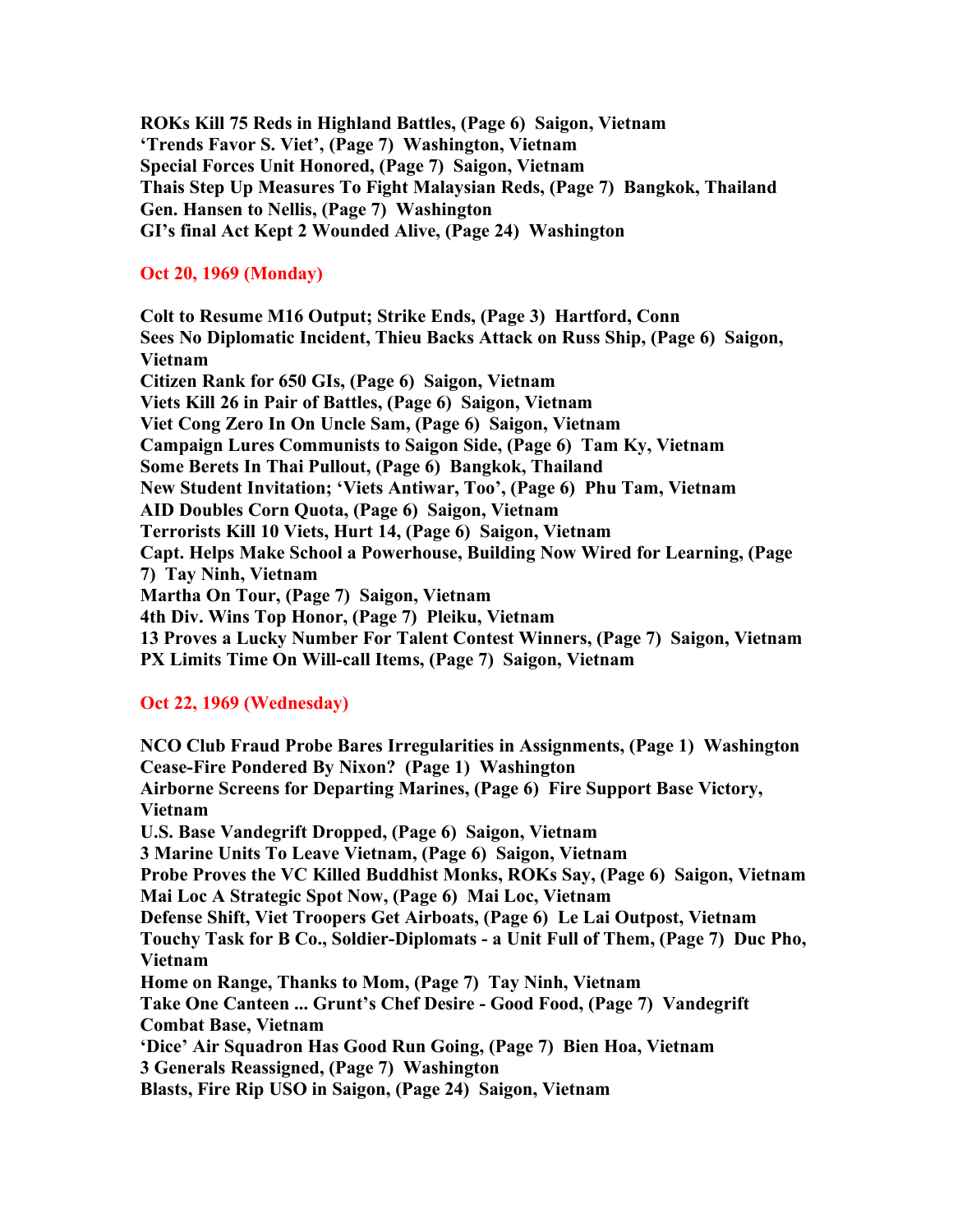### **Oct 28, 1969 (Tuesday)**

**NFL Reports, VC To Free 3 Captives, (Page ) Saigon, Vietnam Enlistments Still Fill Quotas Despite Draft Reform Moves, (Page 2) Washingon Killed in Vietnam, His Radio Station Speaks for Son, (Page 5) San Diego, CA Firebase Kien Points Way to Vietnamization, (Page 6) Firebase Kien, Vietnam Viets, Reds Clash Twice Near Ben Het, (Page 6) Saigon, Vietnam ARVNs Invade Que Son, 'Looking for a Fight', (Page 6) Que Son, Vietnam 'I Like Action:', Gets Viet Again, (Page 6) Ft Bragg, NC It's Quiet Work - Except for Sniper, (Page 7) Phan Rang, Vietnam GI Well Ordeal Ends Well, (Page 7) Quan Loi, Vietnam American Dream Comes True for New GI Citizens, (Page 7) Honolulu, Hawaii Hogs to Get Leftovers, (Page 7) Phan Rang, Vietnam GIs Find Enemy Cache, (Page 7) Saigon, Vietnam GIs Decry Swedish Aid to Reds, (Page 7) Washington 7th AF in Viet Captures Award, (Page 7) Tan Son Nhut, Vietnam Helo Backwash Bares Big Tunnel Camp, (Page 7) LZ Stinson, Vietnam During Nixon's Term, Scott Predicts Cut of Million GIs, (Page 24) Washington**

# **Oct 29, 1969 (Wednesday)**

**Some Dumb Cluck Bets Andy Couldn't Eat 50 Eggs, So ..., (Page 1) Dau Tieng, Vietnam III Corps May Be Target of Nov. Offensive, (Page 6) Saigon, Vietnam Convoy Ambush Foiled, 69 Reds Killed in Scattered Fighting, (Page 6) Saigon, Vietnam Terrorist Toll Is 104, (Page 6) Saigon, Vietnam Tax Increase Protested, (Page 6) Saigon, Vietnam Troops Dip Below 500,000, (Page 6) Saigon, Vietnam Thieu Lauds S. Korea Division, (Page 6) Saigon, Vietnam Vietnam Briefs, Viet Copter Training, (Page 7) Nha Trang, Vietnam Quarterly Winners, (Page 7) Phu Cat, Vietnam Red Hair Woes, (Page 7) Cu Chi, Vietnam Incoming TV, (Page 7) Lai Khe, Vietnam Orphanage Party, (Page 7) Tan Son Nhut, Vietnam Viet Pilots 'at Home'in Skyraiders, Air of Casualness Recalls Old Days of WWII, (Page 7) Tan Son Nhut, Vietnam Smiling Cathy Gets a Lift From a Whole Unit of GIs, (Page 7) Phuoc Vinh, Vietnam GIs, Viets Honored For Valor, (Page 7) Tam Ky, Vietnam Medical Unit Deactivated, (Page 7) Saigon, Vietnam Wire Rings A Country, (Page 12) Binh Thuy, Vietnam Friendly Waves Greet Pedro Pilots, (Page 13) Phu Cat, Vietnam U.S. Demands Names, Hanoi POW Policy Assailed, (Page 24) Washington**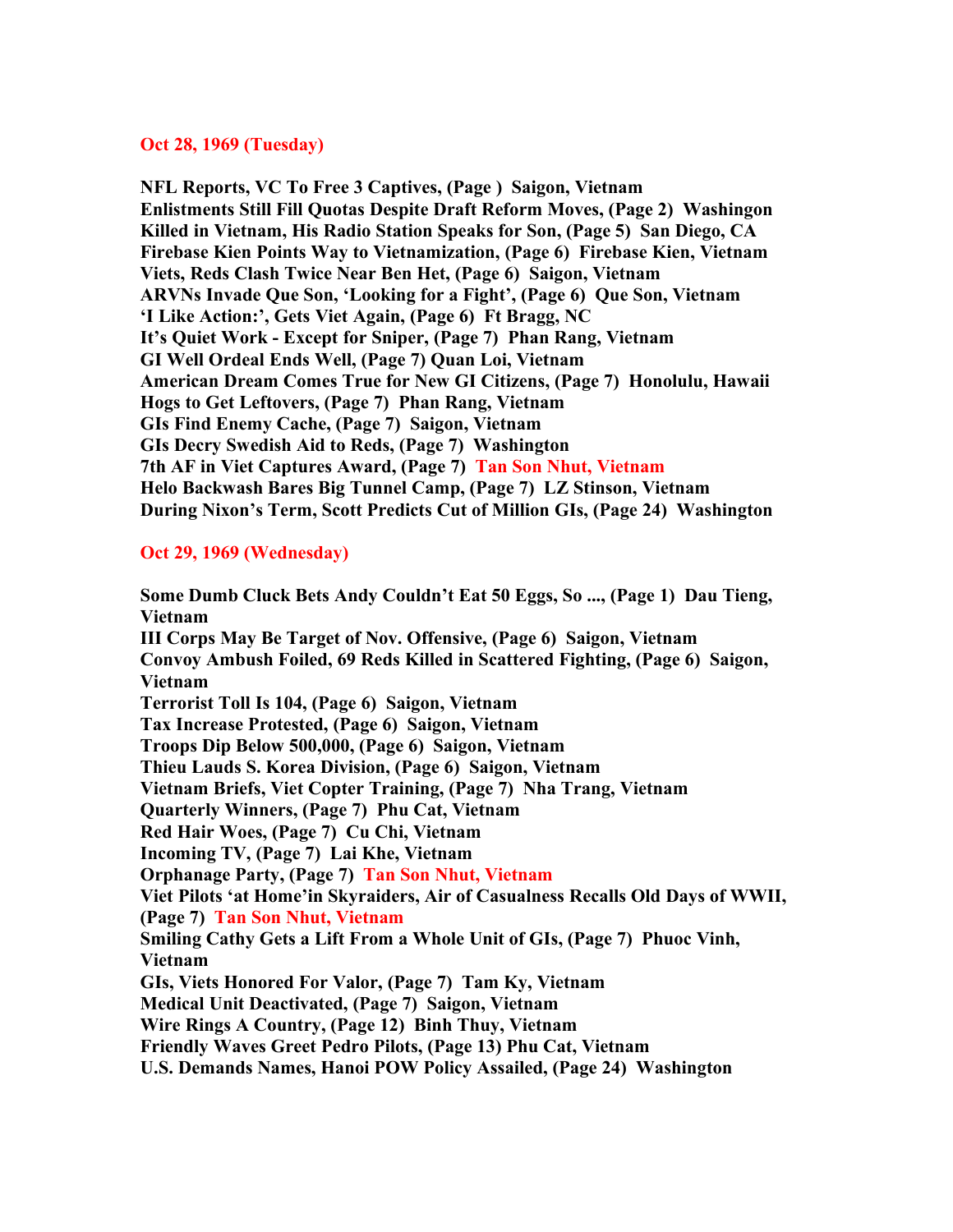### **Nov 11, 1969 (Tuesday)**

**Battle Raging Over Viet Border Camp, (Page 1) Saigon, Vietnam Town That Lost 8 Backs Combat Men, (Page 2) Midland Park, NJ Viet Airborne Brigade Takes Pressure off Cav. (Page 6) Phuoc Vinh, Vietnam 3 More Copters Downed by Reds, (Page 6) Saigon, Vietnam 2,600 More Marines Leave, (Page 6) Saigon, Vietnam City 100% For GIs In Vietnam, (Page 6) Saigon, Vietnam Graves Reveal More VC Atrocities Near Hue, (Page 6) Luong Vien, Vietnam Cheerful 'Doughnut Dolly', Something Sweet in a Bitter War, (Page 7) Saigon, Vietnam Every Litter Bit Can Aid the Foe, (Page 7) Cu Chi, Vietnam Seabees Haul Tons of 'Luck', (Page 7) Saigon, Vietnam Mother Wields A Mighty Pen, (Page 7) Phuoc Vinh, Vietnam 1st Inf. Digs In, Finds Big Caches, (Page 7) Saigon, Vietnam Picture Reds' Disappointment, (Page 7) Camp Radcliff, Vietnam Quacking Good Idea Air Borne, (Page 7) FSB Buttons, Vietnam Peace Plea, Coconut Monk Tries Again, (Page 7) Saigon, Vietnam Dry Spell for Diggers, (Page 7) Nui Dat, Vietnam Two-Sided Shell Game At Lonely Border Camp, (Page 12, 13 Duc Lap)**

# **Feb 10, 1970 (Tuesday)**

**Laird, Wheeler On Viet Mission, (Page ) Washington Mammoth Cache Deadly as Cobra, (Page 1) Saigon, Vietnam Leave Viet By '71, HHH Pannel Urges, (Page 2) Washington Plan Reply to Calley Claim That Nixon Prejudiced Case, (Page 5) Ft Benning, GA N. Viets Reject Laos' "Plain of Jars' Proposal, (Page 6) Vientiane, Laos 11th Cav. Units Receive Citations, (Page 6) Quan Loi, Vietnam Anchors Aweigh, (Page 6) Saigon, Vietnam Bomb Shatters Viet Press Office, (Page 6) Saigon, Vietnam Deserter Murdered? (Page 6) Saigon, Vietnam ARVN Weaponry Shows Dramatic Improvement, (Page 6) Da Nang, Vietnam 2 Fly in Same Viet Unit, Son Emulates 'Best Pilot's' Air Feats, (Page 7) Bin Thuy, Vietnam 5 on a Yacht Get Stern Shakedown, (Page 7) Da Nang, Vietnam Research, Ingenuity Win \$ 650, (Page 7) Tuy Hoa, Vietnam Marine Gunners Win Citation, (Page 7) Da Nang, Vietnam U of M Honors Top Scholars, (Page 7) Tokyo, Japan Unit Uncovers 20 Tons of Rice, (Page 23) Firebase Blackhawk, Vietnam New Tan Son Nhut Col. (Page 23) Tan Son Nhut, Vietnam**

## **Feb 13, 1970 (Friday)**

**Laird Warns Reds: 'Will React Across Borders', (Page 1) Saigon, Vietnam Jets Retaliate In Cambodia, (Page 1) Saigon, Vietnam**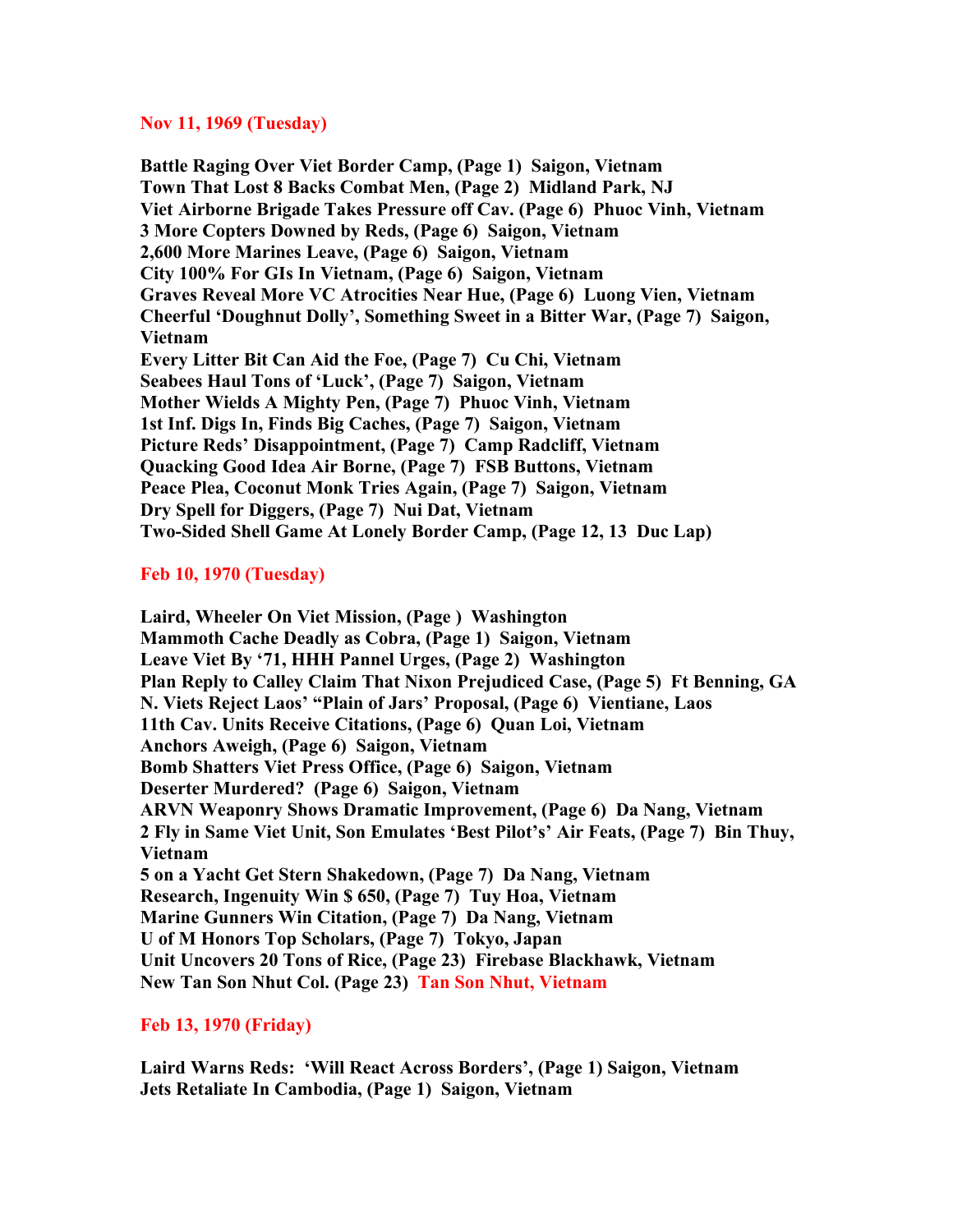**Subpoenas Also Turned Down, Dismissal Nixed in Calley Trial, (Page 5) Ft Benning, GA 79 More Reds Slain in Trap of Steel, (Page 6) Saigon, Vietnam Sappers Stopped; 8 GIs Die, (Page 6) Da Nang, Vietnam Draftees 1/3 of Toll, (Page 6) Washington It's Cache as Catch Can For Chairborne Commandos, (Page 6) War Zone D, Vietnam News Emphasis Shift Asked, (Page 6) Long Binh, Vietnam A Shadowy Enemy Shatters Jamie's Night, (Page 7) FSB Jamie, Vietnam Vietnamese Girl Wears Happy Face, (Page 7) Ca Mau AB, Vietnam Mess Hall Offers Free Shot, (Page 7) Camp Radcliff, Vietnam U.S. Thai AFs Host Base Visit, 6,000 Thai Children 'Invade' Takhli, (Page 7) Takhi Women Marines 27, Proud of It, (Page 12, 13) USMC**

## **Feb 14, 1970 (Saturday)**

**Army Charges Captain in 'Massacre', (Page ) Washington North, VC 'Torturing' Our POWs, (Page 4) Los Angeles, CA 5th Cambodia Raid Sees A37s KO 6 AA Guns, (Page 6) Saigon, Vietnam 9 Marines Slain on Patrol, (Page 6) Saigon, Vietnam Stresses U.S. Withdrawals, Laird Confers With Thieu, (Page 6) Saigon, Vietnam U.S. War Deaths Mount During Period of TET, (Page 6) Saigon, Vietnam ROK General Joins Command, (Page 6) Da Nang, Vietnam Deputies Absent Again, (Page 6) Saigon, Vietnam F4 Flier Risks All-Saves CO and Jet, (Page 6) Phu Cat, Vietnam 'Virtually No Hard Drug Addiction', Big Jump Reported in Use of Pot by GIs, (Page 7) Washington N. Viet's Regiments Thinned to 700 Men-Saigon Envoy, (Page 7) Washington Board to Help GIs Get Along Together, (Page 7) Saigon, Vietnam Helos Help Mark TET, (Page 7) Saigon, Vietnam 9th CG Cutter Given to Viets, (Page 7) Cat Lo, Vietnam 'We Nearly Went Ape', (Page 23) Lai Khe, Vietnam Motions Denied; Calley Trial May 18, (Page 24) Ft Benning, GA**

# **Feb 18, 1970 (Wednesday)**

**Still Confident Viets Can Handle War, Laird: ARVN Setbacks Possible in Pullout, (Page 2) Washington 5 GIs Testify in Probe, (Page 6) Saigon, Vietnam Viet Armor, Rangers Belt 2 NVA Battalions, (Page 6) Saigon, Vietnam 400 Planes Pound Laos Reds, (Page 6) Saigon, Vietnam Task Force 77 Gets New CO, (Page 6) Saigon, Vietnam Symington Protests Laos Secrecy Veil, (Page 6) Washington Did GIs Murder Viets? 2 Trials Begin, (Page 6) Long Binh, Vietnam Blue Max: Helicopter Gunships That Aren't ..., (Page 7) Tay Ninh, Vietnam 'Other Vietnams' Seen Possible, (Page 7) Washington**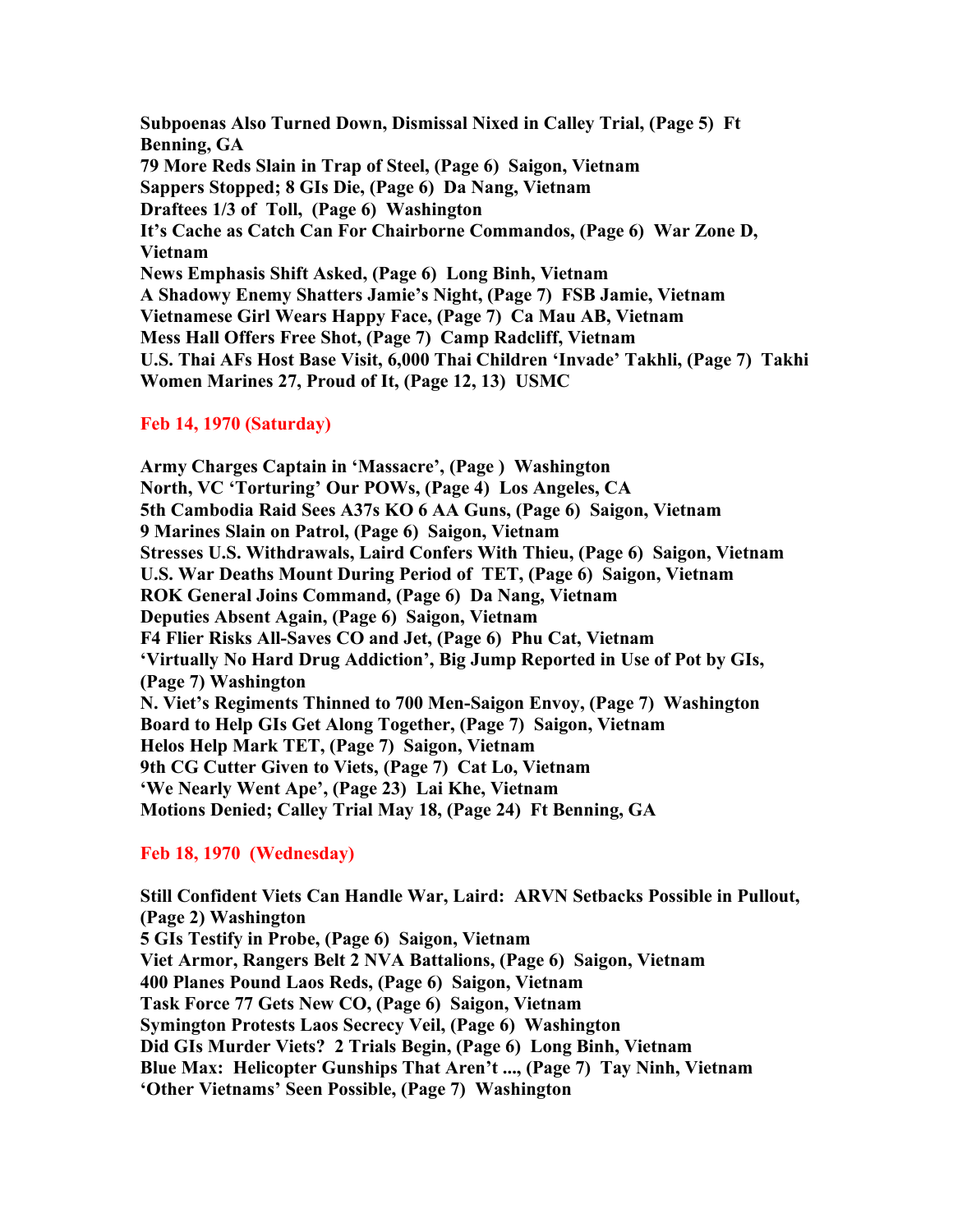**Uncle Sam Gets Notice, (Page 7) Fire Support Base Dakota, Vietnam Long Beach, Calif., 'Adopts' 450 Vietnam Schoolchildren, (Page 7) Da Nang, Vietnam Seen New Cause of Friction in Viet, U.S. Not Happy Over the Chau Case, (Page 7) Saigon, Vietnam Unclaimed Property Waiting, (Page 23) Long Binh, Vietnam**

# **Mar 15, 1970 (Sunday)**

**Ultimatum By Cambodia, (Page 1) Phnom Penh, Cambodia 2 More Copters Downed, Allies Kill 160 in Heavy Fighting, (Page 6) Saigon, Vietnam Red Helo Blasted In Laos, (Page 6) Vientiane, Laos Marines' Hearing Resumed, (Page 6) Danang, Vietnam 25th Div. Units Awarded PUC, (Page 6) Cu Chi, Vietnam Blast Rips Hole in Cargo Ship, (Page 6) Saigon, Vietnam Big Red 1 Wins Again, (Page 6) Di An, Vietnam, Vietnam ROKs Kill 14 Enemy, (Page 6) Saigon, Vietnam Recruit, Officer Training Lengthened, Marines Building Lean, Combat-Ready Corps, (Page 7) Washington VC Loses Girl, Gains Revenge, (Page 7) LZ Professional, Vietnam Cobras Hold NVA at Bay, (Page 7) Da Nang, Vietnam Refugees Due New Village, (Page 7) Fire Support Base Buttons, Vietnam Ridgway Opposes Volunteer Army, (Page 7) Tokyo, Japan Cam Ranh Comm. Sq. Honored, (Page 7) Cam Ranh Bay, Vietnam Cobra Loses Tail Rotor, Pilots Survive 5,000-Ft. Fall Inside '9,000-Pound Rock', (Page 23) Danang, Vietnam**

# **May 2, 1970 (Saturday)**

**ARVN Push 3-Prong Drive, (Page 1) Chipuh, Cambodia GI's Attack In Cambodia, (Page 1) Washington 9 Gis, 47 Enemy Killed, 3 Firebases Repulse Red Attacks, (Page 6) Saigon, Vietnam ROK Troops Kill 31, (Page 6) Saigon, Vietnam N. Viets Capture Attapeau, (Page 6) Vientiane, Laos New War – It Looks Like the Old One, (Page 6) Chiphu, Cambodia 1,291 U.S. Wounded Twice Previous Week, (Page 6) Saigon, Vietnam Thais Hit Red Camps, (Page 6) Bangkok, Thailand Small Clash Leads 1st Cav. To Large Cache, (Page 7) Landing Zone Audie, Vietnam Viet Sailors End Training, (Page 7) Cam Ranh Bay, Vietnam 37th TFW Now 12th, (Page 7) Phu Cat, Vietnam It Was a Slippery Landing, But Not Bad for No Wheels, (Page 7) Cam Ranh Bay, Vietnam Marines Plucked From Cliff, (Page 7) Danang, Vietnam Drive-In Movies Catch On With Viets, (Page 7) Tay Ninh, Vietnam**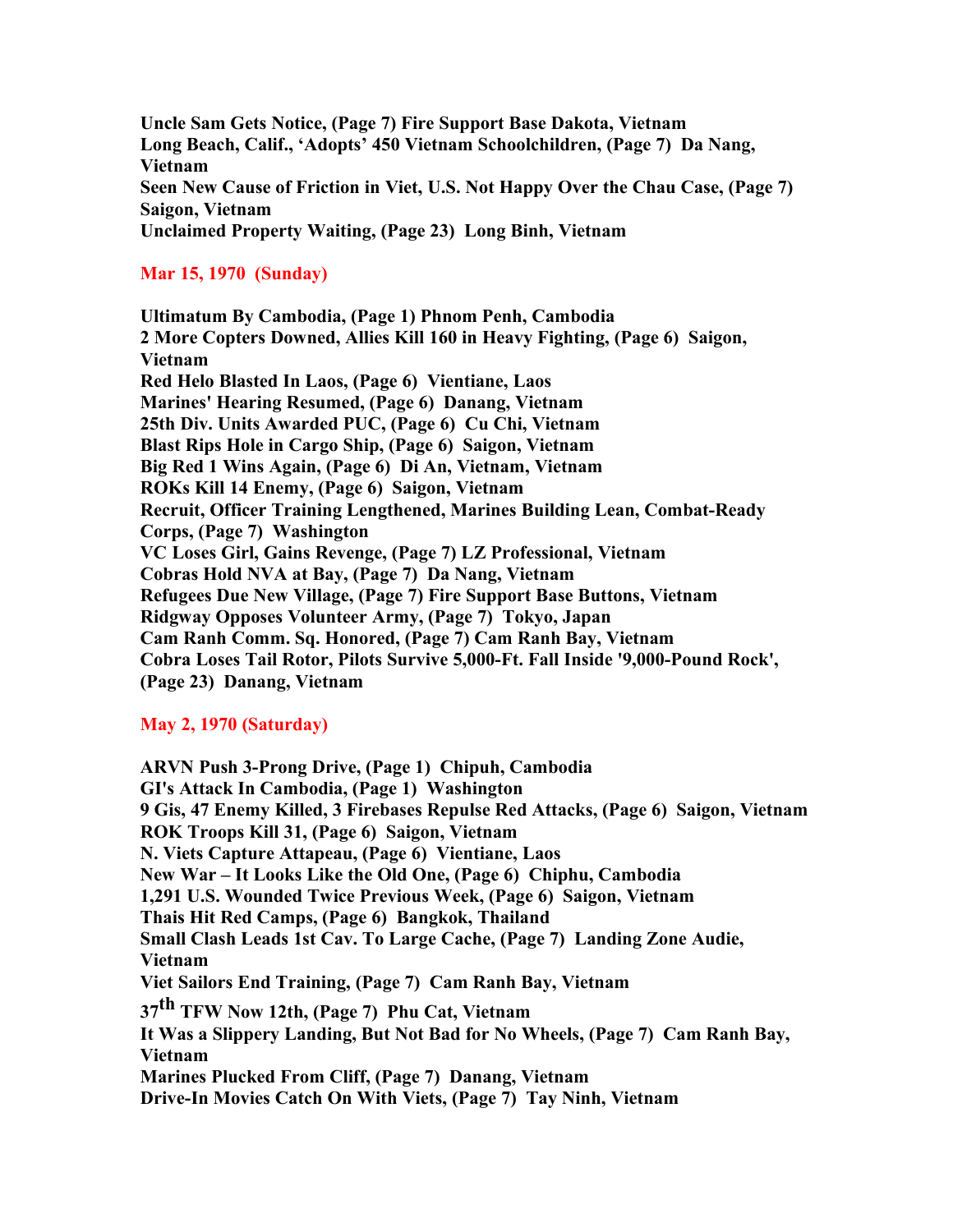## **ROKs Kill 21 Enemy, (Page 7) Saigon, Vietnam**

# **May 3, 1970 (Sunday)**

**Plow Into Cambodia, Allied Tanks, Troops Slug Enemy, (Page 1) Ouan Loi, Vietnam Mixed Bag of Troops on Road to Svay Rieng, (Page 6) Prasaut, Cambodia Some Cambodians Said Joining Reds, (Page 6) Phnom Penh, Cambodia Navy Jet Crashes After Laos Flight, (Page 6) Saigon, Vietnam ROKs Kill 33 Enemy, (Page 6) Saigon, Vietnam Red Fire Brings Down 6 Choppers; 9 Gis Die, (Page 6) Saigon, Vietnam N. Viet Draft: A 1-Way Ticket To the Battlefield, (Page 7) Phuoc Vinh, Vietnam Unit Fires Millionth Round, (Page 7) Fire Support Base Den II, Vietnam Lake Keeps Tiger in Tank, Give Gis a Healthy Outlet, (Page 7) Cam Ranh Bay, Vietnam ARVN Take Over U.S. Base Camp, (Page 7) Saigon, Vietnam Prevent 'Second Vietnam', Malik: Asia Must Speak for Cambodia, (Page 7) Jakarta Army Returning Careerist to Viet, (Page 23) Washington**

# **May 4, 1970 (Monday)**

**Might Bomb North Vietnam If Hanoi Retaliates - Laird, (Page 1) Washington Allies Push On in Cambodia, (Page 1) Quan Loi, Cambodia Allies Slay 128 Enemy In Hand-to-Hand Clash, (Page 6) Saigon, Vietnam Drive Should Pinch Red Supply Setup, (Page 6) Saigon, Vietnam 'Now We're Going to Them Instead of Waiting to Get Hit', (Page 6) Cambodia Cambodia Town Taken By Communist Troops, (Page 6) Phnom Penh, Cambodia Protesting Students March on Assembly, (Page 6) Saigon, Vietnam Boy Scouts Target for Viet Cong Terror, (Page 7) Saigon, Vietnam Little Things Easily Lost, (Page 7) Saigon, Vietnam Orphan Aid Flows in Channel, (Page 7) Plantation, Vietnam Voices in the Night, Reds Get Message: 'Come On Over', (Page 7) LZ Bayonet, Vietnam Aviation Units Are Decorated, (Page 7) Long Binh, Vietnam Heavy Air Strike Thrown at N. Viets, (Page 24) Washington**

## **May 5, 1970 (Tuesday)**

**'NVA Decimated,' Agnew Sees Light at Tunnel End, (Page 1) Washington Inside 'The Fish Hook' Probe For Red HQ, (Page 1) Fish Hook, Cambodia Allies, NVA Slug It Out, Hiep Duc Battle Enters 4th Day, (Page 6) FSB West, Vietnam Cambodia: A Different Battlefield, War Intrudes on Idyllic Svay Rieng, (Page 6) Svay Rieng, Cambodia Gis Find Caches Plentiful, Reds Scarce, (Page 6) Fish Hook, Vietnam**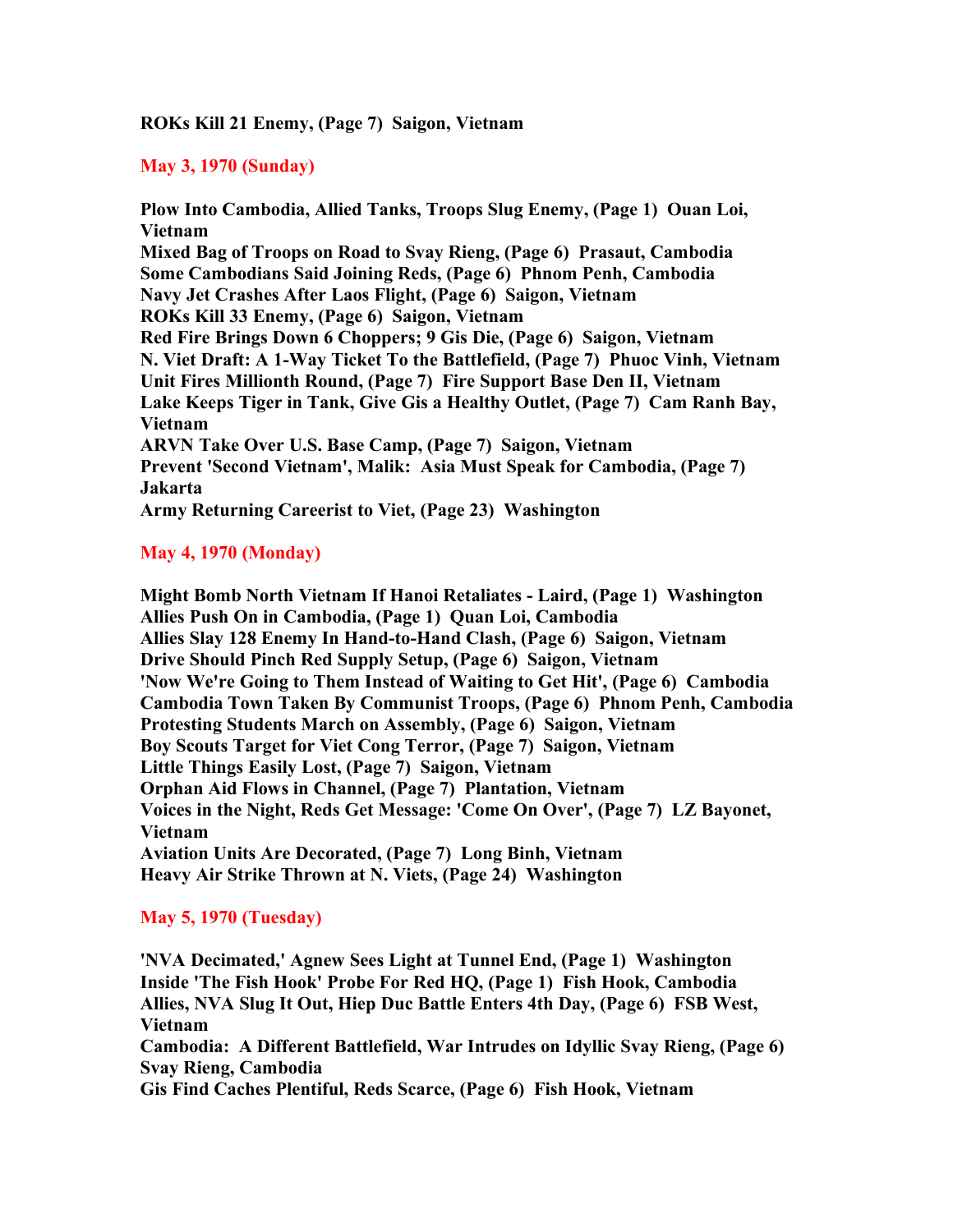**Enemy Steps Up Shelling, (Page 6) Saigon, Vietnam Night-Riding General Keeps Post Alert, (Page 7) Cam Ranh Bay, Vietnam ROKs Bag 42 Enemy In Drive, (Page 7) Saigon, Vietnam Grass Root Victory For 5th Cav. Unit, (Page 7) Tich Tienh, Vietnam Tight Squeeze Is Fatal For VC in Spider Hole, (Page 7) LZ English, Vietnam 15,000-lb. Bombs 'Making' Bases, (Page 7) Saigon, Vietnam Udorn Names Its Airman of Year, (Page 7) Udorn RTAFB, Thailand Heavy Air Strike Thrown at N. Viets, (Page 24) Washington**

## **May 6, 1970 (Wednesday)**

**New Air Raids on N. Viet Halted, (Page 1) Washington Big Catch in the Fishhook: 500 Huts, Tons of Rice, Arms, (Page 1) Fishhook, Cambodia ARVN Moves Refugees Into Vietnam During Lull, (Page 6) Go Dau Ha, Vietnam U.S. Forces Up Slightly, (Page 6) Saigon, Vietnam Bus Hits Mine; 13 Viets Killed, (Page 6) Saigon, Vietnam I Corps Upsurge Called Unlikely, (Page 6) Da Nang, Vietnam 400 Buddhist Youths Occupy Saigon Bldg., (Page 6) Saigon, Vietnam South Viet Truce Set, (Page 6 ) Saigon, Vietnam 3 Helos Downed; Shellings Continue, (Page6 ) Saigon, Vietnam Marine Tactics Pay Off, (Page 7) Landing Zone Ross, Vietnam Reds Release Neutral Pair, (Page 7) Saigon, Vietnam Assassinaton Warrant, Red Glossary: Color Him Dead, (Page 7) Saigon, Vietnam NVA Lt. Teaches Democracy From a Korean Hospital Bed, (Page 7) Qui Nhon, Vietnam 19,900 GIs Call Home, (Page 7) Tan Son Nhut AB, Saigon, Vietnam ROKs Kill 14 Enemy, (Page 7) Saigon, Vietnam**

## **May 7, 1970 (Thursday)**

**GIs Hit Staging Areas, (Page 1) Fish Hook, Cambodia Allied Armor Knifes To Laos Border Area, (Page 6) FSB, Ca Lu, Vietnam RF-PF Troops Kill 14 Reds in Tay Ninh, (Page 6) Saigon, Vietnam Police Rout Sit-In Students, (Page 6) Saigon, Vietnam Total Noise as U.S. Armor Hits Town, (Page 6) Snoul, Cambodia 4th Raid on North Belatedly Revealed, (Page 6) Washington 3,000 Reds On Move in Cambodia, (Page 6) Samrong Thom, Cambodia Villages Deserted but the Reds Are There, (Page 7) Quan Loi, Vietnam Pacific Supply Plans to Save Dollars, (Page 7) Washington VC Terror Driving Teachers From Cambodia Border Area, (Page7 ) Phnom Penh, Cambodia Seaman Restores Ancient Pagoda, (Page 7) Da Nang, Vietnam**

**May 8, 1970 (Friday)**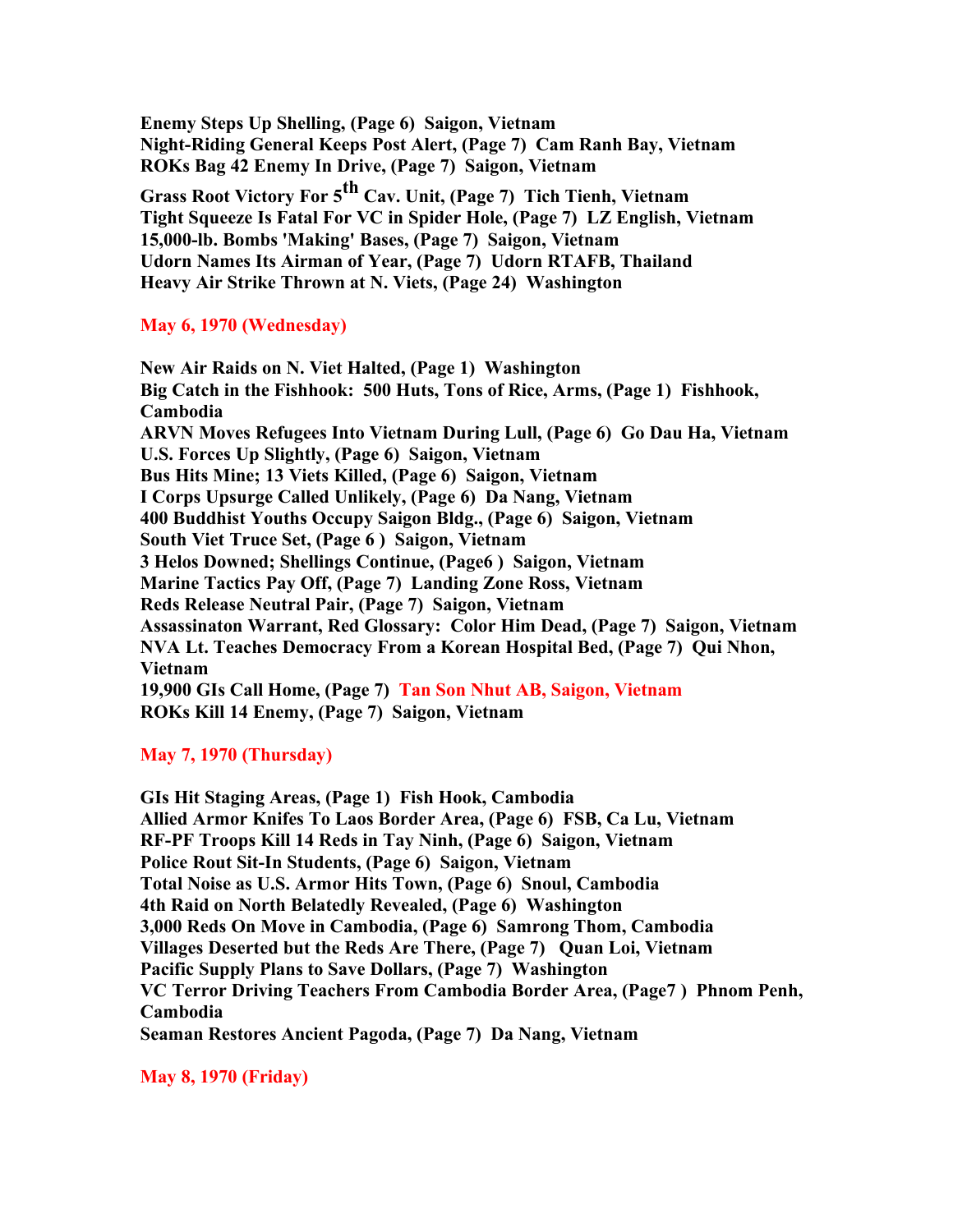**House Does Turnabout, No Cambodia Curbs, (Page 1) Washington Cambodia Assault Moves on 3 Fronts, (Page 1) Tasuos, Cambodia Medina Appeals to Hometown for Funds, (Page 3) Montrose, Colo Claims Air Raids Hit Civilians, Hanoi Raps 'Barbarous War Acts', (Page 4) Paris, France 25 GIs Killed, 32 Hurt As Reds Attack Fire Base, (Page 6) Saigon, Vietnam Cambodia Troops Go On Offense, (Page 6) Phnom Penh, Cambodia All of a Sudden, Reds Were All Around, (Page 6) Tasuos, Cambodia 'At First The VC Were Polite, Like the Germans in Paris ...', (Page 6) Snuol Cambodia ROKs Kill 54 In 'Eagle' Sweep, (Page 6) Saigon, Vietnam Lid Clamped On Saigon, (Page 6) Saigon, Vietnam Korean Troops Kill 63, (Page 7) Saigon, Vietnam Detection Devices Speeded, Electronics Going to Battlefield, (Page 7) Ft Hood, TX Phu Cat Team Clears Lethal Litter, (Page 7) Phu Cat, Vietnam Lt Burnes' Memory Lives On, (Page 7) Da Nang, Vietnam Cambodia - Where the Action Is, (Page 12, 13) Snuol, Cambodia Troop Cuts Halt Manila R&R, (Page 23) Saigon, Vietnam**

# **May 10, 1970 (Sunday)**

**Starts Next Week, Pullout Set For Cambodia, (Page 1) Washington War Foes Mass in D.C., (Page 1) Washington Viet Boats Head Up Mekong As Gis Bust Into Red Camp, (Page 1) Sre Russei, Cambodia Fiery 5-Hour Battle, 'I've Got Company Full of Heroes,' (Page 6) Camp Evans, Vietnam Say Cambodia Push Nipped Red Drive, (Page 6) Saigon, Vietnam Rockets Kill 7 in Da Nang, (Page 6) Saigon, Vietnam 113 Reds Killed In ROK Action, (Page 6) Saigon, Vietnam Cambodia, Vietnam – Not Same-Same, (Page 6) Sre Russei, Cambodia Bronco Down in Laos, (Page 6) Saigon, Vietnam Cambodia Attack Hits NVA 'Lunch Bucket,' (Page 7) Pleiku, Vietnam Tense Moments At LZ Conquest, (Page 7) LZ Conquest, Cambodia Viet Pilot Trainee Dies, (Page 7) Mineral Wells, TX Church Offers Refuge, Prayers, Cambodia Viets: Families Without Men, (Page 7) Samrong Thom, Cambodia Saigon 'Curfew' In Force, (Page 7) Saigon, Vietnam Saigon Seizes 3 Editions of Papers, (Page 7) Saigon, Vietnam , (Page ) n**

# **May 11, 1970 (Monday)**

**60,000 Tell White House: 'Peace Now' in Indochina, (Page 1) Washington U.S., Viet Forces Make New Stab Into Cambodia (Page 1) Thien Ngon, Vietnam Hanoi Mocks Nixon Talk, (Page 4) Paris, France Red Camp in Cambodia, Troops Find NVA-Style Ft. Bragg, (Page 6) LZ Phillips,**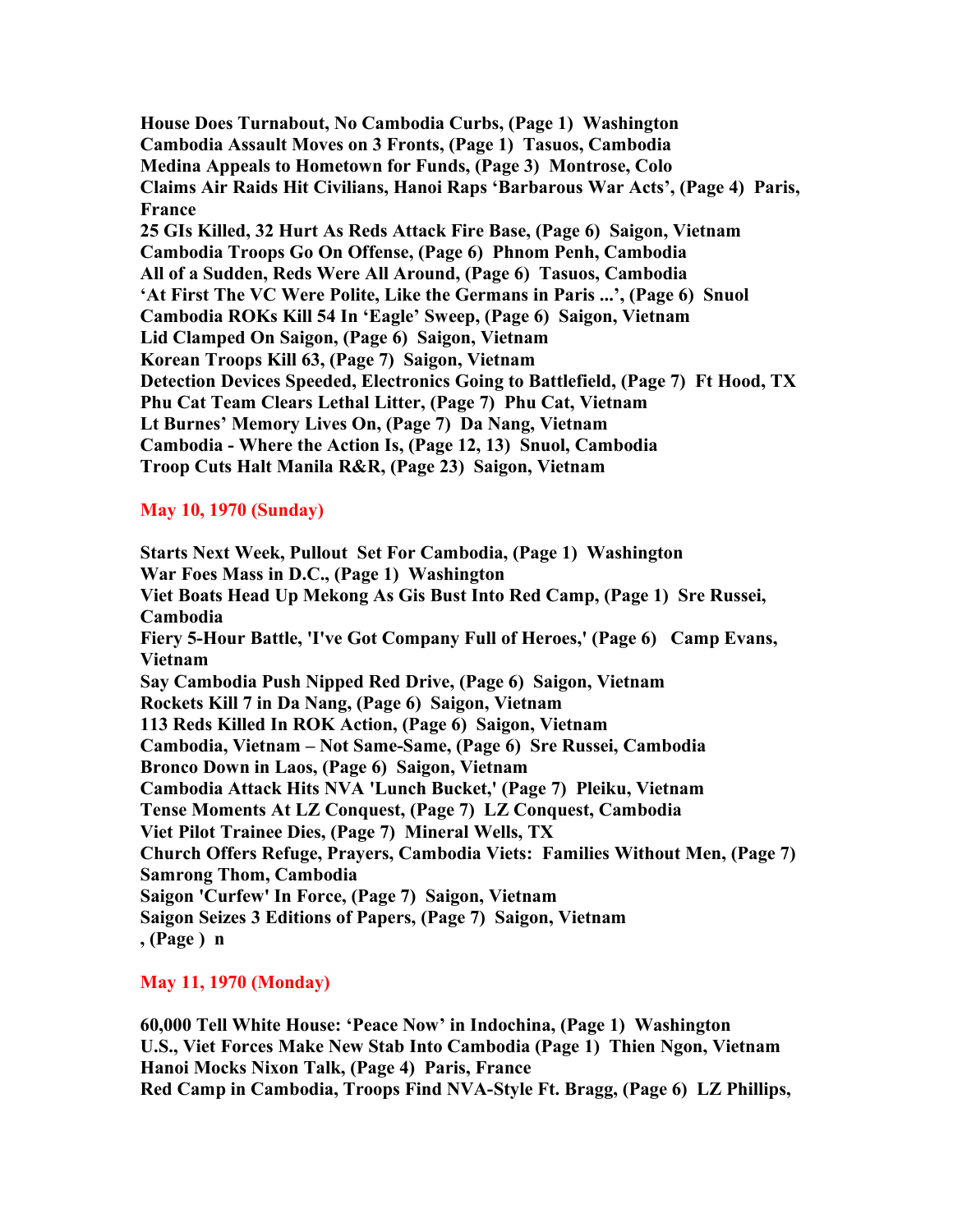**Cambodia Sit-In Jails 76 Students, (Page 6) Saigon, Vietnam 435 Killed By ROKs, (Page 6) Saigon, Vietnam My Lai Probers Coming, (Page 6) Washington Helo Crashes, Burns With 9 Aboard, (Page 6) Pleiku, Vietnam Red Shells, Terror Kill 25 Civilians, (Page 6) Saigon, Vietnam Copter Unit Honored, (Page 6) Da Nang, Vietnam Grunts Brave Sunless Hell to Help Buddies, (Page 7) 1st Cav, Cambodia Chau Trial Illegal Court Says, (Page 7) Saigon, Vietnam Hostility Toward Frenchmen In Cambodia Seen Growing, (Page 7) Phnom Penh, Cambodia Balking GIs Face Probe, (Page 7) Pleiku, Vietnam**

# **May 12, 1970 (Tuesday)**

**At Cambodia Goal, Allies Near Linkup, (Page 1) Neak Leung, Cambodia VC Flag Unfurls A Peaceful Vet, (Page 2) Washington Viet Forces May Linger On in Cambodia, (Page 6) Tay Ninh, Vietnam Viet Refugees Bet Lives on Rescue Fleet, (Page 6) Serei, Cambodia GIs, ARVN Kill 65 In I Corps Battles, (Page 6) Saigon, Vietnam Not Quitting, Bunker Says, (Page 6) Washington Loebig Latches Onto a Lizard, (Page 6) Chu Lai, Vietnam 'Troop Pact Made By Viet, Cambodia' (Page 7) Saigon, Vietnam U.S. Food Going to Refugees, (Page 7) Saigon, Vietnam A VC Guard Loses His Job, (Page 7) FSB Liz, Vietnam A Man With Problems, Red POW Spills a Lot of Beans, (Page 7) Landing Zone North, Cambodia Navy Nurses Mark 62nd Year, (Page 12, 13) Da Nang, Vietnam Combined Operation Links Long Separated Viet Villages, (Page 23) Bien Hoa, Vietnam Possible Next Summer, Volunteer Force Due in Viet? (Page 24) Washington 3 Reporters Believed Captured in Cambodia, (Page 24) Saigon, Vietnam**

# **May 13, 1970 (Wednesday)**

**War Timetable Will Be Met: Laird, (Page 1) Washington S. Viet River Forces Sail Into Phnom Penh, (Page1) Saigon, Vietnam First Flying Nun Rates a Salute, (Page 4) Washington Will Go Deeper Into Cambodia If Needed – Thieu, (Page 6) Tay Ninh, Vietnam Weary Gis Walk Out of 'Hell' After 43 Days of Red Siege, (Page 6) Khe Go Bridge, Vietnam 14 Die in 2 Huey Crashes; 10 Wounded in Mortar Fire, (Page 6) Saigon, Vietnam 'Truce' by Student Protesters, (Page 6) Saigon, Vietnam Troop Strength In Slight Hike, (Page 6) Saigon, Vietnam Cambodia May Get Captured Weapons, (Page 6) Washington Massive Caches Yield Mountain of Supplies, (Page 7) Saigon, Vietnam**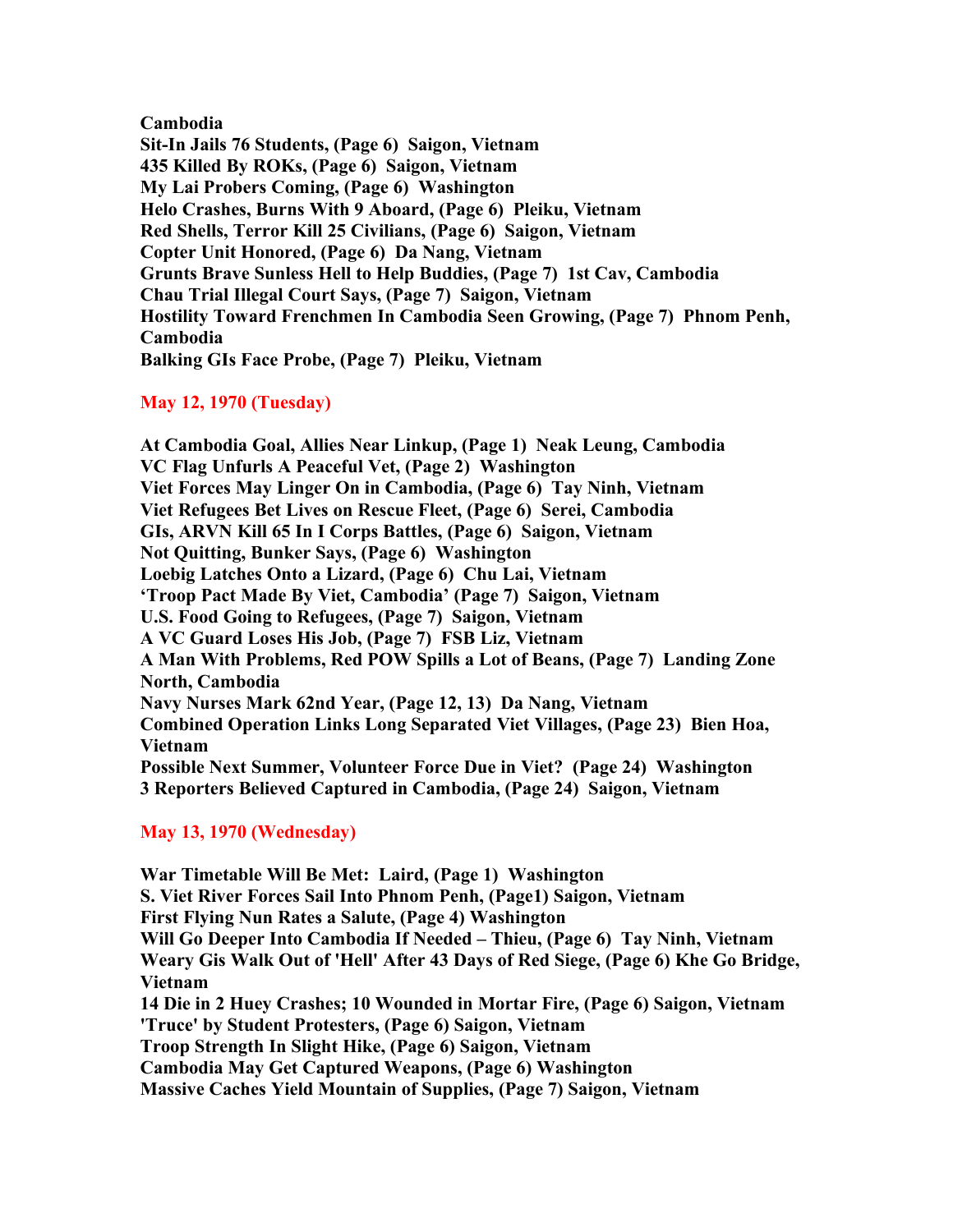**25th Div. Processes Refugees, (Page 7) Go Dau Ha, Vietnam COSVN Hunt: Needle in a Haystack, (Page 7) Landing Zone North, Cambodia B52 Crew Hits Flight Milestone, (Page 23) Utapoa Afld, Thailand**

## **May 14, 1970 (Thursday)**

**All Combat GI's Out By June '71: Laird, (Page 1) Washington Viets Prepared to Fight In Cambodia Alone – Ky, (Page 6) Neak Leung, Cambodia Limit on U.S. Foray Said to Be Flexible, (Page 6) Washington CIDGs Kill 55 In Dak Pek, (Page 6) Saigon, Vietnam 5 Gis Killed in Battle Across Border, (Page 6) Fire Support Base Wood 4 Crashes Kill 5, (Page 6) Saigon, Vietnam 3 Red Rockets Shake Up Saigon, (Page 6) Saigon, Vietnam Hanoi Plots 'People's War' in Cambodia, (Page 7) Saigon, Vietnam Korat's Civic Program Cited, (Page 7) Korat RTAFB, Thailand Reds May Have Pulled Back Prior to Cambodia Search, (Page 7) Saigon, Vietnam Ops Give Safety to Farmers, (Page 7) LZ Hawk Hill, Vietnam**

# **May 15, 1970 (Friday)**

**Copter Crash Kills U.S. General, (Page 1) Saigon, Vietnam Arms Help Only, U.S. Restricts Cambodian Aid, (Page 1) Washington 9th, 4th Div. GIs Pulling Back Into Viet, (Page 1) Saigon, Vietnam Thant Lauds Nixon Decision, Thais-Cambodians Restore Ties, (Page 6) Bangkok, Thailand Reds Run Against Orders, (Page 6) Washington 9,000 S. Viet Refugees Sail for Home, (Page 6) Phnom Penh, Cambodia Terrorists Strike Twice, (Page 6) Saigon, Vietnam U.S. and Viets Patrol Sea Supply Route, (Page 6) Washington Booby Trap Kills 8 GIs, (Page 6) Saigon (Duc Pho) , Vietnam Stereotype of Fighter Pilot Incorrect, AF Officers Say, (Page 7) Phan Rang, Vietnam Team Outwits NVA After Close Call, (Page 7) LZ Bayonet Lizard Plaguing 'Services', (Page 7) Camp Radcliff 1st Inf. Div. 'Leftover' Serves To Round Out Soldiers' Lives, (Page 7) FSB Nancy Singing Youths Improve Their Image, (Page 7) Takhli, Thailand Laird on Vietnam, Arms Race, (Page 11, 12 and 13) Washington Dud Round a Lucky Break, (Page 23) LZ Siberia**

# **May 16, 1970 (Saturday)**

**12 Honor Medals Presented by Nixon, (Page 1) Washington Enemy Under Cover in South, Gis Kill 98 in Northern Clashes, (Page 6) Saigon, Vietnam Printouts Found, But No Computer, (Page 6) Saigon, Vietnam Sees Saigon-Phnom Penh 'Freeway', (Page 6) Can Tho, Vietnam**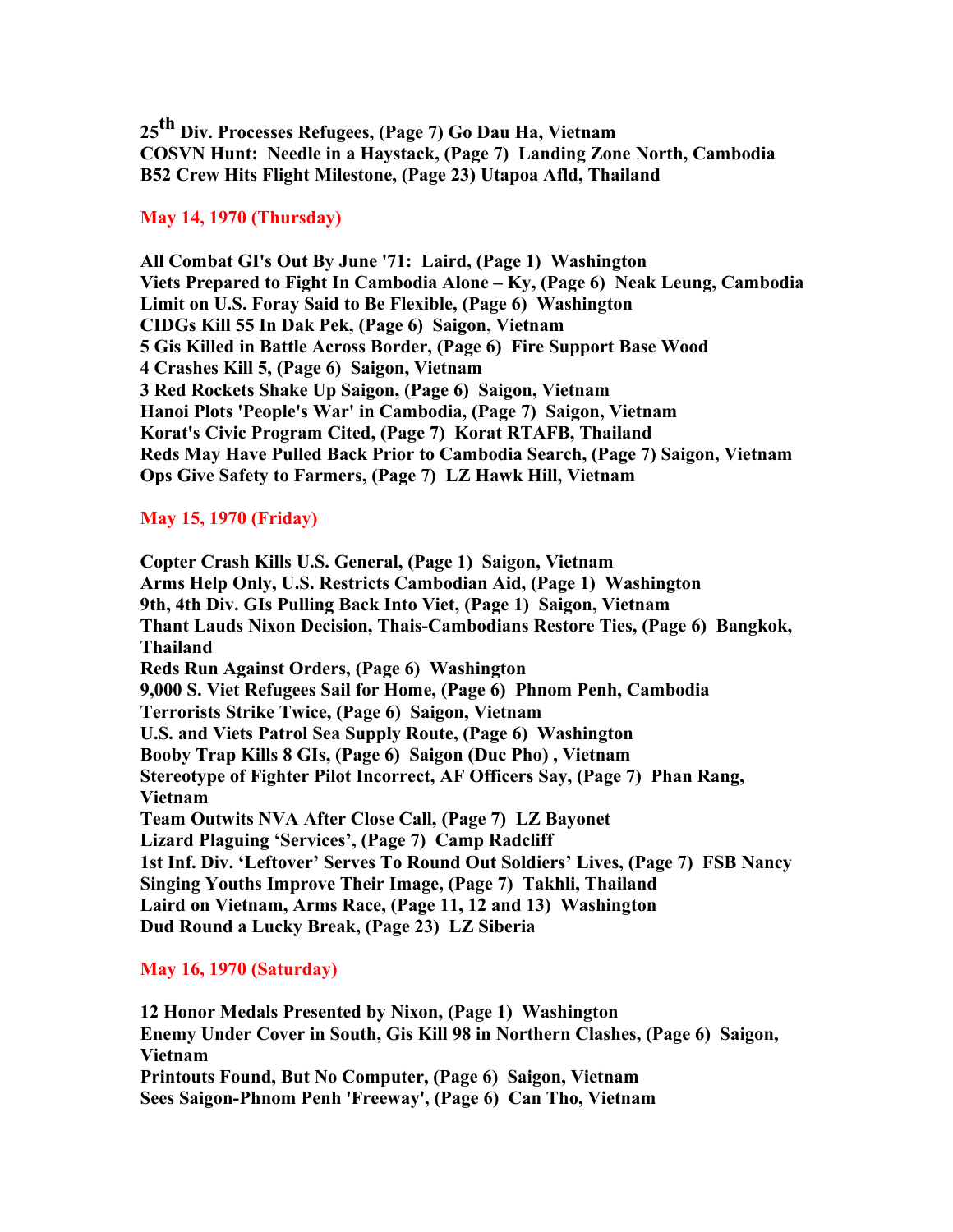**60 Viets Die in VC Terror Wave, (Page 6) Saigon, Vietnam Viet Refugee Camp: Relief Replaces Fear, (Page 7) Tay Nihn, Vietnam Older Fliers to Go Off Status In AF Cost Reduction Move, (Page 7) Washington ARVN Operation Foils Enemy Drive, (Page 7) Da Nang, Vietnam**

# **May 17, 1970 (Sunday)**

**Cache-Seeking Brigade Enters Fishhook, (Page 6) Saigon, Vietnam Zumwalt Bids Viet Farewell, (Page 6) Saigon, Vietnam Viets Protest Terrorism, (Page 6) Saigon, Vietnam Gunship's Accidental Shooting Kills 1 S. Viet and Wounds 6, (Page 6) Saigon, Vietnam 8 Die in Helos, Jet, (Page 6) Saigon, Vietnam Enemy HQ Eludes Searchers, Red Caches Everywhere, But No COSVN, (Page 7) Saigon, Vietnam Rescuers Win Race With NVA, (Page 7) Saigon, Vietnam More Risk for Generals in Viet War, (Page 7) Washington New Navy Deputy CO, (Page 7) Saigon, Vietnam GI's Bunk Turns Sudden Bunker, (Page 7) Plantation, Vietnam Unit Clears Delta, Uncovers Caches, (Page 23) Bien Hoa, Vietnam**

# **May 18, 1970 (Monday)**

**Viets Near Phnom Penh – Won't Enter, (Page 1) Saigon, Vietnam Big Mistake by Reds,, Copters Kill 35 Attackers, (Page 6) Saigon, Vietnam Helo Lands On Truck, 5 Killed, (Page 6) Saigon, Vietnam Murder Trial for Marines, (Page 6) Da Nang, Vietnam Choppers Brave Fire To Rescue Two Pilots, (Page 6) Saigon, Vietnam 2 Killed, 4 Hurt in Dispute Among GIs, (Page 6) Tay Ninh, Vietnam Viet Sailors Win Zumwalt's Praise, (Page 7) Saigon, Vietnam Tri Says VNAF Ready To Support Cambodians, (Page 7) Tay Nihn, Vietnam Hue Killings Called 'Planned Slaughter', (Page 7) Saigon, Vietnam All Life's Answers Are in the Palms, (Page 7) Saigon, Vietnam**

## **May 19, 1970 (Tuesday)**

**Reinforce Key Town, 3 Viet Divs. Cross Line, Link With Cambodians, (Page 1) Takeo, Cambodia Captured Part of COSVN, Davison Says, (Page 6) Saigon, Vietnam Reds Slay 4 101st Gis At Outpost, (Page 6) Saigon, Vietnam Volunteer Army Target Date Still Uncertain, Official Says, (Page 6) Saigon, Vietnam Newsman Killed In Jeep Accident, (Page 6) Saigon, Vietnam Cambodia Finds 'Crippling', (Page 6) Saigon, Vietnam Allies Call 24-Hr. Truce, (Page 6) Saigon, Vietnam AF Cuts 2nd Tour Forecast, (Page 7) Saigon, Vietnam**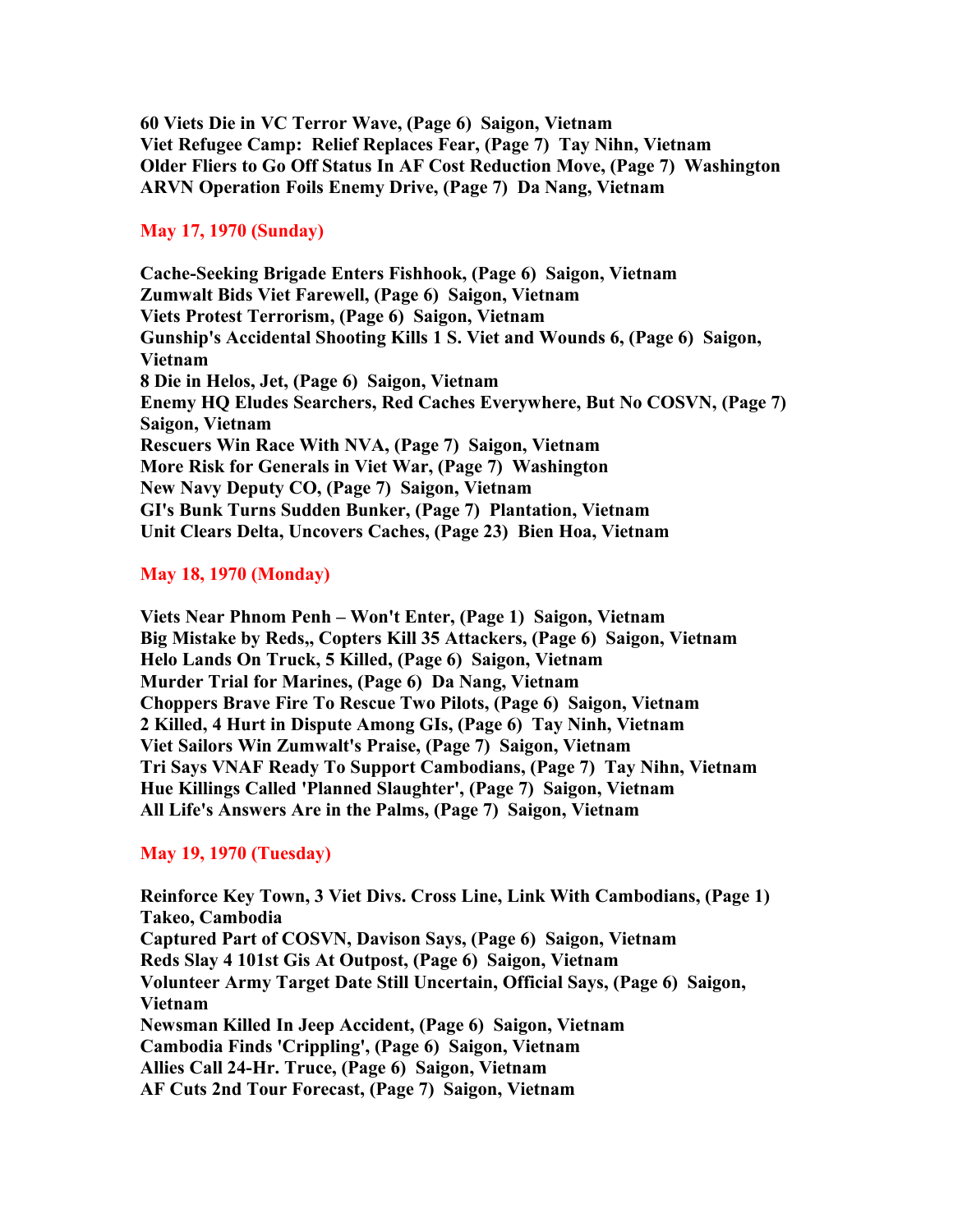**3 'Lost' Choppers in a Day, Medivac Pilot a Moving Target, (Page 7) Camp Evans, Vietnam He Gets the Message Across, (Page 7) Da Nang, Vietnam 24 Cols. In Viet Up for Star, (Page 7) Washington Copter Victim on Gen. List, (Page 6) Washington GI saves 'Dead' Girl, (Page 7) Long Binh, Vietnam Aviation Co. Honored, (Page 7) Qui Nhon, Vietnam 302 Reds Defect, (Page 7) Plantation, Vietnam Viet GACs Graduated, (Page 7) Bien Hoa, Vietnam Air Unit Commended, (Page 7) Tan Son Nhut, Vietnam**

# **May 20, 1970 (Wednesday)**

**Blow Bridge, Encircle Town, Red Raid Near Phnom Penh, (Page 1) Phnom Penh, Cambodia ARVN, Reds Square Off At Foot of Key Mountain, (Page 6) Chau Doc, Vietnam 10 Killed, 20 Hurt, 22 Kidnapped by VC, (Page 6) Saigon, Vietnam No ROK Aid To Cambodia, (Page6 ) Saigon, Vietnam Laotians Repel N. Viet Patrol, (Page7 ) Vientiane, Laos Viets Plan to Resettle Refugees: Colby, (Page 6) Saigon, Vietnam Chinook, 2 Hueys Fall to Red Guns, (Page 6) Saigon, Vietnam US Strength Rises by 1,200, (Page 6) Saigon, Vietnam LZ Was Cool, Almost as Cool as Troops, (Page 7) Route 7, Cambodia Footprints on a Trail Turn Up NVA Camp, (Page 7) LZ Hawk Hill, Vietnam Hamlet Collects Red Munitions, (Page 7) Camp Evans, Vietnam Viet Airmen Take Over Fire-Fighting Chores, (Page 7) Nha Trang AB, Vietnam Viet Mother Tells of Life in VC Hamlet, (Page7 ) Tuy Hoa, Vietnam**

# **May 21, 1970 (Thursday)**

**Enemy Ups Viet Attacks, (Page 1) Saigon, Vietnam Viets Slay 213 In Cambodia, GIs Make Rice Haul, (Page 6) Saigon, Vietnam Shell Fire Heard In Capitol, (Page 6) Phnom Penh, Cambodia ROK Sweep Kills 545 Reds, (Page 6) Saigon, Vietnam 38 Alleged Slayings By Marines Probed, (Page 6) Da Nang, Vietnam 'My Lai Has Everybody Scared', Murder Trial Called Political, (Page 6) Da Nang, Vietnam CIA Not In Coup, Reds Say, (Page 6) Phnom Penh, Cambodia Terrorism Up, 456 Die in Week, (Page 6) Saigon, Vietnam Weather, Snipers Hamper Cambodia Drive, (Page 7) Base Area 351, Cambodia Cruiser Returns to Firing Line, (Page 7) Off The Coast of Vietnam U.S. Expert's Prediction, Reds to Step Up Strategy of Terror, (Page 7) Saigon, Vietnam A Little Yankee Know-How Pumps New Life Into Village, (Page 7) Camp Jay K. Books, Vietnam**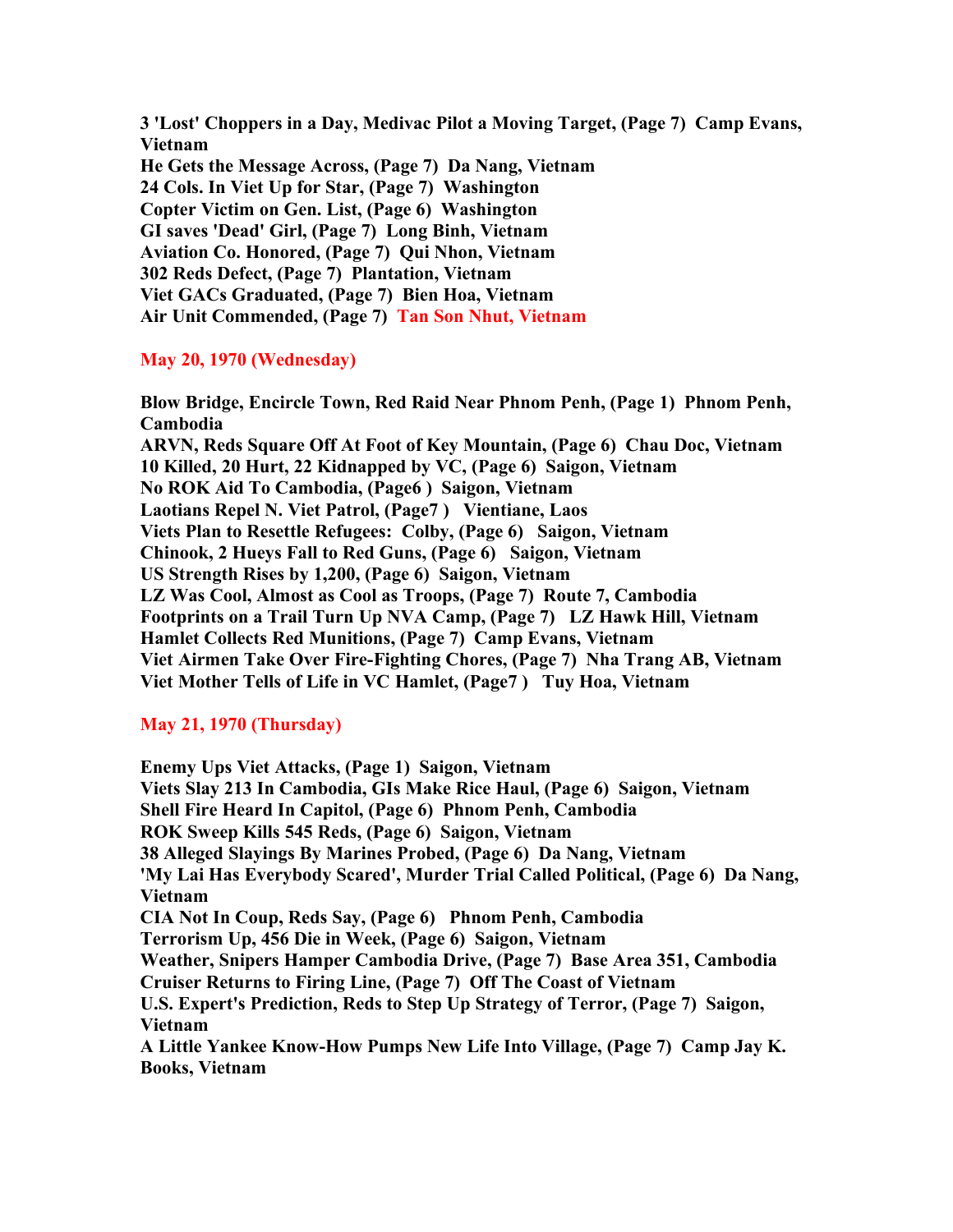### **May 23, 1970 (Saturday)**

**Ky Proposes Anti-Red Line in Indochina, (Page 6) Saigon, Vietnam Viets Find 100 Tons of Arms As Cambodia Caches Mount, (Page 6) Saigon, Vietnam Battered GI Patrol Hurls Back Reds, (Page 6) Saigon, Vietnam Cambodians Retake Town, (Page 6) Phnom Penh, Cambodia 3 Marines Face Trial in Grenade Slaying, (Page 7) Da Nang, Vietnam Curfew Eased, Schools Reopen, (Page 6) Saigon, Vietnam OCS Pullouts Sought, (Page 7) Washington Viets Mark Buddha's Birthday, War Gives Way to 'Eternal Calm', (Page 7) Saigon, Vietnam Cambodia Chinese Seen Vital, (Page 7) Phnom Penh, Cambodia Fighters, Gunships Blast Reds, 200 AF Sorties a Day Hit Cambodia, (Page 7) Tan Son Nhut AB, Vietnam Terrorist Kill 21 Viets, (Page 7) Saigon, Vietnam**

# **May 24, 1970 (Sunday)**

**New Push in Cambodia, Peaceful Village – Instant Hot Spot, (Page 6) Tuk Meas, Cambodia Four Helos Shot Down, (Page 6) Saigon, Vietnam Saigon GIs Off the Wagon After 16 Days, (Page 6) Saigon, Vietnam Enemy Quiet in South, (Page 6) Saigon, Vietnam Terrorist Kill 10, (Page 6) Saigon, Vietnam Thailand: No Arms, Just Aid, (Page 6) Bangkok, Thailand Laos Jails 6 Red Suspects, (Page 6) Vientiane, Laos Terrorists Strike Twice in Da Nang, (Page 6) Saigon, Vietnam Enemy Losing Vast Supplies, Cambodia Saving Lives, McCain Says, (Page 7) Taipei, Tiawan A Dynamic Dual Flight, (Page 7) Chu Lai, Vietnam 9 Air Force Generals Reassigned, (Page 7) Washington 7 Pacific Captains on Rear Admiral List, (Page 7) Washington**

## **May 25, 1970 (Monday)**

**'Hunting' In Cambodia, 10,000 Viets Open Drive, (Page 1) Saigon, Vietnam Probe Clears Marines Of Viet Slaying Charge, (Page 6) Da Nang, Vietnam Reds in Highlands Ambush Convoy, (Page 6) Saigon, Vietnam 'Thais Set To Help Cambodia', (Page 6) Bangkok, Thailand Hush-Up on Future Of Air Operations, (Page 6) Washington Medical Aid For Refugees, (Page 6) Phnom Penh, Cambodia Work of Chinese Art: 4-Day, \$1,800 Dinner, (Page 6) Bangkok, Thailand VC Terrorists Kill 6, Kidnap 22, (Page 6) Saigon, Vietnam Mps in Saigon: 12-Hour Shifts In a City That Has Got It All, (Page 7) Saigon,**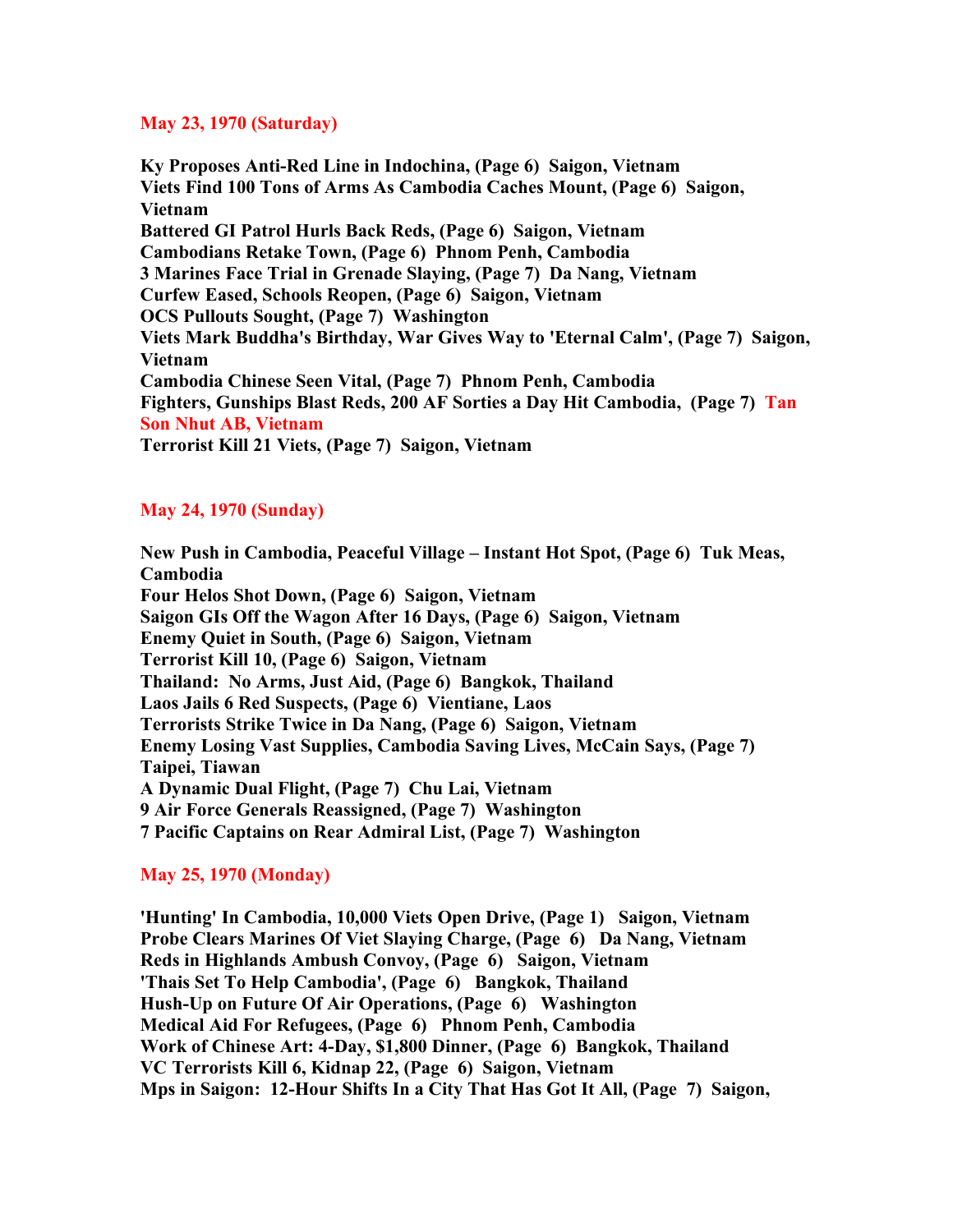**Vietnam GIs Bulldoze Red Snipers, (Page 7) Hoi An, Vietnam B Co., Gis Pass the Salt, (Page 7) FSB San Juan Hill, Vietnam High Red Official Defects, (Page 7) Saigon, Vietnam** 

## **May 27, 1970 (Wednesday)**

**GI's Won't Stay, Cambodia Told, (Page 1) Cambodia 45 Reds Killed in 1 Corps, (Page 6) Saigon, Vietnam Viets Pull Back From Coast, ARVN, Reds Battle in Plantation, (Page 6) Saigon, Vietnam Cambodian-Viet Linkup Eyed After Victories, (Page 7) Phnom Penh, Cambodia Peking Envoys Bow Out of Phnom Penh, (Page 6) Phnom Penh U.S. Viet Force Dips by 400, (Page 6) Saigon, Vietnam Rain Curtails Laos Activity, (Page 6) Vientiane, Laos It Looks Like a Circus, But It's an Army, (Page 7) Tram Khran, Cambodia Circuit-Riding Bn. Chaplain Keeps in Touch With All GIs, (Page 7) Cu Chi, Vietnam Gis Ring Up 'No Sale', VC Rice Center Goes Broke, (Page 7) FSB Liz, Vietnam China Beach Offers Sun-Splashed R&Rs, (Page 7) Da Nang, Vietnam**

# **May 28, 1970 (Thursday)**

**U.S. Supplying Cambodia Arms, (Page 1) Washington Reds Strike Twice in Cambodia, (Page 1) Washington Defector Views Cambodia, COSVN Boss 'Could Be Anywhere', (Page 6) Saigon, Vietnam Artillery Accident Kills 2, (Page 6) Saigon, Vietnam Viet-Cambodia Talk On Ties Stumbles, (Page 6) Saigon, Vietnam Peace Feeler Talk Denied, (Page 6) Phnom Penh Gen. Hennessey Takes Over 101st, (Page 6) Saigon, Vietnam 25 Downings In Cambodia, (Page 6) Saigon, Vietnam GI Charged in 2 Slayings at Show, (Page 6) Tay Ninh, Vietnam General List Sent To Senate, (Page 7) Washington To Spur Reenlistments, Navy Strives to Better Conditions, (Page 7) Washington Experts Eye ARVN Role, Cambodia to Remain Viet Battlefield?, (Page 7) Saigon, Vietnam Spotter School Blotted Out, (Page 7) FSB Mace, Vietnam** 

## **May 30, 1970 (Saturday)**

**Battle in District Capital, Reds Attack in Cambodia, (Page 1) Saigon, Vietnam Battalion Of Reds Battered, (Page 6) Saigon, Vietnam U.S. Combat Toll Drops, (Page 6) Saigon, Vietnam Seeking a New Supply Route, Cambodia Groundwork First Red Goal, (Page 6) Saigon, Vietnam**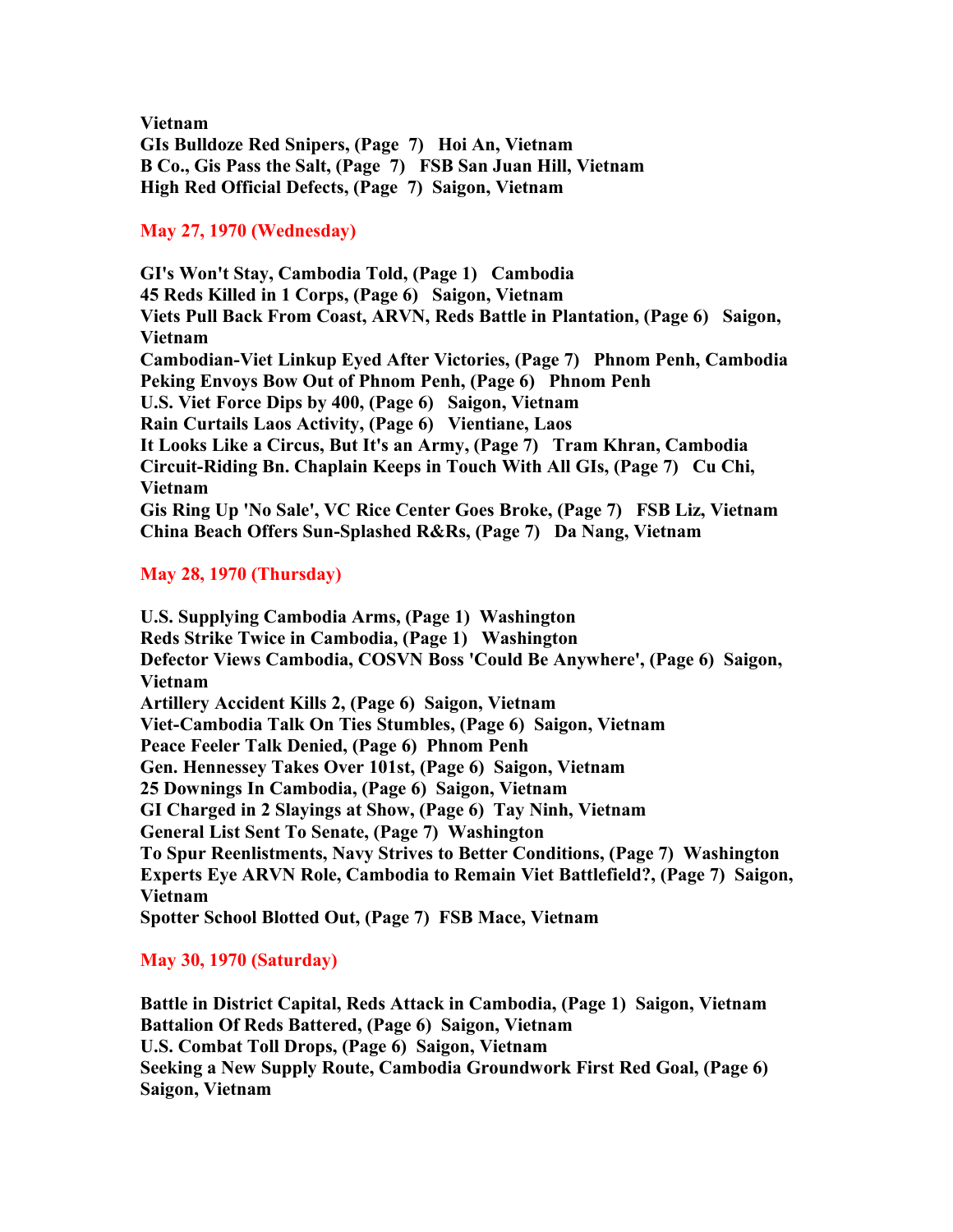**Viets' Cambodia Push Favored, (Page 6) Washington Thais Restore Cambodia Relations, Pledge Help, (Page 6) Phnom Penh, Cambodia To Those Who Died in Combat, Nixon, Laird, Wheeler Pay Memorial Tribute, (Page 7) Washington Free Leave Program Popular, (Page 7) Washington U.S. Know-how Builds From Ground Up, (Page 7) Phu Cat AB, Vietnam**

## **May 31, 1970 (Sunday)**

**Prey Veng Assault, (Page 1) Saigon, Vietnam War Boils Over in Mekong Waterways, (Page 6) Phu Quoc Island, Vietnam Laos Forces Cut Ho Chi Minh Trail, (Page 6) Vientiane, Laos Thais Capture Big Red Camp, (Page 6) Bangkok, Thailand Students, Veterans Protest, (Page 6) Saigon, Vietnam Peace Meeting Stalled, (Page 7) Kuala Lumpur, Malaysia Red Toll Near 10,000, Allies Claim 12-1 Ratio in Cambodia, (Page 7) Saigon Hunts Harbor for Rodents, Rat Patrol Member Finds Work Safe, (Page 7) Newport, Vietnam CS Attacks In I corps Revealed, (Page 7) Da Nang, Vietnam**

## **June 1, 1970 (Monday)**

**50 Attackers Die, Reds Storm Into Da Lat, (Page 1) Saigon, Vietnam VC Bullet Taken From GI's Heart, (Page 1) Saigon, Vietnam Relief Forces Break Through, Fighting at Prey Veng Continues, (Page 6) Saigon, Vietnam 'Lon Nol Envoy Coming', (Page 6) Washington Allied Leaders at Memorial Day Rites, (Page 6) Saigon, Vietnam 7-Year Vietnam Vet Bids War Farewell, (Page 7) Pleiku, Vietnam Neptunes Keep Bay 'Spotless', (Page 7) Cam Ranh Bay, Vietnam A Victory Sweet as Honey, (Page 7) FSB Truong, Vietnam New Phone Directory Planned, (Page 7) Saigon, Vietnam 2 Bien Hoa Sgts. Cited For Safety, (Page 7) Bien Hoa, Vietnam**

#### **June 2, 1970 (Tuesday)**

**Red Troops Pull Out Of Da Lat Resort, (Page 1) Saigon, Vietnam S. Viets Launch New Thrust At Fleeing Reds In Cambodia, (Page 6) Phnom Penh, Cambodia ARVN Withdraw, End West II Push, (Page 6) Saigon, Vietnam Cambodia Under Martial Law, (Page 6) Phnom Penh, Cambodia Police Watch 'Peace Fast', (Page 6) Saigon, Vietnam Svay Rieng a Shangri-la to Newsman, (Page 6) Stay Ninh, Vietnam U.S. In Cambodia: Logistics Top Bodycounts, (Page 7) Saigon, Vietnam Airman Who Should Have Been an Adman, (Page 7) McAllen, TX U.S. Presents Legal Case For Thrust Into Cambodia, (Page 7) Washington**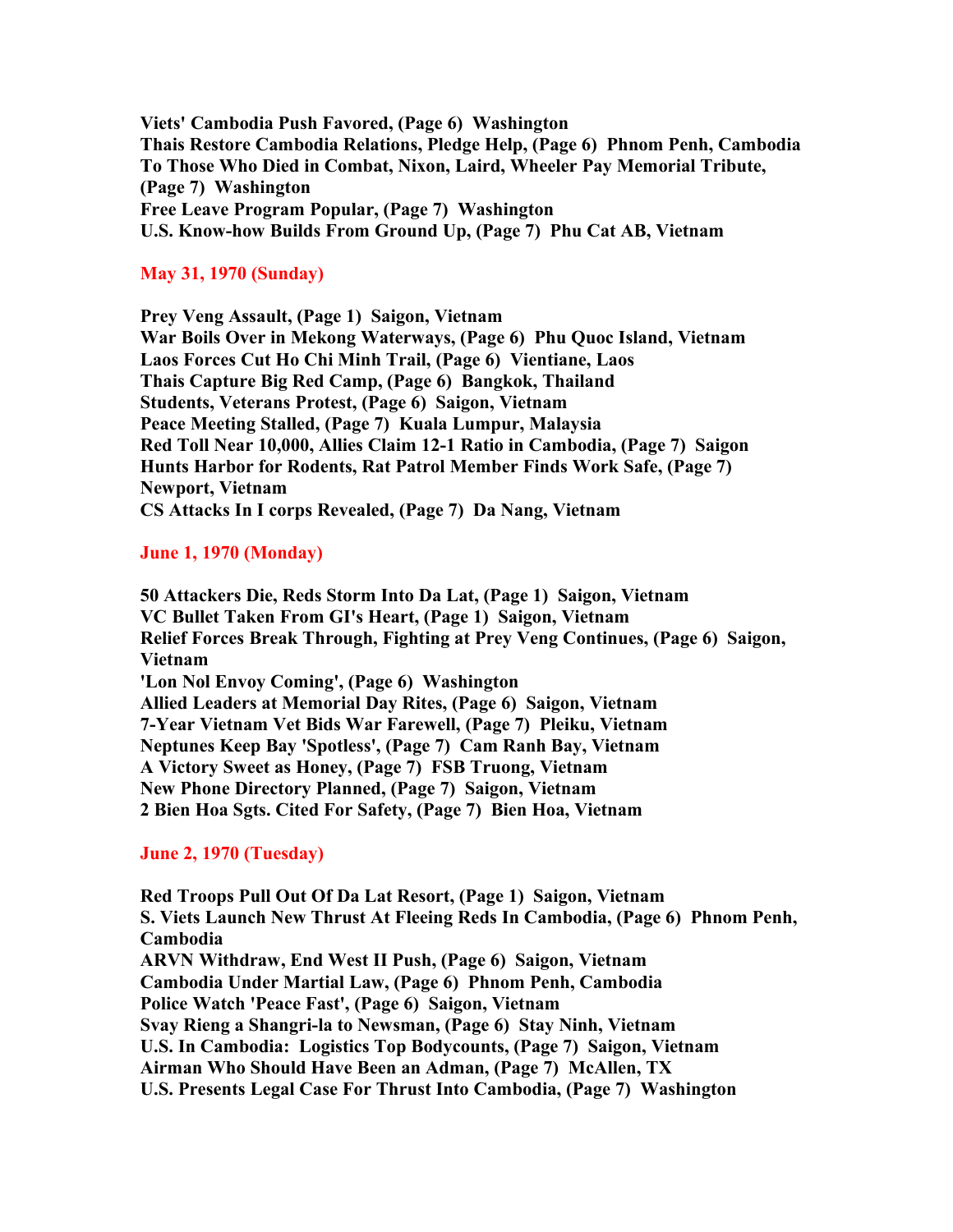### **June 4, 1970 (Thursday)**

**Cambodia to Get Big Supply of Thai Arms, Men, (Page 6) Bangkok, Thailand 2,000 Viet Refugees Leave Cambodia as Curb Is Lifted, (Page 6) Phnom Penh, Cambodia Ky to Visit Phnom Penh, (Page 7) Saigon, Vietnam Viets in Cambodia Withstand 200 Mortar Rounds, Attack, (Page 6) Saigon, Vietnam Cambodia Town Falls, (Page 6) Phnom Penh, Cambodia Chieu Hoi Scouts Get the Point From GIs, (Page 7) Camp Evans, Vietnam Escape Artillery But Fall to Rifles, (Page 7) Fire Support Base Ross, Vietnam NVA Find Death In Dip, (Page 7) FSB San Juan Hill, Vietnam Army Engineers Open Strategic Viet Highway, (Page 7) Chon Thanh, Vietnam 7-Year Vietnam Vet Serving 3rd Army, (Page 7) Quang Tri, Vietnam**

#### **June 5, 1970 (Friday)**

**S. Viets Link Up With Defenders Of Tun Tavern, (Page 6) Saigon, Vietnam GIs, Enemy In 2 Border Clashes, (Page 6) Saigon, Vietnam Laos Guerrillas To Fight Reds, (Page 6) Vientiane, Laos Nixon Pannel Off to Vietnam, Denies 'Propaganda' Charge, (Page 6) Washington Reds Attack in Force In 'Quiet" chau Doc, (Page 6) Chau Doc, Vietnam Boat Brigade Is Bad, Bad News for Reds, (Page 7) Firebase Liz, Vietnam Vietnam Army Trainees Learn to Fight and Farm, (Page 7) Saigon, Vietnam**

#### **June 6, 1970 (Saturday)**

**Nixon Panel in Saigon, Eyes Cambodia Front, (Page 6) Saigon, Vietnam Marines to Leave Viet, Sources Say, (Page 6) Washington U.S. Toll Up, Viets' Dip, (Page 6) Saigon, Vietnam Terrorists Raid Textile Factory, (Page 6) Saigon, Vietnam Laos Recalls Ambassadors, (Page 6) Vientiane, Laos Ky in Phnom Penh For Lon Nol Talks, (Page 6) Phnom Penh, Cambodia Newspapers Seized, (Page 6) Saigon, Vietnam Trims Add To School, (Page 6) FSB Nancy, Vietnam New Water 'Roads' Will Open, Monsoons Give Edge to the Enemy, (Page 7) Saigon Viet Attack Across DMZ Seen Unlikely, (Page 7) Da Nang, Vietnam Crew Chief Saves Pilot, (Page 7) Da Nang, Vietnam Army Lists 10 Officers' New Posts, (Page 7) Washington 2 AF Officers at Ubon Receive Silver Stars, (Page 23) Ubon, Thailand**

**June 7, 1970 (Sunday)**

**Reds Step Up Drive, Village Retaken by Cambodians, (Page 6) Phnom Penh 37 Civilians Killed In Enemy Shellings, (Page 6) Saigon, Vietnam**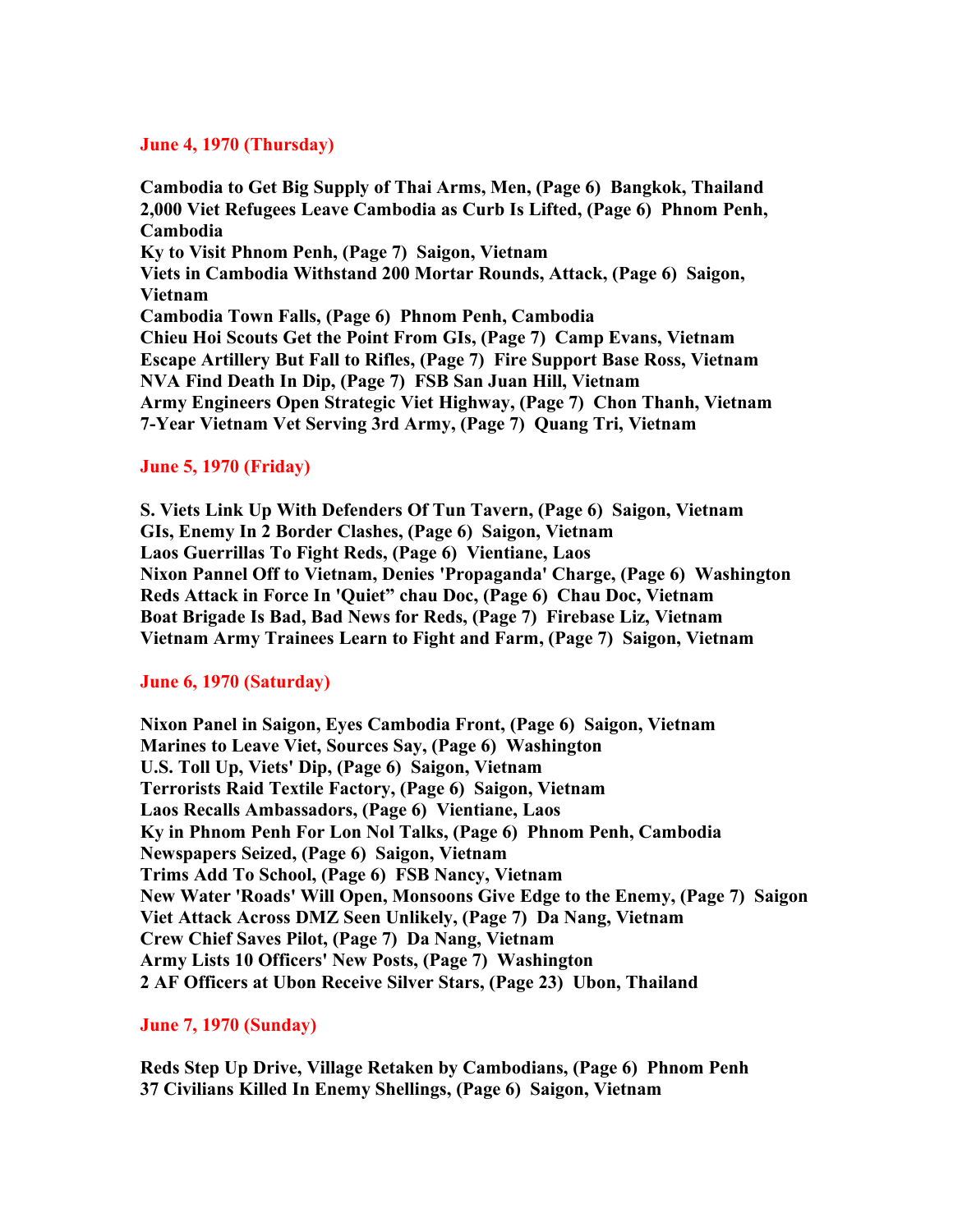**'Fact' Group Is Briefed, (Page 6) Saigon, Vietnam Gis, NVA Tangle in Loi Loi Woods, (Page 6) Fire Support Base Wood, Vietnam NVA Lt. Col. Talks to Press, Defector Says Red Morale Lagging, (Page 6) Saigon, Vietnam Say Red Chinese Seen in Cambodia, (Page 7) Phnom Penh Da Lat Mayor To Be Fired, (Page 7) Saigon, Vietnam For Cambodia's Troops, A Vanishing Battlefront, (Page 7) Kilometer Post 53, Cambodia GI Lived There as Teen, Pfc. At Home in Cambodia, (Page 7) Tay Ninh, Vietnam**

# **June 9, 1970 (Tuesday)**

**CIA Cover-up in Laos Admitted, (Page 1) Washington Thais Paid By U.S. For Viet Troops, (Page 1) Washington Reds Seize Airport Near Angkor Wat, (Page 1) Saigon (Siem Reap, Cambodia) General Out to Aid, Not Oust, GI Addicts, (Page 5) Ft Bragg, NC GIs in Cambodia Capture Communications Center, (Page 6) Saigon, Vietnam (Fish-hook Area, Cambodia) ARVN Beat Back Red Ground Probe, (Page 6) Saigon, Vietnam (Thang Dinh, Vietnam) Gross Hails Viet Spirit, (Page 6) Da Nang, Vietnam War Probers in Cambodia, Call Facts to VIPs' Tenshun!, (Page 6) Shakey's Hill, Cambodia 'People's Alliance' Run By Reds, Defector Says, (Page 6) Saigon, Vietnam How to 'Enjoy' an Accident: Be a Saigon MP, (Page 7) Saigon, Vietnam Terror Not GI Tactic - Haines, (Page 7) San Francisco, CA FSB Ready was Ready To Rout Enemy Attack, (Page 7) FSB Ready Unfriendly Tiger Comes Up 2nd Best in Test With Marine, (Page 7) Da Nang, Vietnam Smoke Screen Gives Bugs No Place to Hide, (Page 7) Nha Trang, Vietnam ROTC Aid Is 'Angel' To Kids, (Page 23) Tan Son Nhut, Vietnam**

# **June 10, 1970 (Wednesday)**

**Cambodians Retake Vital Airfield, (Page 1) Phnom Penh, Cambodia Defector Reveals:, 800 Scared NVA Refused to Fight, (Page 6) Saigon, Vietnam 135-Ton Rice Cache, (Page ) Saigon, Vietnam RF Troops Repel 2:30 a.m. Probe, (Page 6) Saigon, Vietnam Marine Faces Murder Trial, (Page 6) Da Nang, Vietnam Nixon's Fact-Finders Wind Up Visit, (Page 6) Saigon, Vietnam Overnight Old-Timers, Color 'Em Green For a Starter, (Page 7) Camp Evans, Vietnam Convoy Nightmare Erased As Units Clear Highway 1, (Page 7) FSB Bronco, Vietnam Red Medicines Assist Marines' MEDCAPs, (Page 7) Landing Zone Baldy, Vietnam ROK 'Blue Dragons' Learn How to Hide, (Page 7) Hoi An, Vietnam**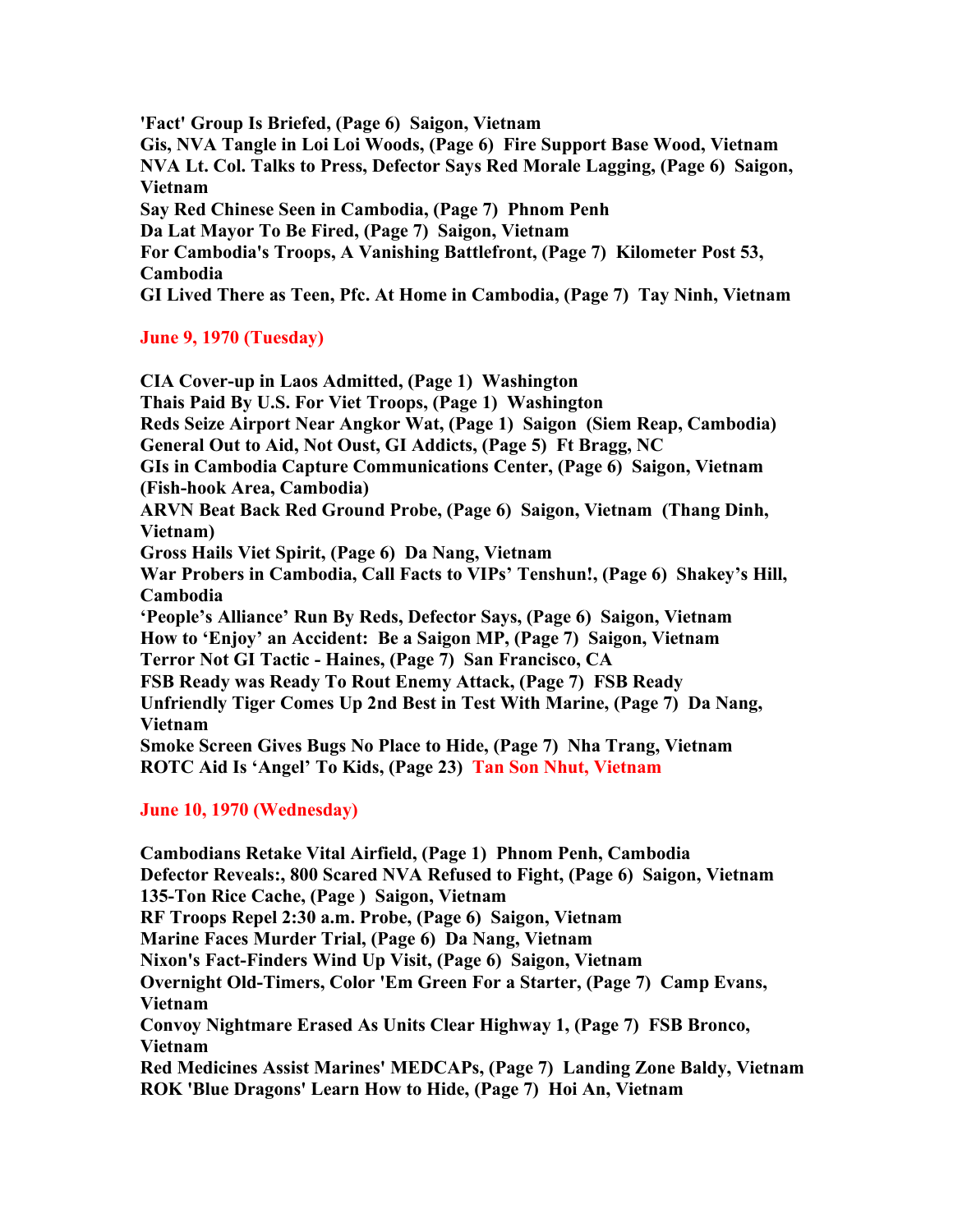#### **June 10, 1970 (Wednesday)**

**Captain Freed In My Lai Case, (Page 1) Washington Gis' Problem: Cache 'n' Carry, (Page 1) Fire Support Base David, Cambodia Control Panhandle Sanctuary, NVA Capture Vital Laotian Town, (Page 6) Vientiane, Cambodia ARVN Slay 28 Reds, (Page 6) Saigon, Vietnam Cambodians Open Door to US-Ky, (Page 6) Saigon, Vietnam 'Thai AF To Hit in Cambodia', (Page 6) Phnom Penh, Cambodia Viets Uncover 50 Tons of Ammo, (Page 6) Saigon, Vietnam Encore for Medal of Honor Winner Hooper, (Page 7) Camp Eagle, Vietnam The Alarm Went Out For Phu Cat's 'Tiger', (Page 7) Phu Cat AB, Vietnam Gis Helping Rebuild Abandoned Village, (Page 7) Camp Evans, Vietnam Chaplain Becomes Botanist To Spur Memorial Gardens, (Page 7) Camp Jay K. Books, Vietnam Amtrac Converted To First-Aid Station, (Page 23) Camp Monohan, Vietnam**

## **June 12, 1970 (Friday)**

**Cache Haul Piles Up With No End In Site, (Page 6) Song Be, Vietnam Vital Cambodia Airport Reopened, (Page 6) Phnom Penh NVA Hit Laos Base, Kill 50, (Page 6) Saigon, Vietnam Reds Down Medivac Chopper, (Page 6) Saigon, Vietnam South Viets to Release 86 POWs, Fishermen, (Page 6) Saigon, Vietnam Pen Pals Help Dash Loneliness, (Page 7) Saigon, Vietnam Airmen's \$3,250 to Thai School, (Page 7) Takhli RTAFB, Thailand Sihanouk, Hanoi Join In Pledge, (Page 7) Tokyo, Japan Casualty of War, Pepsi Bottle-Scarred in Cambodia, (Page 7) Phnom Penh, Cambodia**

## **June 13, 1970 (Saturday)**

**Reds Kill 75 in Village Bloodbath, (Page 1) Da Nang, Vietnam Won't Hit Reds There – Cambodia, Angkor Ruins a No-Combat Area, (Page 6) Phnom Penh, Cambodia Lao Govt. To Stay Neutral, (Page 7) Vientiane, Laos Hanoi Told of POW Plan, (Page 6) Saigon, Vietnam Reds Attack APCs Inside Cambodia, (Page ) Saigon, Vietnam Weekly GI Battle Toll Drops to 119, (Page ) Saigon, Vietnam Monk Immolates Self, (Page 7) Saigon, Vietnam No Training Now, It's Do or 2 Die, (Page 7) Da Nang, Vietnam Cambodia Can Hold Out – With Help, Envoy Says, (Page 7) United Nations Green, Green Bucks of Home Leave GI Smugglers in Red, (Page 7) Saigon, Vietnam Sapper Attack Thwarted, (Page 7) Fire Support Base 4-11, Vietnam**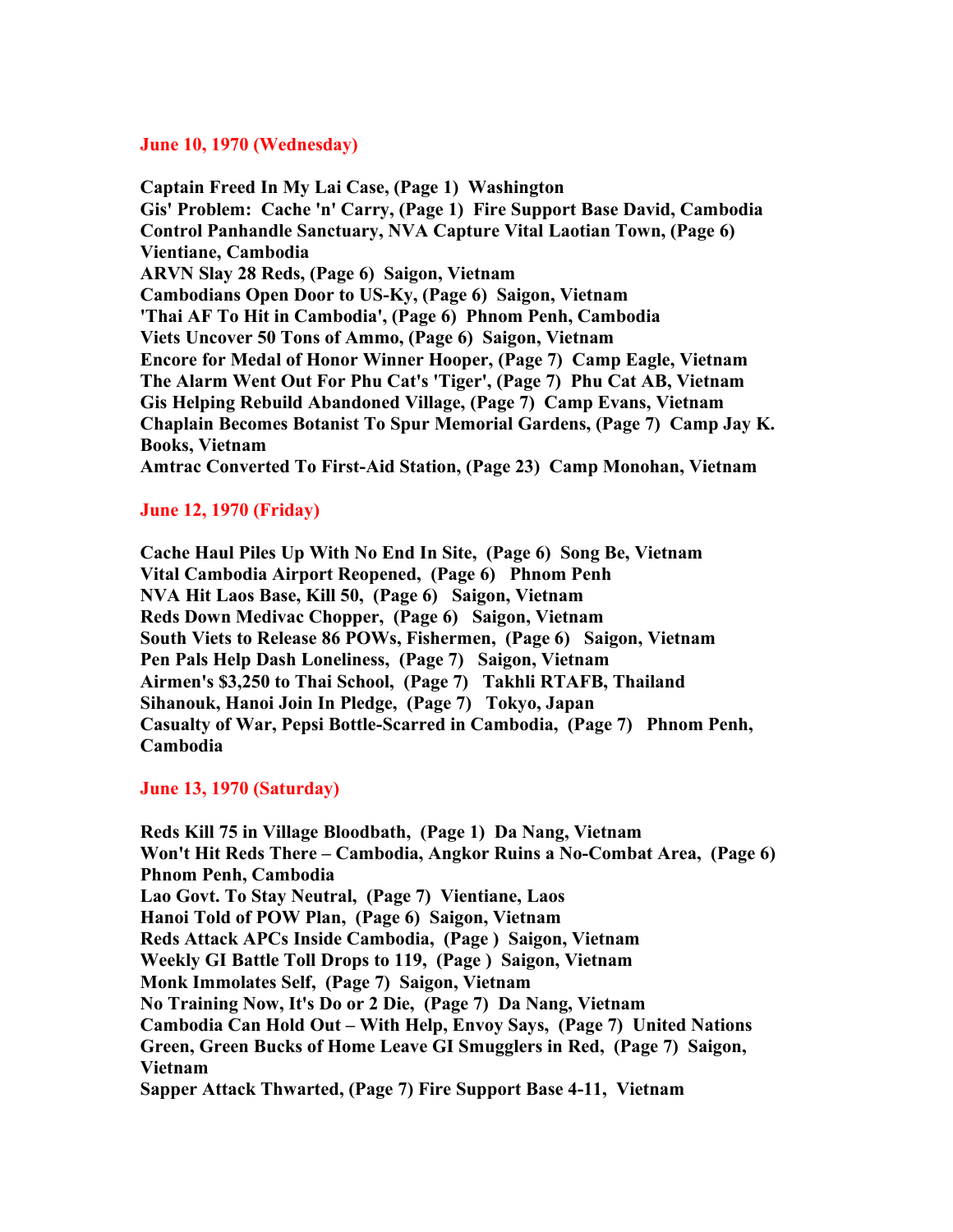**3 Journalists Seen Alive, (Page 7) St Louis, Missouri Gen. Goes to 7th AF, (Page 7) Tan Son Nhut, Vietnam Rice Caches in Cambodia A Boon to Saigon Refugees, (Page 23) Saigon, Vietnam**

# **June 14, 1970 (Sunday)**

**Tri Sees Viets Replacing Gis in Cambodia Shortly, (Page 6) Saigon, Vietnam 'No Way to Stop Civilian Killings', (Page 6) Da Nang, Vietnam NCO Is Best in PACAF, (Page 6) Bien Hoa Air Base, Vietnam Ravaged Ba Ren Buries Dead, Rebuilding Task Lies Ahead, (Page 6) Ba Ren, Vietnam Cambodia Said to Be Ceding Land, (Page 6) Phnom Penh, Cambodia CBS Newsman's Body Discovered, (Page 6) New York Congress Oks POW Pay Bill, (Page 7) Washington 'Aid Isn't Dishonorable', Thai Minister Raps U.S. Critics, (Page 7) Bangkok, Thailand Surgeon Repairs Tiny Heart, (Page 7) Saigon, Vietnam Half a Wing and a Prayer – AC-119 Crew Limps Home, (Page 7) Udorn AB, Thailand Squadron Accident Free, (Page 7) Tuy Hoa AB, Vietnam Orphan Gains Parents, 6 Brothers and Sisters, (Page 23) Da Nang, Vietnam**

# **June 15, 1970 (Monday)**

**Fighting in Backyard of the Gods, (Page 1) Siem Reap, Cambodia Battles Flare, Viets Pull 4,000 Out of Cambodia, (Page 1) Saigon, Vietnam GIs Withstand 5 Red Assaults Near Hiep Duc, (Page 6) Saigon, Vietnam Thieu Say Hanoi Is Prolonging War, (Page 6) Paris, France Students Protest At AFVN, (Page 6) Saigon, Vietnam Army EOD Men – Jungle VIPs, They Dispose of Foe By Bits, Pieces, (Page 6) FSB David, Cambodia VC Terrorist Kill 22, Wound 42, (Page 6) Saigon, Vietnam Phantom Jet Crashes In Thailand; Pilot Dies, (Page 6) Sbangkok, Thailand Koreans Kill 3 Reds, (Page 6) Saigon, Vietnam After Gis Leave ARVNs, Tri Sees Serious Problems in Cambodia, (Page 7) Bien Hoa, Vietnam Westy Salutes Army's Birthday, (Page 7) Washington 195 Years of Service Hailed by Gen. Haines, (Page 7) Fort Shafter, Hawaii MEDCAPS Inside Cambodia Can Be Positively Unhealthy, (Page 7) Fire Support Base Sharron, Cambodia Terrorist Kill 10, (Page 7) Saigon, Vietnam Beat Back NVA, Choppers Brave Heavy Fire To Save Downed Crewmen, (Page 23) An Khe, Vietnam**

**June 16, 1970 (Tuesday)**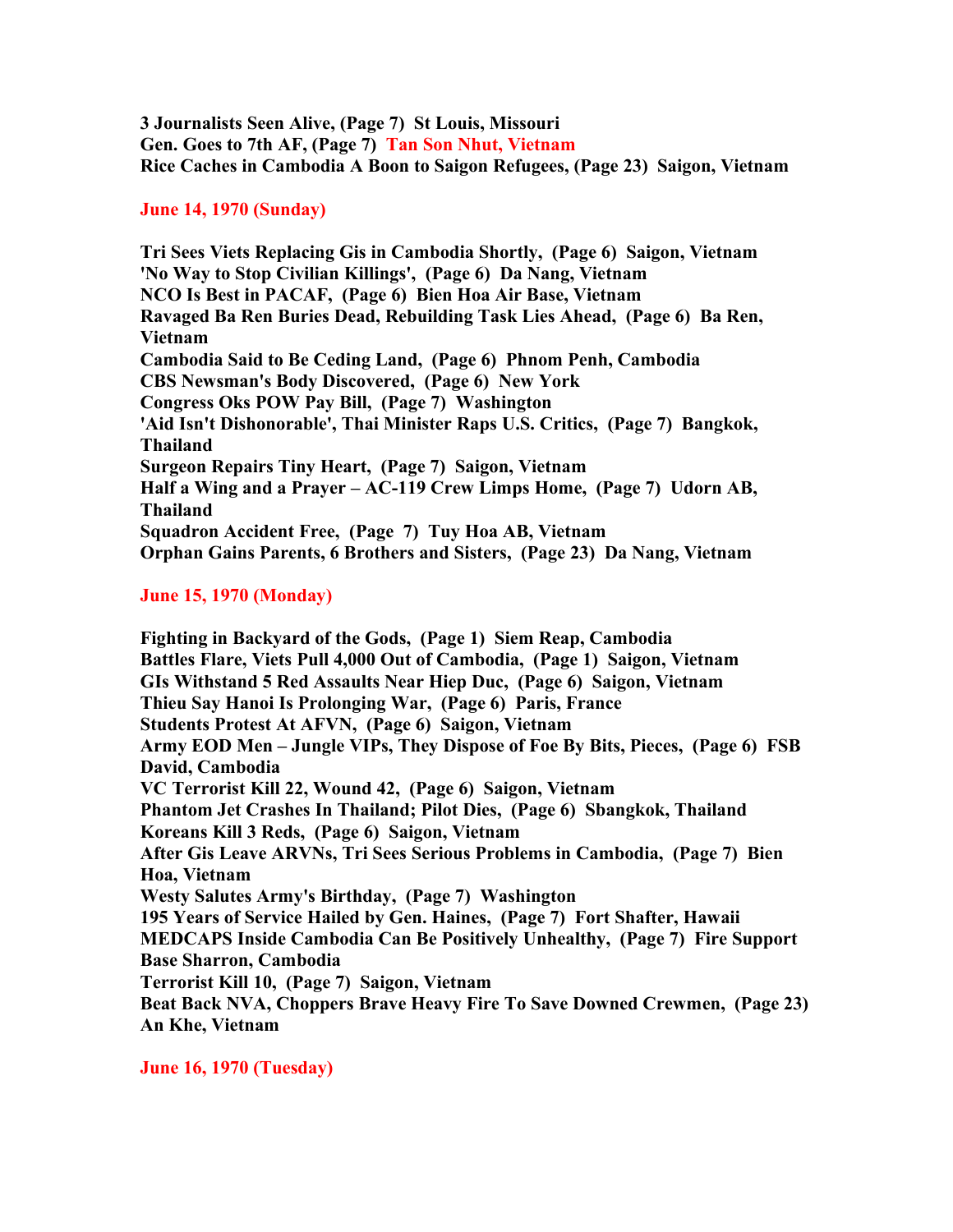**Fire Base Cuts Down Reds, Gis Hurl Back NVA Attack, (Page 1) Fire Support Base, David, Cambodia Struggle Rages for Vital Cambodian Town, (Page 6) Outside Kompong Speu, Cambodia Marchers Honor Suicide, (Page 6) Saigon, Vietnam GIs Start Pulling Out of the Fishhook, (Page 6) Saigon, Vietnam Fighting at Hiep Duc Slows; Other Battle Action Scattered, (Page 6) Saigon, Vietnam Little People Hit Hardest by Red Terror, (Page 6) Ba Ren, Vietnam On Hunt for Caches, The Strain Begins to Tell After a While, (Page 7) With U.S. Ground Troops In Cambodia Villagers Say Red Chinese In Laos as NVA Advisers, (Page 7) Pakse, Laos Good Wind Blowing For Cam Ranh Orphans, (Page 7) Saigon, Vietnam It's Double Time For Map Makers, (Page 7) Saigon, Vietnam Ramrod Riddle for the Army, (Page 7) O Rang, Cambodia**

## **June 17, 1970 (Wednesday)**

**Viet Students Burn MP Jeep, Stone Driver in Saigon Rioting, (Page 6) Saigon, Vietnam Marines Repel Reds In An Hoa Basin Attack, (Page 6) Saigon, Vietnam Defense Motions Denied in Marine Trial, (Page 6) Da Nang, Vietnam Military – 'The Goat Of All Resentment", (Page 6) Carlisle Barracks, Penn. Laos Town Has Yo-Yo Existence, (Page 6) Vientiane, Laos Troop Count Down 1,950, (Page 6) Saigon, Vietnam Cambodia Seen Losing Fight for Freedom, (Page ) Phnom Pen, Cambodia Marine Innocent In Killing, (Page 7) Da Nang, Vietnam 1st Log, USARV Merger Slated, (Page 7) Saigon, Vietnam Trees Are Gone, Leaving Soldiers Plenty Stumped, (Page 7) Plei Djereng, Vietnam Personnel Office Cited, (Page 7) Da Nang, Vietnam Teamwork Pays Off In Chopper Rescue, (Page 7) Ban Me Thout, Vietnam New Red Technique, Even Duds Can Be Deadly, (Page 23) Da Nang, Vietnam**

## **June 18, 1970 (Thursday)**

**Cambodia Captives, Reds Release 3 U.S. Journalists, (Page 1) Saigon, Vietnam Reds Still Hold Vital Road, Allies Retake Cambodia Town, (Page 6) Kompong Speu, Cambodia Airborne Hits Near Khe Sanh, (Page 6) Saigon, Vietnam GI Please 'Not Guilty', (Page 6) Da Nang, Vietnam Terrorism Said Hurting Red Cause, Enemy Is Despairing of Victory - Zais, (Page 6) Da Nang, Vietnam Reds Seen Seeking Propaganda in Cambodia, (Page 7) Phnom Penh, Cambodia FACs Work in Darkness, The Night Is No Longer an Ally of Reds, (Page 7) Bien Hoa, Vietnam 2 Airmen Find It's a Small 'World', (Page 7) Pleiku, Vietnam**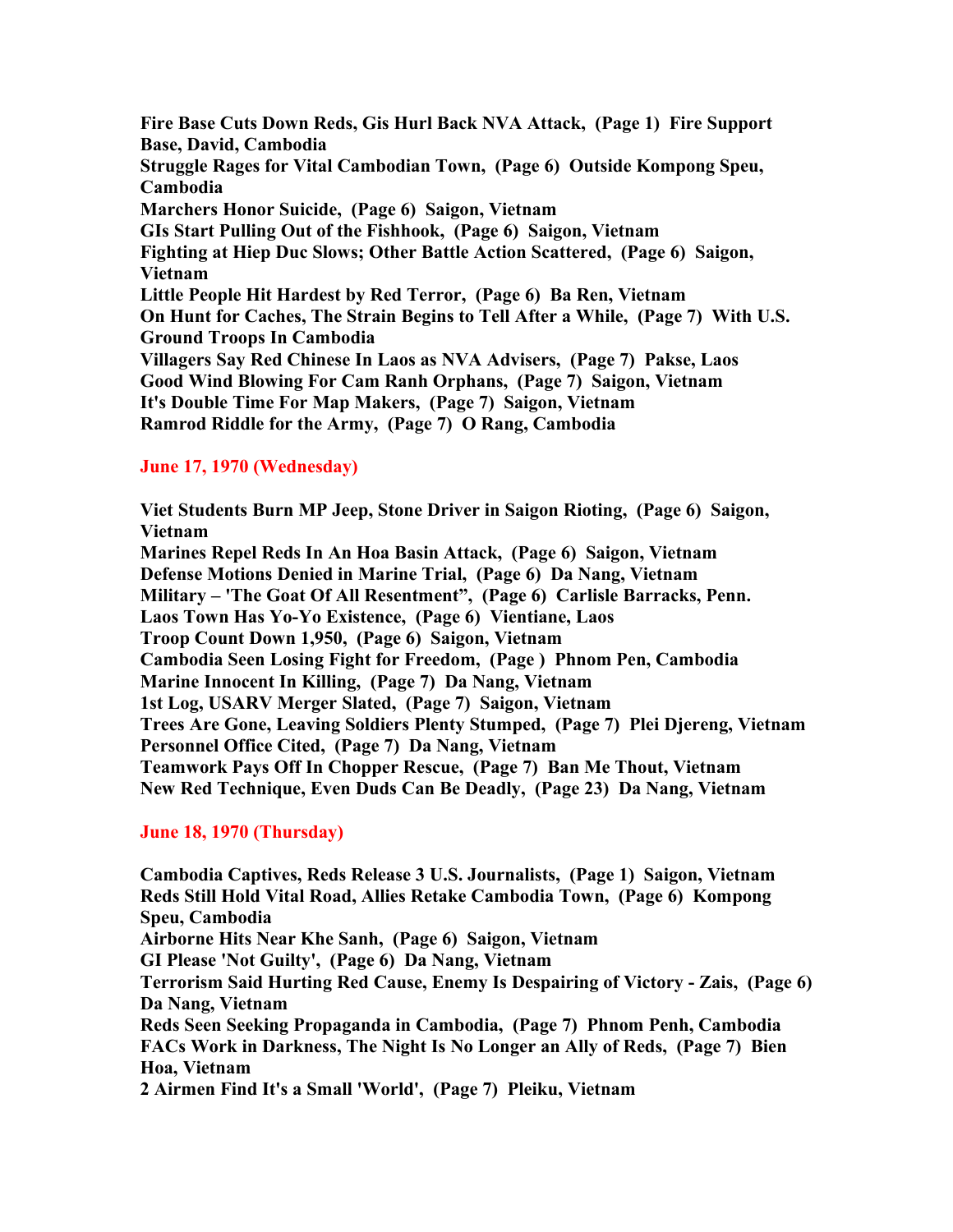**Senate Oks Viet Leave, (Page 7) Washington Busy Bug Hunter, (Page 7) Saigon, Vietnam**

### **June 19, 1970 (Friday)**

**GI Hero's Widow Enlists for Viet Duty, (Page1 ) Santa Clara, Calif. Reds Blast Trains, Seize 1,200 Tons of Rice, (Page 6) Phnom Penh, Cambodia ARVN Kill 90 Reds, (Page 6) Saigon, Vietnam Thais Impose Censorship On Possible Cambodia Moves, (Page 6) Bangkok, Thailand Missing Viet Witnesses Delay Marine's Trial, (Page 6) Da Nang, Vietnam Officials Tote Up Red Losses, Report Enemy Is Badly Hurt, (Page 7) Saigon, Vietnam Peace Talk Bid From Thant Rejected by VC, (Page 7) Tokyo, Japan 'Red Use Human Shields', (Page 7) Manila, Philippines Flight Mark For MAG 16, (Page 7) Da Nang, Vietnam New 7th Supply Chief, (Page 7) Tan Son Nhut AB, Vietnam Nothing Spared for Tan Son Nhut's Ribs, (Page 7) Tan Son Nhut AB, Vietnam** 

## **June 20, 1970 (Saturday)**

**To Phnom Penh, Enemy Cuts Vital Roads, (Page 1) Phnom Penh, Cambodia Something You Find With a Cache - Fear, (Page 6) With American Ground Troops, Cambodia Captured Reporters Told 'Allies Losing, (Page 6) Cambodia GIs Kill 11 Enemy in I Corps, (Page 6) Saigon, Vietnam Wounded Toll Lowest In 4 Years, (Page 6) Saigon, Vietnam Thieu Sounds Militant Note on War, (Page 6) Saigon, Vietnam Gen. Sutherland Takes Command, (Page 6) Da Nang, Vietnam AF Assignment System Changed, (Page 7) Washington Clear Angkor, U.N. Asked, (Page 7) Phnom Penh, Cambodia Obesity Toppled Shanouk From Power, Doctor Says, (Page 7) Phnom Penh, Thailand After Chopper Falls, Viet Fisherman Rescues GI in River, (Page 23) Bien Hoa, Vietnam**

## **June 21, 1970 (Sunday)**

**Ky Says Viets Will Defend Phnom Penh From Attack, (Page 1) Saigon, Vietnam Thai Aid Linked to Viet Trip, (Page 6) Bangkok, Thailand 'Troop Move Up to Thais', (Page 6) Washington Saigon Paper Seized, (Page 6) Saigon, Vietnam Da Nang Trial Hears Marine, Testifies Patrol Told to Kill Civilians, (Page7 ) Da Nang, Vietnam Marines Battle Reds at An Hoa, (Page 6) Saigon, Vietnam Allies to Talk in Saigon, (Page 6) Saigon, Vietnam**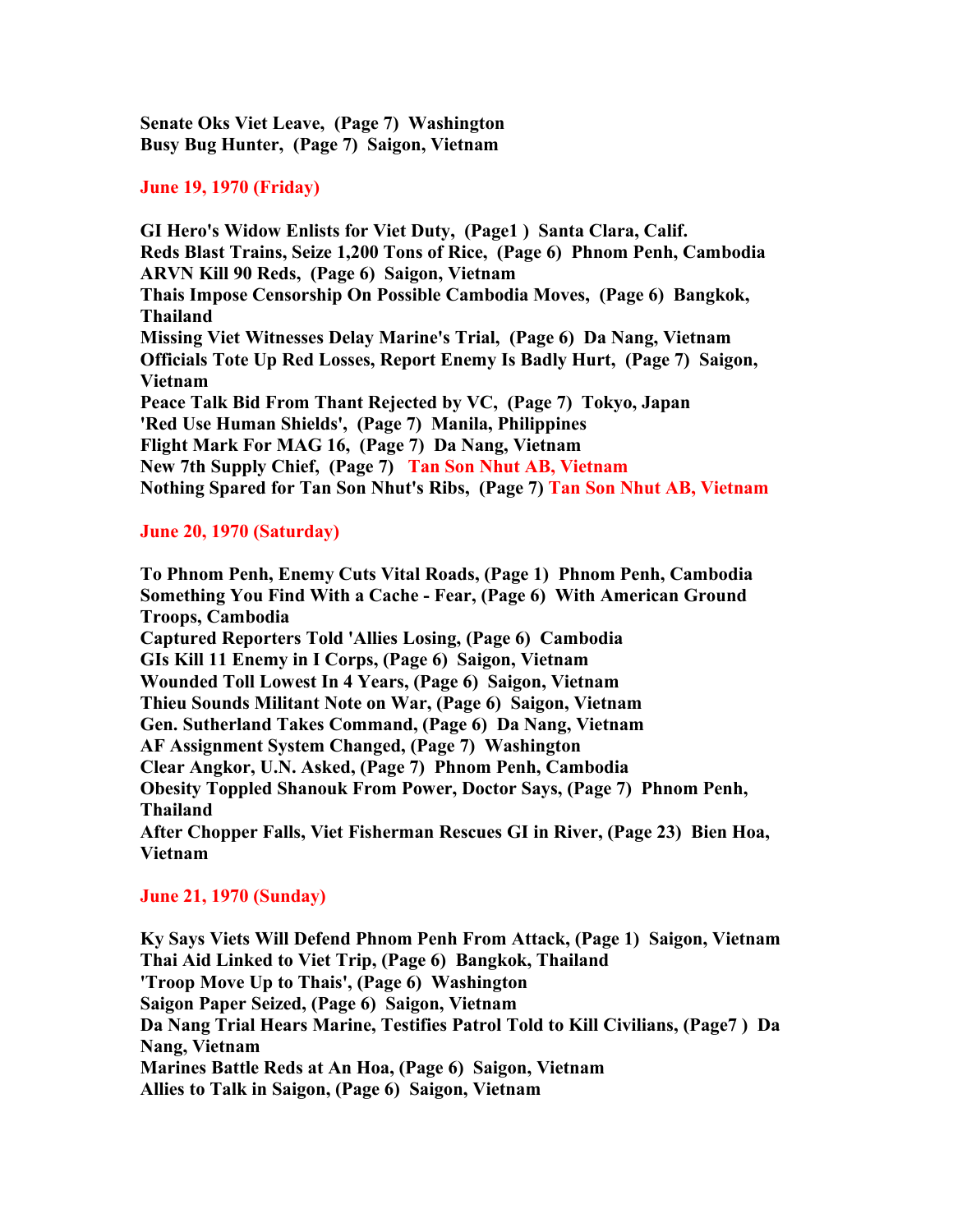**Downed Pilot Runs for His Life – for 2 Hours, (Page 7) Cu Chi, Vietnam MACV Suspends Newsman, (Page 7) Saigon, Vietnam Economic Bill a Key to Postwar Vietnam, (Page 7) Saigon, Vietnam New Post for Hardin, (Page 7) Tan Son Nhut AB, Vietnam**

## **June 22, 1970 (Monday)**

**Red Troops Attack Points Along Mekong, Highways, (Page 6) Phnom Penh, Cambodia 47 Enemy Slain In Red Stronghold, (Page 6) Phong My, Vietnam Sailor Charged in Boat Loss, (Page 6) Saigon, Vietnam Marine Defends Action in Death of 16 Viets, (Page 6) Da Nang, Vietnam Red Pinup Cache Bared, (Page 7) Saigon, Vietnam Battle Against Jungle, LZ Building: A Hard, Lonely Task, (Page 7) Fire Support Base, Buttons, Vietnam Cambodia Counters Red Claims, (Page 7) Phnom Penh Weighty Idea Saves Lives, (Page 7) Honolulu, Hawaii AF's 'Egress Shop' a Blast for Pilots, (Page 7) Tan Son Nhut AB, Vietnam Gen. Foster Takes Over, (Page 7) Long Binh, Vietnam**

# **June 23, 1970 (Tuesday)**

**Cavalrymen Beat Back 'Foolhardy' Red Attacks, (Page 6) Saigon, Vietnam Cambodia Soldiers Battle to Hold Town, (Page 6) Phnom Penh, Cambodia Marine Gets Life in Viet Murder Trial, (Page 6) Da Nang, Vietnam PBR Turnover Due, (Page 6) Saigon, Vietnam New Fact Finders Ask Unguided Tour, (Page 6) Saigon, Vietnam U.S. Wants Us To Stay: Thai, (Page 6) Bangkok, Thailand Vietnam Woods Ambush Whacked By the Plowmen, (Page 7) Long Binh, Vietnam Blisters Fail to Halt Hikers On Viet 'Walk for Mankind', (Page 7) Tuyen Duc Province, Vietnam Gains Cited In Pacified Viet Zones, (Page 7) Saigon, Vietnam Soldier Gets His War Trophy - Crutches, (Page 7) Fire Support Base Buttons, Vietnam Logistic Unit Is Commended, (Page 7) Da Nang, Vietnam Reds Help Yanks Go 'Mechanized', (Page 23) Phuoc Vihn, Vietnam**

## **June 24, 1970 (Wednesday)**

**U.S. Jets Raiding Deep in Cambodia, (Page 1) Washington Deadline Approaching, Gis Pulling Back From Cambodia, (Page 6) Saigon, Vietnam Viets Kill 49; USO Bombed, (Page 6) Saigon, Vietnam Judge To Try Marine, (Page 6) Da Nang, Vietnam Report Only 30% of Caches Found But Effort Hurt, (Page 6) Saigon, Vietnam Viets to Get All Boats, (Page 6) Saigon, Vietnam**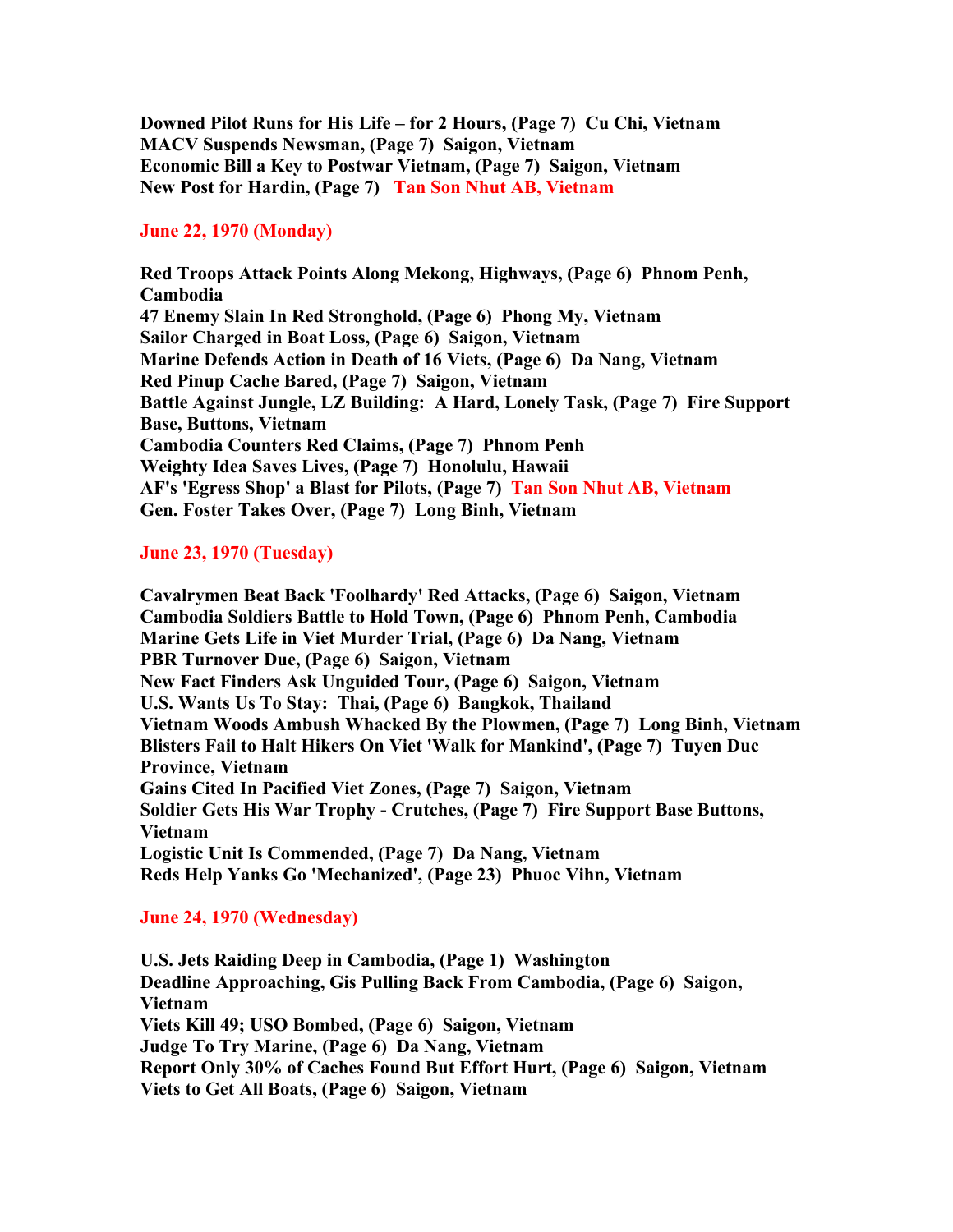**Thais Find U.S. Goods, (Page 6) Bangkok, Thailand In Nitty Gritty of War, L-T Is Hard Man In a Tough Spot, (Page 7) FSB Barry, Vietnam Most Captured Weapons In Cambodia Are Chinese, (Page 7) Saigon, Vietnam Nerves Only Victim Of Red Booby Trap, (Page 7) LZ Gold, Cambodia 2 NCOs Explain GI Bill Benefits, (Page 7) Tan Son Nhut AB, Vietnam ROK Unit Rebuilds Life of VC Orphan, (Page 23) An Khe Pass, Vietnam Army WO To Skipper Navy Ship, (Page 23) Da Nang, Vietnam**

# **June 25, 1970 (Thursday)**

**9 Others Still Accused, Clear 3 Army Officers Of Covering Up My Lai, (Page 1) Washington Reds Capture 2 Villages Near Cambodian Capital, (Page 6) Saigon, Vietnam Red Gunners Hit 14, U.S., Viet Areas, (Page 6) Saigon, Vietnam Charge 2 Army Officers In Death of Viet Woman, (Page 6) Ft Benning. GA Reds Rebuff POW Wives, (Page 6) Vientiane, Laos U.S. Oks Thai Flights in Cambodia, (Page 6) Washington Witness Says Pfc. Didn't Shoot Viets, (Page 6) Da Nang, Vietnam Laos Sanctuaries Called Vital to Red Plans, (Page 7) Da Nang, Vietnam Spotlight on Cambodia, Unnoticed Delta War Drags On, (Page 7) Giong Trom, Vietnam Refugees Go Back To Land, (Page 7) Camp Evans, Vietnam Retired Tracker Moves Into New Digs, (Page 7) Saigon, Vietnam NVA Captive Tells Rare Tale of Courtesy, (Page 23) Phnom Penh, Cambodia**

# **June 26, 1970 (Friday)**

**U.S. Bombers Back Our Gis, Cambodia Says, (Page 6) Phnom Penh, Cambodia Cambodia Spotters Aid FACs, (Page 6) Washington 4 Choppers Destroyed, (Page 6) Saigon, Vietnam Marine Acquitted of Murder In Son Thang Death Trial, (Page 6) Da Nang, Vietnam Viets Kill 47 Reds, Nab Ammo Caches, (Page 6) Saigon, Vietnam Thrust Hurt the Reds, but How Much, (Page 7) Quan Loi, Vietnam Reds Bar Prisoner Turnover, (Page 7) Tokyo, Japan Gen. Foster Takes Reins, (Page 7) Long Binh, Vietnam Defoliation in S. Viet Reported Halted by Cambodian Action, (Page 7) Saigon Viet Award To Navy Capt., (Page 7) Saigon, Vietnam Colonel on 2nd Tour, (Page 7) Long Binh, Vietnam**

# **June 27, 1970 (Saturday)**

**Cambodia Mobilizes All From 18 to 60, (Page 6) Phnom Penh Thais Set To Fight in Cambodia, (Page 6) Bangkok, Thailand 3 U.S. Copters Downed, Viets Kill 33 Reds in Delta Battle, (Page 6) Saigon, Vietnam**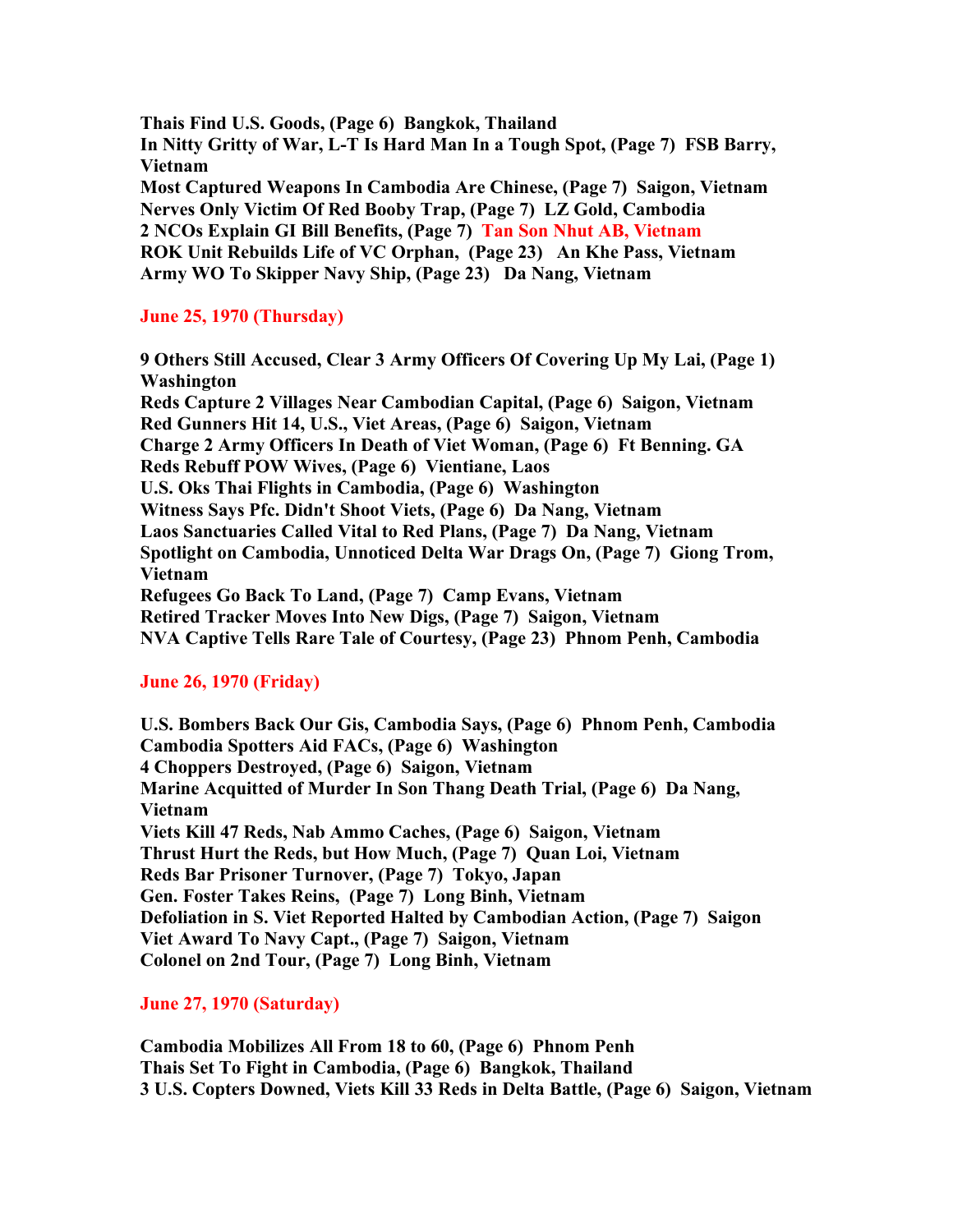**New Engineer CO, (Page 6) Long Binh, Vietnam GI War Death Toll Down Last Week, (Page 6) Saigon, Vietnam 'Indefinite' Cambodia War Seen, (Page 7) Washington Enemy Desperate in Fishhook: Short Firefights 'Nerve-Wracking', (Page 7) With American Armor In The Fishook, Cambodia Phnom Penh Actually Thrives In Middle of War Upheavals, (Page 7) Phnom Penh, Cambodia Probe Red Terror, ICC Asked, (Page 23) Saigon, Vietnam**

## **June 28, 1970 (Sunday)**

**Phnom Penh the Objective: Reds Threaten 3 Cambodia Sites, (Page 6) Phnom Penh, Cambodia Fact Panel Arrives in Cambodia, (Page 6) Phnom Penh, Cambodia 5 U.S. Planes, 20 Helos Lost,0 (Page 6) Saigon, Vietnam S. Viets Prepare to Elect Province Councils, (Page 6) Saigon, Vietnam U.S. Jet Hits N. Viet Guns, (Page 6) Saigon, Vietnam N. Viets To Accept Ill POWs, (Page 6) Paris, France More Units Withdraw As June 30 Nears, (Page 6) Saigon, Vietnam S. Viets Get Combat Pay, (Page 6) Saigon, Vietnam PX Chief Answers Gripes, (Page 7) Washington 'Cambodia Changed Balance', Red Guerrilla Tactics Predicted, (Page 7) Saigon, Vietnam Promotions to Hinge on Troop Cuts, (Page 7) Washington 9 th Div. Troopers Play 'Dad' For a Trip to the Saigon Zoo, (Page 23) Tan Tru, Vietnam**

## **June 29, 1970 (Monday)**

**'It's Like Coming Home ... Almost' One by One, Tanks Head Back from Cambodia, (Page 6) En Route To Vietnam From Cambodia 23 GIs Hurt In Helos, (Page 6) Saigon, Vietnam Cambodia Asked Arms, Not Gis, Probers Say, (Page 6) Phnom Penh, Cambodia BEQ Blast Injures 5 In Saigon, (Page 6) Saigon, Vietnam Nixon Oks Bill to Raise Aid to POW Families, (Page 6) San Clemente, Calif. Cambodia Task Force Turns Eyes to III Corps, (Page 7) Saigon, Vietnam Priest Despairs Of Reaching POW, (Page 7) Saigon, Vietnam Low Profile Promotion, (Page 7) FSB Buttons, Vietnam U.S. Medical Team to Leave Red-Threatened Laos Town, (Page 7) Vientiane, Laos ARC Stresses Water Safety, (Page 7) Saigon, Vietnam Gis 'Big Brother' to 5th Graders, (Page 7) Chu Lai, Vietnam Pilots Take 'Dips,' Dish 'em Out Too, (Page 23) Chu Lai, Vietnam**

## **June 30, 1970 (Tuesday)**

**To Block Red Threat, S. Viets Near Phnom Penh, (Page 1) Sagion, Vietnam**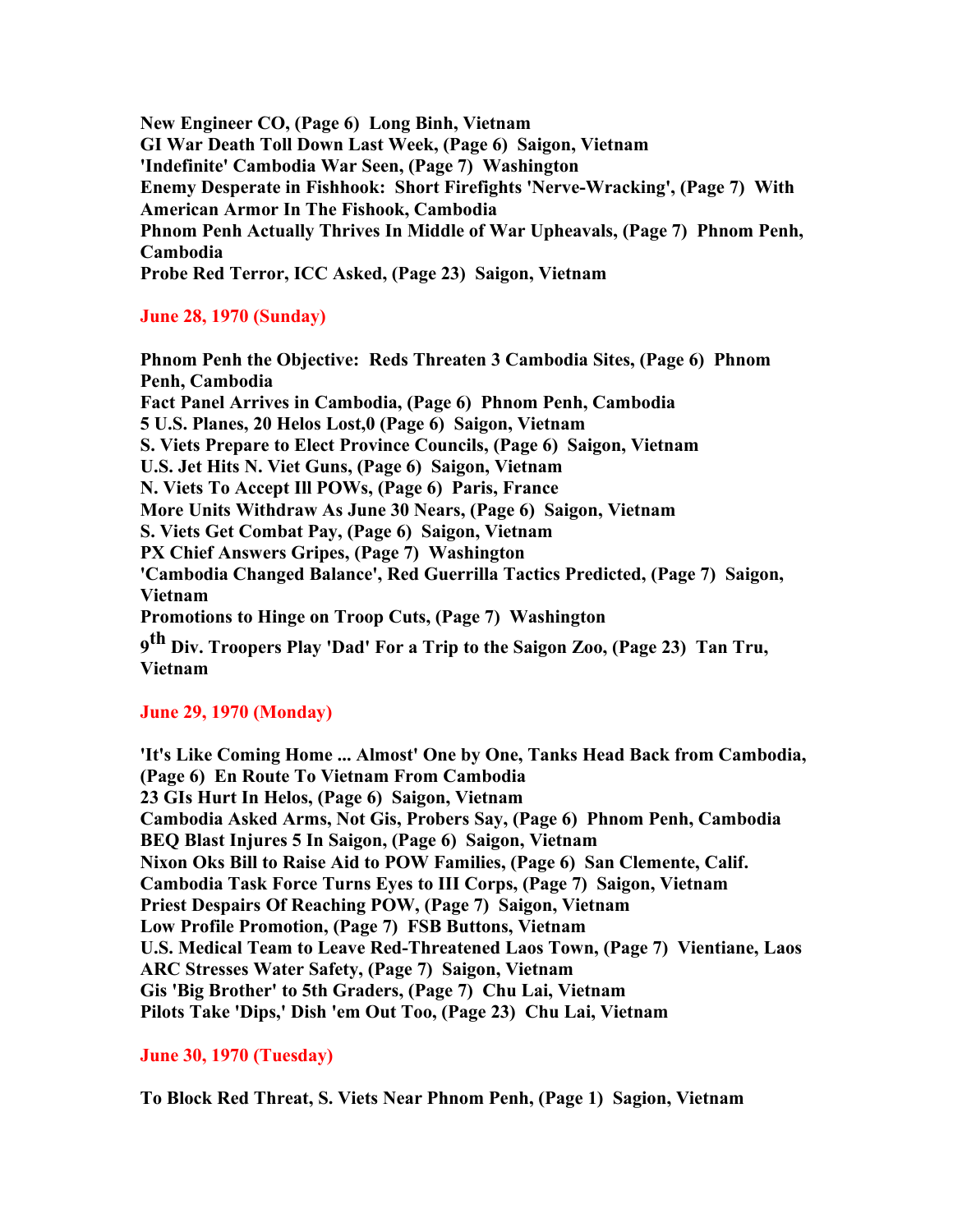**101st Div. Repels Attack, (Page 6) Saigon, Vietnam Voting Heavy, Terror Light In 1st Council Vote Since '65, (Page 6) Saigon, Vietnam Tanks Line Up For Little Girl, (Page 6) Saigon, Vietnam Lao Prince Warns Thais, (Page 6) Bangkok, Thailand Budget Clips Wings of Free Mail to U.S., (Page 6) Long Binh, Vietnam Jubilant GIs Return to Viet From Cambodia, (Page 7) Katum, Vietnam Thieu: Can't Save Cambodia Alone, (Page 7) Saigon, Vietnam Navy Expects to Stay In Viet Indefinitely, (Page 7) Washington Panel Urges Viet Economic Overhaul, (Page 7) Washington**

## **July 1, 1970 (Wednesday)**

**Out Of Cambodia-Right On Schedule, (Page 1) Saigon, Vietnam Senate Tables Peace Bill, (Page 1) Washington U.S. Planes, Thai Troops To Hit Sanctuaries: Rogers, (Page 1) San Francisco War Objector Suit by 6 GIs, (Page 5) Fort Lewis, WA Greet Cambodia Returnees, Congressmen Find GI Morale a Fact, (Page 6) FSB Barry Death Takes a Sunday Holiday, (Page 6) Saigon, Vietnam Election Day - What's It All About, Nguyen? (Page 6) Tan Chau, Vietnam Lon Nol Hopes GIs Will Return, (Page 6) Phnom Penh Red Strategy Shifting to Protracted War, (Page 7) Saigon, Vietnam PX Theft Problems Linger, Chief Says, (Page 7) Washington His 400th Up Without a Down, (Page 7) Saigon, Vietnam Officers Affected, AF Manual Improves Tour Regs, (Page 7) Washington 10th Transport Wins Unit Award, (Page 7) Cam Ranh Bay, Vietnam Course of Lon Nol Govt. Disturbs Assembly Leaders, (Page 23) Phnom Penh Cambodia Pullout Gets Raves, Ho Hums, (Page 24) Washington**

# **July 2, 1970 (Thursday)**

**Nixon: Reds Slowed, (Page 1) San Clemente Cambodia Operation Results, (Page 1) Saigon, Vietnam PX Hijackers Feed Viet Black Market, (Page 1) Washington Partial Text of Cambodia Report, (Page 5,6) San Clemente Khmers Fighting Back, Red Blunder Seen in Cambodia Attack, (Page 7) Phnom Penh Startled GIs Hold Tiny VC, (Page 7) Camp Radcliff Red Fire Fails to Stop Pilot, (Page 7) Da Nang, Vietnam Housing Plan Helps VNAF Families, (Page 7) Binh Thuy, Vietnam Not Easy for Montagnards, Tribe Learning a New Life, (Page 23) An Khe, Vietnam Cobras Guard Temples, Vent Angkor on Reds, (Page 24) Phnom Penh**

## **July 3, 1970 (Friday)**

**How 19s Fared in Draft Lottery, (Page 1) Washington**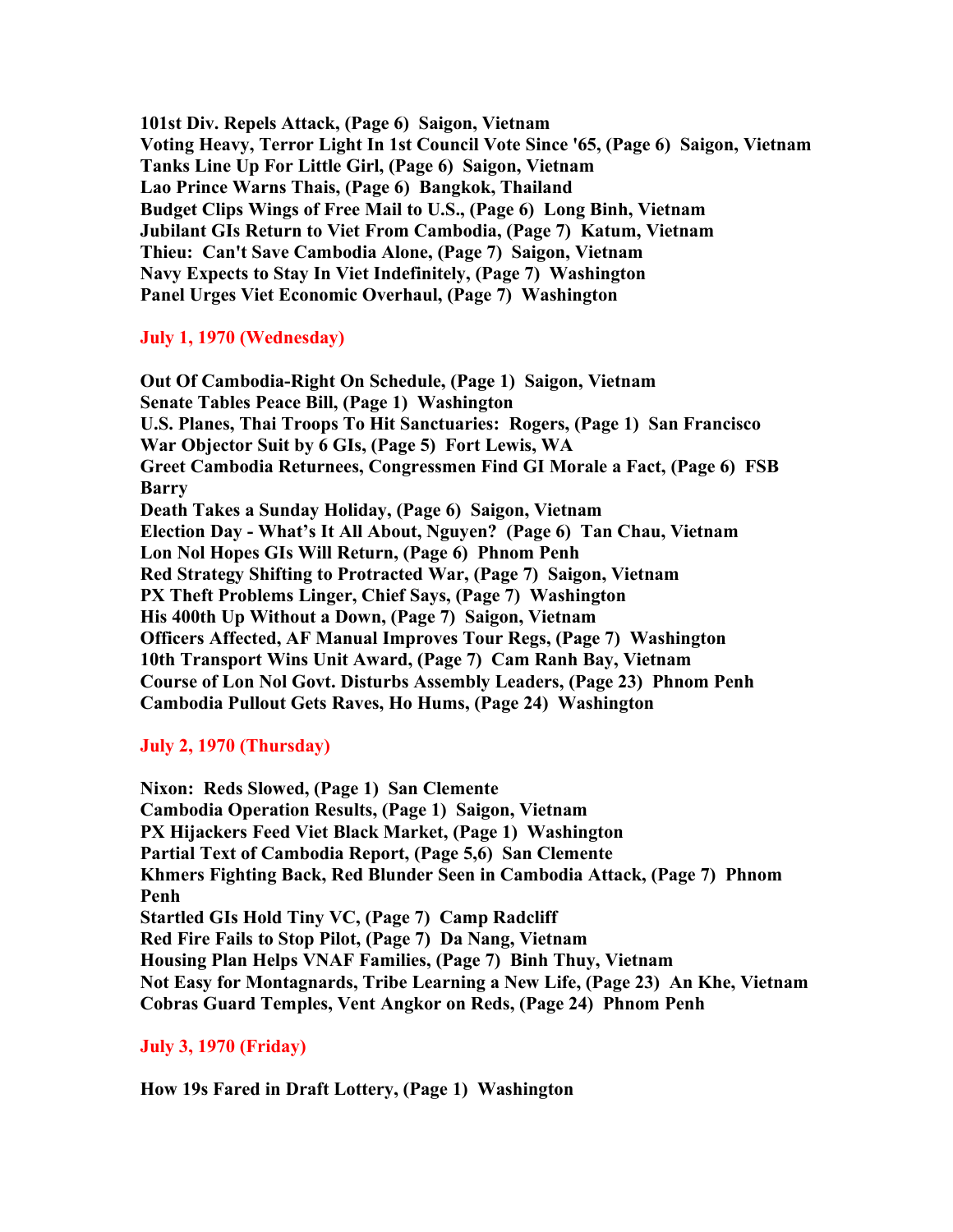**Viet War Is Legal, Judge Says, (Page 4) New York 5,000 Viet Troops Ready To Defend Phnom Penh, (Page 6) Phnom Penh Viets Repel Attack; Reds Nail 2 Hueys, (Page 6) Saigon, Vietnam Solons' POW Plea Fails to Move Red, (Page 6) Saigon, Vietnam Refugee Boats Carry 4,000, (Page 6) Phnom Penh, Cambodia U.S. Probes Attack On Viet Fishing Boats, (Page 6) Saigon (Kien Giang Province, Vietnam) POW Leads Viets to Big Cache, Reds, (Page 6) Thuong Duc District Viet Papers Seized, (Page 6) Saigon, Vietnam Reds Hurting In Cambodia, Viet Gen. Says, (Page 7) Neak Luong, Cambodia Navy's Viet Role Ending, (Page 7) Washington Post-Cambodia Assessment: Successes Could Speed Troop Cuts, (Page 7) Saigon, Vietnam Thai Aide Raps U.S. Pullout in Cambodia, (Page 7) Bangkok, Thailand U.S. Would OK a Coalition, (Page 23) Washington**

### **July 4, 1970 (Saturday)**

**Viets Surround, Smash NVA Bn., Kill 127, (Page 6) Hue, Vietnam Cambodia Data False, Viets Say, (Page 6) Phnom Penh, Cambodia Laos Peace Talks Urged, (Page 6) Vientiane, Laos Hanoi Derides Nixon Peace Bid, (Page 6) Tokyo, Japan Jakarta: No Arms to Cambodia, (Page 6) Jakarta, Indonesia McCain Sets Talks On Troop Pullout, (Page 6) Honolulu, Hawaii Shakeup in Cambodia Cabinet, (Page 6) Phnom Penh, Cambodia Cav. Turns It On, Vice Versa, 'Everything Is Beautiful' at WACR, (Page 7) Ouan Loi, Vietnam Army Has Da Nang Navy Role, (Page 7) Da Nang, Vietnam Thieu Undercut in Surprise–filled Voting, (Page 7) Da Nang, Vietnam VNAF 15 Years Old, (Page 7) Saigon, Vietnam Arty. Battalion Cited, (Page 7) LZ Blackhawk, Vietnam Puffed With Pride, (Page 7) Camp Radcliff, Vietnam Presidential Citation, (Page 7) Da Nang, Vietnam Command Shifted, (Page 7) Phu Bai, Vietnam 12 Die in Minibus, (Page 7) Saigon, Vietnam AF Played All-Purpose Role In U.S. Thrust Into Cambodia, (Page 23) Saigon, Vietnam**

## **July 6, 1970 (Monday)**

**Interdiction of Supply Lines, U.S. Artillery Firing Into Cambodia, (Page 6) Saigon, Vietnam Pull Back S. Viet Forces, (Page 6) Saigon Rogers, Viet Officials Discuss War, Peace, (Page 6) Saigon, Vietnam New Viet Inquiry Set, (Page 6) New York, NY Probe Killing Of 6 Civilians, (Page 6) Saigon, Vietnam**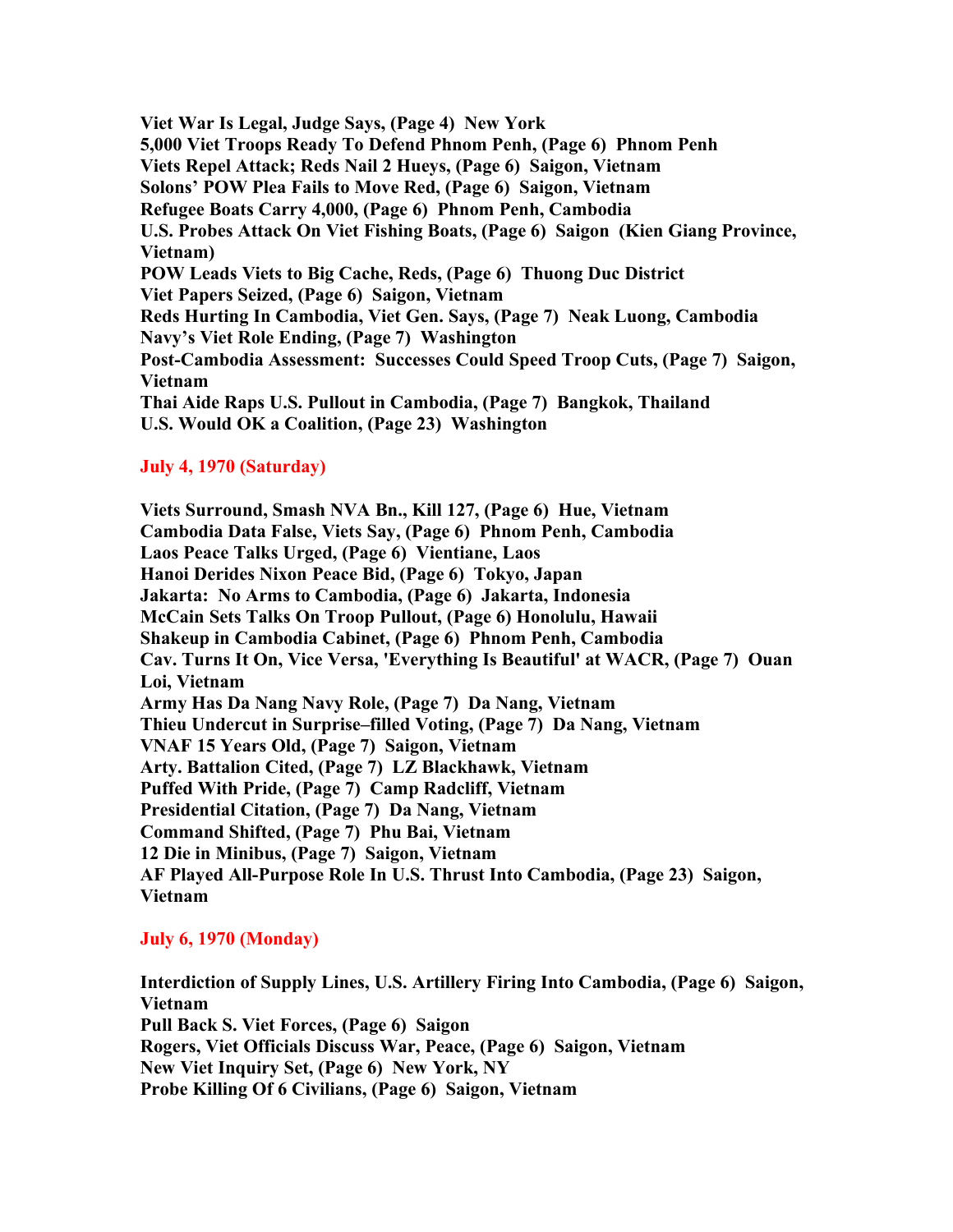**Reds Attack, Thais Answer, (Page 6) Manila, Philippines Crackdown Set On Street Disorders, (Page 6) Saigon, Vietnam Bus Hits VC Mine, (Page 6) Saigon, Vietnam First VNAF Combat Mission, Helo Crews Get Baptism of Fire, (Page 7) Binh Thuy, Vietnam Exchange Trains Viet Barbers To Cut Black Hair Styles, (Page 7) Saigon, Vietnam Freedom Sweet to Chieu Hoi, (Page 7) Quan Loi, Vietnam Interpreter Nabs N. Viet With a Yell, (Page 7) Cu Chi, Vietnam Presidential Citation, (Page 7) Tan Son Nhut AB, Vietnam Change of Command, (Page 7) Tuy Hoa, Vietnam Boon to Villagers, (Page 7) Doc Phong, Vietnam The King's English, (Page 7) Quan Loi, Vietnam Navy Going Overboard For Man-In Sea Program, (Page 23) Washington**

## **July 7, 1970 (Tuesday)**

**Reds, Cambodians Battle Inside District Capital, (Page 6) Phnom Penh, Cambodia VC Vacate Angkor Wat, (Page 6) Phnom Penh, Cambodia Enemy Downs 3 Helos, (Page 6) Saigon, Vietnam Thieu Warns Viet Students, (Page 6) Saigon, Vietnam Puerto Rican Honor Governor, (Page 6) Saigon, Vietnam War-Torn Features, Cambodia Dons a New Face, (Page 6) Phnom Penh, Cambodia Viet Report To Contain 'Surprises', (Page 6) Washington Kendall to 4th Div, (Page 6) Camp Radcliff, Vietnam Aid in Question, No Thai Troops Sent to Cambodia, (Page 7) Bangkok, Thailand Viets Fear Bitter Battle With Shanty Town Vets, (Page 7) Saigon, Vietnam Trouble-Plagued Flight Ends Short of Disaster, (Page 7) Can Tho, Vietnam Hamlet of Hope Going Up On Former VC Stronghold, (Page 7) Go Noi Island, Vietnam 2 Copters Save Patrol, Lost Man at Same Time, (Page 7) Da Nang, Vietnam**

**Intelligence Unit Cited by USAFV, (Page 23) Tan Son Nhut AB, Vietnam**

## **July 8, 1970 (Wednesday)**

**GI Strength in Vietnam at 40-Mo. Low, (Page 1) Saigon, Vietnam Cambodian Diplomat Asks Rogers for Air, (Page 6) Saigon, Vietnam 5,000 More Viets Leave Cambodia, (Page 6) Saigon, Vietnam Group Starts Protest Probe, (Page 6) Saigon, Vietnam NVA Drive Is Expected As Test of Strength, (Page 6) Washington GI Pleads Not Guilty in ARVN Killing, (Page 6) Long Binh, Vietnam Chopper Takes a Dunking, (Page 7) Tay Ninh, Vietnam No Toy Pistols, VC Mopped Up With Water Guns, (Page 7) Da Nang, Vietnam Only Good Way To See POW Camp, (Page 7) Da Nang, Vietnam 2 NCOs Shed 133 Pounds, (Page 7) Takhli, Thailand Vietnam Veterans' Homes Torn Down, (Page 7) Saigon, Vietnam Fears Unfounded, Royal Elephants Faring Well, (Page 23) Phnom Penh, Cambodia**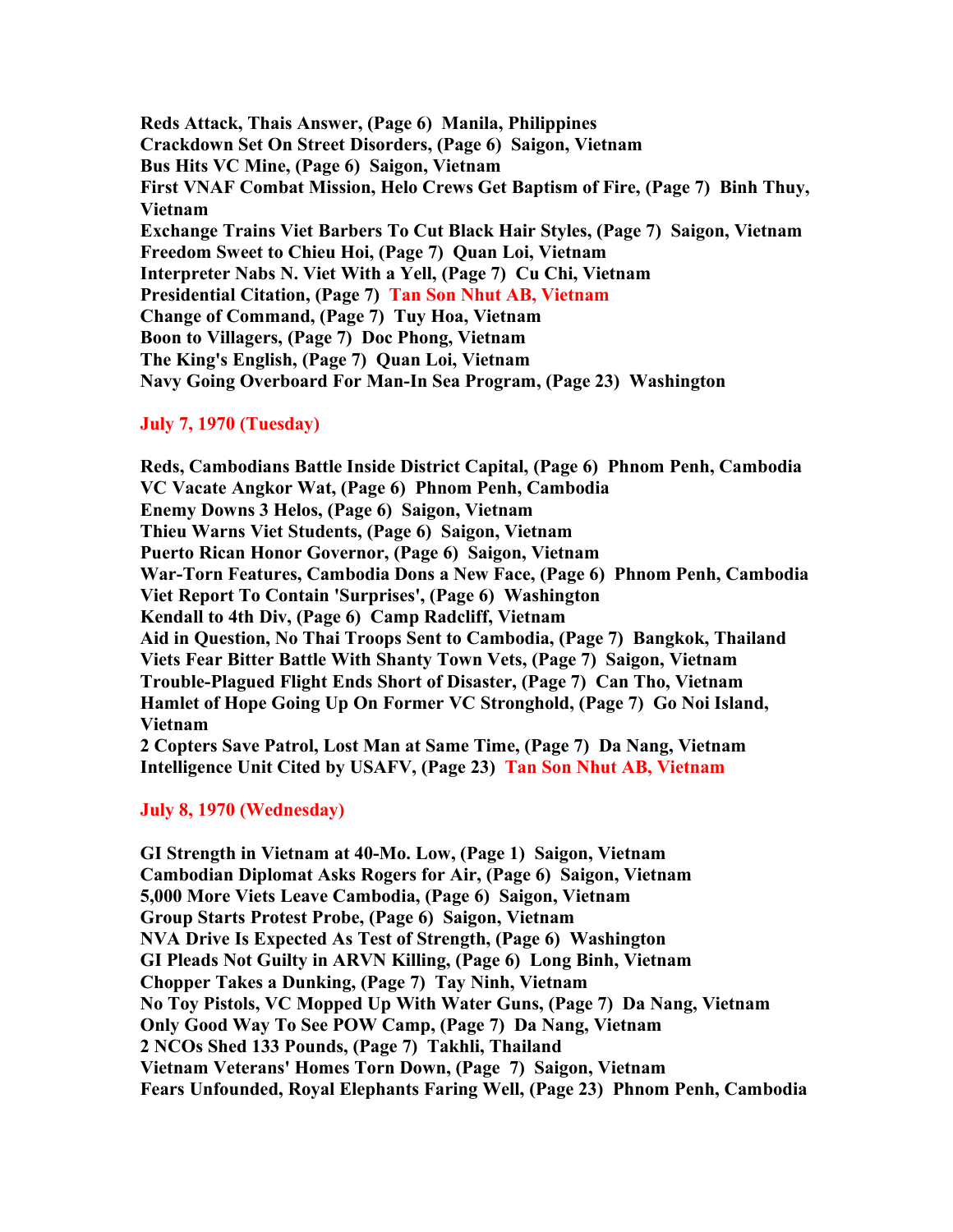### **July 9, 1970 (Thursday)**

**GIs Gun Down 24 Enemy In Scattered Viet Fire Fights, (Page 1) Saigon, Vietnam Aware of Viet Prison Shortcomings, U.S. Says, (Page 6) Saigon, Vietnam Resor Foresees Pullout Problems, (Page 6) Saigon, Vietnam GI 'Mentally Sound,' Psychiatrist Tells Court, (Page 6) Long Binh, Vietnam Saigon Sentry Kills 2 In Grenade Incident, (Page 6) Saigon, Vietnam Return POWs to Reds, (Page 6) Saigon, Vietnam On Call at Villa Five, Lonely Vigil on the Back Street of Way, (Page 7) Saigon, Vietnam Sappers Foiled In Raid; 7 Slain, (Page 7) LZ Uplift, Vietnam Monsoons Slow Reds In Laos, (Page 7) Vientiane, Laos Reds' 'Rice Taxes' Returned to Village, (Page 7) Lien Tri 3, Vietnam Thai Pupils Get Desks, (Page 7) Korat, Thailand Admiral Reassigned, (Page 7) Washington Boy Scouts to Receive Battle-Seasoned Flags, (Page 7) Bien Hoa, Vietnam**

### **July 10, 1970 (Friday)**

**GIs Trap NVA Unit, Kill 139, (Page 1) Saigon, Vietnam AF Tests All-Volunteer Plan To Give Recruits Job Choice, (Page 1) Washington Thais Capture Chief Member Of Red Party, (Page 6) Bangkok, Thailand Hoi Chans 'Swept Up' In Religion, (Page 6) Fire Support Base Guin, Vietnam Jury-Packing Charged in Court-Martial, (Page 6) Long Binh, Vietnam VC Defector Reveals Red Cambodia Strategy, (Page 6) Phnom Penh, Cambodia Sailor Gets 5 Months, (Page 6) Saigon, Vietnam VC Executions 'Not Ordered', (Page 6) Phnom Penh, Cambodia Puerto Rican Gov. Greets 1,000 GIs, (Page 7) Saigon Red Cross Head Named, (Page 7) Saigon, Vietnam Viet Division Marked, (Page 7) Saigon, Vietnam Cambodia Plans Refugee City for 80,000 Viets, (Page 7) Phnom Penh, Cambodia Old Bricks Aid New School, (Page 7) Chu Lai, Vietnam Villagers Clothed By Civic Club, (Page 7) Da Nang, Vietnam Hopeful Majors Affected Most, Forced Cuts, Promotions Linked, (Page 23) Washington**

### **July 11, 1970 (Saturday)**

**Flying General, 6 on Missing Huey, (Page 1) Saigon, Vietnam 150 NVA Troops Pay With Lives, 'They Made Awful Mistake' Near Khe Sanh, (Page 6) Khe Sanh, Vietnam ARVN RFs Kill 18 Reds, (Page 6) Saigon, Vietnam C5 Galaxy Debuts At Cam Ranh Bay, (Page 6) Cam Ranh Bay, Vietnam**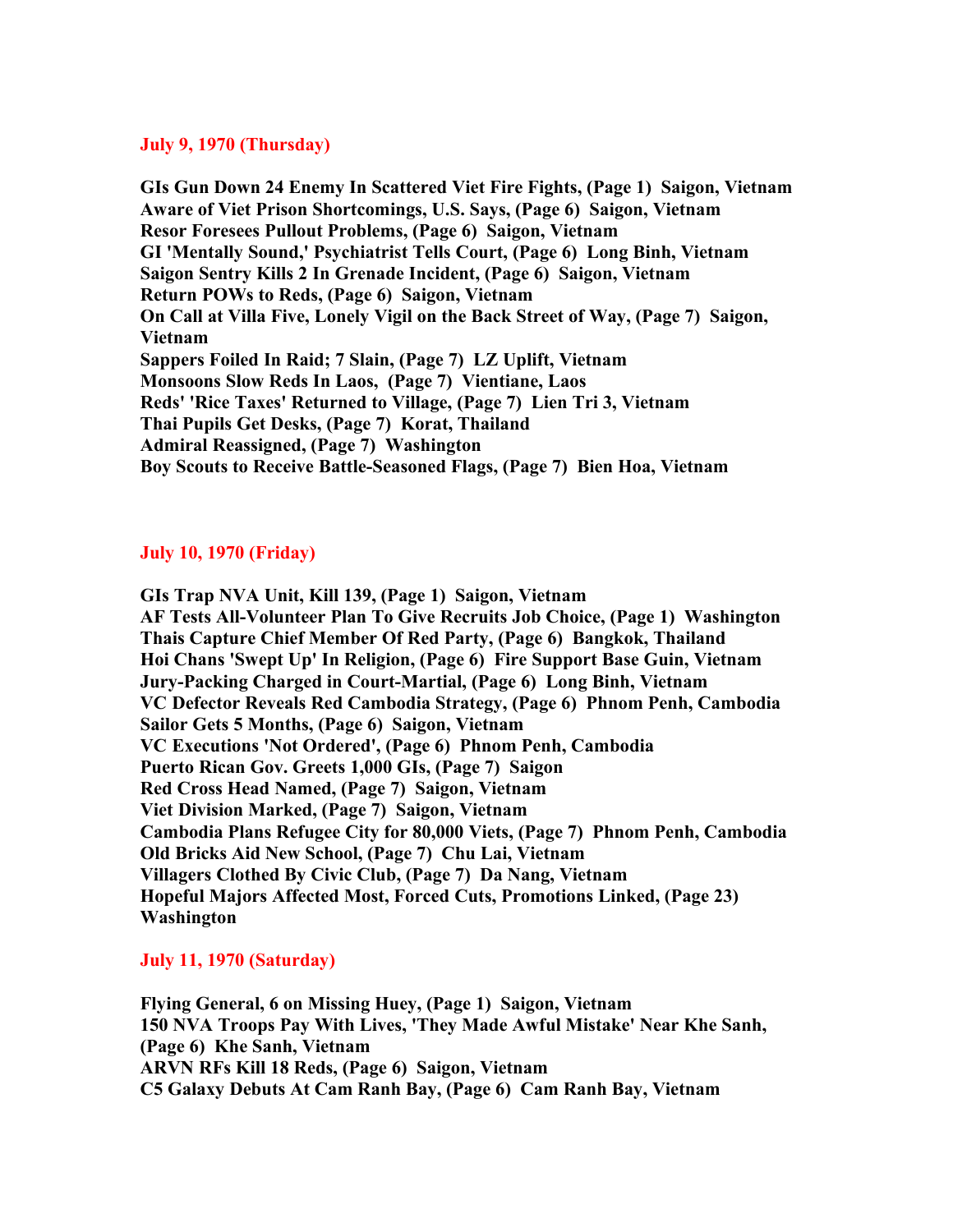**GI's Plea Rejected In Slaying, (Page 6) Long Binh, Vietnam Laos Says Reds Killed 30 Refugees, (Page 6) Vientiane, Laos Prisoners Not Abused - Viet, (Page 6) Saigon, Vietnam Gis Keep a Wary Eye on No Man's Land, (Page 7) With A Co., On The DMZ, Vietnam Stag Bars Are Out, AF Tells Its Clubs, (Page 7) Washington Hoosier Help Puts Smiles on Orphans, (Page 7) Da Nang, Vietnam U.S. To Ship Viets \$24.5 Mil. Produce, (Page 7) Washington**

**2 Engineers Get 1st Stars, (Page 7) Saigon, Vietnam Incentive Package Offered, Army Seeking Adviser Volunteers, (Page 23) Washington**

# **July 12, 1970 (Sunday)**

**Wreckage Probed for Gen. Casey, (Page 1) Saigon, Vietnam Thieu Consigns \$30 Mil. To Aid Disabled Vets, (Page 6) Saigon, Vietnam Viet Team To Probe Isle Prison, (Page 6) Saigon, Vietnam South Viets Set Pace in Kills; Helos, Jets Zap Enemy Sites, (Page 6) Saigon, Vietnam MAG 11 Chief Change, (Page 6) Da Nang, Vietnam USAID Switch, (Page 6) Saigon, Vietnam Prosecution Opens Case in AWOL Viet's Death, (Page 6) Long Binh, Vietnam Viet Orphan Lives With Gis, 'Capt. Dewey' Adopts an Army of Parents, (Page 7) Saigon, Vietnam Saigon Optimistic On Inflation Curb, (Page 7) Saigon, Vietnam Ex-VC Leads Marines to Major Cache, (Page 7) Da Nang, Vietnam Ranch Hand Due At Last Roundup, (Page 7) Saigon, Vietnam VC Don't Fool These MPs, (Page 23) Long Binh, Vietnam**

# **July 13, 1970 (Monday)**

**On Viet Peace, Hint New Secret Hanoi Contacts, (Page 1) London, England 62 Freed N. Viet Prisoners Sail Homeward, Vow Return, (Page 1) In The Gulf of Tonkin, Vietnam Westy Visits Gis in Viet, (Page 1) Saigon, Vietnam Block Cambodian Troops, Reds Entrenched Near Angkor, (Page 6) Phnom Penh, Cambodia Patrol Boat Incident Is Probed, (Page 6) Saigon, Vietnam VC Steal Truck, Hit Hamlet, (Page 6) Saigon, Vietnam Abrams Making Fine Progress, (Page 6) Saigon, Vietnam U.S. Protesters Scattered, Tear Gas Ends Peace Demonstration, (Page 6) Saigon, Vietnam Duffy: LaNasa Followed My Orders, (Page 6) Long Binh, Vietnam Artifacts Being Hidden, (Page 7) Phnom Penh, Cambodia No. 15 Boots Elude Sgt, (Page 7) Dau Tieng, Vietnam Terrorist Kill 18 Viets, (Page 7) Saigon, Vietnam**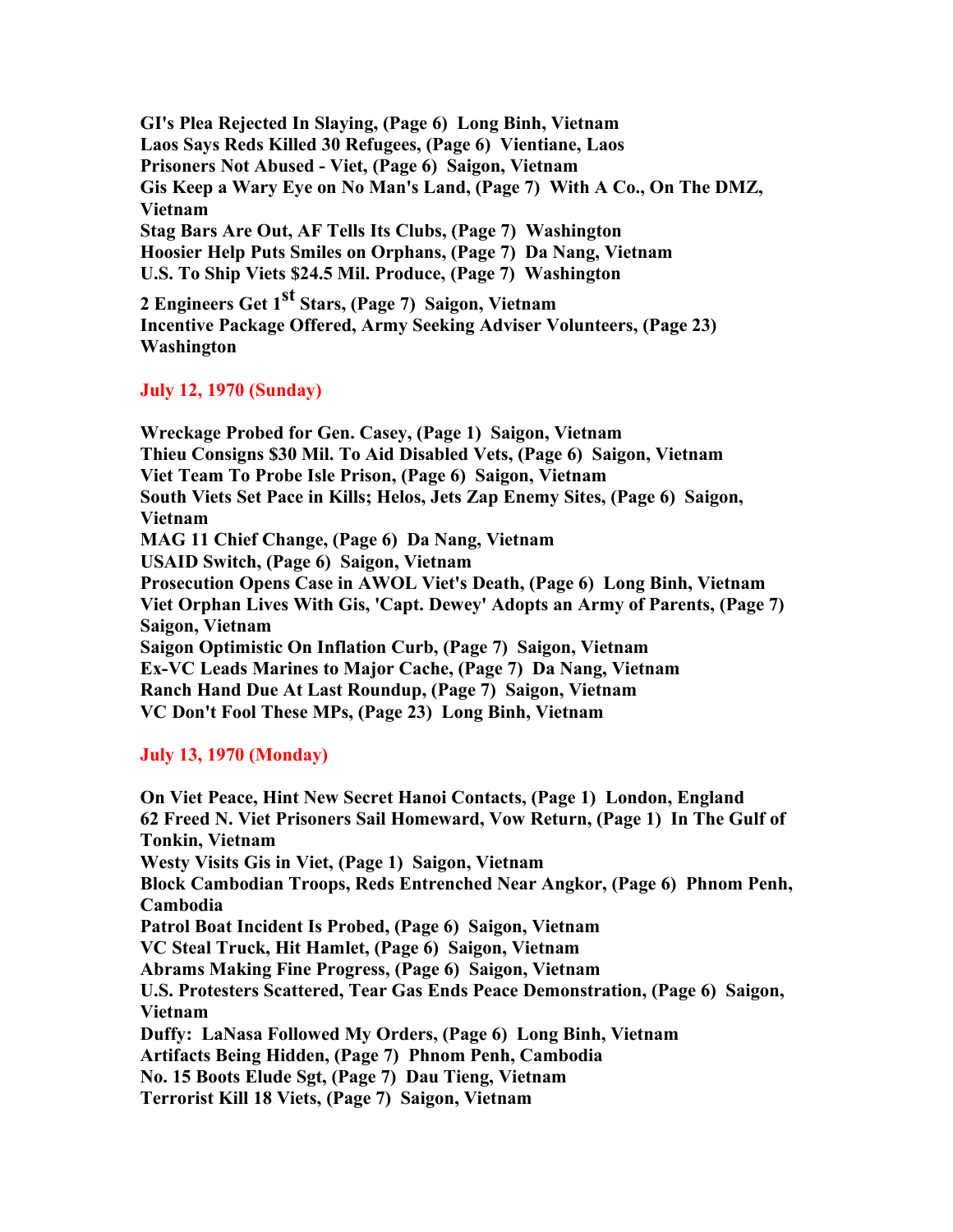**God Pointed Her Way to Hoa Khanh, (Page 7) Camp Jay K. Books, Vietnam U.S. Contributing To Training of Cambodia Force, (Page 7) Saigon, Vietnam Saigon Hit For Prison 'Distortion', (Page 7) Saigon, Vietnam Night Scope Figure Back, (Page 7) Bien Hoa, Vietnam Was 'a Little Shook', GI Wins Ammo Race, Medal, (Page 7) Camp Adenir, Vietnam**

## **July 14, 1970 (Tuesday)**

**After Khe Sanh Encounter, B52 Raid Caught, Killed 200 NVA, (Page 6) Sagion, Vietnam Ky Urges Aid for Lon Nol, , (Page 6) Bangkok, Thailand 'Arrested For Film', (Page 6) Saigon, Vietnam Rural Development Set, Lon Nol Seeking Support of Peasants, (Page 6) Phnom Penh, Cambodia No Total III Corps Cutback in '70 - Westy, (Page 6) Vung Liem, Vietnam Viet Academy Builds Tomorrow's Leaders, (Page 7) Da Lat, Vietnam Thais Keeping Eye On Viet Refugees, (Page 7) Bangkok, Thailand Mechanics Swap Wrenches for Guns, (Page 7) Camp Radcliff, Vietnam Ramsey Named Provost Marshal, (Page 7) Washington Surgery Restores Sight, Dog Gets New Leash on Life, (Page 23) Bien Hoa, Vietnam K9 Zarek**

## **July 15, 1970 (Wednesday)**

**U.S. Withdraws 6,000 Troops From Thailand, (Page 6) Bangkok, Thailand Westy Praises Improvements In Viet 'Spirit and Confidence', (Page 6) Fire Support Base Veghel, Vietnam**

**1 st Air Cav. Slugs It Out With Reds, (Page 6) Saigon, Vietnam Viet Force Cut by 2,000, (Page 6) Saigon, Vietnam Reds Grab French TV Newsman, (Page 6) Phnom Penh, Vietnam Cambodians Battling To Recapture Plateau, (Page 6) Saigon, Vietnam Red-Rigged Bomb Kills 8 Villagers, (Page 6) Saigon, Vietnam LaNasa Mentally Defective-Psychiatrist, (Page 6) Long Binh, Vietnam AP Newsman Wasn't Detained, (Page 6) Saigon, Vietnam Cambodia Girls Man the Guns for Salvation, (Page 7) Phnom Penh, Cambodia 'Olympics' Jam Hue Stadium; Athletes Look to Saigon Meet, (Page ) Hue, Vietnam 'Reefer King' Driver Notches 40,000th Mile, (Page 7) Long Binh, Vietnam**

# **July 16, 1970 (Thursday)**

**Mission Impossible, A Non-GI Joe Challenges NVA, (Page 1) Saigon, Vietnam My Lai Incident Covered Up At Div. Level - House Panel, (Page 1) Washington 500 in 'Cages' Prison Airlifted to Saigon, (Page 6) Saigon, Vietnam Sappers Driven Off After Killing 6 GIs, (Page 6) Saigon, Vietnam 2 AF Units Go Inactive, (Page 6) Saigon, Vietnam**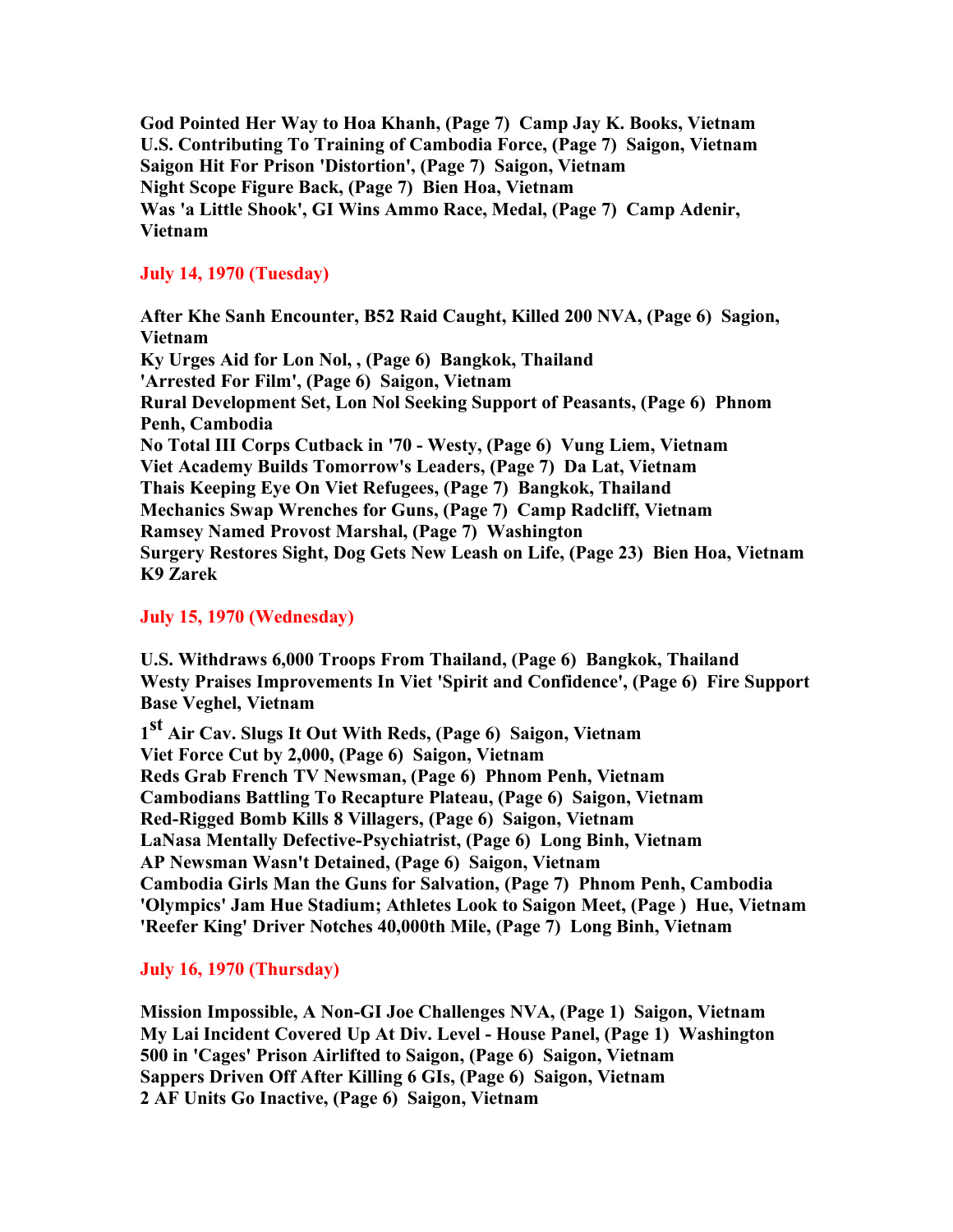**Cambodians Retake Portion of Kirirom, (Page 6) Phnom Penh, Cambodia Cambodia Post Goes To Veteran, (Page 6) Louisville, KY GI Innocent in Slaying of VC Suspect, (Page 6) Long Binh, Vietnam Solon Critical Of Viet Chiefs, (Page 6) Washington Can Tho Field Shelled, (Page 6) Saigon, Vietnam Gis, Reds Play Small Unit Hide-and-Seek, (Page 7) Saigon, Vietnam Debunk Red Camou-flaw-ge, (Page 7) Quang Tri, Vietnam Assassins Miss Viet Assemblyman, (Page 7) Saigon, Vietnam Sweeney Heads Support Unit, (Page 7) Qui Nhon, Vietnam U.S. Honors 385 Thais At Huge Ceremony, (Page 7) Saigon, Vietnam New CO of 593rd, (Page 7) Qui Nhon, Vietnam, (Page 7) Qui Nhon, Vietnam Cambodia: War Halts a Farming Breakthrough, (Page 7) Prek Thnot, Cambodia**

**Fighter Wing Cited 3rd Time, (Page 23) Bangkok, Thailand**

# **July 19, 1970 (Sunday)**

**Leaders' First Meeting, Thieu, Nol 'Discussing Alliance', (Page 6) Saigon, Vietnam Marines Kill 7 Enemy, (Page 6) Saigon, Vietnam 200 Reds Win, Lose Laos Town, (Page 7) Vientiane, Laos VC Attack Fails; 20 Die, (Page 6) Saigon, Vietnam Cambodians Push on Kirirom, Find Sihanouk Villa in Ashes, (Page 7) Kirirom, Cambodia Lam Rejects Timetable for Withdrawal, (Page 6) Saigon, Vietnam Army Approves Special Pay to Advisers (Page 7) Washington 'People Sniffers' Hounding Charlie, (Page 7) Tan An, Vietnam 4 Senior Officers Viet - Bound, (Page ) Washington Viet Children Visit Saigon – Compliments of U.S. Fliers, (Page 7) Pleiku, Vietnam**

# **July 20, 1970 (Monday)**

**Big Operation Hunts Reds, (Page 1) Da Nang, Vietnam ARVN May Cross Border, Allies Reopen Base Near Laos, (Page 6) Kham Duc, Vietnam Bunker's Jet Delays Trip, (Page 6) Saigon, Vietnam Reveal B52s Raiding Inside Cambodia, (Page 6) Phnom Penh, Cambodia Wreck Kills 2, Injures 2, (Page 7) Bangkok, Cambodia Memorial Service For Gen. Casey, (Page 7) Saigon, Vietnam Disabled Stage Rally, (Page 6) Saigon, Vietnam Ditch Drains Away A Grenade's Punch, (Page 6) Chu Lai, Vietnam 8 Civilians Slain by VC, (Page 6) Saigon, Vietnam Mossler Heads Mission, (Page 7) Washington Aid to Cambodia Could Cost \$50 - 55 Mil, (Page 7) Phnom Penh, Cambodia RFs Take Lowland U.S. High, (Page 7) Camp Houchmuth, Vietnam No Post Roast? (Page 7) Kuala Lumpur, Thailand Thais Face Austerity Program, (Page 7) Bangkok, Thailand Saigon's Black Market Stalls Sell Dangerous Hypodermics, (Page 7) Saigon,**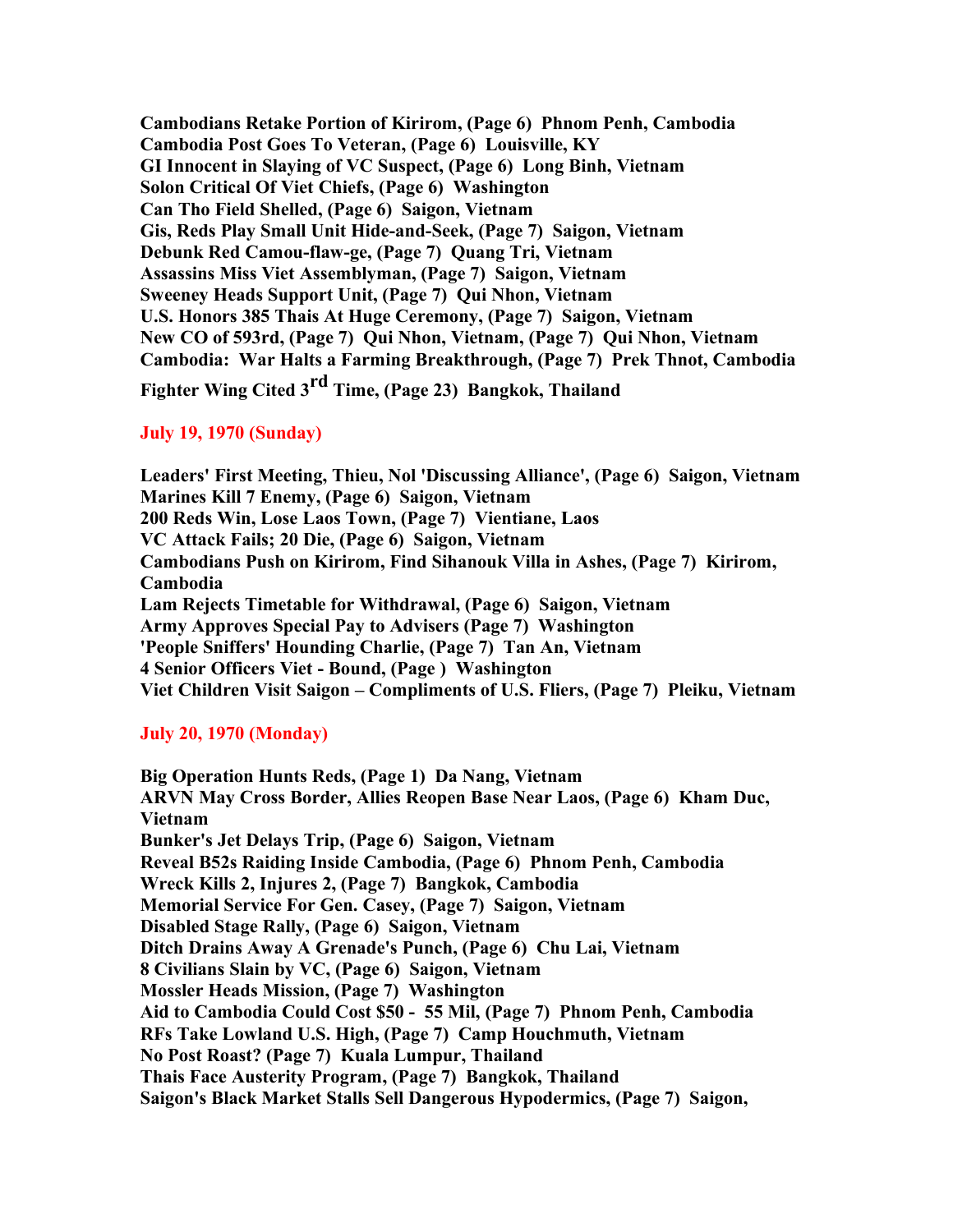**Vietnam**

**4 th Cav Honored, (Page 7) Cu Chi, Vietnam New Co for AFAT-1, (Page 7) Da Nang, Vietnam Two Receive DFCs, (Page 7) Vinh Long, Vietnam R&R Center Opens, (Page 7) Tan Son Nhut AB, Vietnam New School Gives Eagles Something to Scream About, (Page 23) Quang Xuyen, Vietnam**

# **July 21, 1970 (Tuesday)**

**Will Still Need 50,000, Combat Troops Out in '72: Thieu, (Page 1) Washington Jets Step Up War on Laos Supply Routes, (Page 6) Saigon, Vietnam Reds Attack U.S. Convoy, Gunships Ride to Rescue, (Page 6) Saigon, Vietnam 2 Rockets Hit Saigon, (Page 6) Saigon, Vietnam 3rd Marine Goes on Trial, (Page 6) Da Nang, Vietnam Recon Drone Downed - North, (Page 6) Tokyo, Japan 730 Seabees Heading Home, (Page 3) Saigon, Vietnam Red Supply Route at Issue In Battle at Long Vek, (Page 6) Phnom Penh, Cambodia Thais Strengthen Border Defenses, (Page 6) Bangkok, Thailand Cambodia Assessment Optimistic – to a Point, (Page 7) Phnom Penh, Cambodia Housing Project Completed, (Page 7) Pleiku, Vietnam 'It's a Rat's Life' at Firebase, Gun Bunnies Sweat It Out in Boonies, (Page 7) LZ Doris, Vietnam Guerrilla War Hikes Risks for Generals, (Page 7) Washington Assault Boomerangs, (Page 23) Dau Tieng, Vietnam GI Awarded 10Gs For Reenlisting, (Page 23) Quang Tri, Vietnam**

## **July 22, 1970 (Wednesday)**

**Nixon: No Forced S. Viet Coalition, (Page 1) Washington Over Trial Evidence, MPs, Green Beret In Wild Scuffle, (Page 3) Ft Bragg Battle Lull Ends As Reds Seize Cambodian Post, (Page 6) Phnom Penh 5 Choppers Downed; 4 GIs Die, (Page 6) Saigon Quang Nam Province LZ Kala Holds ARVN Key To Possible Drive Into Laos, (Page 6) LZ Kala, Vietnam U.S. Troop Strength Cut 2,000 in 2 Weeks, (Page 6) Saigon, Vietnam Viets Withdraw 4,000, (Page 6) Saigon, Vietnam Pathet Lao, NVA Repelled, (Page 6) Vientiane, Laos Reds Kidnap 16 Defense Troops, (Page 6) Saigon Phuoc Tan Hamlet Thais Keep Eye on Viet Refugees, (Page 6) Bangkok, Thailand Monster Long Gone, (Page 7) Saigon (Long Binh) Top Defense Aide Says: Military Must Examine Traditions, (Page 7) Washington AF Units Donate Beds For Hospital, (Page 7) Tan Son Nhut, Vietnam High School's 1st Floor Great for Aquanauts, (Page 7) Saigon, Vietnam Program Takes 'Needle' Out of Drugs, (Page 7) Saigon, Vietnam The Hue Massacre - A Lesson, (Page 11) Hue, Vietnam**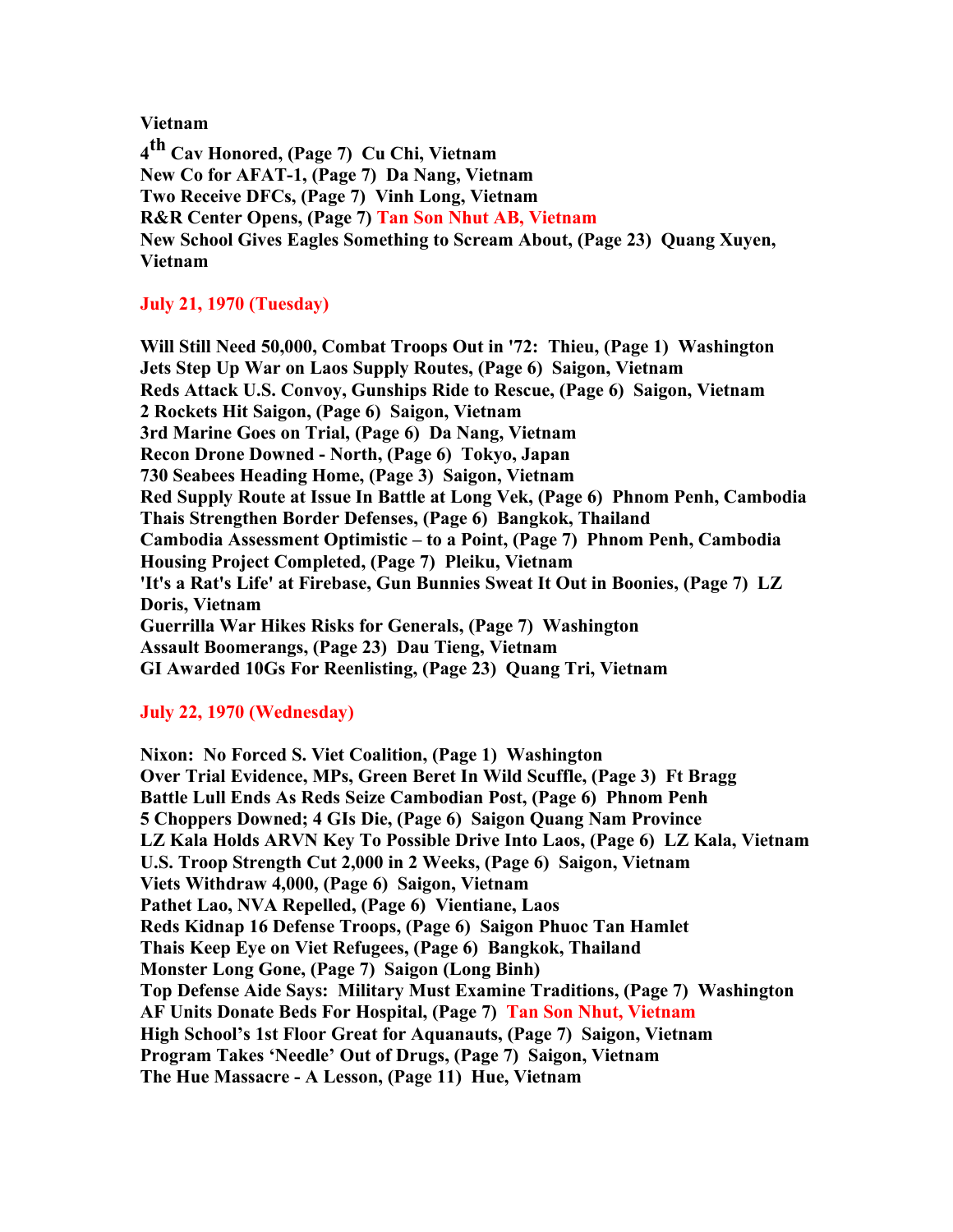### **July 23, 1970 (Thursday)**

**Thieu Rules Out Coalition, (Page 1) Vung Tau, Vietnam Attacking Cambodians Fail to Drive Out Reds, (Page 6) Saigon, Vietnam U.S. Officials Probe Rice Fraud Charges, (Page 6) Vientiane, Laos Viets Will Remodel 'Cages', (Page 6) Saigon, Vietnam Red Terrorists Kill 25, Hurt 16, (Page 6) Saigon, Vietnam Putnam Takes 1st Air Cav. Post, (Page 6) Saigon, Vietnam Viet War Vets Protest, (Page 6) Saigon, Vietnam Recon Marines Do It Alone, Kill 19 Reds in 2 Firefights, (Page 6) Saigon, Vietnam Sihanouk's Mother Ordered to Move, (Page 6) Phnom Penh, Cambodia Ignore Intimidation, Thieu's Enemies Grow Unchecked, (Page 7) Saigon, Vietnam Americal Div. Gets Jump On NVA, Kills 53 in I Corps, (Page 7) LZ Hawk Hill, Vietnam Army Lists New Posts For 4 Senior Officers, (Page 7) Washington 1st Brigade CO Gets 1-Star Rank, (Page 7) Washington VA Orients Viet Gis On Discharge Benefits, (Page 7) Washington**

# **July 24, 1970 (Friday)**

**Report Crewman Stabbed, GI Held in Skyjack Attempt On Viet Airliner in Saigon, (Page 1) Tan Son Nhut, Vietnam 'Can Cut Off Invaders at Border', No Laos Drive Now – ARVN Gen., (Page 6) Da Nang, Vietnam Reds Cut Road to Kirirom, (Page 6) Saigon, Vietnam Thais Offer Cambodia Help, Not Troops, (Page 6) Bangkok, Thailand Thais to Move Viet Refugees, (Page 6) Bangkok, Thailand Phantoms Duel Antiaircraft Guns in North Viet, (Page 6) Saigon, Vietnam 'Big, Ugly, Friendly Fellows' to the Rescue, (Page 7) Da Nang, Vietnam Viet Chopper Pilots Getting U.S. Help, (Page 7) Soc Trang, Vietnam Aerialist Made Stand for Fighting Men, (Page 7) Saigon, Vietnam Cache Business Booming, (Page 23) Fire Support Base Veghel, Vietnam**

## **July 25, 1970 (Saturday)**

**Draft Calls To Drop, Laird Says, (Page 1) Washington Copters Brave Heavy Fire, U.S. Abandons Shell-Battered Base, (Page 1) Saigon, Vietnam (FSB Ripcord) Marine Fails in Bid To Block His Trial, (Page 2) Cleveland, OH Issue Can't Wait-Habib, Reds, VC Urged To Name POWs, (Page 4) Paris, France Barry Sees WWIII If U.S. Loses in Viet, (Page 5) New York Cambodians Surrounded; All Roads to Kirirom Cut, (Page 6) Phnom Penh, Cambodia Lon Nol Trip Ends, No New Aid Seen, (Page 6) Bangkok, Thailand Casualties Dropping, (Page 6) Saigon, Vietnam American Truck Mishap Riles 200 Viet Civilians, (Page 6) Da Nang, Vietnam**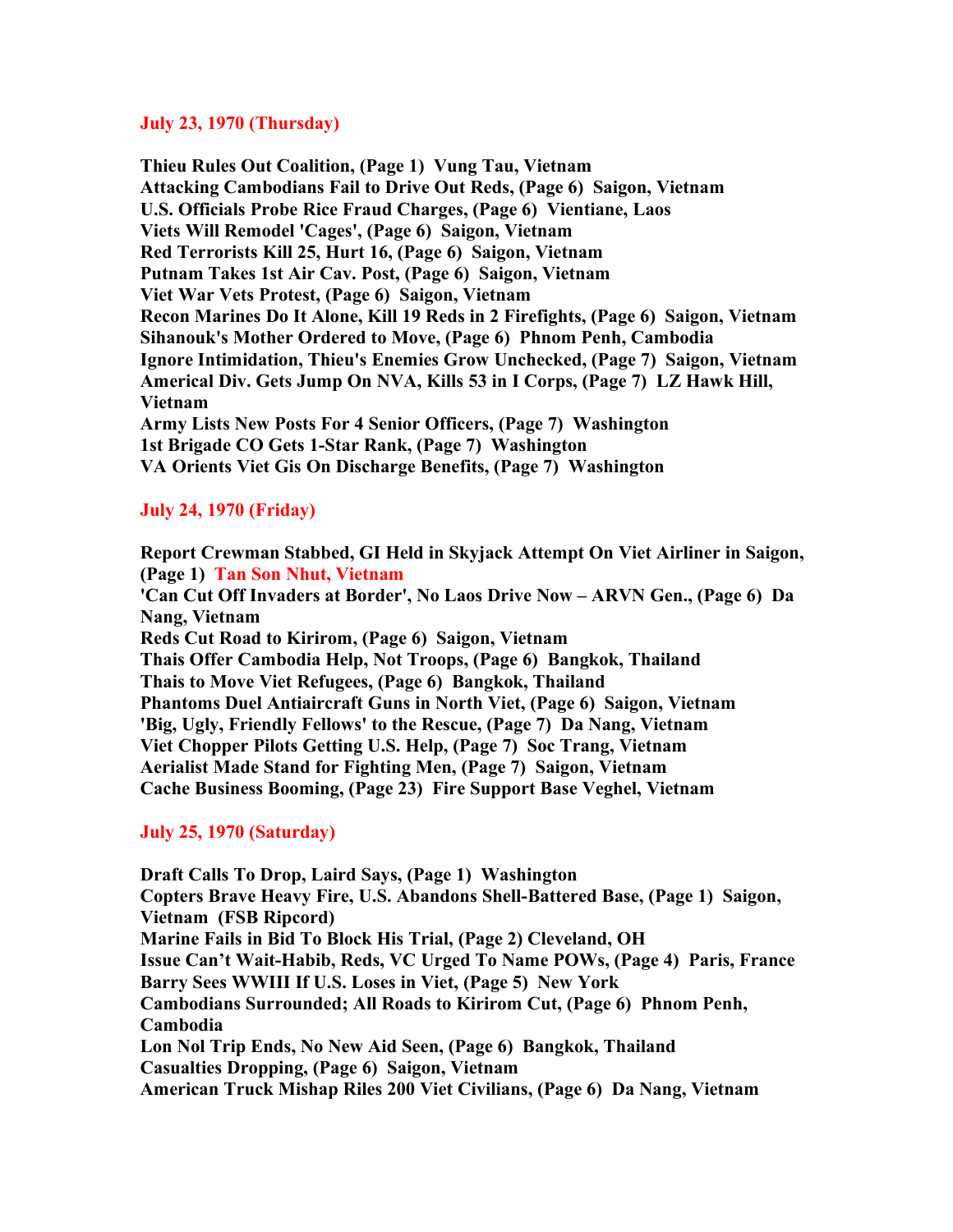**'Emergency' In S. Laos, (Page 6) Vientiane, Laos 2nd ARVN-Mobility Is Key to Success, (Page 6) Quang Tin Province, Vietnam Sohle Takes Command, (Page 7) Tan Son Nhut, Vietnam Lifesaving Medal, (Page 7) Bien Hoa, Vietnam Scope Developer Back, (Page 7) Bien Hoa, Vietnam Cited for Oslo Duty, (Page 7) Da Nang, Vietnam Viet Wafs Begin OJT, (Page 7) Tan Son Nhut, Vietnam German Facilities 'Top-Notch', Patients Flood Floating Hospital, (Page 7) Da Nang, Vietnam Land Reform Officials Going to School, (Page 7) Vung Tau, Vietnam U.S. Role in Viet Prison Reform Uncertain, (Page 7) Saigon, Vietnam (Con Son Island prison) 2 More U.S. Cutters to Viets, (Page 23) Cat Lo, Vietnam**

# **July 26, 1970 (Sunday)**

**Army Sets Court-Martial In Viet NCO Club Scandal, (Page 1) Washington The Last Few Hours at FSB Ripcord, '... We Just Hit the Ground and Prayed', (Page 6) FSB Evans, Vietnam Reds Were Planning to Assault Firebase, (Page 6) FSB Evans, Vietnam Civilian Leads Gis To Hidden Reds, (Page 6) Saigon, Vietnam Thai Force To Fight in Cambodia, (Page 6) Bangkok, Thailand Bruce, Bunker Meet in Saigon, (Page 6) Saigon, Vietnam 45-100 Miles From Viet Border, Reds' New Sanctuaries Deep in Cambodia, (Page 7) Phnom Penh, Cambodia Joint Team Keeps Viets Healthy, (Page 7) Quang Dien District, Vietnam Villagers, Gis Join Forces To Build New Marketplace, (Page 7) Da Nang, Vietnam Prov. Chief Killed by VC, (Page 7) Saigon, Vietnam U.K. Army Team Hails ARVN, (Page 7) LZ Dak Rose, Vietnam**

## **July 27, 1970 (Monday)**

**VC Flag Hoisted In Saigon, (Page 1) Saigon, Vietnam Beret Capt. Court Told Of Prints, (Page 5) Ft Bragg, NC 39 Reds Killed, 4th Div. GIs Battle in Highlands, (Page 6) Saigon, Vietnam (An Khe) Reds Attack 2 Points, (Page 6) Phnom Penh Laotioan Col. Dies In Battle, (Page 6) Vientiane, Laos Bruce Briefed In Saigon, (Page 6) Saigon, Vietnam Evicted Queen Mother Finds Home, (Page 6) Phnom Penh Thailand Oil Complex OKd, (Page 6) Bangkok, Thailand At Central Highlands Camp, Cambodians Plunge into Viet Crash Course, (Page 7) Duc My, Vietnam Rep. Crane Denies Tiger Cage Report, (Page 7) Washington Simplifying Job Earns Cash Prize, (Page 7) Vinh Long GI Unit Picks Up-May Keep-Hoi Chanh, (Page 7) Cu Chi**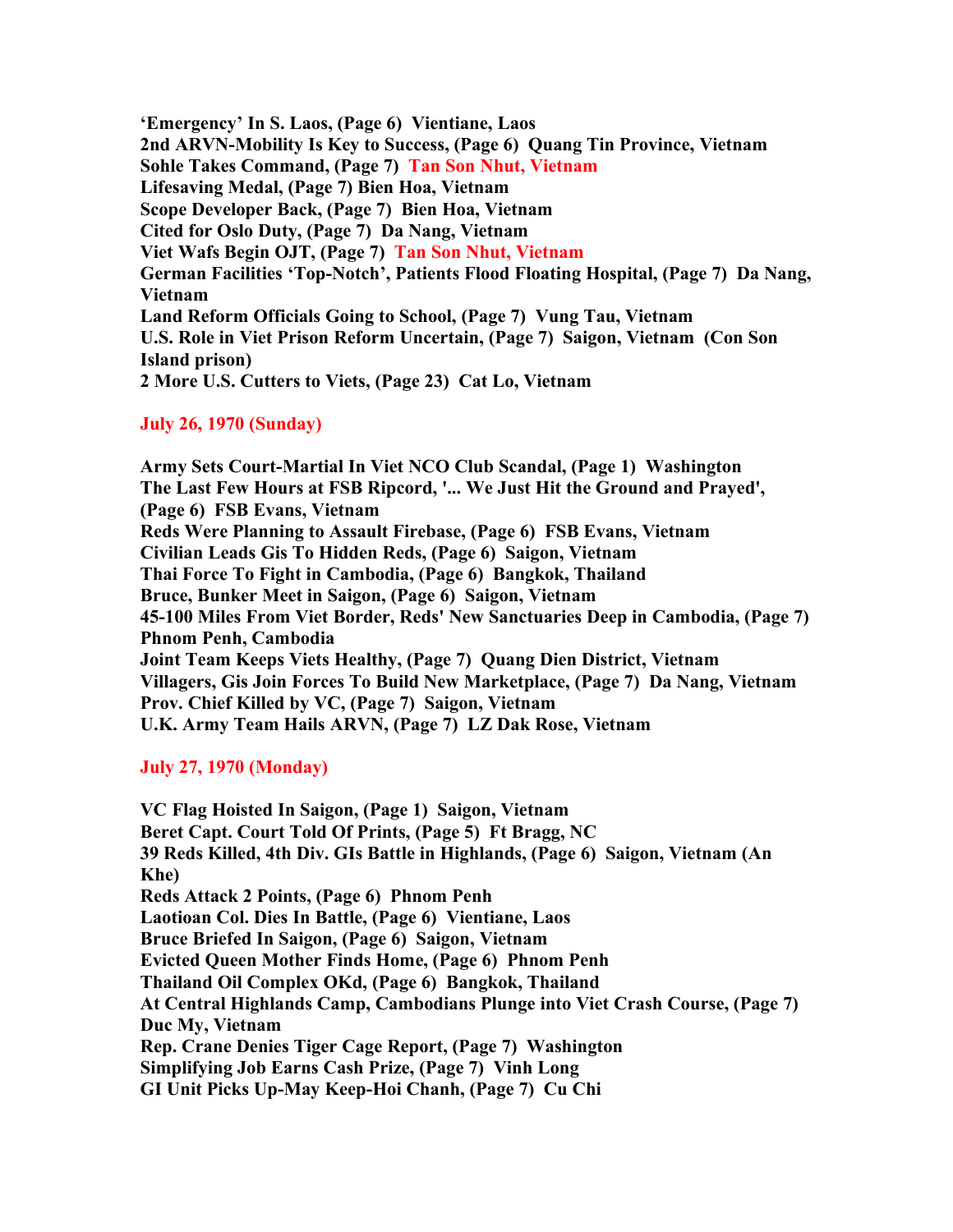**Soul Music, Food Featured At Black Culture Festival, (Page 7) Don Nuang, Thailand Pendleton Sentry Beaten, Arms Stolen, (Page 24) Camp Pendleton, CA**

## **July 28, 1970 (Tuesday)**

**Viet Force Sweeps Into Cambodia, (Page 1) Saigon, Vietnam Fail to Find Weapons At Camp, (Page 5) Cape Kennedy, FL They Shape Up Nicely, Cambodian Gals Off to War Front, (Page 6) Phnom Penh 2 Jets Crash In Laos, (Page 6) Saigon, Vietnam Americans In Saigon Warned, (Page 6) Saigon, Vietnam Corruption Probe Puts End To Laos Refugee Rice Contract, (Page 6) Washington Terrorist 9-Day Toll: 23 Dead, (Page 6) Saigon, Vietnam (Long An Province) Joint Base Command, (Page 6) Saigon, Vietnam (Dong Tam, VN) Battle Continues for 'Logistics Graveyard', (Page 7) Long Vek, Cambodia Nicknames Tell More Than Meets the Eye, (Page 7) FSB Thor, Vietnam Seabees End 3rd Viet Tour, (Page 7) Saigon (Camp Haskins, Da Nang) Route 299 Is Paved With Sweat, (Page 7) Land Zone English, Vietnam Prince's Letters Tell of Red Plan For Cambodia, (Page 24) Phnom Penh, Cambodia**

### **July 29, 1970 (Wednesday)**

**Laird Reveals, War Cost Cut In 2, (Page 1) San Clemente, CA Reds Seek to 'Upgrade VC', (Page 6) An Khe, Vietnam Shellings Kill 5, Wound 3, (Page 6) Saigon, Vietnam Reds Launch New Attacks At 2 Cambodian Factories, (Page 6) Phnom Penh, Cambodia III MR Rated As 'Secure', (Page 6) Saigon, Vietnam(Long An Province) 1st Air Cav. Finds Cache, (Page 6) Saigon, Vietnam India's Flag Torn Down, (Page 6) Saigon, Vietnam Thieu to State Cease-fire Views, (Page 6) Saigon, Vietnam Bruce Talks With Khoman, (Page 6) Bangkok, Thailand Refugees From Cambodia Stream Into Viet, (Page 7) Saigon, Vietnam Catholics Dominate Slates For Viet Senate Election, (Page 7) Saigon, Vietnam Pavilion of Freedom Goes Up in Da Nang, (Page 7) Da Nang, Vietnam Da Nang Sailors Ready U.S. Boats for Viet Navy, (Page 7) Da Nang, Vietnam**

#### **Aug 6, 1970 (Thursday)**

**AF Plans NCO Severance Pay, (Page 1) Washington U.S. Position Eased? Nixon Would OK A Coalition in Viet, (Page 1) Washington Combat-Support GIs to Receive Break on Taxes, (Page 3) Washington The ONLY Way to Go AWOL, (Page 5) Rockland, Maine Cambodians Retake Town in Bloody Battle, (Page 6) Phnom Penh, Cambodia VC Road Ambush Slays 11 Civilians, (Page 6) Highway 4, Cambodia Con Son Inmates Riot on Ship, (Page 6) Saigon, Vietnam (Con Son Island)**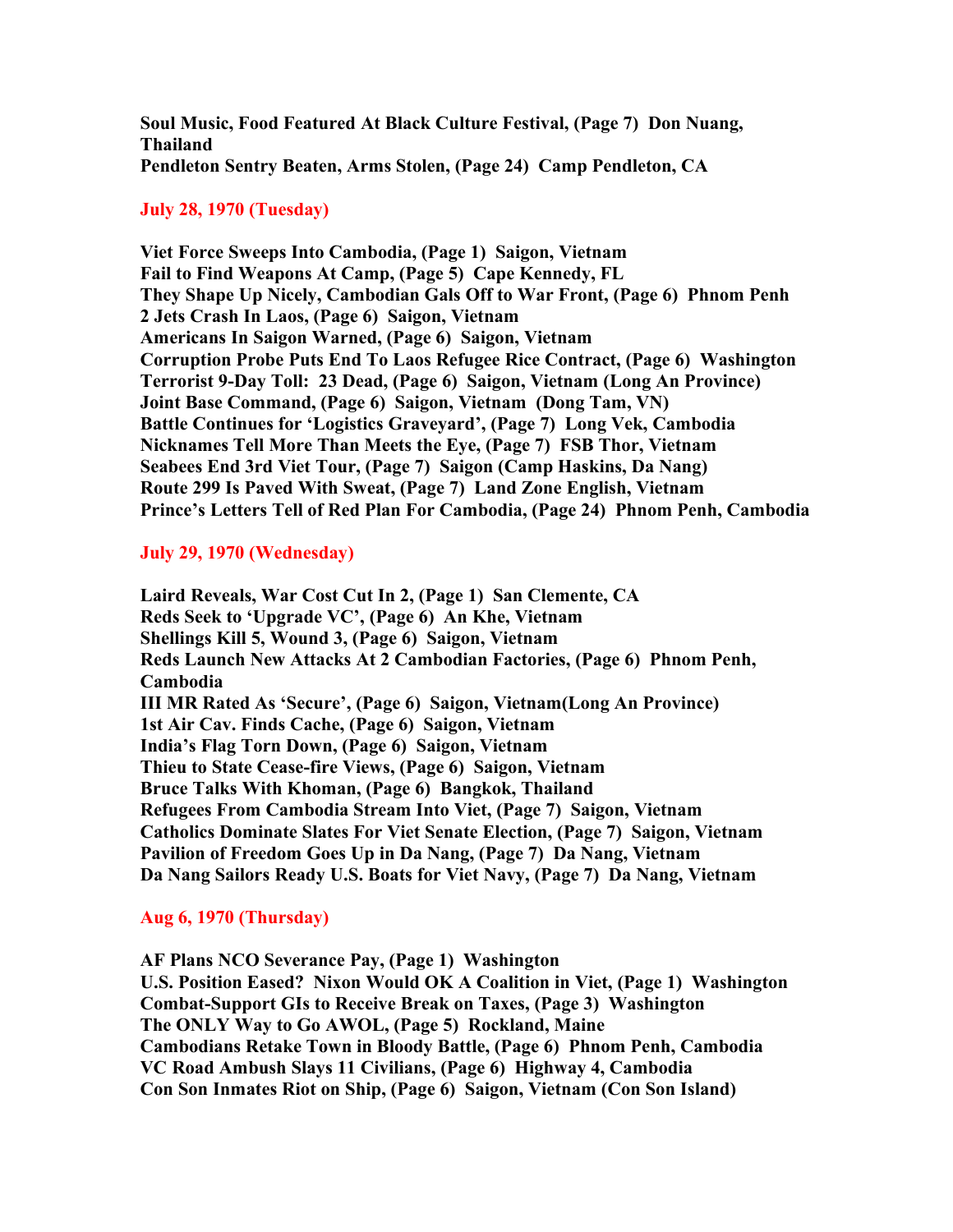**Viets Kill 56 in Delta Clashes, (Page 6) Saigon, Vietnam Captured Red Document Admits Main Force Defeat, (Page 6) Saigon, Vietnam VC Bastion No More, Fear of Reds Gone in Kien Hoa, (Page 7) (Ben Tre, Vietnam) Chaplain: 'Love's in The Cards', (Page 7) Da Nang, Vietnam Red Flag Missing At Cambodia Port, (Page 7) Kompong Som, Cambodia Viet Deaths Rise as U.S. Toll Drops, (Page 7) Saigon, Vietnam**

### **Aug 11, 1970 (Tuesday)**

**M16s Stolen From Ft. Ord, (Page 2) Ft Ord, CA Ex-GI Reporter to Testify, Says Drugs Slow GIs in Viet, (Page 5) Philadelphia Terrorist Grenade Injures 7, (Page 6) Da Nang, Vietnam Reds Renew Cambodia Push, Test Phnom Penh Defenses, (Page 6) Saigon, Vietnam Viet Navy Grows by 3, (Page 6) Saigon, Vietnam 46 Reds Killed By Allies, (Page 6) Saigon, Vietnam Thai Red Roundup Nets 71 Suspects, (Page 6) Bangkok, Thailand Viets Take Over Coast Guard Duty, (Page 6) Saigon, Vietnam Marine to Face Trial in Shooting, (Page 6) Da Nang, Vietnam Word Is Interdiction: Laird Spells It Out, (Page 7) Washington Souvanna, Reds Hold 2nd Talk, (Page 7) Vientiane, Laos After 3 Years, Sgt. Ready for States, (Page 7) Da Lat, Vietnam HQ. Co. Wins Building Award, (Page 7) Dong Ba Thin, Vietnam**

#### **Aug 12, 1970 (Wednesday)**

**My Lai Charges Upheld, (Page 2) Atlanta, GA U.S. Air Power, Viet Troops Hit Ripcord Area, (Page 6) Camp Eagle, Vietnam Reds 5 Mi. From Phnom Penh, (Page 6) Phnom Penh, Cambodia AF Plane Crashes At Cam Ranh AB, (Page 6) Saigon, Vietnam (Cam Ranh Bay) Cambodians Spot For U.S. Bombers, (Page 6) Saigon, Vietnam 2 Children Slain by VC, (Page 6) Saigon, Vietnam (Binh Dinh Province) Military-Age Males Marked for Red Death, (Page 6) Saigon, Vietnam (DMZ) Viet Newsman Strikes, (Page 6) Saigon, Vietnam Marine Gunners Set to Redeploy,(Page 6) Da Nang, Vietnam U.S., Viet Efforts Ease Refugees' Plight, (Page 7) Da Nang, Vietnam Cambodia Temple A War Peril Point, (Page 7) Phnom Penh 'Holy Helo!' The Chaplain's Here, (Page 9) USS Oriskany**

### **Dec 19, 1970 (Saturday)**

**Saigon Patrols Boosted In Wake of Terrorism, (Page 6) Saigon, Vietnam Gunman Slays Assembly Deputy, (Page 6) Saigon, Vietna 1 GI Killed and 8 Wounded As Reds Ambush U.S. Convoy, (Page 6) Saigon, VN Stateside Santas Provide Yule Trees for Gis, (Page 7) Bien Hoa, Vietnam The Alienated GI: Cause of Anguish for the Army, (Page 7) Saigon, Vietnam Cement Plant Builds Homes and Hopes, (Page 7) Da Nang, Vietnam**